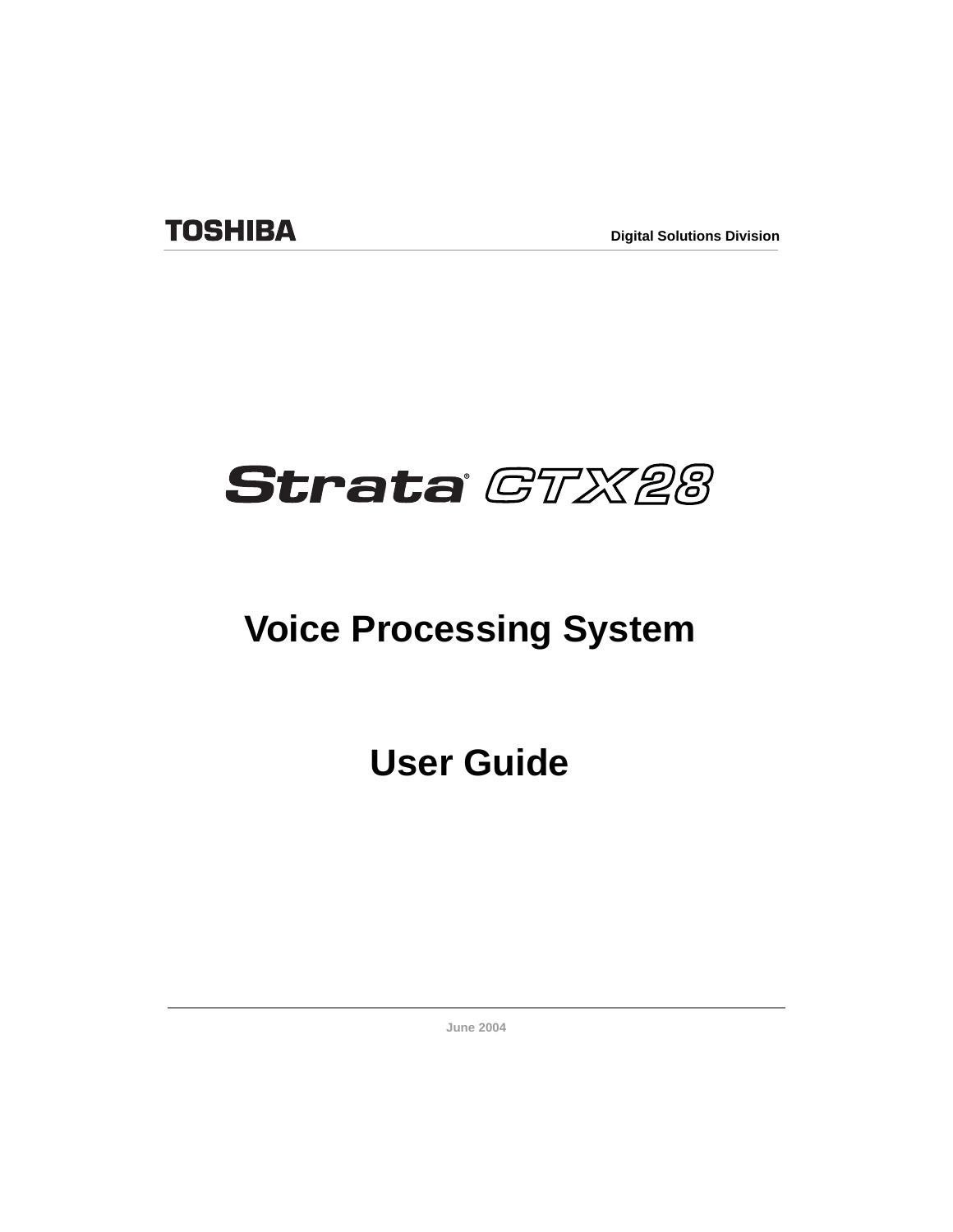#### **Publication Information**

Toshiba America Information Systems, Inc., Digital Solutions Division, reserves the right, without prior notice, to revise this information publication for any reason, including, but not limited to, utilization of new advances in the state of technical arts or to simply change the design of this document.

Further, Toshiba America Information Systems, Inc., Digital Solutions Division, also reserves the right, without prior notice, to make such changes in equipment design or components as engineering or manufacturing methods may warrant.

CTX-UG-GVMU-VA

Version A, June 2004

#### **© Copyright 2004 Toshiba America Information Systems, Inc. Digital Solutions Division**

All rights reserved. No part of this manual, covered by the copyrights hereon, may be reproduced in any form or by any means—graphic, electronic, or mechanical, including recording, taping, photocopying, or information retrieval systems—without express written permission of the publisher of this material.

Strata is a registered trademark of Toshiba Corporation.

Stratagy and Perception are registered trademarks of Toshiba America Information Systems, Inc.

Trademarks, registered trademarks, and service marks are the property of their respective owners.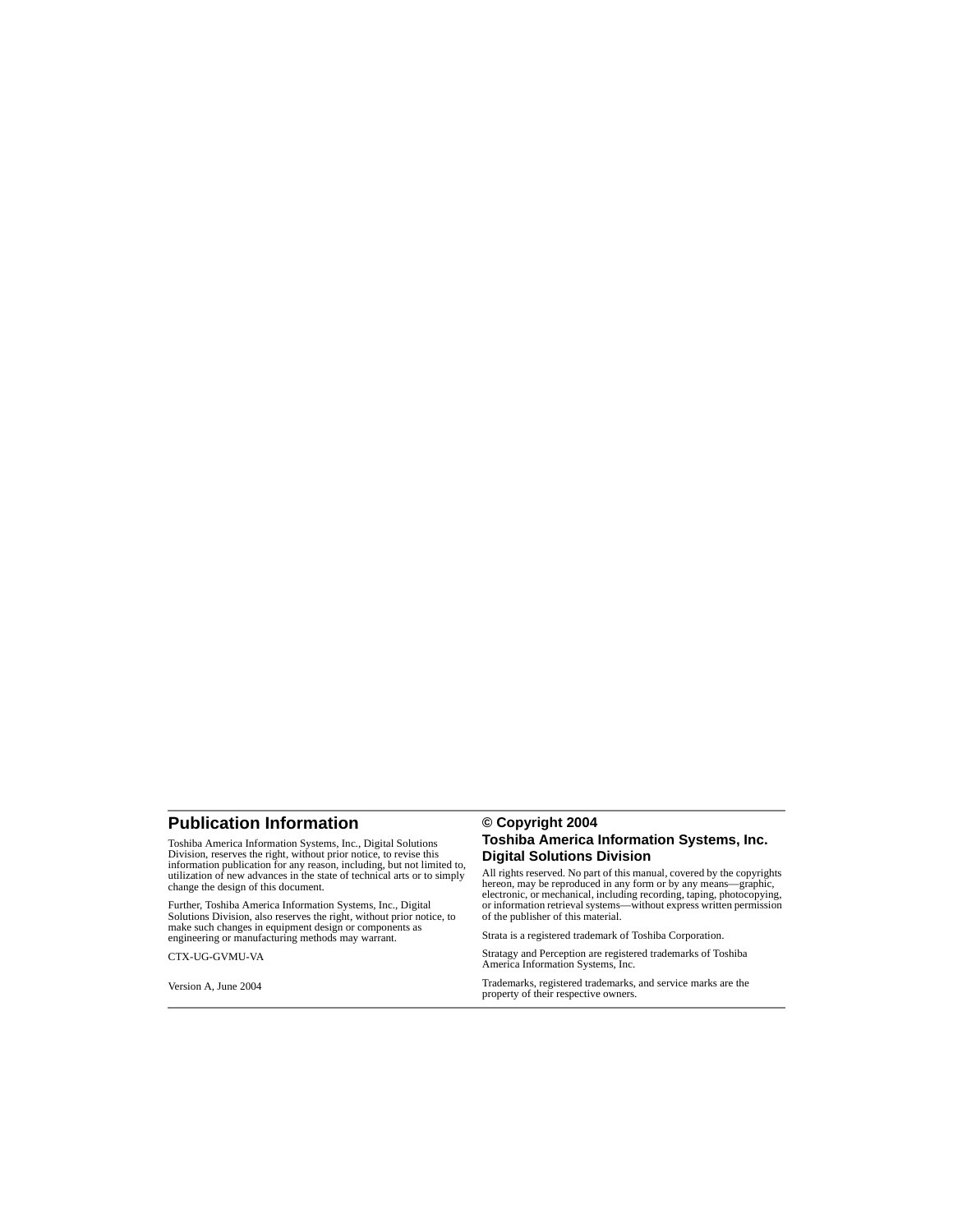### TOSHIBA AMERICA INFORMATION SYSTEMS, INC. (**"**TAIS**"**)

IMPORTANT: THIS LICENSE AGREEMENT ("AGREEMENT") IS A LEGAL AGREEMENT BETWEEN YOU ("YOU") AND TAIS. CAREFULLY READ THIS LICENSE AGREEMENT. USE OF ANY SOFTWARE OR ANY RELATED INFORMATION (COLLECTIVELY, "SOFTWARE") INSTALLED ON OR SHIPPED WITH A TAIS TELECOMMUNICATION SYSTEM PRODUCT OR OTHERWISE MADE AVAILABLE TO YOU BY TAIS IN WHATEVER FORM OR MEDIA, WILL CONSTITUTE YOUR ACCEPTANCE OF THESE TERMS, UNLESS SEPARATE TERMS ARE PROVIDED BY THE SOFTWARE SUPPLIER. IF YOU DO NOT AGREE WITH THE TERMS OF THIS LICENSE AGREEMENT, DO NOT INSTALL, COPY OR USE THE SOFTWARE AND PROMPTLY RETURN IT TO THE LOCATION FROM WHICH YOU OBTAINED IT IN ACCORDANCE WITH APPLICABLE RETURN POLICIES. EXCEPT AS OTHERWISE AUTHORIZED IN WRITING BY TAIS, THIS SOFTWARE IS LICENSED FOR DISTRIBUTION ONLY TO END-USERS PURSUANT TO THIS LICENSE AGREEMENT.

1. License Grant. The Software is not sold; it is licensed upon payment of applicable charges. TAIS grants to you a personal, non-transferable and non-exclusive right to use the copy of the Software provided under this License Agreement. You agree you will not copy the Software except as necessary to use it on one TAIS system at a time at one location. Modifying, translating, renting, copying, distributing, transferring or assigning all or part of the Software, or any rights granted hereunder, to any other persons and removing any proprietary notices, labels or marks from the Software is strictly prohibited; You agree violation of such restrictions will cause irreparable harm to TAIS and provide grounds for injunctive relief, without notice, against You or any other person in possession of the Software. You and any other person whose possession of the software violates this License Agreement shall promptly surrender possession of the Software to TAIS, upon demand. Furthermore, you hereby agree not to create derivative works based on the Software. TAIS reserves the right to terminate this license and to immediately repossess the software in the event that You or any other person violates this License Agreement.

2. Intellectual Property. You acknowledge that no title to the intellectual property in the Software is transferred to you. You further acknowledge that title and full ownership rights to the Software will remain the exclusive property of TAIS and/or its suppliers, and you will not acquire any rights to the Software, except the license expressly set forth above. You will not remove or change any proprietary notices contained in or on the Software. The Software is protected under US patent, copyright, trade secret, and/or other proprietary laws, as well as international treaties. Any transfer, use, or copying of the<br>software in violat software in violation of the License Agreement constitutes copyright infringement. You are hereby on notice that any transfer, use, or copying of the Software in violation of this License Agre a willful infringement of copyright.

3. No Reverse Engineering. You agree that you will not attempt, and if you employ employees or engage contractors, you will use your best efforts to prevent your employees and contractors from attempting to reverse compile, reverse engineer, modify, translate or disassemble the Software in whole or in part. Any failure to comply with the above or any other terms and conditions contained herein will result in the automatic termination of this license and the reversion of the rights granted hereunder back to TAIS.

4. Limited Warranty. THE SOFTWARE IS PROVIDED "AS IS" WITHOUT WARRANTY OF ANY KIND. TO THE MAXIMUM EXTENT PERMITTED BY APPLICABLE LAW, TAIS AND ITS SUPPLIERS DISCLAIM ALL WARRANTIES WITH REGARD TO THE SOFTWARE, EITHER EXPRESS OR IMPLIED, INCLUDING, BUT NOT LIMITED TO, THE WARRANTY OF NON-INFRINGEMENT OF THIRD PARTY RIGHTS, THE WARRANTY OF YEAR 2000 COMPLIANCE, AND THE IMPLIED WARRANTIES OF MERCHANTABILITY AND FITNESS FOR A PARTICULAR PURPOSE. THE ENTIRE RISK AS TO THE QUALITY AND PERFORMANCE OF THE SOFTWARE IS WITH YOU. NEITHER TAIS NOR ITS SUPPLIERS WARRANT THAT THE FUNCTIONS CONTAINED IN THE SOFTWARE WILL MEET YOUR REQUIREMENTS OR THAT THE OPERATION OF THE SOFTWARE WILL BE UNINTERRUPTED OR ERROR-FREE. HOWEVER, TAIS WARRANTS THAT ANY MEDIA ON WHICH THE SOFTWARE IS FURNISHED IS FREE FROM DEFECTS IN MATERIAL AND WORKMANSHIP UNDER NORMAL USE FOR A PERIOD OF NINETY (90) DAYS FROM THE DATE OF DELIVERY TO YOU.

5. Limitation Of Liability. TAIS' ENTIRE LIABILITY AND YOUR SOLE AND EXCLUSIVE REMEDY UNDER THIS LICENSE AGREEMENT SHALL BE AT TAIS' OPTION REPLACEMENT OF THE MEDIA OR REFUND OF THE PRICE PAID. TO THE MAXIMUM EXTENT PERMITTED BY APPLICABLE LAW, IN NO EVENT SHALL TAIS OR ITS SUPPLIERS BE LIABLE TO YOU FOR ANY CONSEQUENTIAL, SPECIAL, INCIDENTAL OR INDIRECT DAMAGES FOR PERSONAL INJURY, LOSS OF BUSINESS PROFITS, BUSINESS INTERRUPTION, LOSS OF BUSINESS INFORMATION/DATA, OR ANY OTHER PECUNIARY LOSS OF ANY KIND ARISING OUT OF THE USE OR INABILITY TO USE THE SOFTWARE, EVEN IF TAIS OR ITS SUPPLIER HAS BEEN ADVISED OF THE POSSIBILITY OF SUCH DAMAGES. IN NO EVENT SHALL TAIS OR ITS SUPPLIERS BE LIABLE FOR ANY CLAIM BY A THIRD PARTY.

6. State/Jurisdiction Laws. SOME STATES/JURISDICTIONS DO NOT ALLOW THE EXCLUSION OF IMPLIED WARRANTES OR LIMITATIONS ON HOW LONG AN IMPLIED WARRANTY MAY LAST, OR<br>THE EXCLUSION OR LIMITATION OF INCIDENTAL OR CONSEQUENTIAL D SPECIFIC RIGHTS AND YOU MAY ALSO HAVE OTHER RIGHTS WHICH VARY FROM STATE/JURISDICTION TO STATE/JURISDICTION.

7. Export Laws. This License Agreement involves products and/or technical data that may be controlled under the United States Export Administration Regulations and may be subject to the approval of the United States Department of Commerce prior to export. Any export, directly or indirectly, in contravention of the United States Export Administration Regulations, or any other applicable law, regulation or order, is prohibited.

8. Governing Law, This License Agreement will be governed by the laws of the State of California, United States of America, excluding its conflict of law provisions.

9. United States Government Restricted Rights. The Software is provided with Restricted Rights. Use, duplication, or disclosure by the United States Government, its agencies and/or instrumentalities is subject to restrictions as set forth in subparagraph (c)(1)(ii) of The Rights in Technical Data and Computer Software Clause at DFARS 252.227-7013 (October 1988) or subparagraphs (c)(1) and (2) of the Commercial Computer Software - Restricted Rights at 48 CER 52.227-19, as applicable.

10. Severability. If any provision of this License Agreement shall be held to be invalid, illegal or unenforceable, the validity, legality and enforceability of the remaining provisions hereof shall not in any way be affected or impaired.

11. No Waiver. No waiver of any breach of any provision of this License Agreement shall constitute a waiver of any prior, concurrent or subsequent breach of the same or any other provisions hereof, and no waiver shall be effective unless made in writing and signed by an authorized representative of the waiving party.

YOU ACKNOWLEDGE THAT YOU HAVE READ THIS LICENSE AGREEMENT AND THAT YOU UNDERSTAND ITS PROVISIONS. YOU AGREE TO BE BOUND BY ITS TERMS AND CONDITIONS. YOU FURTHER AGREE THAT THIS LICENSE AGREEMENT CONTAINS THE COMPLETE AND EXCLUSIVE AGREEMENT BETWEEN YOU AND TAIS AND SUPERSEDES ANY PROPOSAL OR PRIOR AGREEMENT, ORAL OR WRITTEN, OR ANY OTHER COMMUNICATION RELATING TO THE SUBJECT MATTER OF THIS LICENSE AGREEMENT.

#### Toshiba America Information Systems, Inc.

magaan menuntut menuntut.<br>9740 Irvine Boulevard Irvine, California 92618-1697 United States of America

**TSD 081601** 5932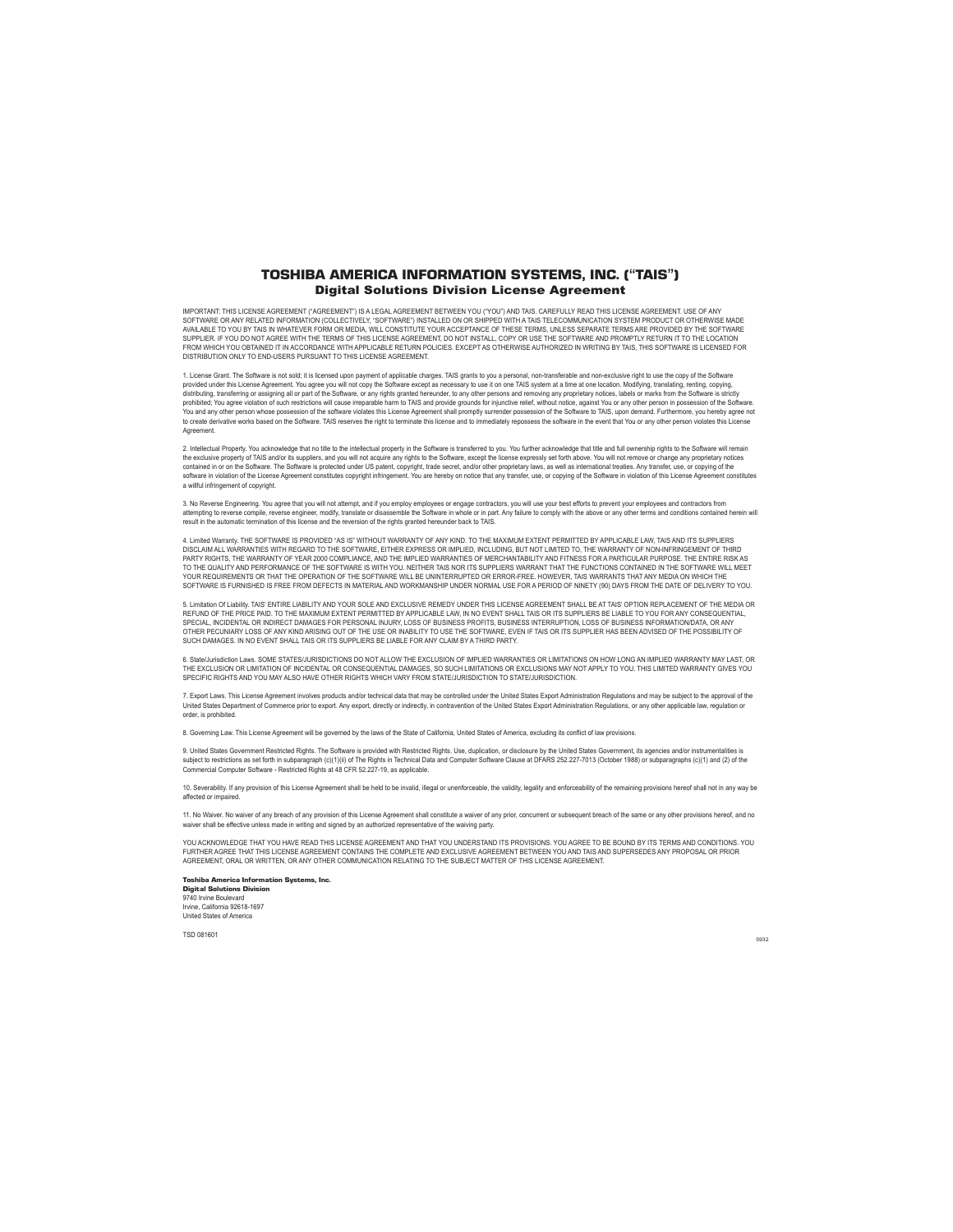### **Toshiba America Information Systems, Inc. Digital Solutions Division**

### **Limited Warranty**

Toshiba America Information Systems, Inc., ("TAIS") warrants that this voice processing equipment (except for fuses, lamps, and other consumables) will, upon delivery by TAIS or an authorized TAIS dealer to a retail customer in new condition, be free from defects in material and workmanship for twenty-four (24) months after delivery. This warranty is void (a) if the equipment is used under other than normal use and maintenance conditions, (b) if the equipment is modified or altered, unless the modification or alteration is expressly authorized by TAIS, (c) if the equipment is subject to abuse, neglect, lightning, electrical fault, or accident, (d) if the equipment is repaired by someone other than TAIS or an authorized TAIS dealer, (e) if the equipment's serial number is defaced or missing, or (f) if the equipment is installed or used in combination or in assembly with products not supplied by TAIS and which are not compatible or are of inferior quality, design, or performance.

The sole obligation of TAIS or Toshiba Corporation under this warranty, or under any other legal obligation with respect to the equipment, is the repair or replacement by TAIS or its authorized dealer of such defective or missing parts as are causing the malfunction with new or refurbished parts (at their option). If TAIS or one of its authorized dealers does not replace or repair such parts, the retail customer's sole remedy will be a refund of the price charged by TAIS to its dealers for such parts as are proven to be defective, and which are returned to TAIS through one of its authorized dealers within the warranty period and no later than thirty (30) days after such malfunction, whichever first occurs.

Under no circumstances will the retail customer or any user or dealer or other person be entitled to any direct, special, indirect, consequential, or exemplary damages, for breach of contract, tort, or otherwise. Under no circumstances will any such person be entitled to any sum greater than the purchase price paid for the item of equipment that is malfunctioning.

To obtain service under this warranty, the retail customer must bring the malfunction of the machine to the attention of one of TAIS' authorized dealers within the twenty-four (24) month period and no later than thirty (30) days after such malfunction, whichever first occurs. Failure to bring the malfunction to the attention of an authorized TAIS dealer within the prescribed time results in the customer being not entitled to warranty service.

THERE ARE NO OTHER WARRANTIES FROM EITHER TOSHIBA AMERICA INFORMATION SYSTEMS, INC., OR TOSHIBA CORPORATION WHICH EXTEND BEYOND THE FACE OF THIS WARRANTY. ALL OTHER WARRANTIES, EXPRESS OR IMPLIED, INCLUDING THE WARRANTIES OF MERCHANTABILITY, FITNESS FOR A PARTICULAR PURPOSE, AND FITNESS FOR USE, ARE EXCLUDED.

No TAIS dealer and no person other than an officer of TAIS may extend or modify this warranty. No such modification or extension is effective unless it is in writing and signed by the vice president and general manager, Telecommunication Systems Division.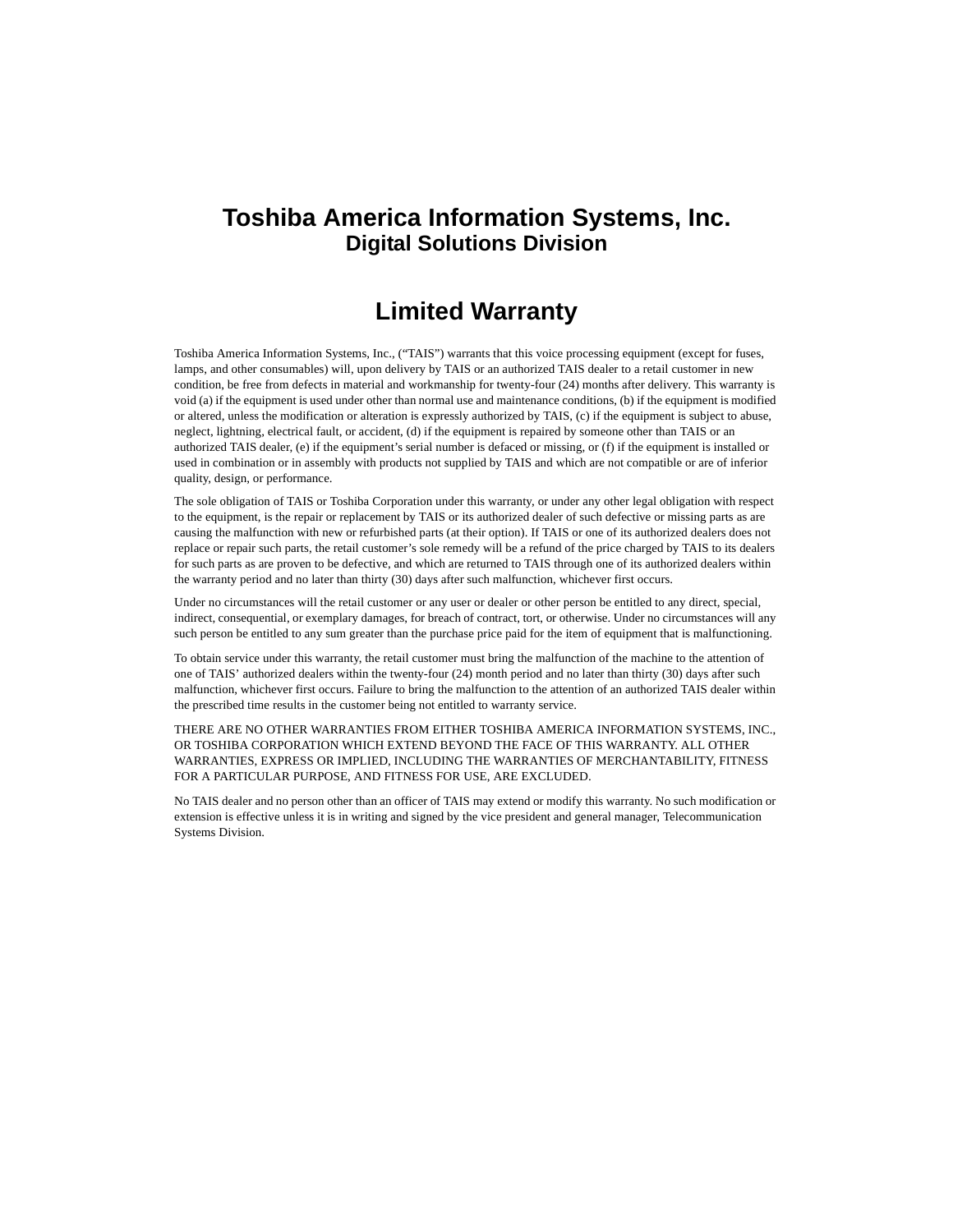# **Contents**

#### **Introduction**

### **Chapter 1 - The Grand Tour**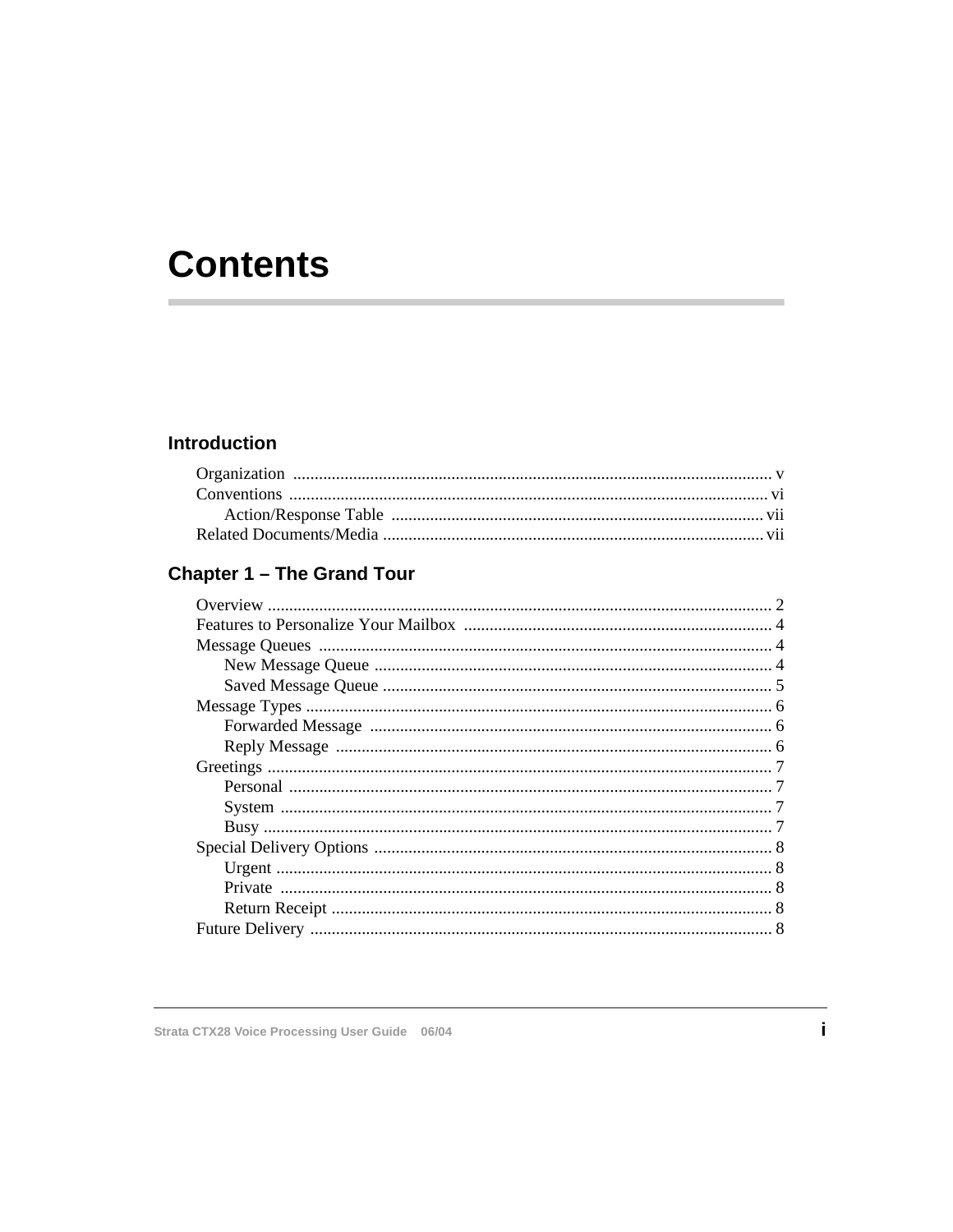Chapter 2 - Getting Started

#### **Chapter 2 - Getting Started**

#### **Chapter 3 - Play Messages**

#### **Chapter 4 - Send Messages**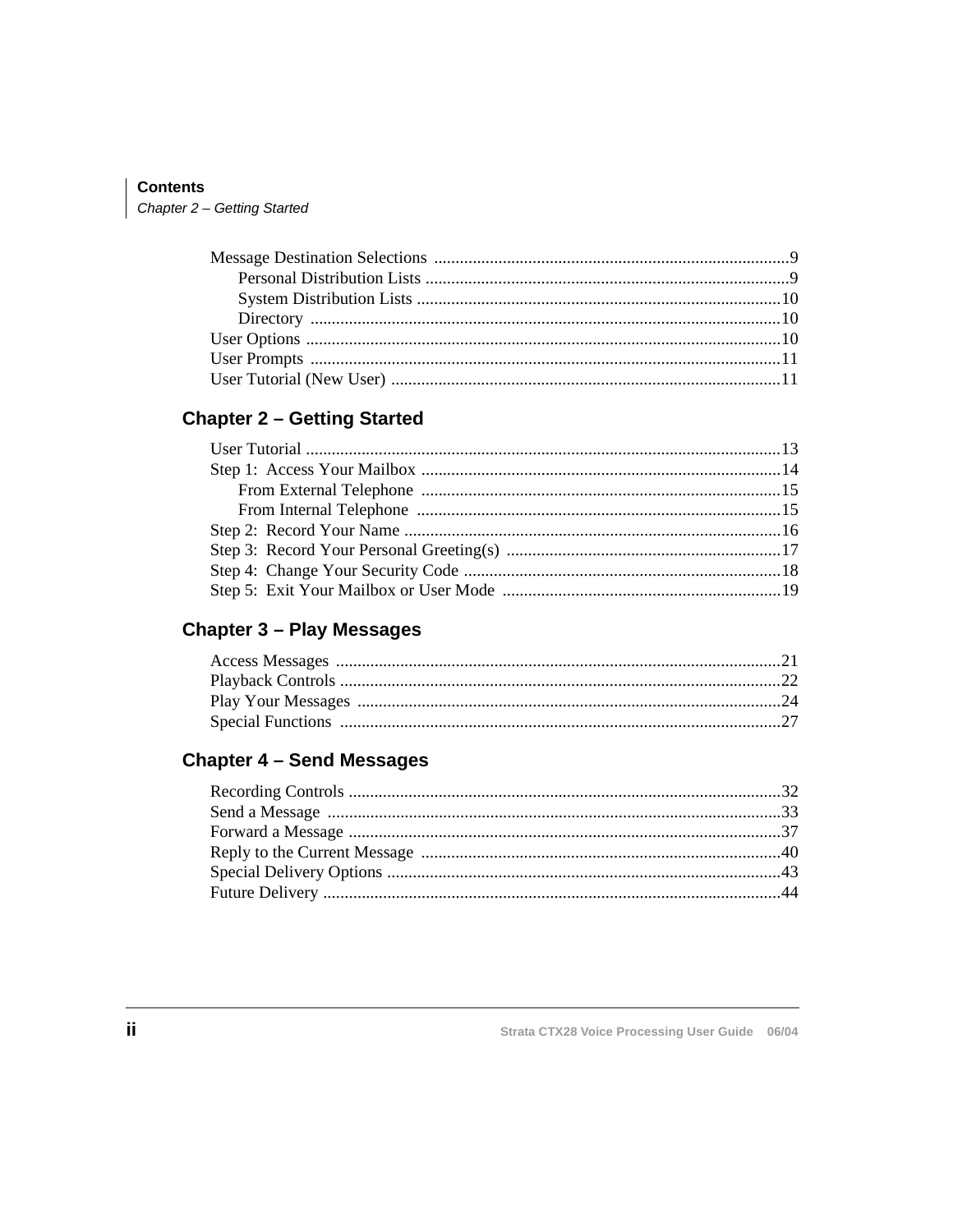#### **Chapter 5 - Manage Mailbox**

#### **Chapter 6 - Integration Features**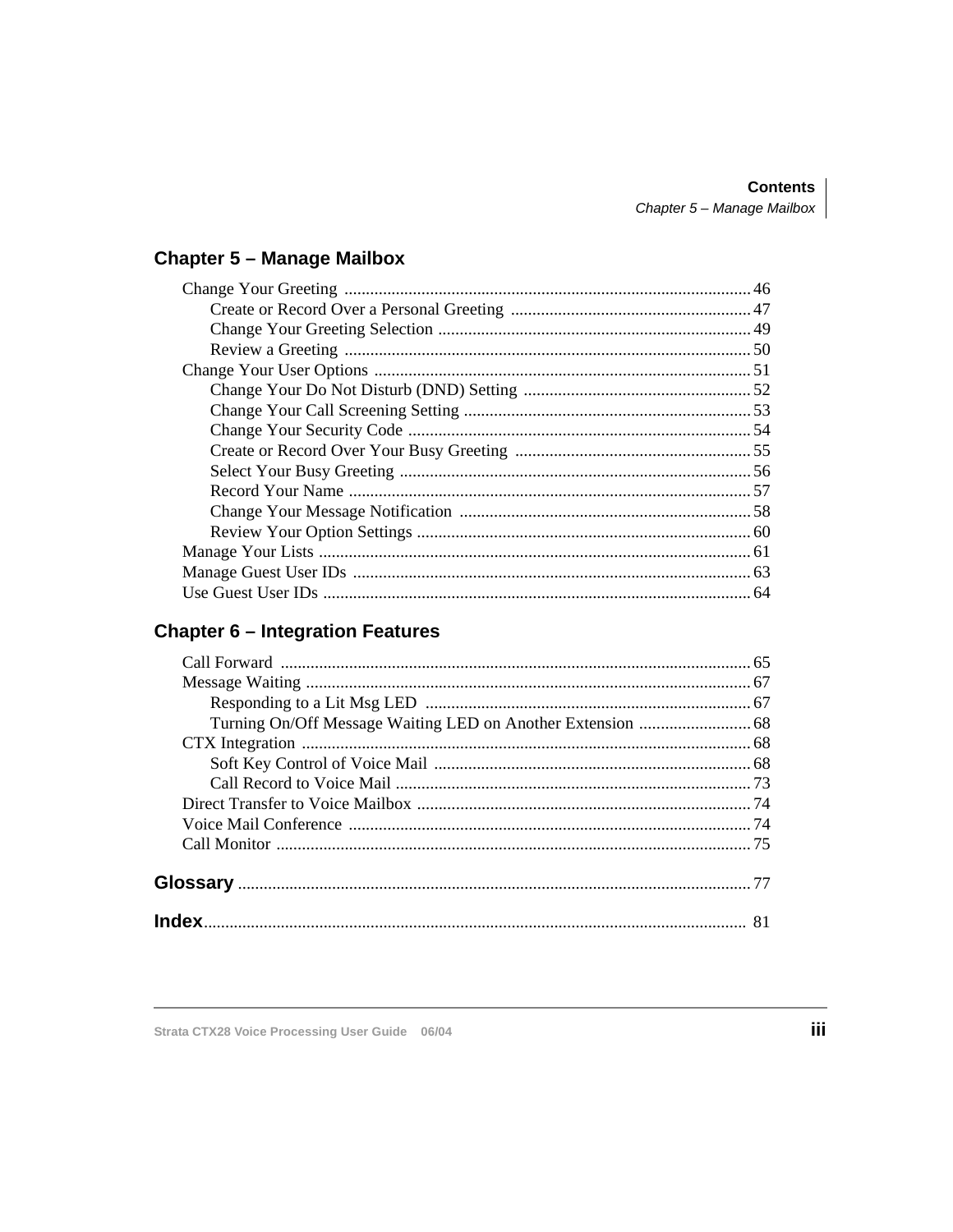#### **Contents**

*Chapter 6 – Integration Features*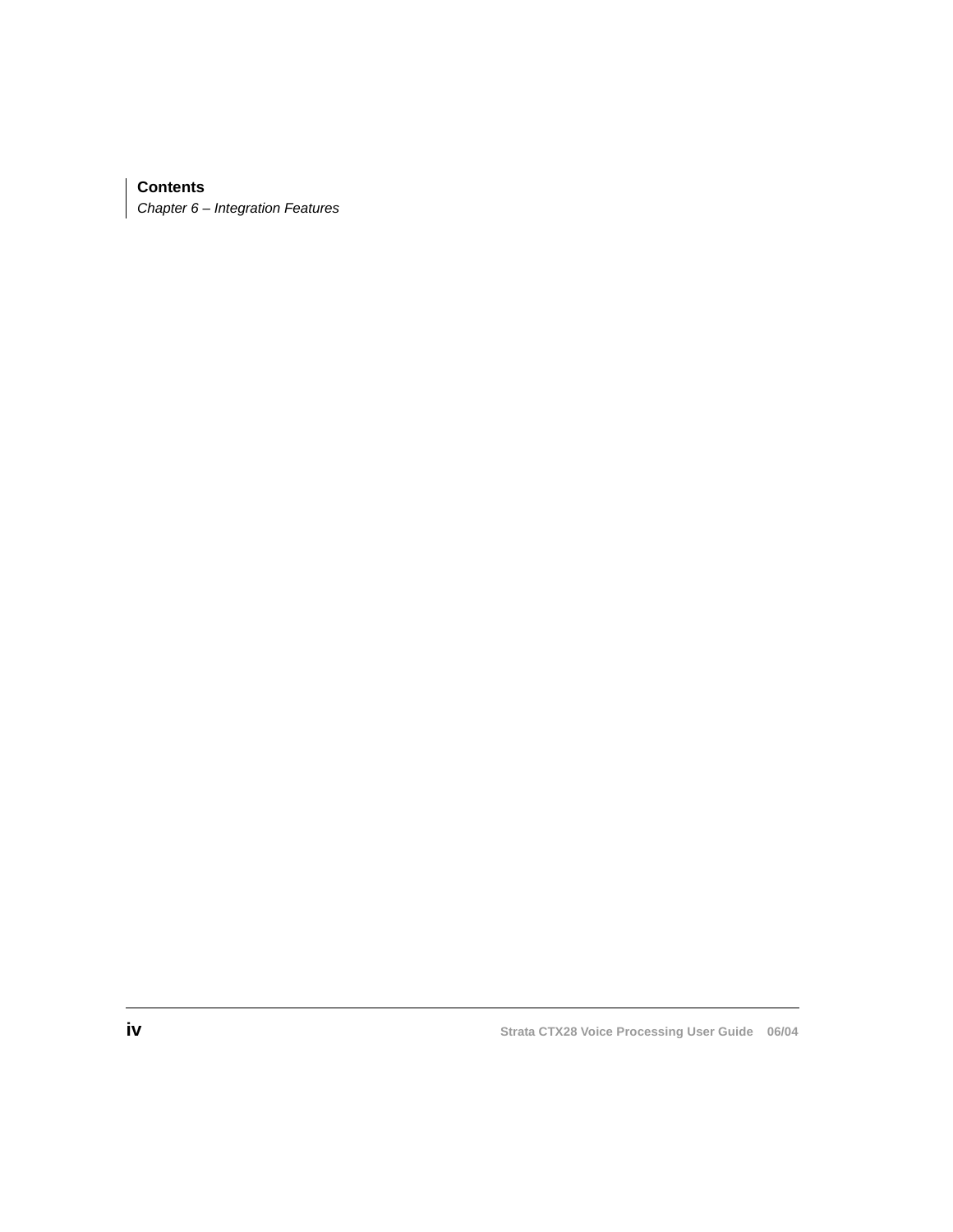# <span id="page-8-0"></span>**Introduction**

This guide describes the voice messaging capabilities and procedures for making your voice mail system work for you.

### <span id="page-8-1"></span>**Organization**

This guide is divided as follows:

- **Chapter 1 The Grand Tour** is an overview of the voice mail system. Topics covered are: features to personalize your mailbox; an explanation of message queues, types and destinations; special delivery options; playback/recording controls; and available user options.
- **Chapter 2 Getting Started** provides instructions on those features you need when accessing your voice mail for the first time, including changing your security code and recording your name.
- **• Chapter 3 Play Messages** contains step-by-step instructions on playing messages.
- **• Chapter 4 Send Messages** details how to send, forward, and reply to a message.
- **Chapter 5 Manage Mailbox** provides step-by-step instructions on recording greetings, using destination (distribution) lists, and activating options such as Do Not Disturb (DND) and Call Screening.
- **• Chapter 6 Integration Features** outlines Call Forward, Message Waiting, Soft Key Control, Call Record, Direct Transfer to Voice Mail, Voice Mail Conferencing and Call Monitor features.
- **• Glossary** defines frequently-used voice processing system features and functions.
- **• Index**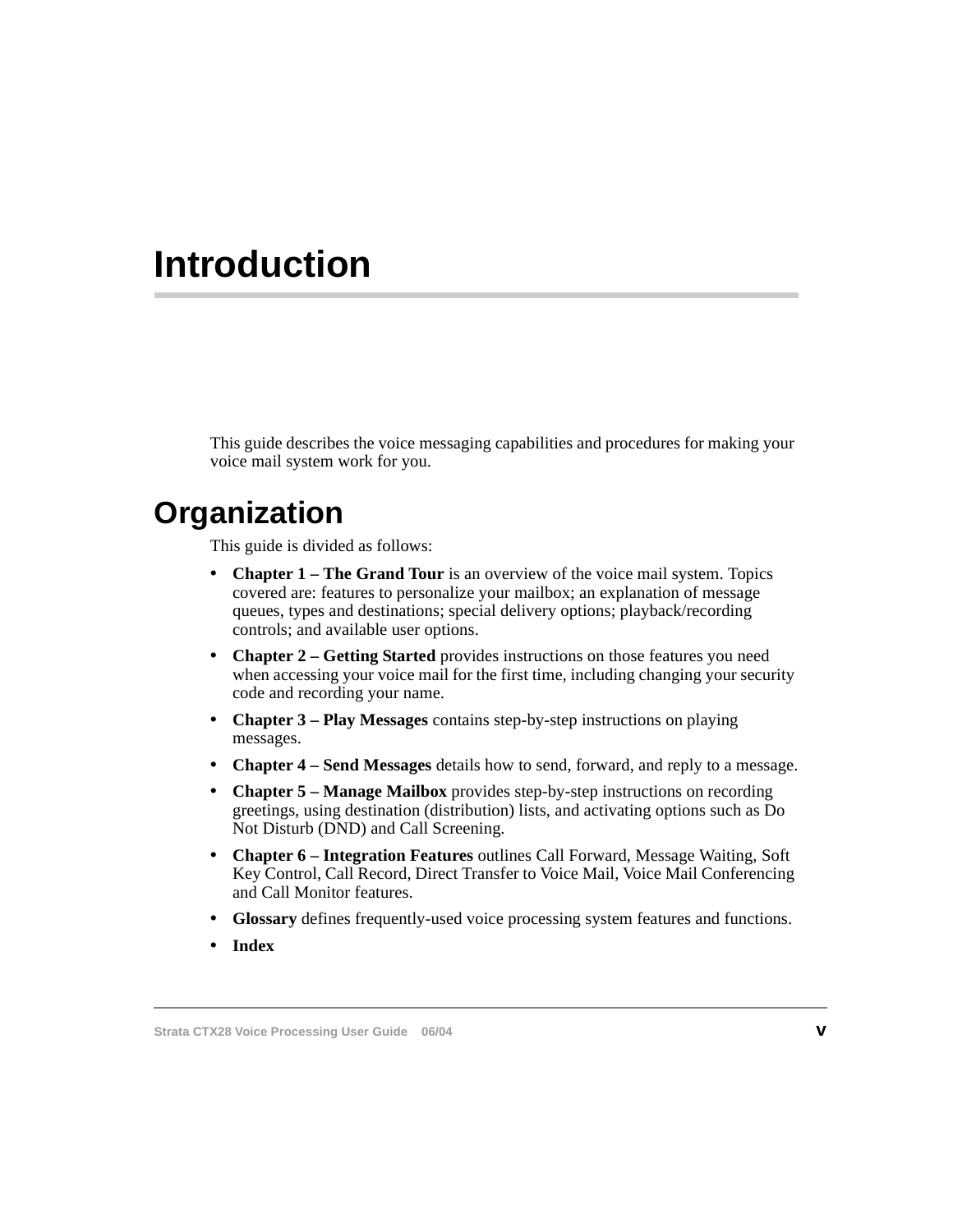# <span id="page-9-0"></span>**Conventions**

| <b>Conventions</b> | <b>Description</b>                                                                                                                                                                                                                                                                                                             |  |
|--------------------|--------------------------------------------------------------------------------------------------------------------------------------------------------------------------------------------------------------------------------------------------------------------------------------------------------------------------------|--|
| <b>Note</b>        | Elaborates specific items or references other information. Within<br>some tables, general notes apply to the entire table and numbered<br>notes apply to specific items.                                                                                                                                                       |  |
| Important!         | Calls attention to important instructions or information.                                                                                                                                                                                                                                                                      |  |
| Extension          | Press to answer a call to the Extension Number. Each station can<br>have multiple extension buttons. Incoming calls ring the extension<br>button(s) from the top down. For example, station 10's extensions<br>ring 10-1 first, then 10-2, 10-3, and 10-4. A station is considered<br>busy when all extensions are being used. |  |
| Number             | The naming convention for DKT assignments within<br><b>Note</b><br>Toshiba is Directory Numbers. For clarity and ease of<br>understanding, the terms Extension Number and Phantom<br>Extension Number will be used in this document in lieu of<br>PDN and PhDN.                                                                |  |
| <b>Arial bold</b>  | Represents telephone buttons.                                                                                                                                                                                                                                                                                                  |  |
| Courier            | Shows a computer keyboard entry or screen display.                                                                                                                                                                                                                                                                             |  |
| "Type"             | Indicates entry of a string of text.                                                                                                                                                                                                                                                                                           |  |
| "Press"            | Indicates entry of a single key. For example: Type prog then press<br>Enter.                                                                                                                                                                                                                                                   |  |
| Plus $(+)$         | Shows a multiple PC keyboard or phone button entry. Entries<br>without spaces between them show a simultaneous entry. Example:<br>Esc+Enter. Entries with spaces between them show a sequential<br>entry. Example: $# + 5$ .                                                                                                   |  |
| Tilde $(\sim)$     | Means "through." Example: 350~640 Hz frequency range.                                                                                                                                                                                                                                                                          |  |
| ⋗                  | Denotes the step in a one-step procedure.                                                                                                                                                                                                                                                                                      |  |
|                    | Denotes a procedure.                                                                                                                                                                                                                                                                                                           |  |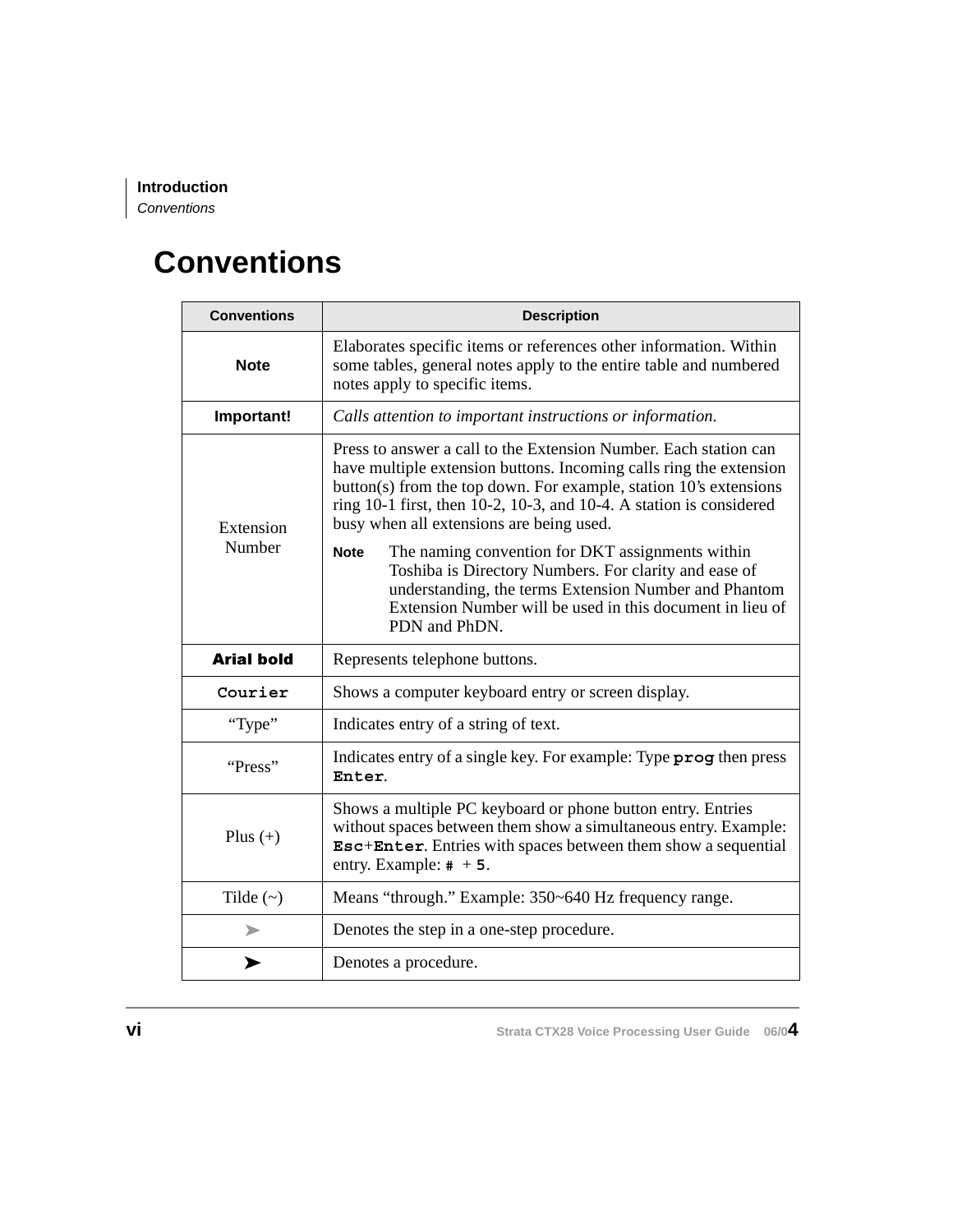| <b>Conventions</b> | <b>Description</b>                                                                                                                                                                                 |
|--------------------|----------------------------------------------------------------------------------------------------------------------------------------------------------------------------------------------------|
| See Figure 10      | Grey words within the printed text denote cross-references. In the<br>electronic version of this document (Library CD-ROM or FYI<br>Internet download), cross-references appear in blue hypertext. |

### <span id="page-10-0"></span>**Action/Response Table**

*Actions* you perform appear in this column. They can consist of either a single step or a series of numbered steps.

The *immediate response to the action* performed appears in this column. Additional notes and comments are also included.

## <span id="page-10-1"></span>**Related Documents/Media**

**Note** Some documents listed here may appear in different versions on the CD-ROM, FYI, or in print. To find the most current version, check the version/date in the Publication Information on the back of the document's title page.

**Important!** *Read this User Guide first, then use it with the Quick Reference Guide.*

- **•** Strata CTX General Description
- **•** Strata CTX Installation and Maintenance Manual
- **•** Strata CTX28 Voice Processing User Guide
- **•** Strata CTX28 Voice Processing Quick Reference Guide
- **•** Strata CTX28 Voice Processing Programming Manual
- **•** Strata CTX Library CD-ROM

For authorized users, Internet site FYI (http://fyi.tsd.toshiba.com) contains all current documentation and enables you to view, print, and download current publications.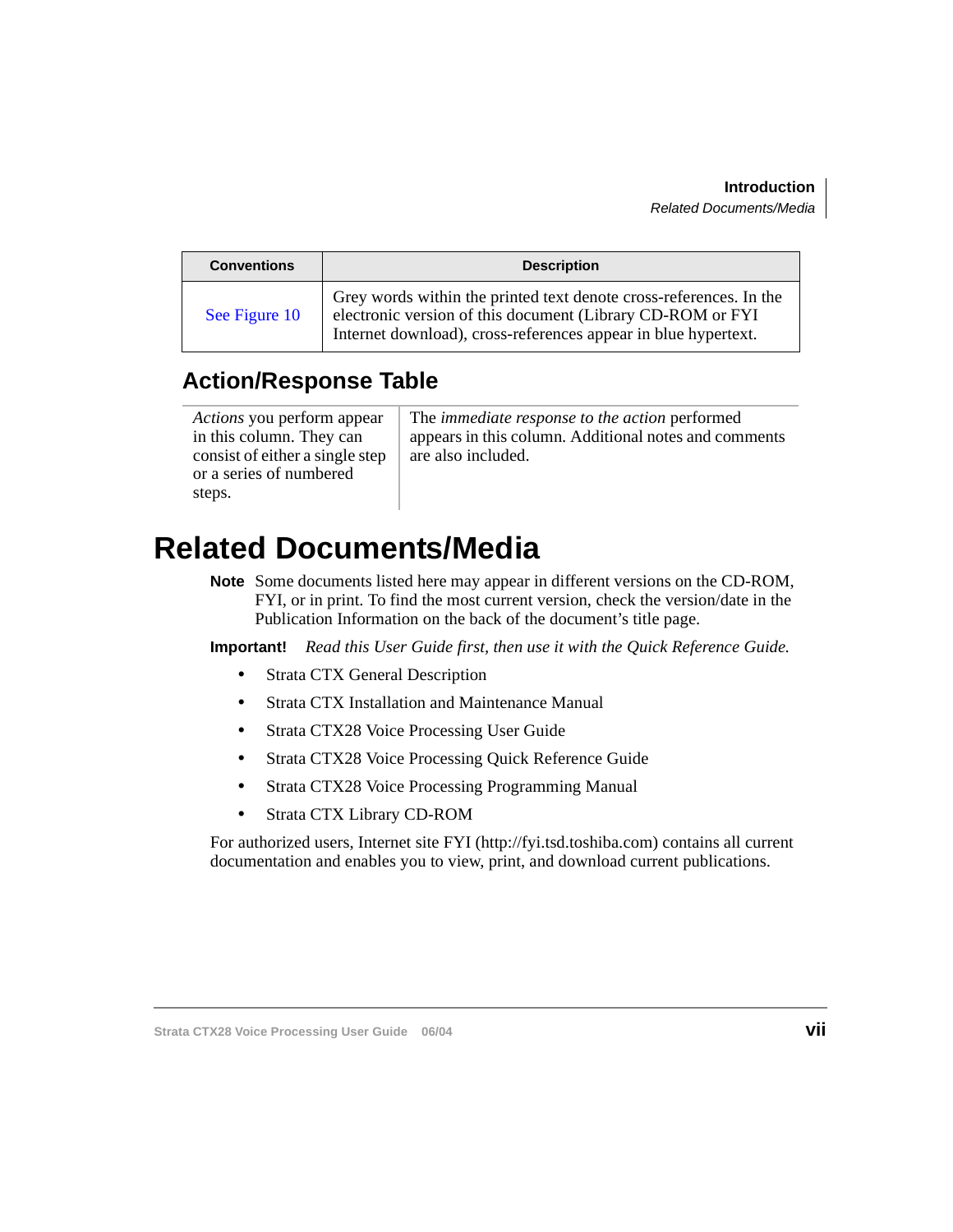#### **Introduction**

*Related Documents/Media*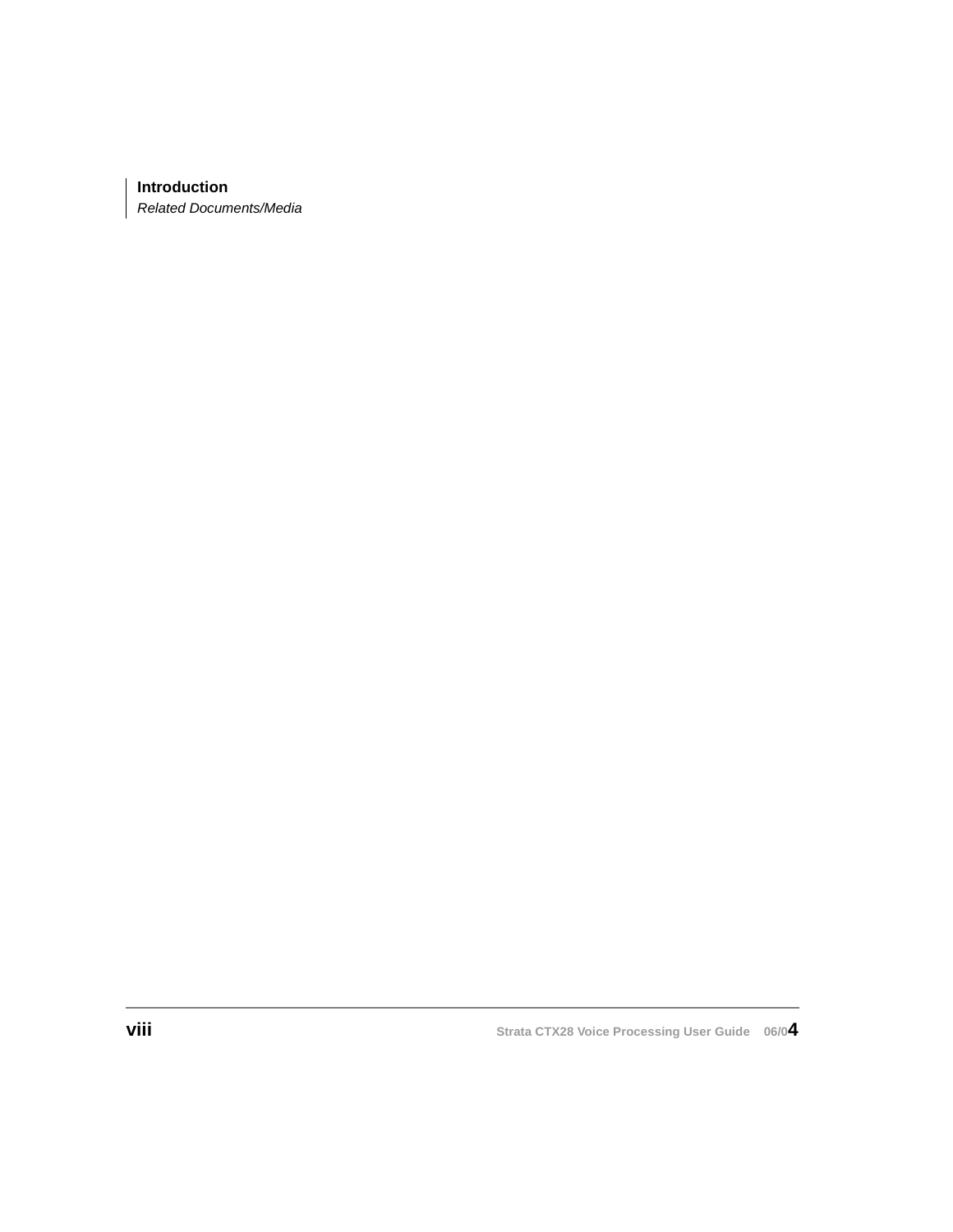# <span id="page-12-0"></span>**The Grand Tour**

This chapter provides an overview of the system and covers the following general topics:

- **•** Features to personalize your mailbox
- **•** Message queues
- **•** Message types
- **•** Greetings
- **•** Special delivery options
- **•** Future delivery
- **•** Message destination selections
- **•** User options
- **•** User prompts
- **•** User tutorial (New User)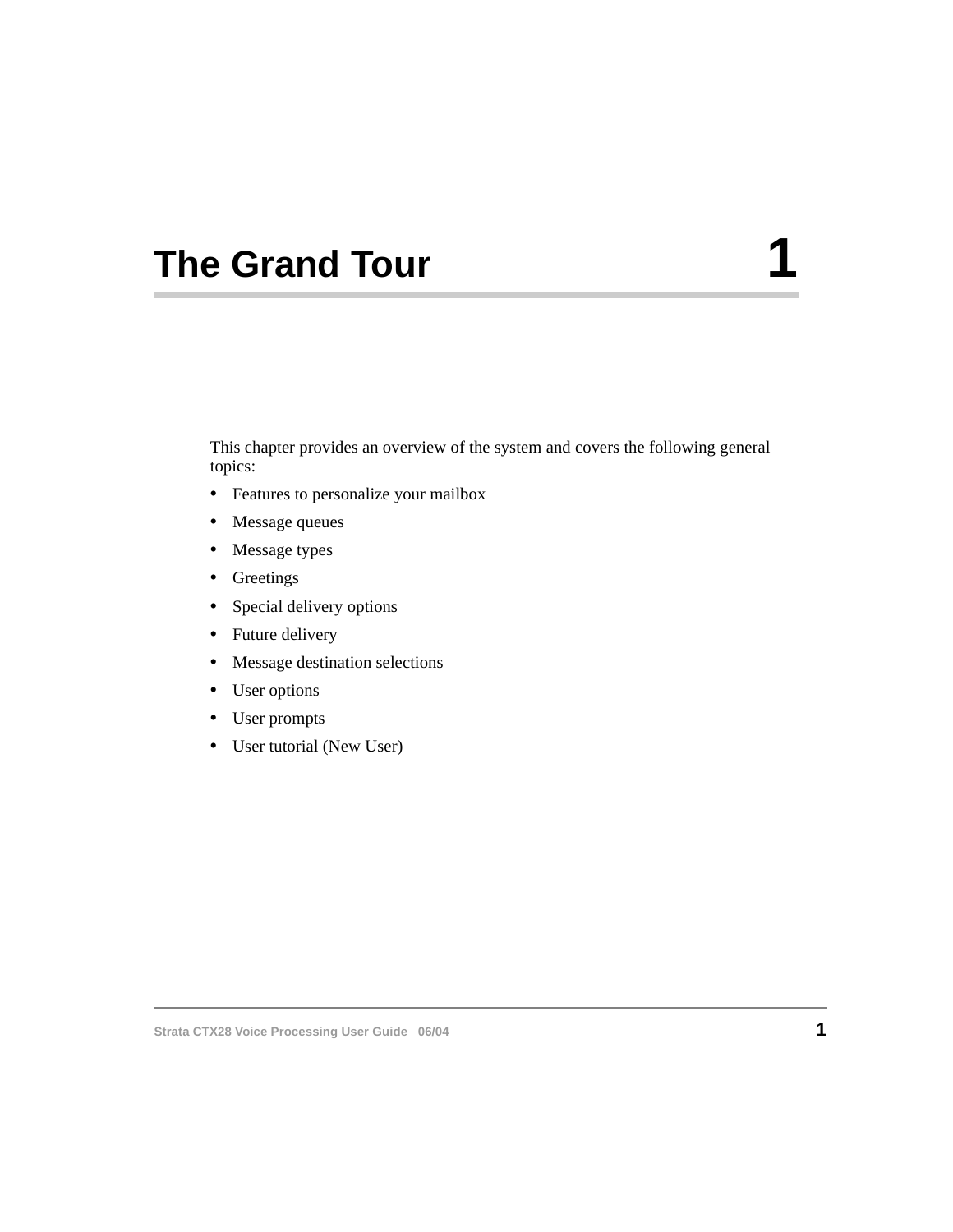## <span id="page-13-0"></span>**Overview**

Your voice mail system manages multiple voice processing functions simultaneously 24-hours-a-day, 7-days-a-week. Your mailbox is always available for callers to leave private voice messages. In addition, you can update your greeting at your convenience or send and receive messages from any tone-dialing telephone.

Callers control their own progress through the system. They no longer have to wait for a person to answer the telephone. If your extension is busy or you do not answer, callers can transfer to an operator, call another extension, or record a private, detailed message.

A representative in your company has been assigned as the System Administrator for the system. The System Administrator is responsible for configuring the system and your mailbox to suit your company's needs.

The configuration affects how and which features you can access. Whenever possible, this guide provides information concerning feature exceptions and which features may be configured to work differently.

You can access your mailbox from any tone-dialing telephone using your security code. After you access your voice mail, you hear the number of messages you have in your message queue(s), followed by a prompt from the Main Menu options (see [Figure 1](#page-14-0)). You can then:

- **•** Listen to your messages
- **•** Send or forward messages
- **•** Reply to messages
- **•** Manage your mailbox (e.g., change your greetings, create distribution lists, etc.)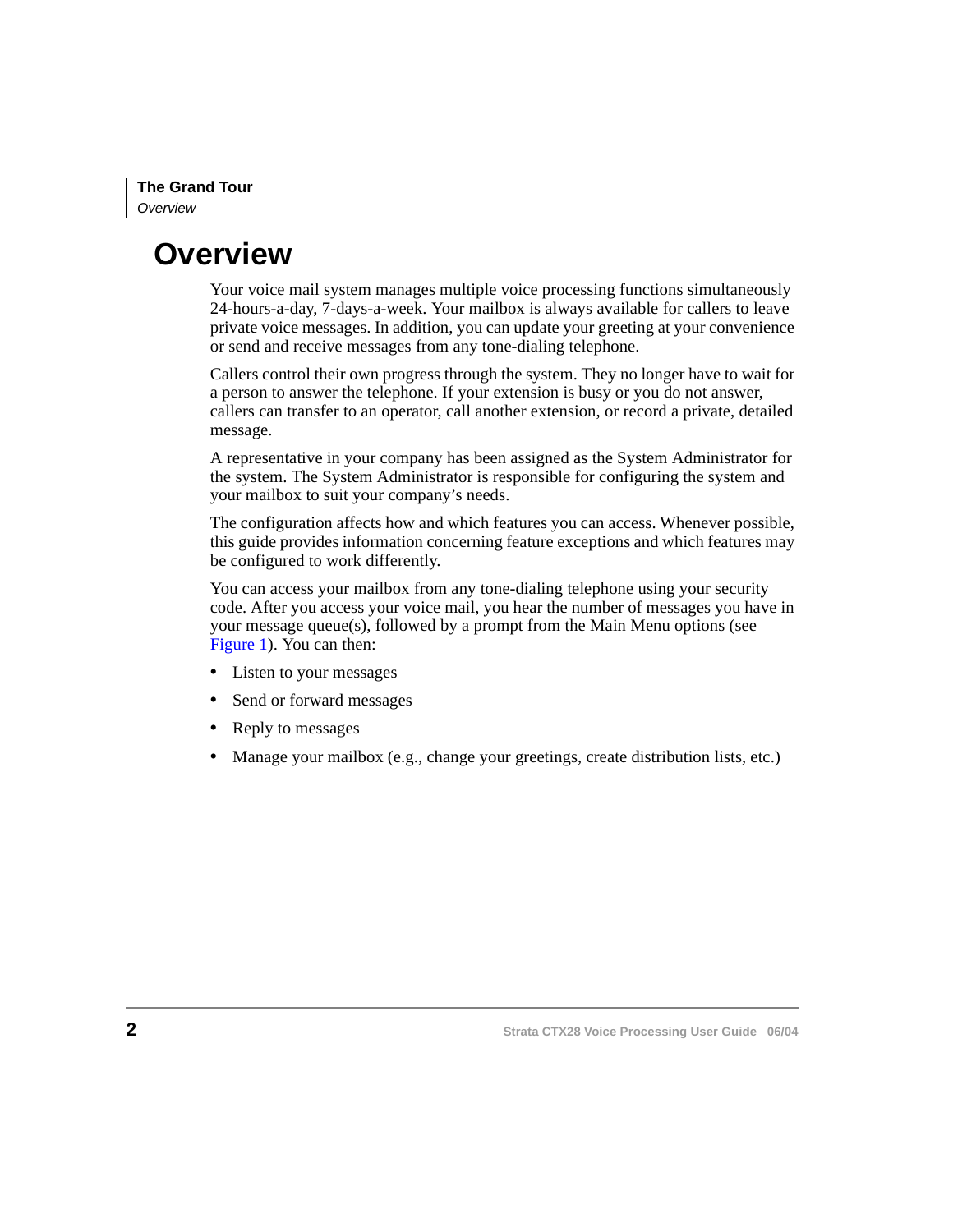

<span id="page-14-0"></span>**Figure 1 Admin Main Menu**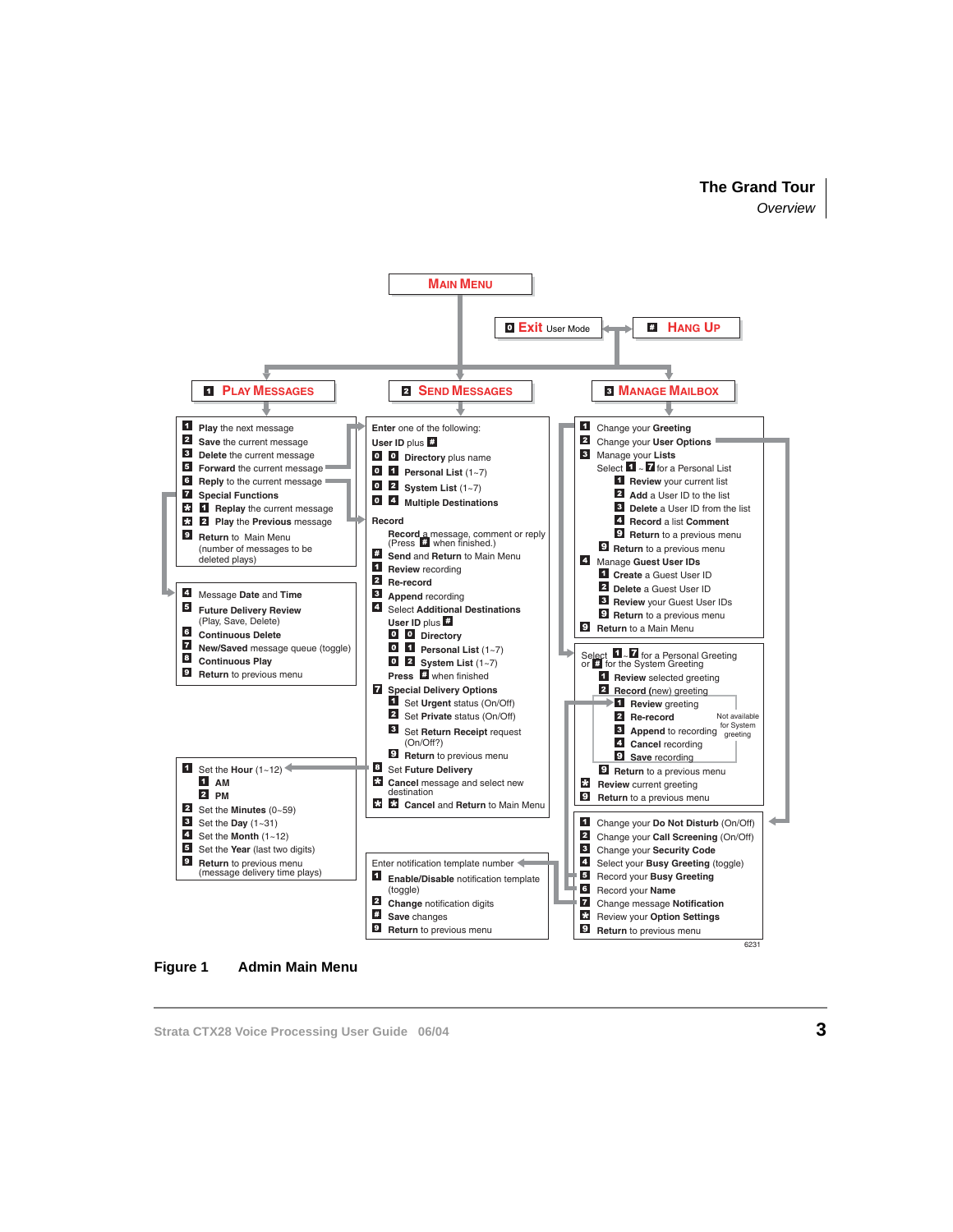## <span id="page-15-0"></span>**Features to Personalize Your Mailbox**

Your voice mail processing system offers a variety of features to personalize your User ID Mailbox. The following are a few of those features:

- **• User ID Mailbox Security Code** Your User ID mailbox has a security code. The code must be entered by you in order to "log into" your User ID mailbox, giving you access to your messages, settings, greetings, etc. (see ["Change Your Security](#page-29-0)  [Code" on page 18\)](#page-29-0).
- **• Name Recording** Your name is announced whenever you log onto your mailbox, the directory is accessed, the system greeting is selected, or when a message is sent by another voice mail user. When you first enter your mailbox, you need to record your name (see ["Record Your Name" on page 16](#page-27-0)).
- **• Personal Greetings** You can record up to seven personal greetings that are played when you are unavailable (see ["Change Your Greeting" on page 46\)](#page-57-0).
- **Guest Users** You can create Guest User IDs that can be used by clients, friends, etc. Users frequently use this feature to create guest IDs for clients, so that they may easily exchange confidential information (see ["Manage Guest User IDs" on](#page-74-0)  [page 63\)](#page-74-0).

### <span id="page-15-1"></span>**Message Queues**

Your messages reside in one of two queues—new or saved. Messages play in FIFO (First In, First Out) or LIFO (Last In, First Out) order. Ask your System Administrator to find out how your mailbox is configured.

### <span id="page-15-2"></span>**New Message Queue**

Messages in the New Message Queue are New or Pending messages.

New messages consist of messages that are unheard or partially heard (less than five seconds). They remain in the queue, the Message Waiting LED remains on, and a Return Receipt is not sent, if applicable, until the message is completely heard.

Messages that you have partially heard (five seconds or longer) are called Pending messages. They remain in the New Message Queue, the Message Waiting LED is turned off, and a Return Receipt is sent, if applicable.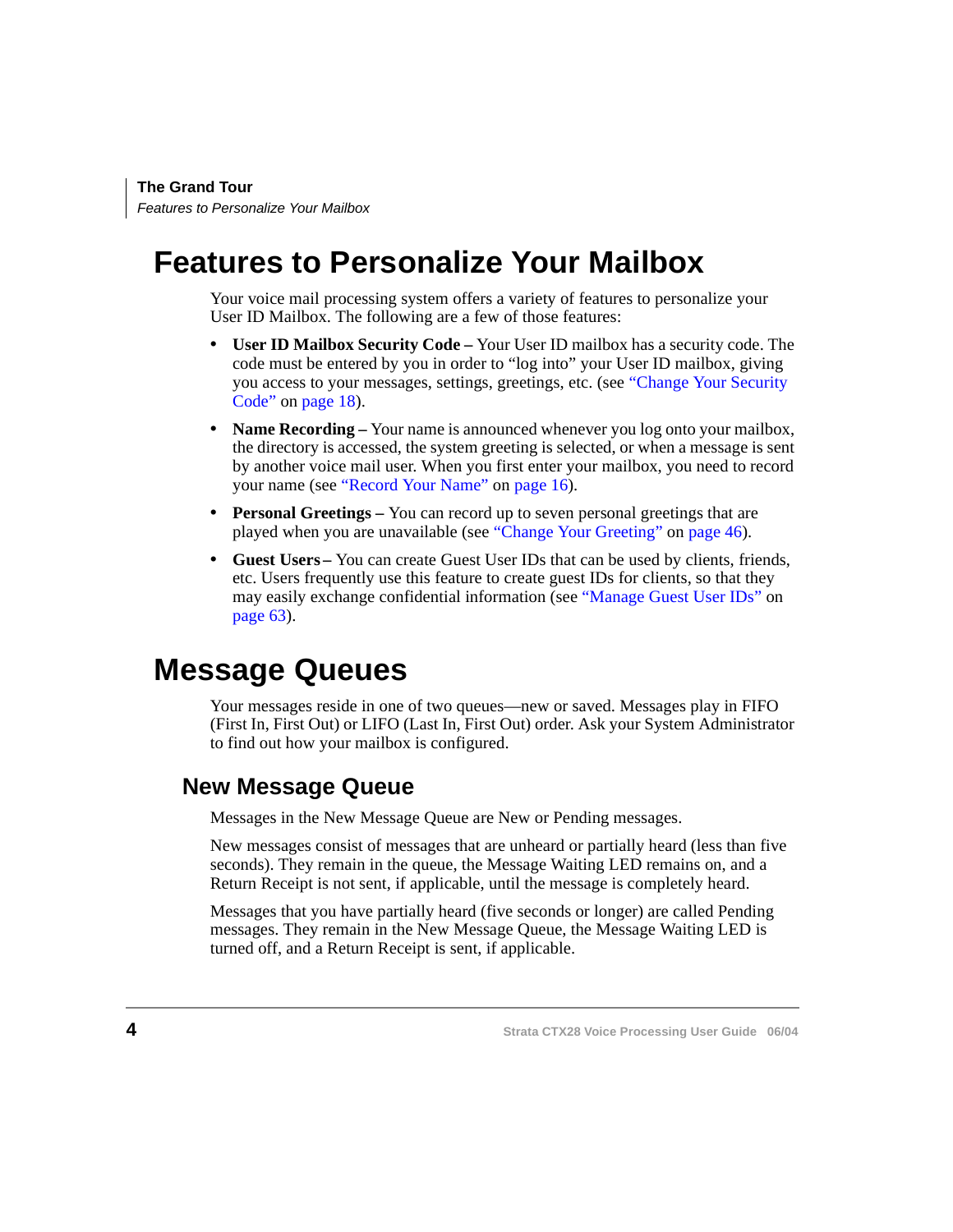**Note** The Pending messages feature is available on a mailbox-to-mailbox basis. Check with your System Administrator to find out if your mailbox is configured for this feature.

When you press 1 from the Main Menu to play messages, your voice mail system automatically accesses the New Message Queue. A new message begins to play based on the type (urgent messages play first) and order received (FIFO/LIFO). If no new messages exist, your voice mail system automatically accesses the Saved Message Queue. If you are in the Saved Message Queue, you can toggle back to the New Message Queue by pressing **77**.

After you play the last message in the queue, your voice mail system prompts, "End of messages." You can choose to return to the top of the queue, go to the top of the other queue, etc.

### <span id="page-16-0"></span>**Saved Message Queue**

Saved messages are messages that you saved or that were automatically saved by your voice mail system at the end of the message.

Access the Saved Message Queue from the Main Menu by pressing 177 or from the New Message Queue by pressing **77**. Your voice mail system automatically accesses the Saved Message Queue when no new messages exist. Saved messages play based on order received (FIFO/LIFO).

After you play the last message in the queue, your voice mail prompts, "End of messages." You can choose to return to the top of the queue, go to the top of the other queue, etc.

**Note** Ask your System Administrator to find out if your mailbox is configured with one or two (New and Saved) message queue(s).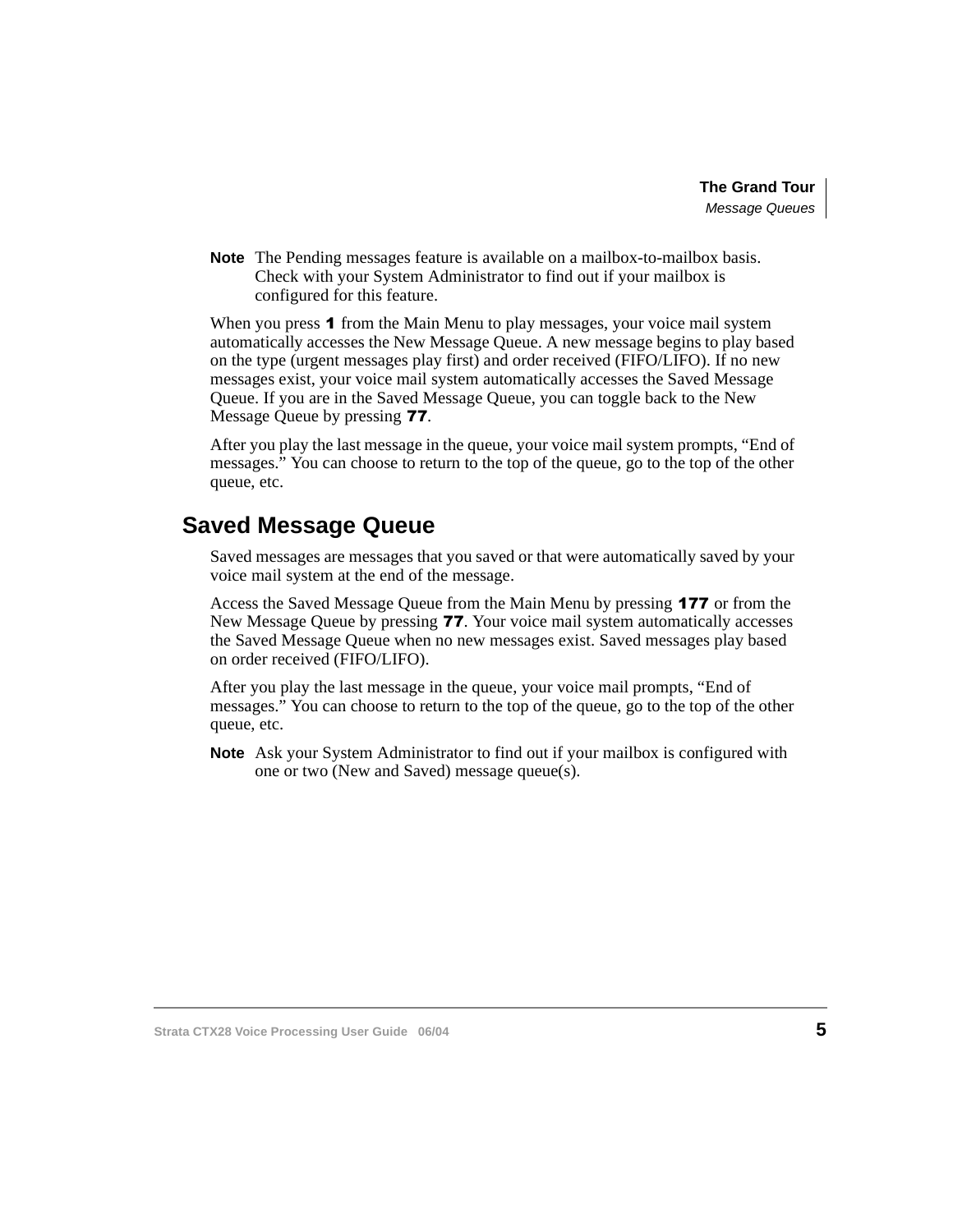## <span id="page-17-0"></span>**Message Types**

New and Saved Messages can consist of the following special types of messages forwarded and message reply.

### <span id="page-17-1"></span>**Forwarded Message**

Any message sent to you can be forwarded to a single destination or a personal or system distribution list. When forwarding a message, recording a message (comment) is optional.

### <span id="page-17-2"></span>**Reply Message**

Messages to which you want to send an immediate answer can be sent as a reply message. When replying to a message, your voice mail system does not prompt you to select the destination since it "remembers" the source. The Reply feature only works if the original message is sent from another voice mail user on the same system.

When listening to a reply message, a prompt notifies the user of the name/User ID of the person who sent the reply.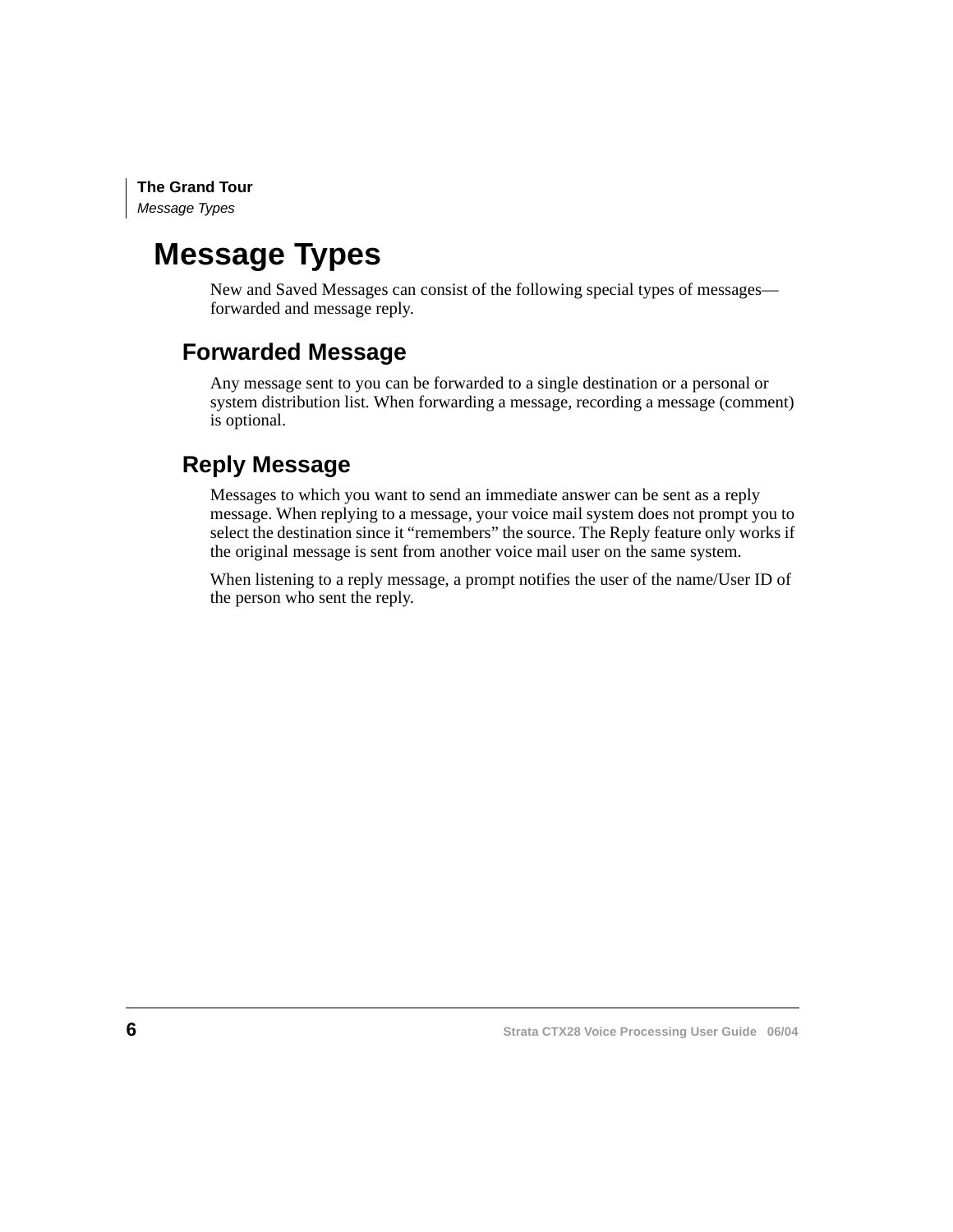## <span id="page-18-0"></span>**Greetings**

You can select either a personal or system greeting to play to callers when you do not answer or when your telephone is busy.

Depending on how your system is configured, callers may hear a separate busy greeting—the system or the custom busy greeting. [See "Change Your User Options"](#page-62-0)  [on page 51](#page-62-0) for details.

### <span id="page-18-1"></span>**Personal**

Personal greetings are greetings that you record for callers. Your voice mail system stores all recorded greetings under the personal greeting number  $(1-7)$  for your mailbox. Using the greeting number, you can select the greeting which plays.

The System Administrator can also schedule your greetings to automatically play at different times. If you choose, you can override the automatic schedule using the ["Change Your Greeting Selection" on page 49](#page-60-0).

### <span id="page-18-2"></span>**System**

The system greeting is a standard prerecorded greeting. It cannot be recorded over or deleted. The greeting states, "Please leave a message for (name)." Your voice mail system adds your name from the name recording that you have made (see ["Record](#page-27-0)  [Your Name" on page 16](#page-27-0)).

### <span id="page-18-3"></span>**Busy**

If your User ID mailbox is configured for a personal busy greeting, you can record a custom busy greeting that plays when your extension is busy. If a custom greeting is not recorded, the default system busy greeting plays. See ["Create or Record Over](#page-66-0)  [Your Busy Greeting" on page 55](#page-66-0) for details.

The custom busy greeting can also be turned on/off using the Select Your Busy Greeting option on the Change Your User Options Menu (see ["Select Your Busy](#page-67-0)  [Greeting" on page 56](#page-67-0)).

**Note** The System Administrator must configure your User ID mailbox for the custom busy greeting option to be available.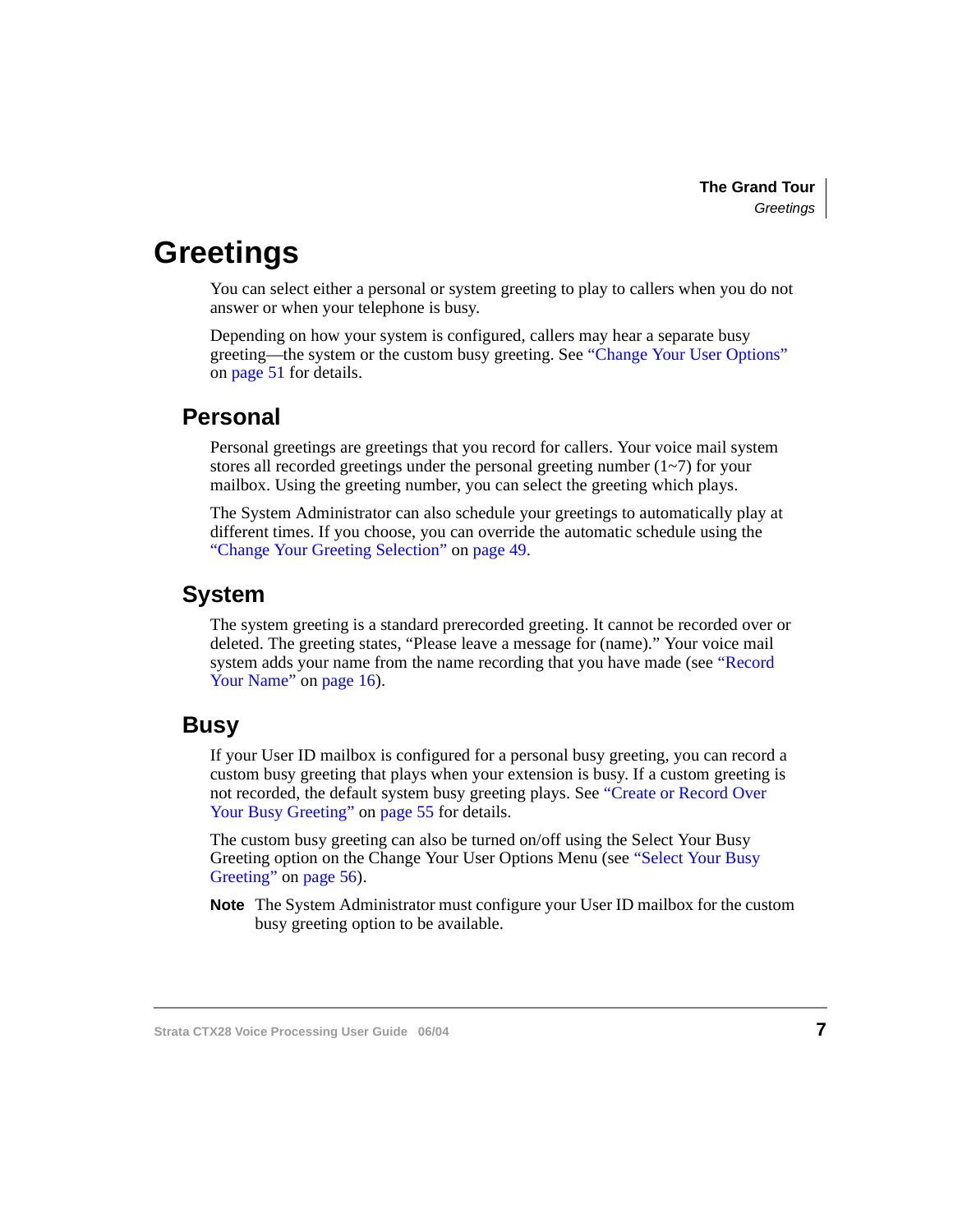# <span id="page-19-0"></span>**Special Delivery Options**

In addition to recording and sending a new message, you can mark the message urgent, private, or request a return receipt.

### <span id="page-19-1"></span>**Urgent**

Messages can be marked urgent by the sender and always play first in the New Message Queue. After the message plays, the urgent status is removed.

### <span id="page-19-2"></span>**Private**

Messages can be marked private by the sender. The same options, such as saving and deleting, apply to the private messages; however, a private message cannot be forwarded. Once a message is sent, the private status cannot be removed.

### <span id="page-19-3"></span>**Return Receipt**

You can mark a message Return Receipt if you want verification of its receipt. When a user plays (completely or partially) a message marked for Return Receipt, a notification is sent back to the sender. Your voice mail system notifies the sender when and by whom the message was received and plays the original message.

## <span id="page-19-4"></span>**Future Delivery**

Your voice mail system can be configured so that your message is delivered at a future time and date specified by you. After marking the message for future delivery, you can review (play, save, delete) the message at any time before it is sent.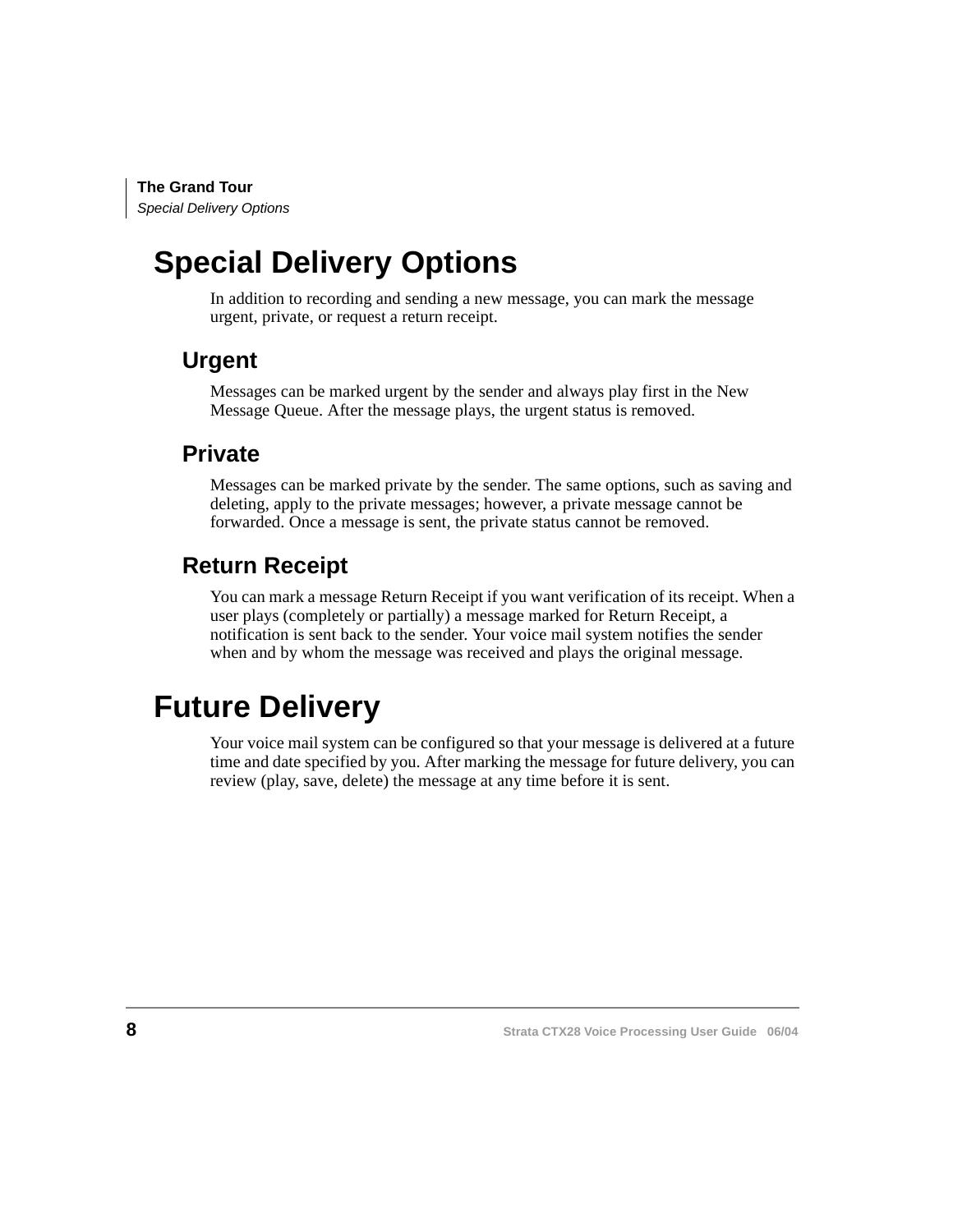## <span id="page-20-0"></span>**Message Destination Selections**

At the beginning of the Send Messages menu, you are asked to enter the message destination(s).You can choose to enter a *single* destination (e.g., User ID) or *multiple* destinations (e.g., personal list, User ID, system list). Entering the Multiple Destinations option enables you to address your message to all the recipients at the start of the menu.

You can then record your message and, if desired, add additional destinations when prompted later in the menu. Valid destinations are:

**•** User ID

**Note** If you don't know the user's User ID, you can locate the ID on your voice mail system's system-wide directory by pressing **00**.

- Personal distribution list
- **•** System distribution list

See ["Send a Message" on page 33](#page-44-0) for instructions on using these options.

### <span id="page-20-1"></span>**Personal Distribution Lists**

You can originate up to seven Personal Distribution Lists consisting of other system users. You can add or delete users at any time. The lists are for only your use.

At the time you create a list, you are given the option of recording a "list comment" that serves as the title or name for the list. The comment plays each time you use the list to confirm that you have chosen the correct distribution list.

**Important!** Try not to duplicate users on your distribution lists. Your voice mail system does not check for duplicates when you send a message using more than one list. For example, if you select Personal Distribution List #1 and #3 as destinations for your message and User ID 1001 is on both lists, User ID 1001 receives the same message twice.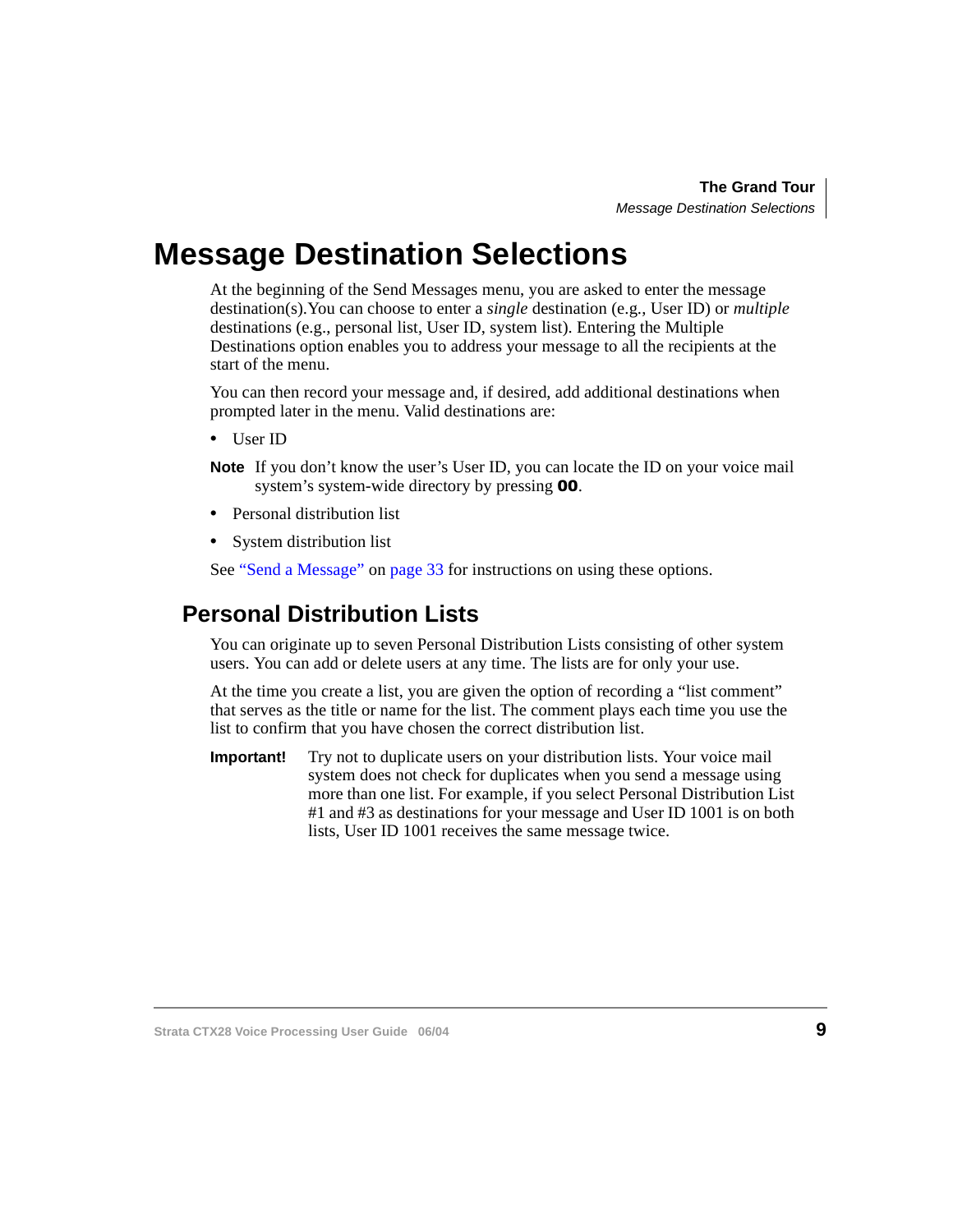### <span id="page-21-0"></span>**System Distribution Lists**

In addition to Personal Distribution Lists, your voice mail system supports systemwide distribution lists created by the System Administrator for use by everyone in your company. You should check with your System Administrator to find out which lists are available.

Whenever you enter the list number, the "list comment" for the selected system list plays to confirm that you have chosen the right list.

### <span id="page-21-1"></span>**Directory**

You can enter the Dual Tone Multi-frequency (DTMF) digits corresponding to the first few letters of a user's name and your voice mail system plays the recorded name (User ID and optionally the extension) that matches the combination of entered digits. You can then select the name or go on to the next name in the directory.

Each User ID can be identified with up to two names. These names are entered into the automated directory by the System Administrator and enhance the directory's search/find capabilities. Common choices for the names are the first and last names of the user or the last name of the user and a commonly misspelled version of the last name.

## <span id="page-21-2"></span>**User Options**

You can set your telephone for Do Not Disturb (DND) or call screening, select or record a busy greeting (plays when your telephone is busy), and designate where or how you are notified of a message.

The following is a brief description of each of the options. Please see ["Change Your](#page-62-0)  [User Options" on page 51](#page-62-0) for more detailed information.

- **Important!** The System Administrator must activate these features for them to be available.
- **DND** Your voice mail system automatically sends calls to your User ID (mailbox) without first ringing your telephone.
- **• Call Screening** Your voice mail system asks callers for their name and company. Without the caller's knowledge, the system relays that information to you. You can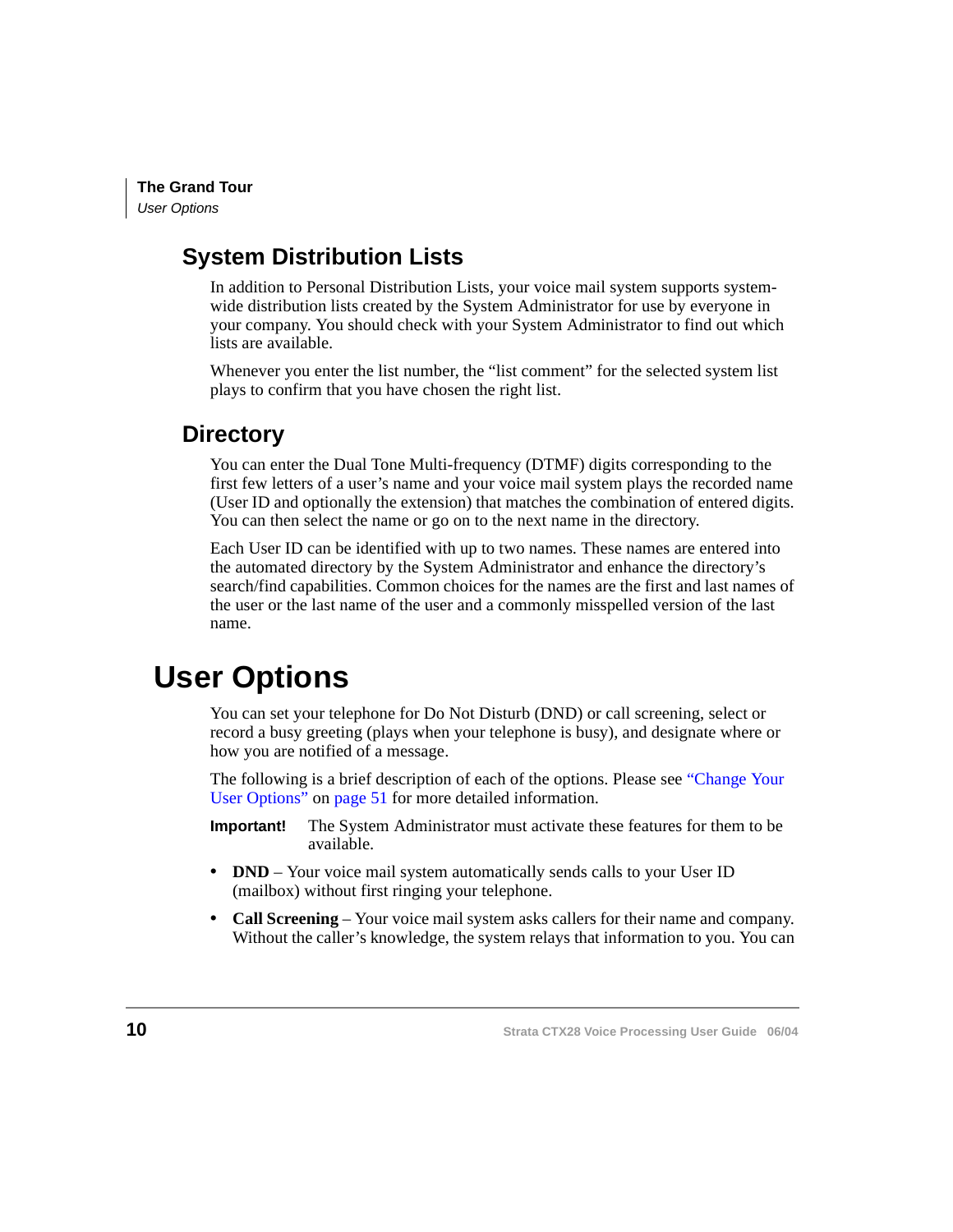decide to receive the call, let the call forward to your mailbox, or transfer the call to another extension with or without an announcement.

- **• Busy Greeting** You can record your own custom busy greeting that plays when callers reach your extension, and it is busy.
- **• Message Notification** Your User ID can have up to 10 notification records programmed by the System Administrator with a specific notification method (message waiting lights, stutter dial tone, pagers, voice, etc.) and the time/day when that notification record applies.

Once you have turned on a specific notification record, your voice mail system automatically calls you at the designated number and with the chosen method to notify you of your messages.

## <span id="page-22-0"></span>**User Prompts**

Your voice mail system prompts only for menu options available to you. You do not hear prompts for options:

- Not supported by your voice mail system (e.g., future delivery)
- **•** Not configured for your mailbox by the System Administrator (e.g., guest users, do not disturb).

Check with your System Administrator to verify which user options are available to you.

## <span id="page-22-1"></span>**User Tutorial (New User)**

A first time user of the voice mail system automatically hears a user-friendly tutorial upon logging in to his/her mailbox. The tutorial walks the user through the process of:

- **•** Recording his/her name (if required)
- Recording a personal greeting for the mailbox
- **•** Changing the default security code

Once the tutorial is completed successfully, it cannot be replayed.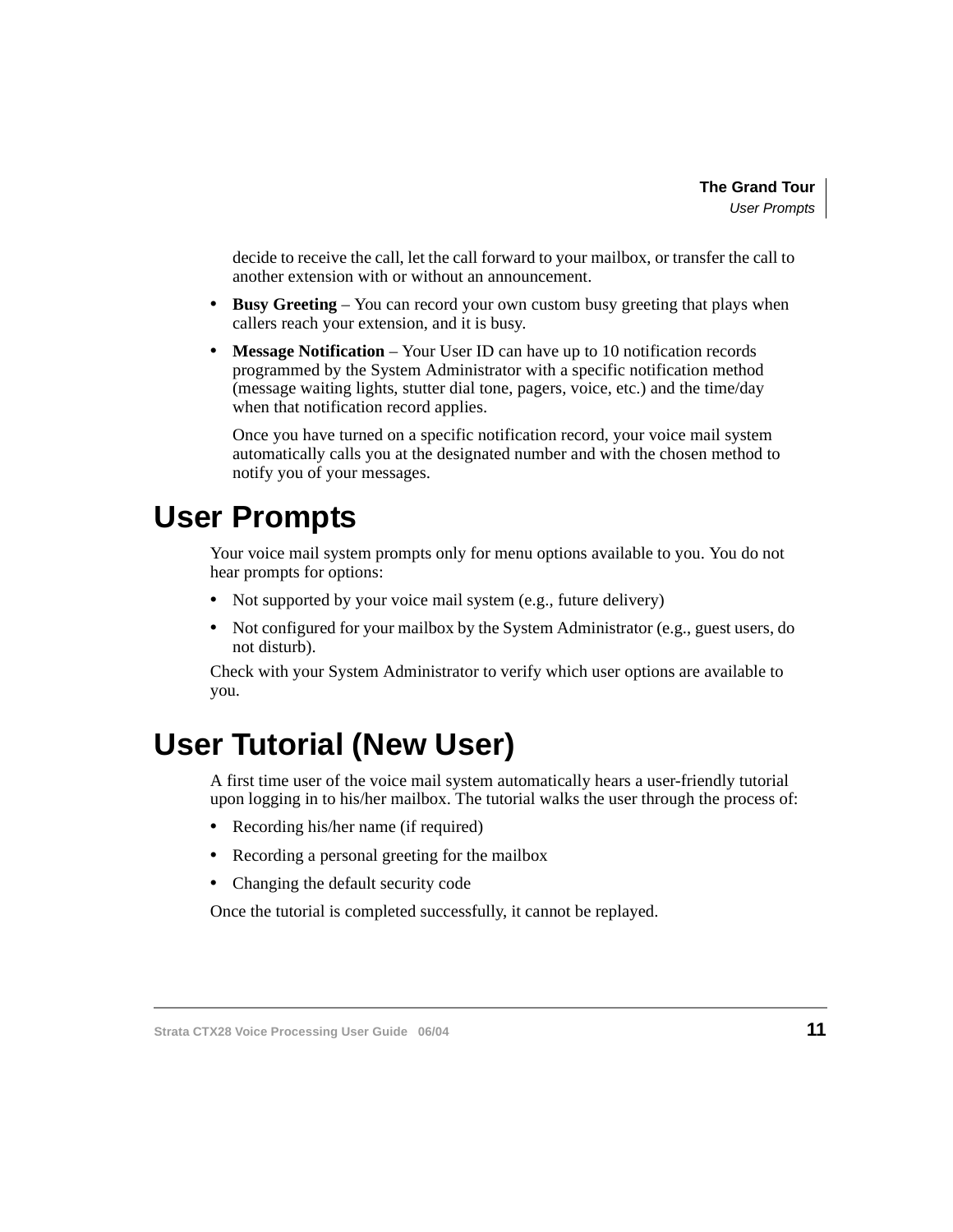**The Grand Tour** *User Tutorial (New User)*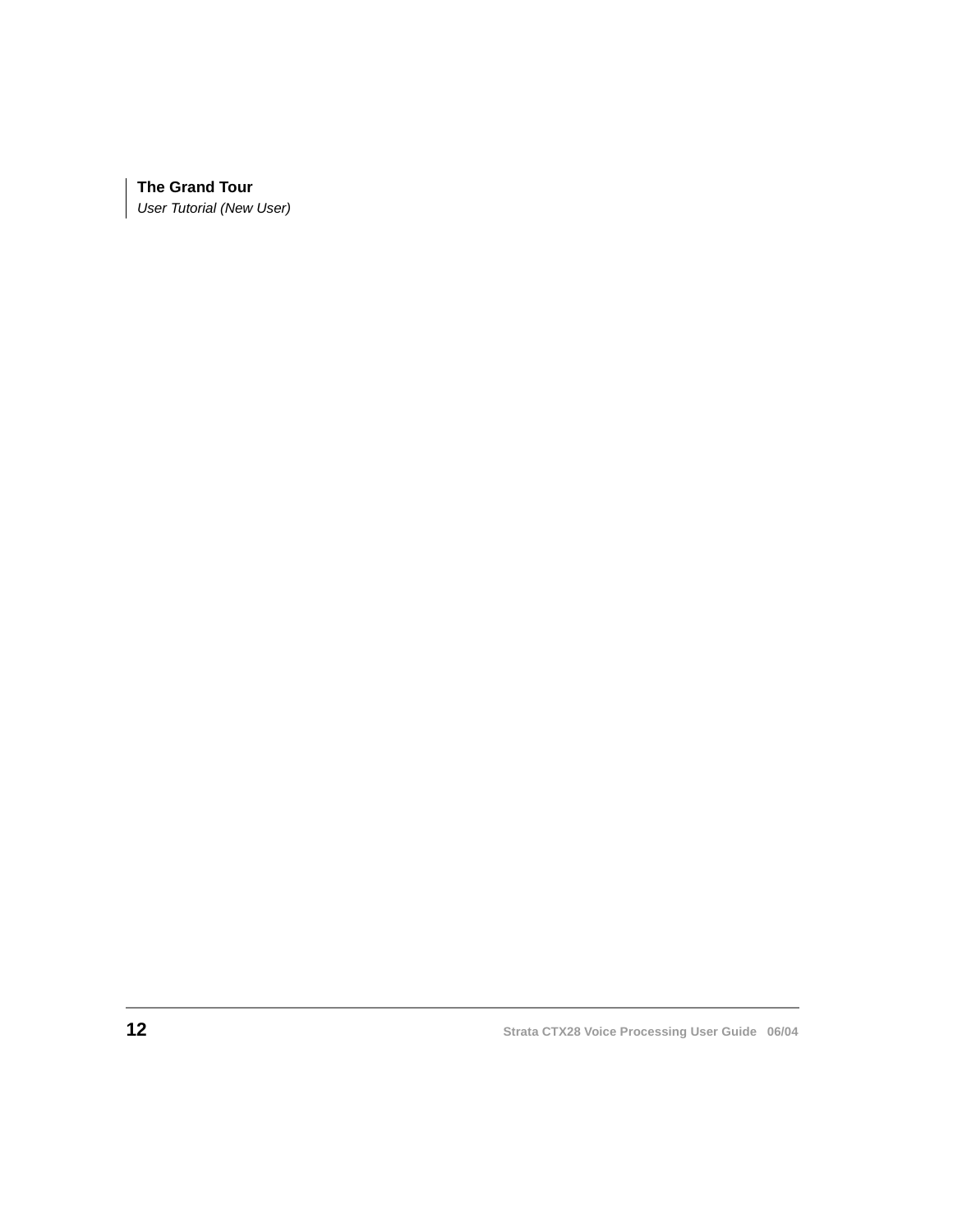<span id="page-24-0"></span>This chapter instructs you on accessing and exiting your mailbox and outlines the user tutorial steps.

## <span id="page-24-1"></span>**User Tutorial**

When you log on to the your voice mail system for the very first time, you hear a tutorial that walks you through the following basic steps:

- **•** Record your name (if required). Your name is announced whenever you log onto your mailbox (varies by system), the directory is accessed, the system greeting is selected, or when another voice mail user sends a message to you.
- **•** Record your personal greeting. Your personal greeting automatically plays when you are not available to answer your telephone.
- **•** Change the default security code for your mailbox to ensure privacy. You should change it on a regular basis.
- **Note** If you do not complete the tutorial before hanging up, your voice mail system saves any completed portion (e.g., your name recording) and restarts where you left off the next time you log on to your mailbox. Once the tutorial is completed successfully, it cannot be replayed.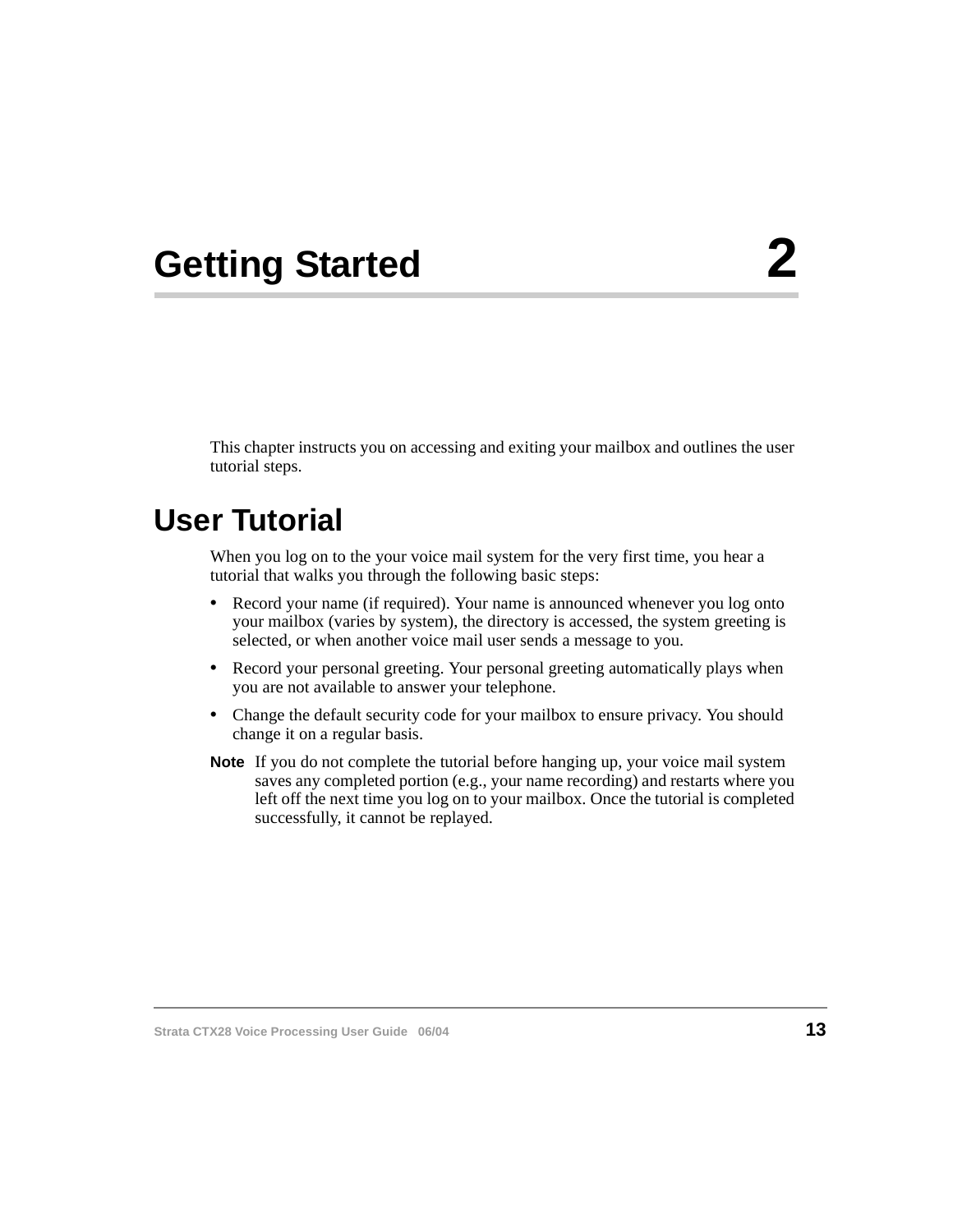## <span id="page-25-0"></span>**Step 1: Access Your Mailbox**

The Main Menu (shown below) is your starting point for all of your voice mail system's messaging features. Pressing **999** from most menus returns you to the Main Menu.

To access your mailbox, you need to know:

- The telephone number to access your voice mail system
- **•** Your User ID number
- Your default security code

Please ask your System Administrator if you do not have this information.



Each time you access your User ID (mailbox), your voice mail system announces:

- Your name (and extension, if applicable)
- **Note** Your voice mail system may not be configured to play your name when you log on to your mailbox.
- The number of new and saved messages you have in your message queue(s)
- The number of messages that will be purged upon exiting your mailbox, if applicable

Your voice mail system then plays the Main Menu options.

If you receive new messages while you are logged on to your mailbox, your voice mail system informs you that you have new messages when you return to the Main Menu.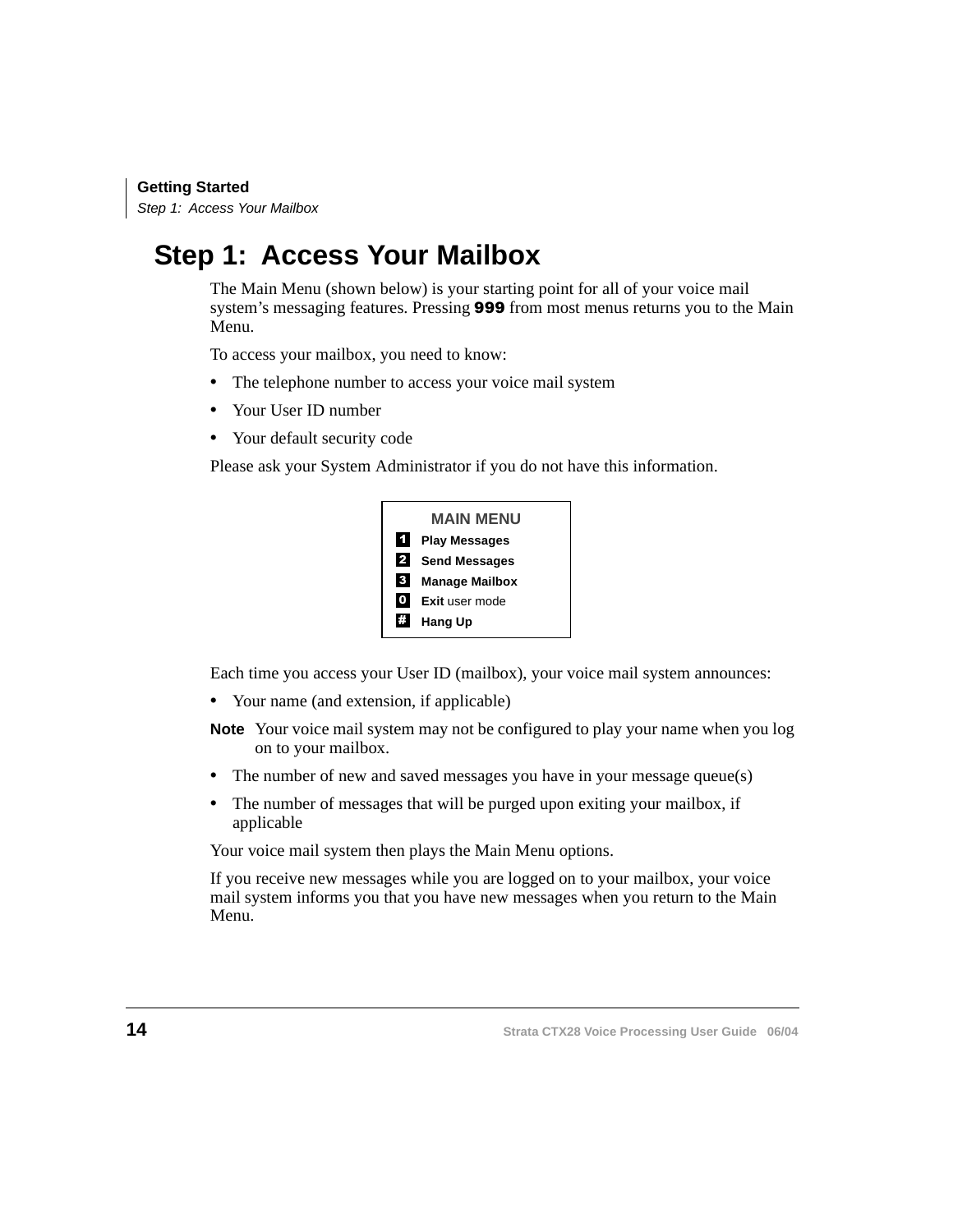### <span id="page-26-0"></span>**From External Telephone**

|    | 1. From an external<br>telephone, call your voice<br>mail system on             | The system answers with your standard company<br>greeting.                                                                                                                                                |
|----|---------------------------------------------------------------------------------|-----------------------------------------------------------------------------------------------------------------------------------------------------------------------------------------------------------|
| 2. | When voice mail<br>answers, press *.                                            | Your voice mail prompts you to enter your User ID.                                                                                                                                                        |
| 3. | Enter your User ID + $\sharp$ .                                                 | If your voice mail system is designed with a fixed<br>length number for your User ID, do not press # after<br>entering a User ID. See your System Administrator for<br>specific operation of your system. |
|    |                                                                                 | Your voice mail prompts you to enter your security<br>code.                                                                                                                                               |
| 4. | Enter the default security<br>$code + #.$                                       | If your voice mail system is designed with a fixed<br>length number for your security code, do not press #                                                                                                |
|    | If you make a mistake<br>while entering the code,<br>press $\star$ to re-enter. | after entering the security code. See your System<br>Administrator for specific operation of your system.                                                                                                 |
|    |                                                                                 | You are now in your mailbox. Your voice mail system<br>plays your name and the number of messages you<br>have and then prompts you with a list of choices from<br>the Main Menu.                          |

### <span id="page-26-1"></span>**From Internal Telephone**

| From an internal<br>telephone, call your voice<br>mail system on                                                                 | Your voice mail prompts you to enter your security<br>code.                                                                                                                                                                                                                                                                                                                                                 |
|----------------------------------------------------------------------------------------------------------------------------------|-------------------------------------------------------------------------------------------------------------------------------------------------------------------------------------------------------------------------------------------------------------------------------------------------------------------------------------------------------------------------------------------------------------|
| 2. Enter the default security<br>$code + #$ .<br>If you make a mistake<br>while entering the code,<br>press $\star$ to re-enter. | If your voice mail system is designed with a fixed<br>length number for your security code, do not press #<br>after entering the security code. See your System<br>Administrator for specific operation of your system.<br>You are now in your mailbox. Your voice mail system<br>plays your name and the number of messages you<br>have and then prompts you with a list of choices from<br>the Main Menu. |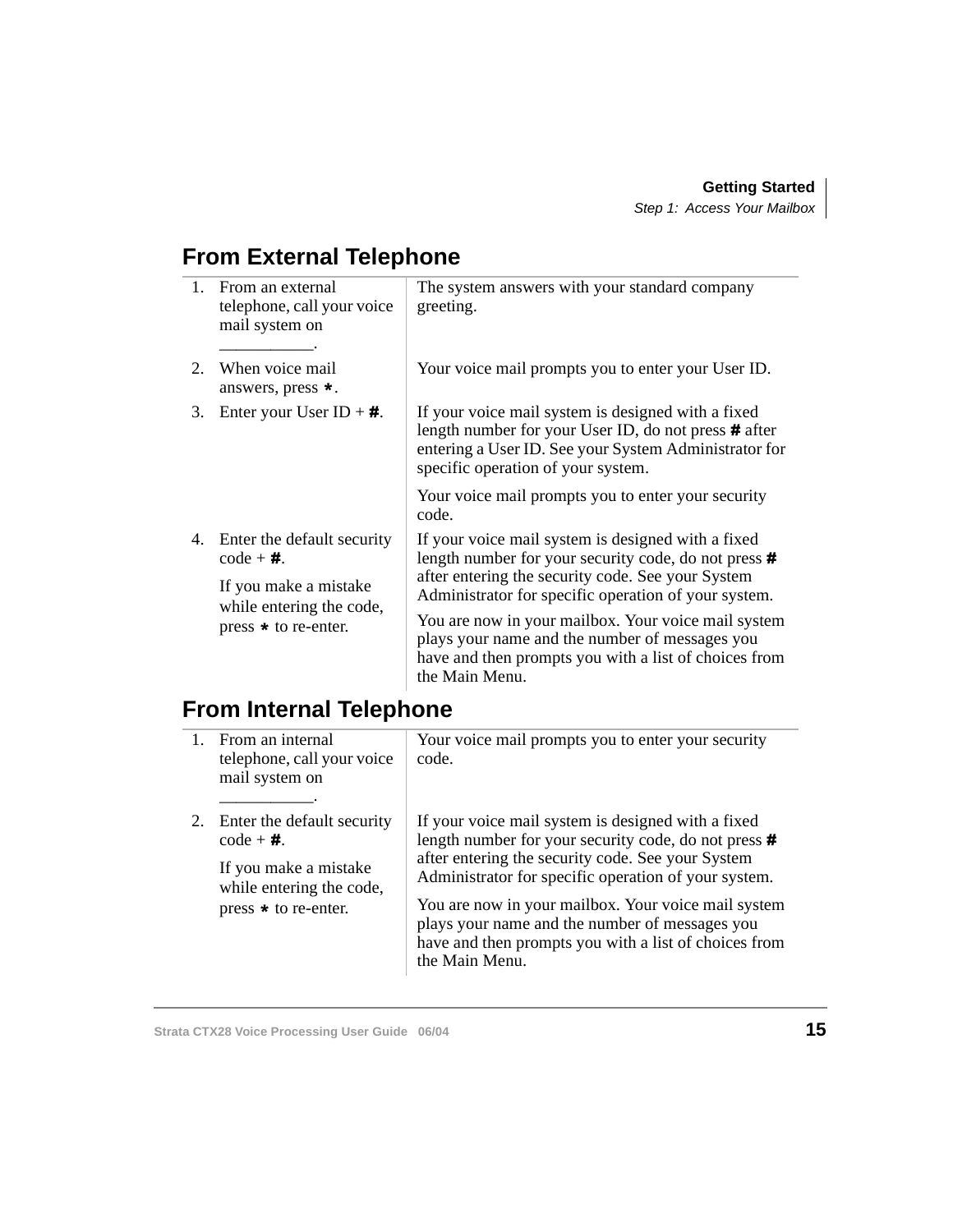## <span id="page-27-0"></span>**Step 2: Record Your Name**

Your name is announced whenever you log onto your mailbox, the directory is accessed, the system greeting is selected, or when a message is sent by another voice mail user.

**Note** Your voice mail system may not be configured to play your name when you log on to your mailbox.

When you first enter your mailbox, the tutorial prompts you to record your name and walks you through the entire recording sequence. You can re-record your name at any time (see ["Record Your Name" on page 57](#page-68-0)).

| 1. | At the tone, state your<br>name slowly and clearly<br>(if you like, you can also<br>state your extension). |                                                                                                                            |
|----|------------------------------------------------------------------------------------------------------------|----------------------------------------------------------------------------------------------------------------------------|
|    | 2. Press $\#$ when done.                                                                                   | Your voice mail plays your name recording.                                                                                 |
| 3. | After your name plays,<br>press:                                                                           |                                                                                                                            |
|    | <b>1</b> To accept the<br>recording                                                                        | Your recording becomes part of your mailbox and<br>your voice mail system prompts you to record your<br>personal greeting. |
|    | <b>2</b> Re-record                                                                                         | Your voice mail system returns you to the record your<br>name prompt.                                                      |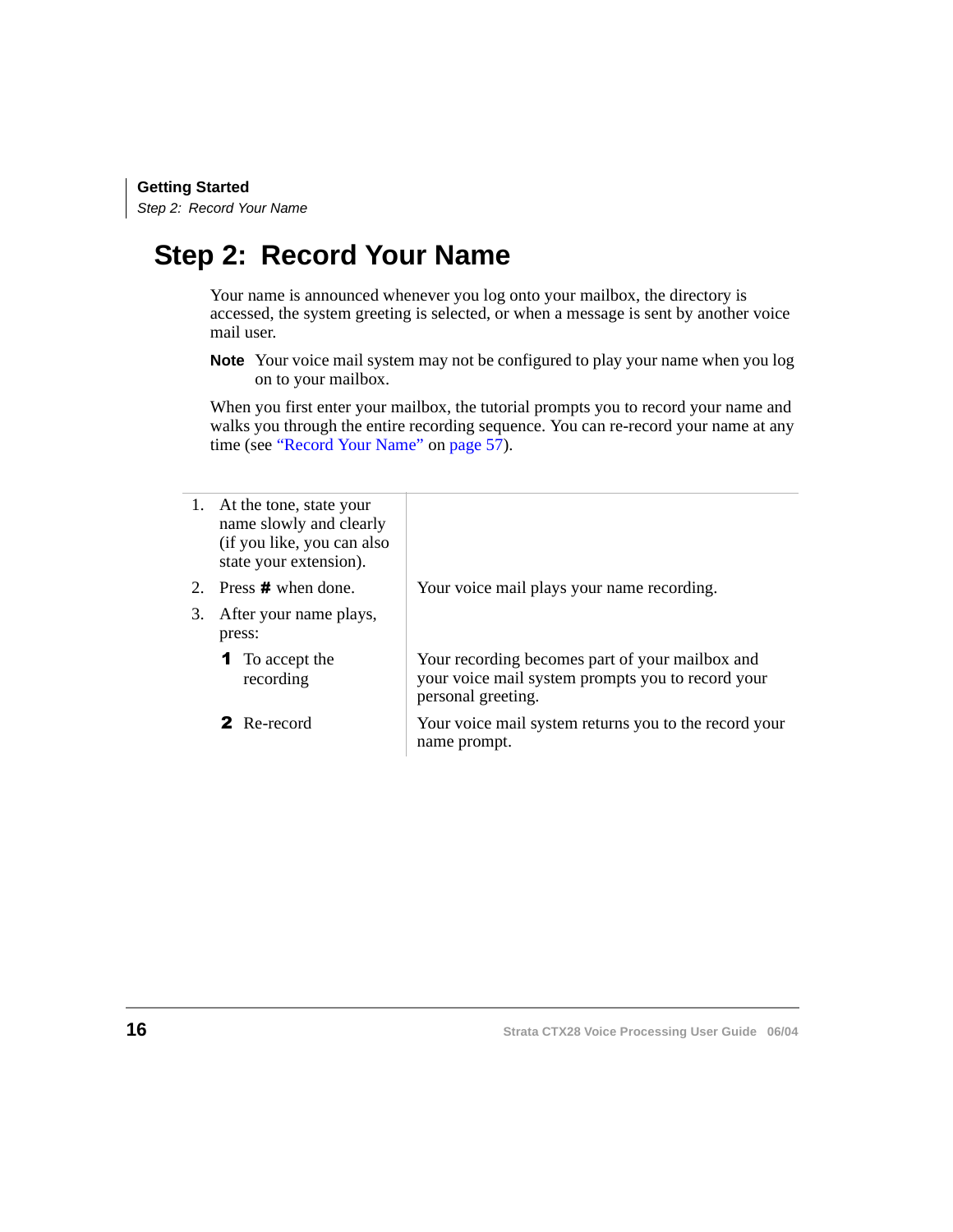## <span id="page-28-0"></span>**Step 3: Record Your Personal Greeting(s)**

The tutorial now prompts you to record your personal greeting. This greeting becomes your Personal Greeting #1. You can record up to six other greetings (see ["Create or](#page-58-0)  [Record Over a Personal Greeting" on page 47](#page-58-0) for instructions).

Personal greetings should be informative and advise callers when you will be available to return their calls or respond to their messages. You can update personal greetings as often as you want.

#### **Sample Greeting**

"Hi. This is Mary Smith of the Toshiba Marketing Department. It is Monday, June 19, and I am in the office today. I am either on the telephone or have stepped away for a few minutes and your call has been forwarded to my voice mailbox. If at the tone you leave a detailed message and a telephone number where I can reach you, I will be happy to return your call."

|    | 1. At the tone, begin<br>recording your greeting. | The following information should be included in your<br>Personal Greeting:                                            |
|----|---------------------------------------------------|-----------------------------------------------------------------------------------------------------------------------|
|    |                                                   | Your name                                                                                                             |
|    |                                                   | Company and/or department                                                                                             |
|    |                                                   | Date<br>٠                                                                                                             |
|    |                                                   | Your availability                                                                                                     |
|    |                                                   | Instructions to leave a detailed message.                                                                             |
|    |                                                   | Call coverage options                                                                                                 |
| 2. | Press $\#$ when done.                             | Your voice mail system plays your greeting.                                                                           |
| 3. | After your greeting plays,<br>press:              |                                                                                                                       |
|    | To accept the<br>1.<br>recording                  | Your greeting becomes Personal Greeting #1 and your<br>voice mail system prompts you to change your<br>security code. |
|    | <b>2</b> Re-record                                | Your voice mail system returns you to the record your<br>greeting prompt.                                             |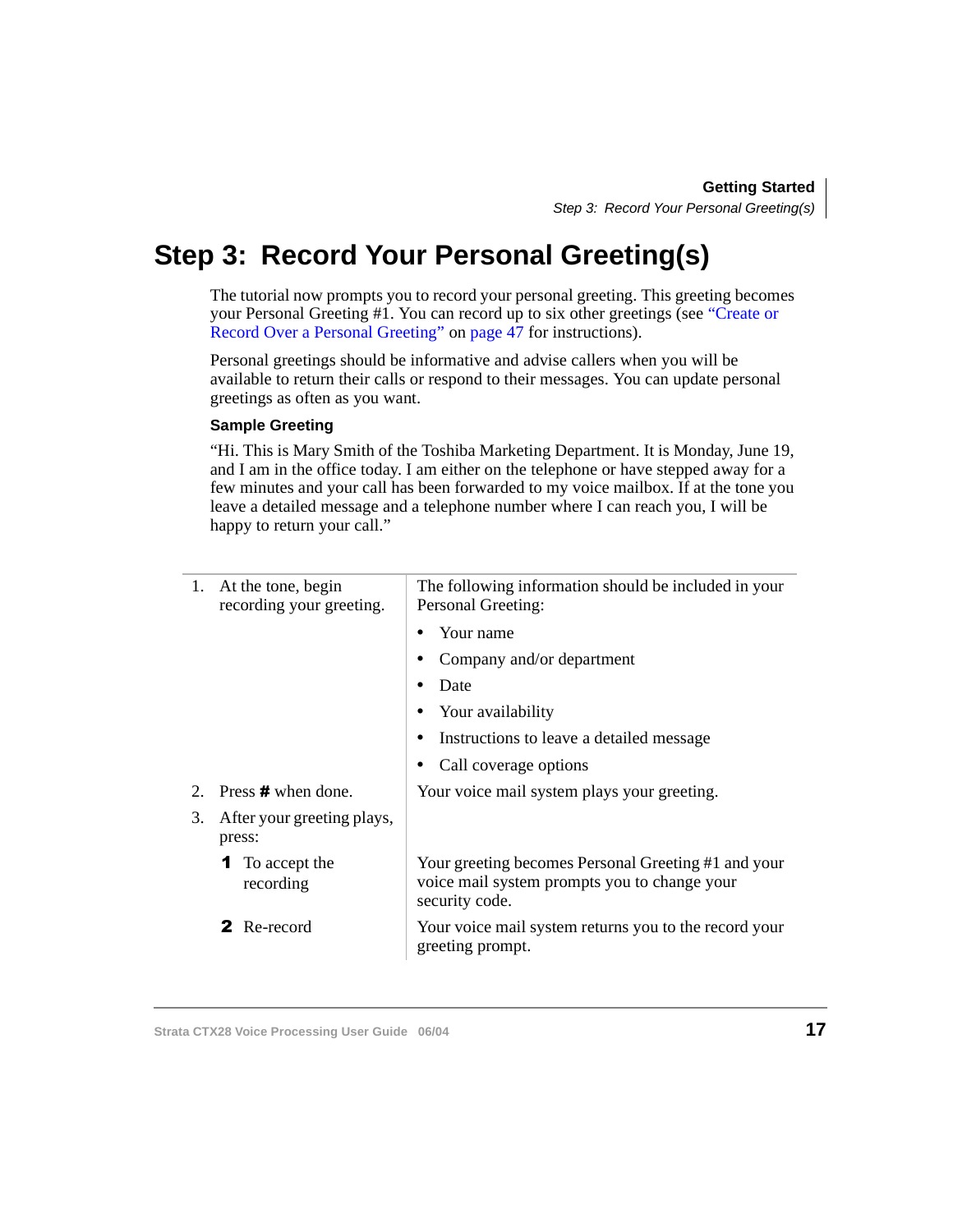#### **Getting Started**

*Step 4: Change Your Security Code*

## <span id="page-29-0"></span>**Step 4: Change Your Security Code**

The tutorial prompts you to change your mailbox's security code from the preassigned code. You should change your security code on a regular basis thereafter to ensure the privacy of your messages and personal greetings (see ["Change Your Security Code"](#page-65-0)  [on page 54](#page-65-0)).

|    | 1. Enter your new security<br>$code + #.$ | The minimum and maximum number of digits for the<br>security code are determined by your System<br>Administrator. Please ask your System Administrator<br>for confirmation on the number. |
|----|-------------------------------------------|-------------------------------------------------------------------------------------------------------------------------------------------------------------------------------------------|
|    |                                           | Your voice mail system prompts you to re-enter your<br>new security code for verification.                                                                                                |
| 2. | Re-enter your new<br>security code $+$ #. | After entering the security code a second time, your<br>voice mail system announces that your security code<br>has been changed.                                                          |

You have completed the tutorial. Your voice mail system announces "mailbox number xxx is enabled," plays your recorded name and announces the number of messages in your mailbox. You can now perform any of the functions available on your voice mail system's Main Menu or exit the mailbox.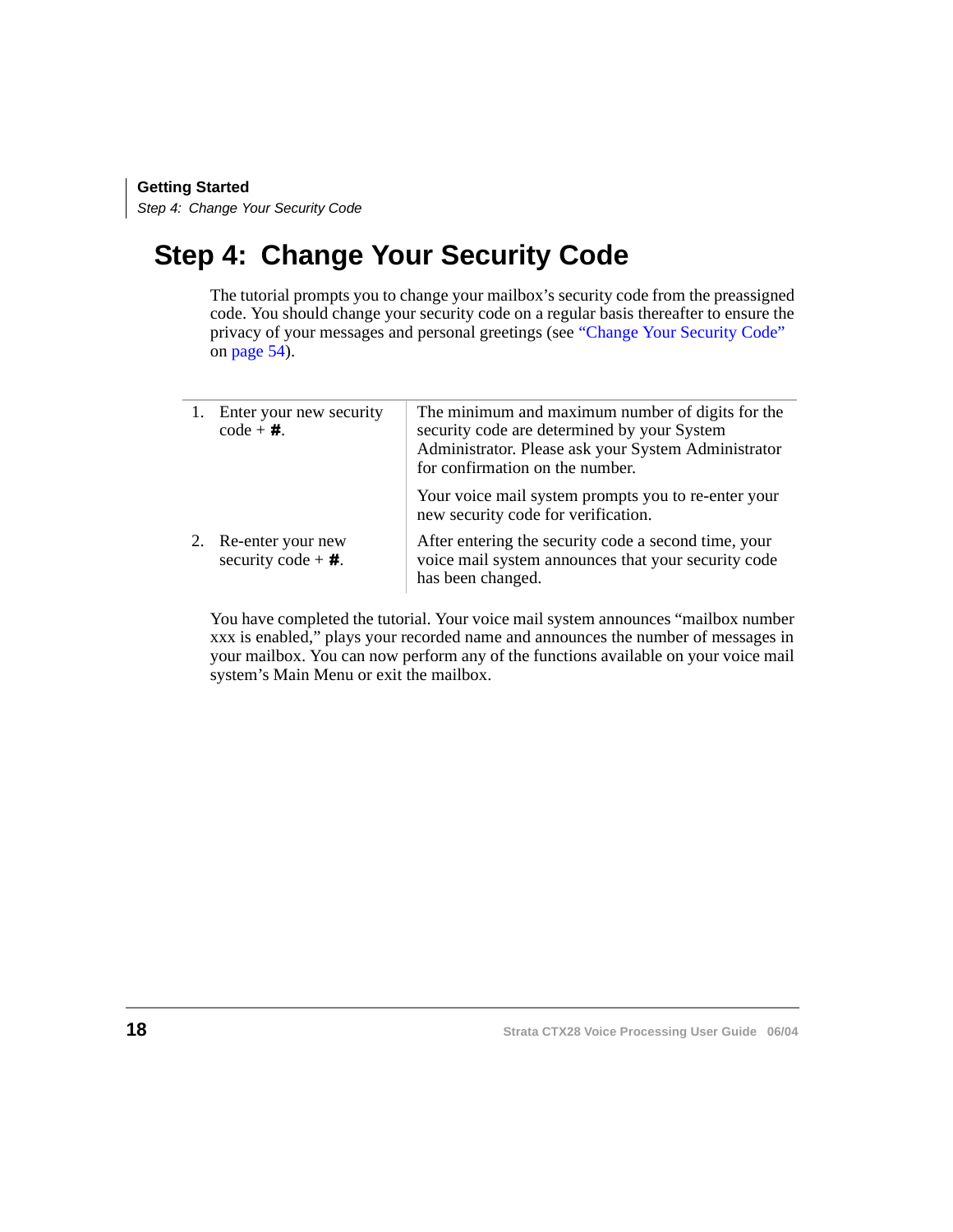## <span id="page-30-0"></span>**Step 5: Exit Your Mailbox or User Mode**

|                        | To exit your mailbox,<br>press $\#$ to hang up from a<br>Toshiba telephone system | When you press <b>#</b> to hang up, you hear "Thank you<br>for calling. Good-bye."                                                                                                                                                                                       |
|------------------------|-----------------------------------------------------------------------------------|--------------------------------------------------------------------------------------------------------------------------------------------------------------------------------------------------------------------------------------------------------------------------|
| from another<br>system | or $999\#$ to hang up<br>manufacturer's telephone                                 |                                                                                                                                                                                                                                                                          |
| mode, press <b>0</b> . | or to exit the user                                                               | Your voice mail system can be configured so that you<br>can exit your mailbox without leaving the voice mail<br>system. Please ask your System Administrator to find<br>out if your system is configured for this or some other<br>function when pressing $\mathbf{0}$ . |
|                        |                                                                                   | If you have the "0 to EXIT User Mode" capability,<br>you hear the voice mail system's company greeting.<br>You can now access another user or a different<br>mailbox.                                                                                                    |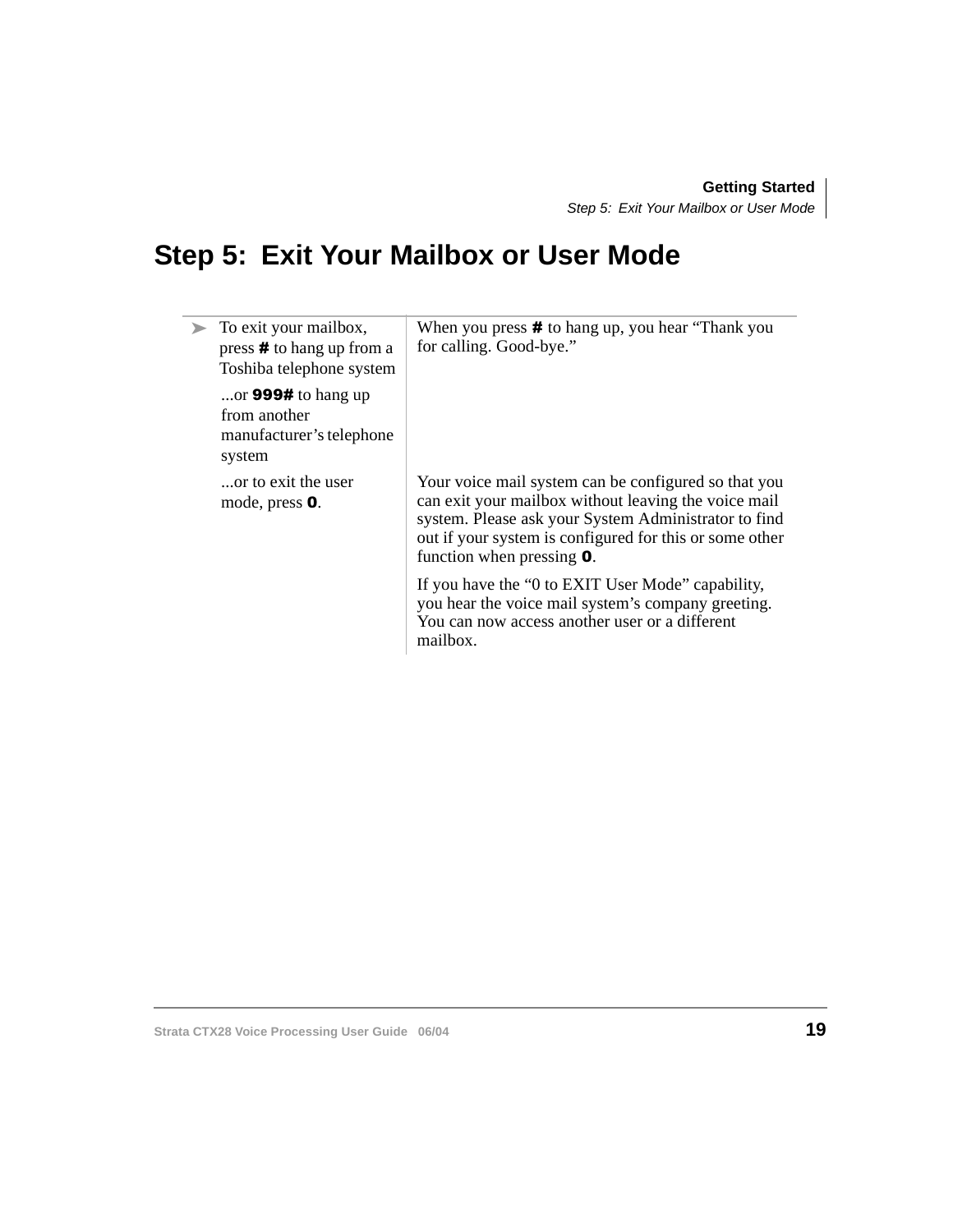#### **Getting Started**

*Step 5: Exit Your Mailbox or User Mode*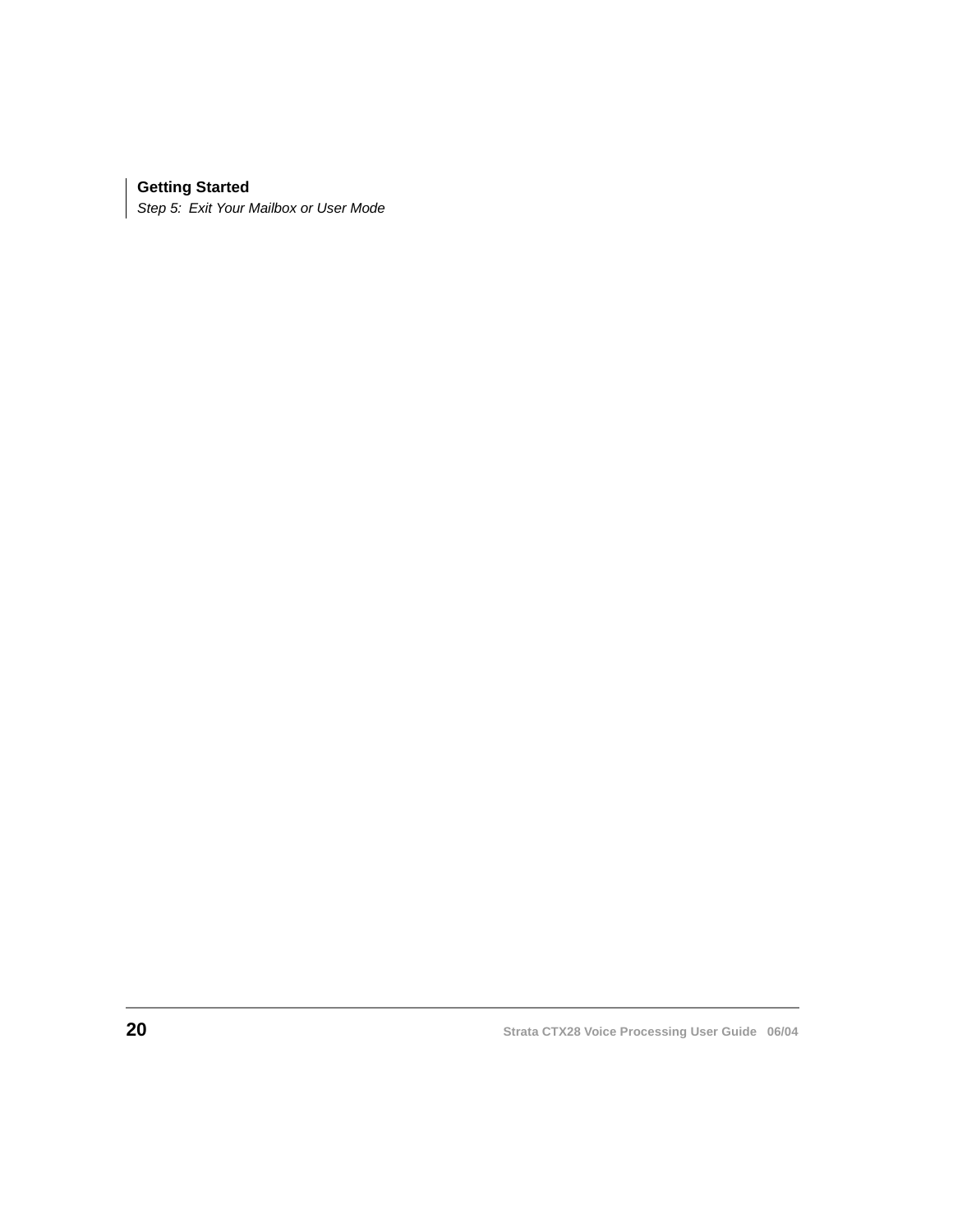<span id="page-32-0"></span>This chapter explains how to use the Play Messages feature. It discusses:

- **•** Access Messages
- **•** Playback Controls
- **•** Play your messages
- **•** Special functions

Depending upon your telephone system and telephone, a message waiting light is lit on your telephone when a voice message has been left for you on the voice mail system.

If configured, your voice mail system automatically turns off your message waiting light on your telephone when your new message queue is empty or only Pending messages remain (see ["Message Queues" on page 4](#page-15-1)). The Message Waiting LED remains on only if there are *new* messages in the queue.

## <span id="page-32-1"></span>**Access Messages**

Once you press 1 to play your messages, the following telephone keys assist you in going through your messages:

- $\blacktriangleleft$  Takes you to the next message or back to the top of the queue when you have reached the last message in the queue.
- \*1 Replays the current message.
- \*2 Takes you to the previous message or back to the last message in the queue when you have reached the top of the message queue.
- **77** Toggles between the New and Saved Message Queues.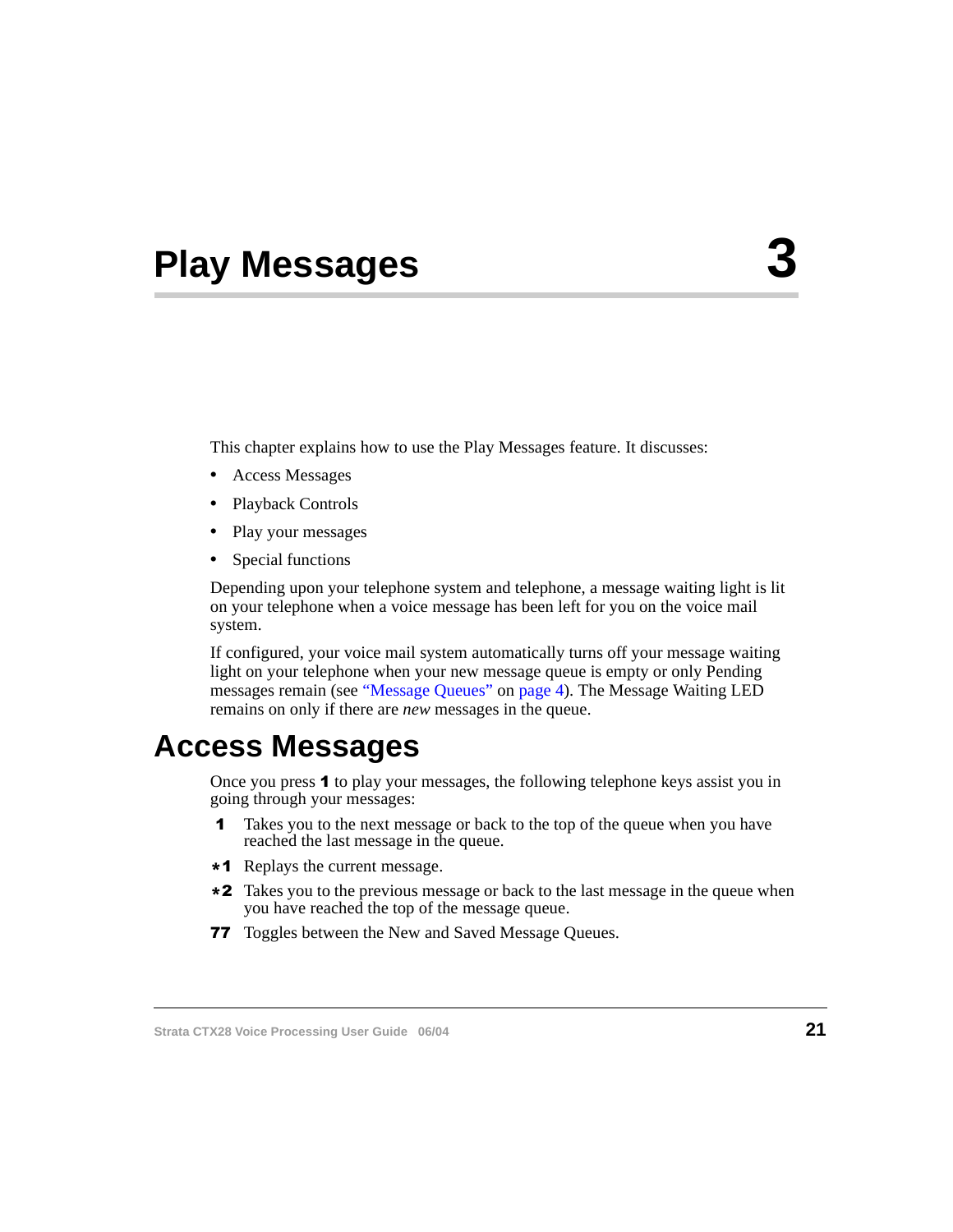If new messages arrive while you are accessing your mailbox, your voice mail system notifies you that a new message is in the queue upon returning to the Main menu.

## <span id="page-33-0"></span>**Playback Controls**

While playing a message, you can pause, control the volume, location, and speed of playback using the following keys (shown below).

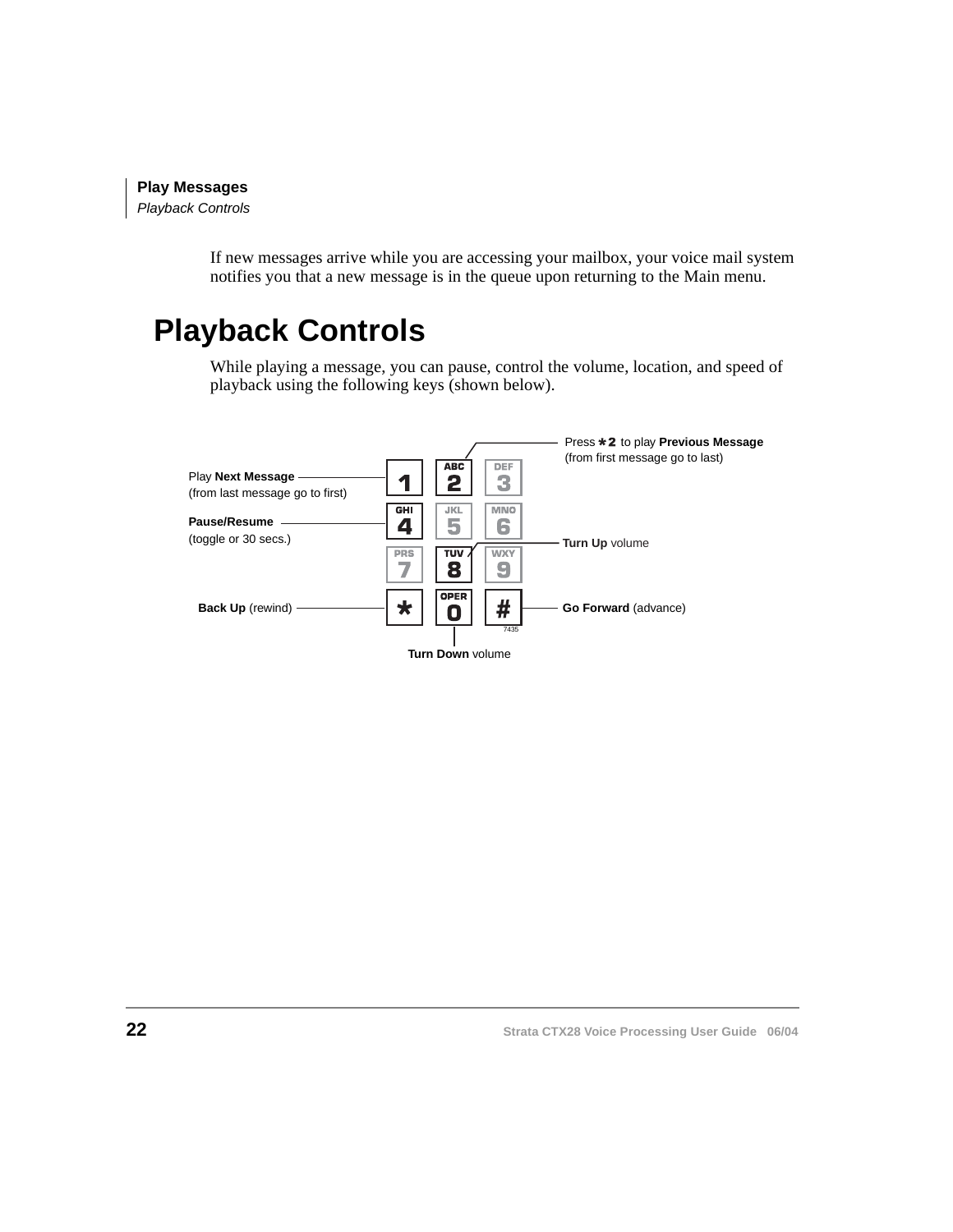#### **Play Next Message**

Plays next message in queue. If you are at the last message in the queue, goes to the first message in the same queue.

#### **\*2 Play Previous Message**

Plays previous message in queue. If you are at the first message in the queue, goes to the last message in the same queue.

#### **Pause/Resume (toggle or 30 seconds)**

At any time while playing messages, you can press  $\boldsymbol{4}$  to pause the playback for 30 seconds. The message resumes playing as soon as you press 4 or automatically at the end of 30 seconds. You can pause the playback as many times as necessary.

#### **Turn Up Volume, Turn Down Volume**

Each time you press  $\bf{8}$  or  $\bf{0}$ , the volume of messages adjusts one increment until the maximum number of increments is reached. Your voice mail system saves the current level when you exit.

#### **Back Up (rewind)**

The message backs up/rewinds and then begins playing. The default is five seconds (set by the System Administrator).

#### **Go Forward (advance)**

The message goes forward/advances and then begins playing. The default is five seconds (set by the System Administrator).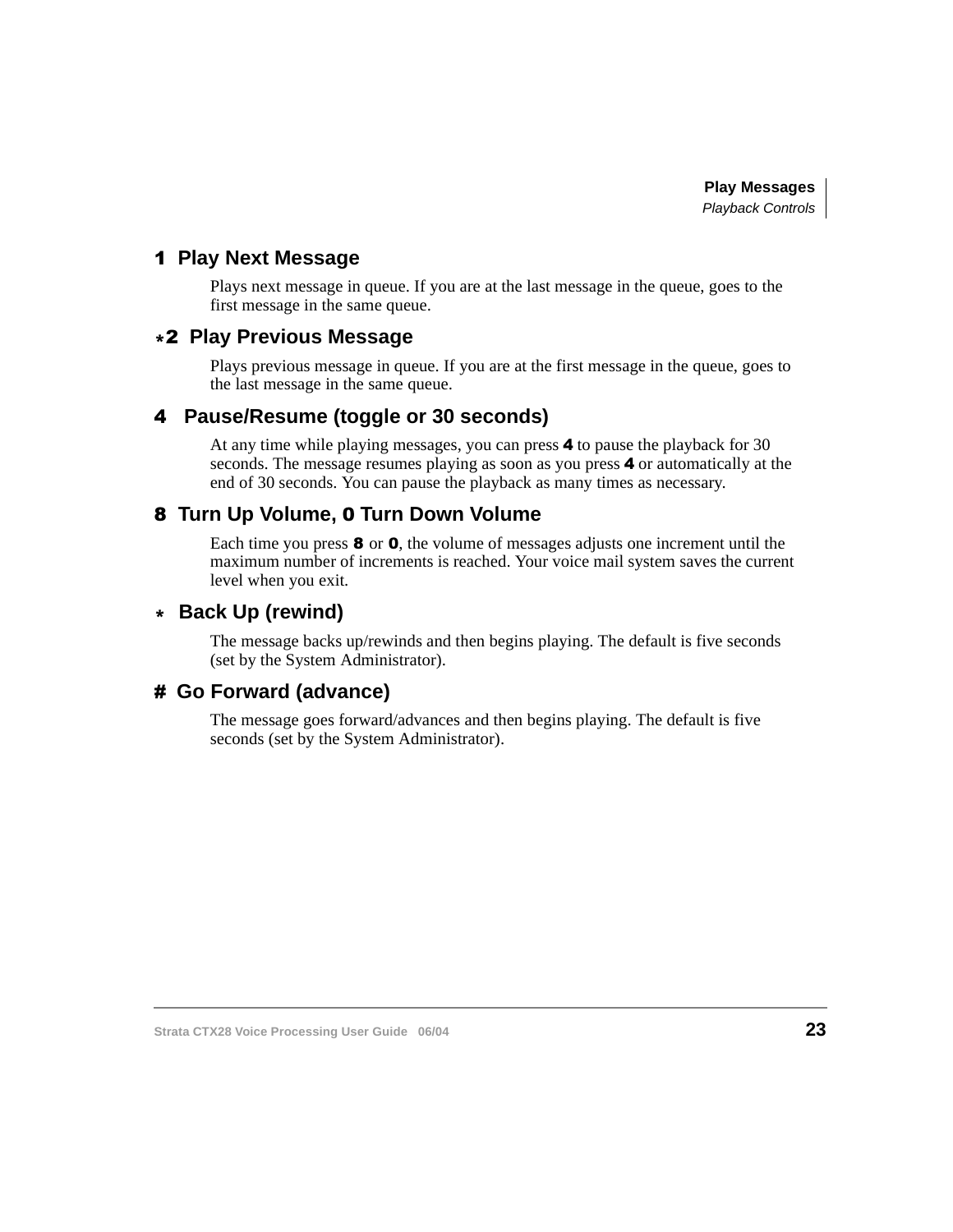## <span id="page-35-0"></span>**Play Your Messages**

When you access your mailbox, your voice mail system tells you the number of urgent, new and saved messages (if supported by your system; check with your System Administrator) you have in your mailbox. If your mailbox is empty, the voice mail system prompts do not include "press 1 to play messages."

When you press 1 from the Main Menu to play messages (menu shown below), your voice mail system automatically accesses the New Message Queue. If no messages exist in the New Message Queue, your voice mail system automatically accesses the Saved Message Queue.

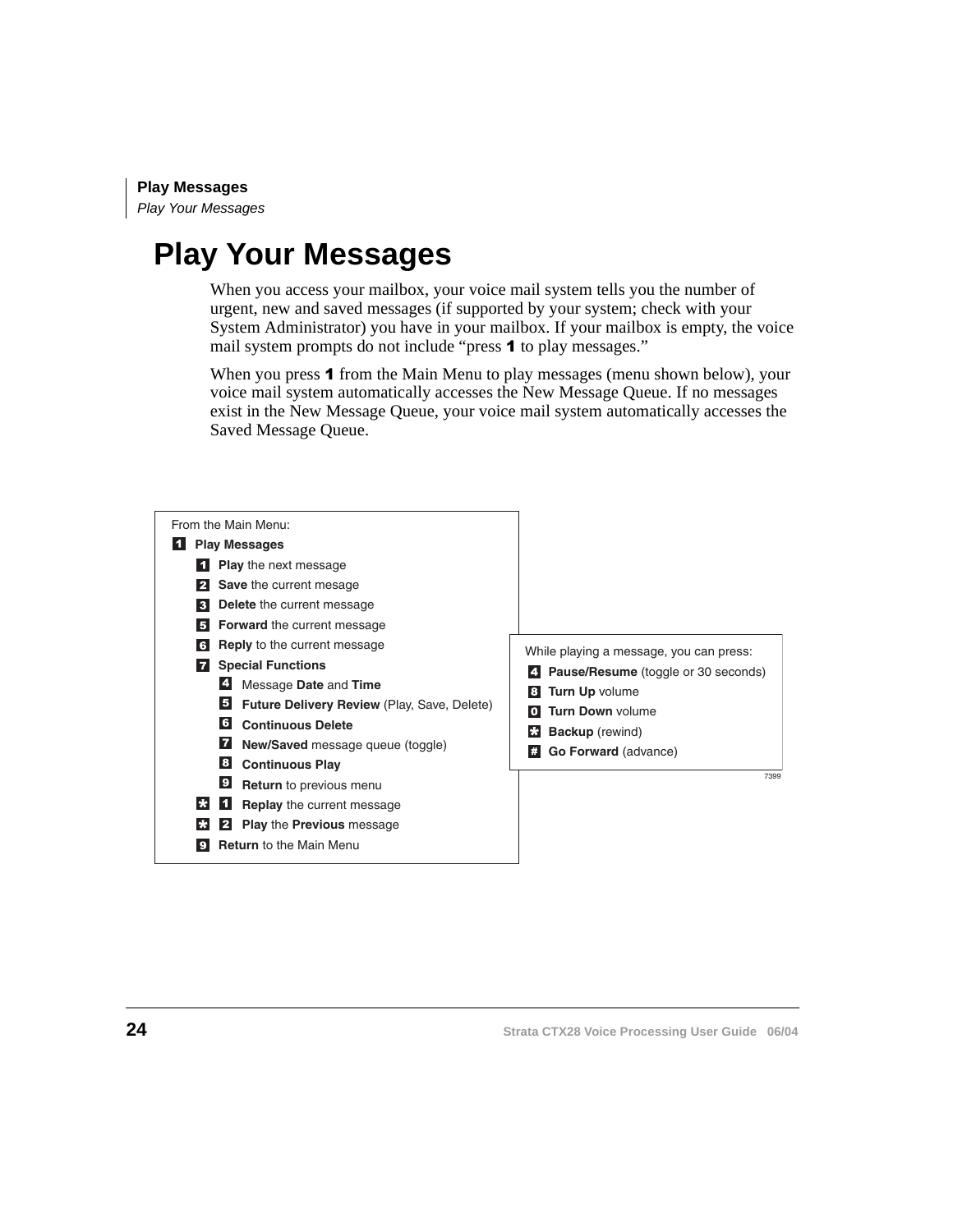| 1. | From the Main Menu,<br>press 1 Play Messages.                                                                                                                         | A message plays.<br>Once you play a message, your voice mail system<br>prompts you with the Play Messages Menu until you<br>press 9 to exit the menu or you activate another<br>selection. |
|----|-----------------------------------------------------------------------------------------------------------------------------------------------------------------------|--------------------------------------------------------------------------------------------------------------------------------------------------------------------------------------------|
|    | While the message plays,<br>you can select 4 pause/<br>resume, 8 turn up<br>volume, <b>0</b> turn down<br>volume, * back up<br>(rewind), $\#$ go forward<br>(advance) |                                                                                                                                                                                            |
| 2. | (Optional) While the<br>message plays or<br>immediately after, you<br>can select one of the<br>following:                                                             |                                                                                                                                                                                            |
|    | Play the next message<br>1                                                                                                                                            | Skips to the beginning of the next message.                                                                                                                                                |
|    |                                                                                                                                                                       | <b>Note</b> If you reach the end of your messages, pressing<br><b>1</b> takes you back to the top of the same queue.                                                                       |
|    | <b>2</b> Save the current<br>message                                                                                                                                  | Saves the current message. The Play Messages Menu<br>plays.                                                                                                                                |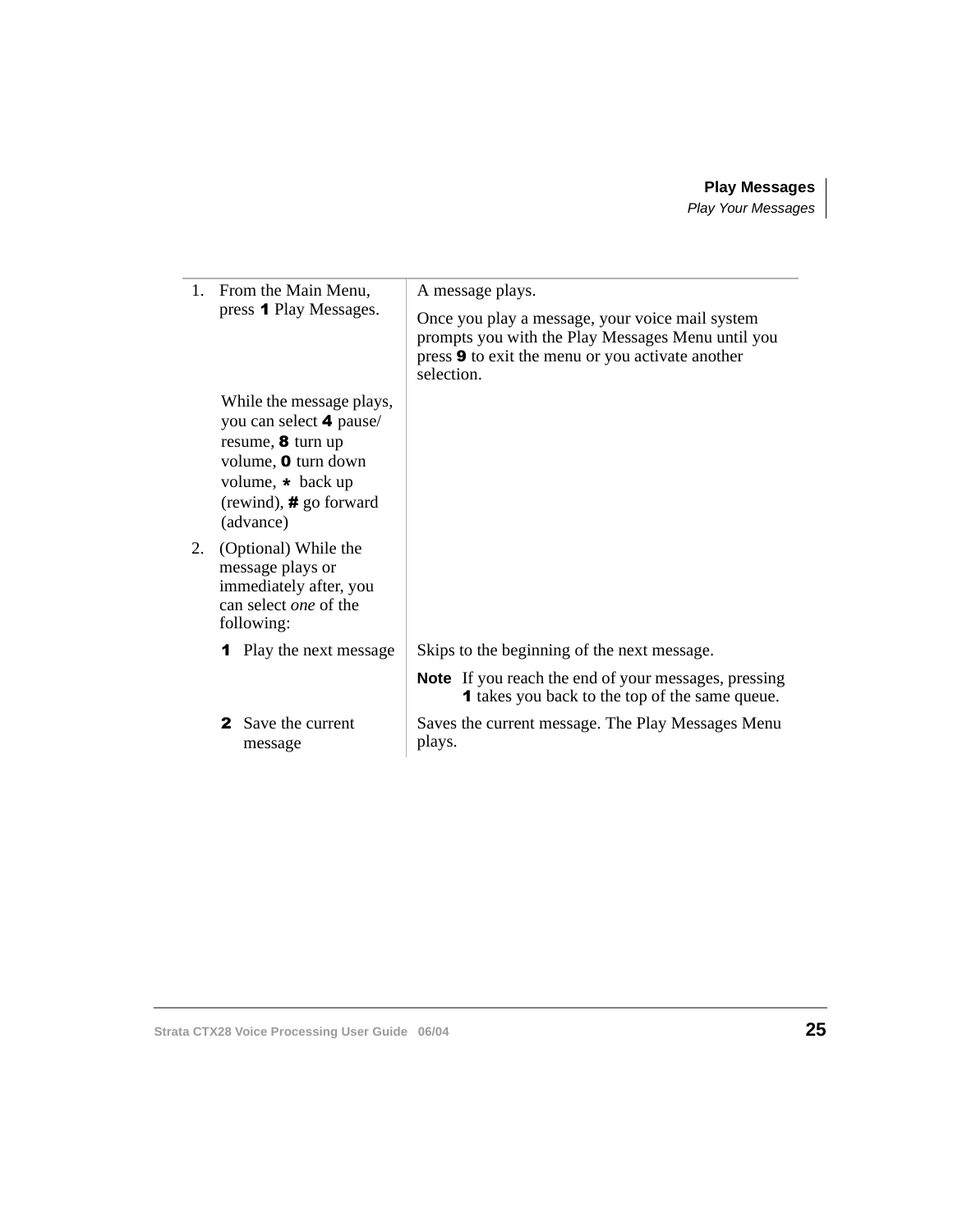#### **Play Messages**

*Play Your Messages*

| Delete the current<br>3<br>message      | Flags the current message for deletion. The Play<br>Messages Menu plays. When you exit Play Messages,<br>your voice mail system tells you the number of<br>messages to be deleted. If you do not want to delete a<br>message, save the message before exiting your<br>mailbox. |  |  |
|-----------------------------------------|--------------------------------------------------------------------------------------------------------------------------------------------------------------------------------------------------------------------------------------------------------------------------------|--|--|
|                                         | <b>Note</b> Your voice mail system can be programmed to<br>delete messages after a preset length of time.<br>Consult your System Administrator. Your voice<br>mail system notifies you before purging<br>messages.                                                             |  |  |
| <b>5</b> Forward the current<br>message | With the exception of private messages, all messages<br>can be forwarded to a single user, multiple users, or a<br>destination list. See "Forward a Message" on page 37<br>for details on this feature.                                                                        |  |  |
| Reply to the current<br>6<br>message    | Your reply is sent to the originator of the message. In<br>addition, you can send your reply to a single user,<br>multiple users, or a destination list. See "Reply to the<br>Current Message" on page 40 for details on this<br>feature.                                      |  |  |
| <b>7</b> Special Functions              | Your voice mail system prompts with the options. See<br>"Special Functions" on page 27 for instructions on<br>using this option.                                                                                                                                               |  |  |
| Replay the current<br>*1<br>message     | The current message plays from the beginning.                                                                                                                                                                                                                                  |  |  |
| <b>*2</b> Play the previous             | The previous message plays from the beginning.                                                                                                                                                                                                                                 |  |  |
| message                                 | Note If you are at the top of the message queue,<br>pressing <b>*2</b> takes you to the bottom of the<br>same queue.                                                                                                                                                           |  |  |
| Return to Main Menu<br>9                | Your voice mail system tells you the total number of<br>messages that will be deleted when you log out of<br>your mailbox, and then returns to the Main Menu.                                                                                                                  |  |  |

×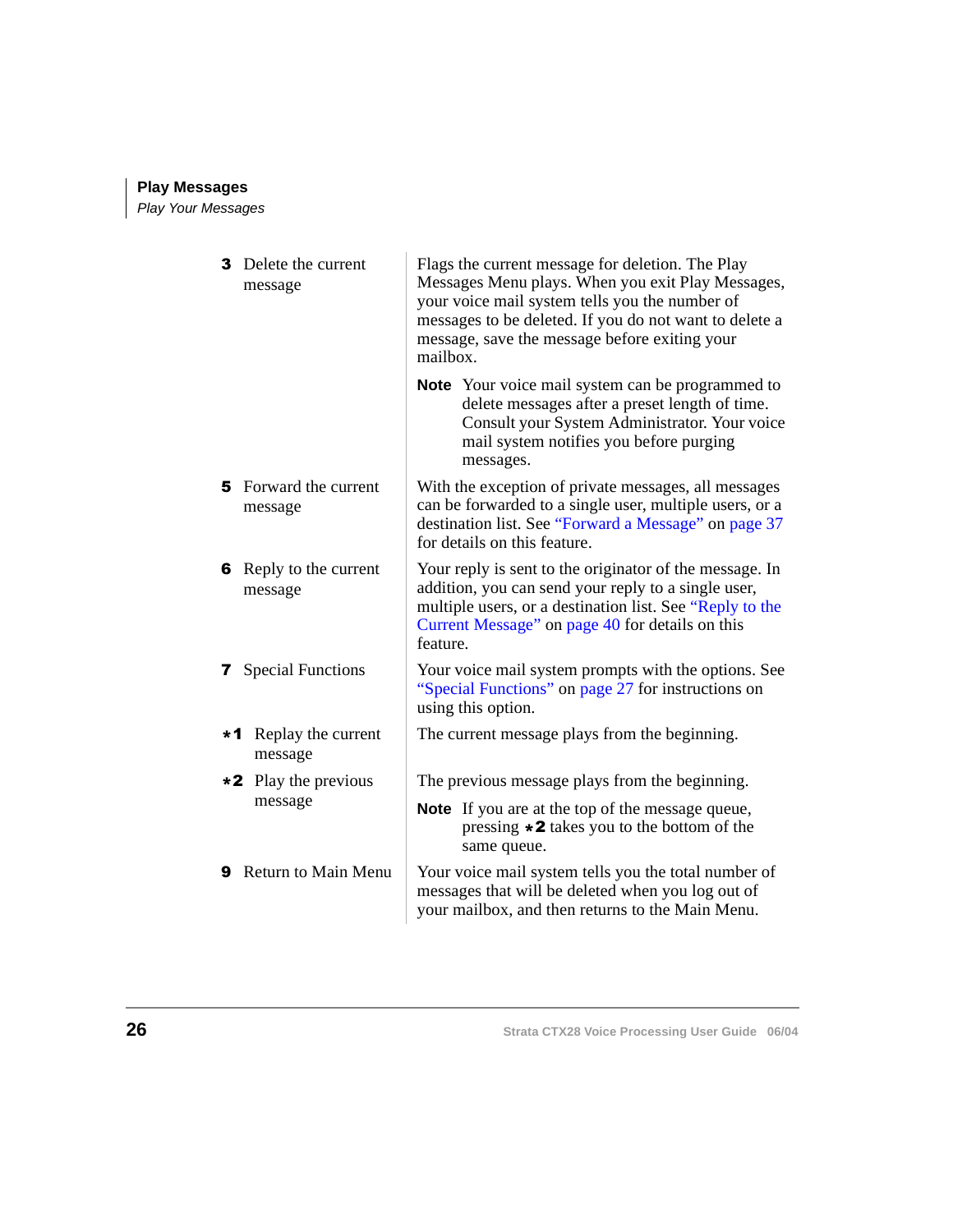## <span id="page-38-0"></span>**Special Functions**

You can check the date and time a message was sent, or review a message set for future delivery in the Play Messages menu.

When you play a message, this option is available by pressing **7** Special Functions.

|                                                                                                     |  |                                    | Press an option number:       |                                                                                                                                                                                                                                                                              |
|-----------------------------------------------------------------------------------------------------|--|------------------------------------|-------------------------------|------------------------------------------------------------------------------------------------------------------------------------------------------------------------------------------------------------------------------------------------------------------------------|
|                                                                                                     |  | Time                               | 4 Message Date and            | The date and time the message was received plays,<br>followed by the entire message.                                                                                                                                                                                         |
|                                                                                                     |  |                                    |                               | <b>Note</b> If your System Administrator programmed an<br>automatic date and time stamp for all messages,<br>the stamp plays automatically at the beginning<br>of each message.                                                                                              |
|                                                                                                     |  | <b>5</b> Future Delivery<br>Review |                               | Your voice mail system plays your name, the future<br>delivery time/date the message will be sent and the<br>entire message. Your voice mail system automatically<br>saves the message for future delivery.                                                                  |
| While the message is<br>playing or<br>immediately after,<br>you can select any of<br>the following: |  |                                    |                               |                                                                                                                                                                                                                                                                              |
|                                                                                                     |  | 1                                  | Play the next<br>message      | Skips to the beginning of the next future delivery<br>message.                                                                                                                                                                                                               |
|                                                                                                     |  | $\mathbf{2}$                       | Save the current<br>message   | Saves the current future delivery message.                                                                                                                                                                                                                                   |
|                                                                                                     |  | 3                                  | Delete the current<br>message | Flags the current future delivery message for deletion.<br>When you exit the future delivery review, voice mail<br>tells you the number of messages to be deleted. If you<br>do not want to delete a message, save the message<br>before exiting the future delivery review. |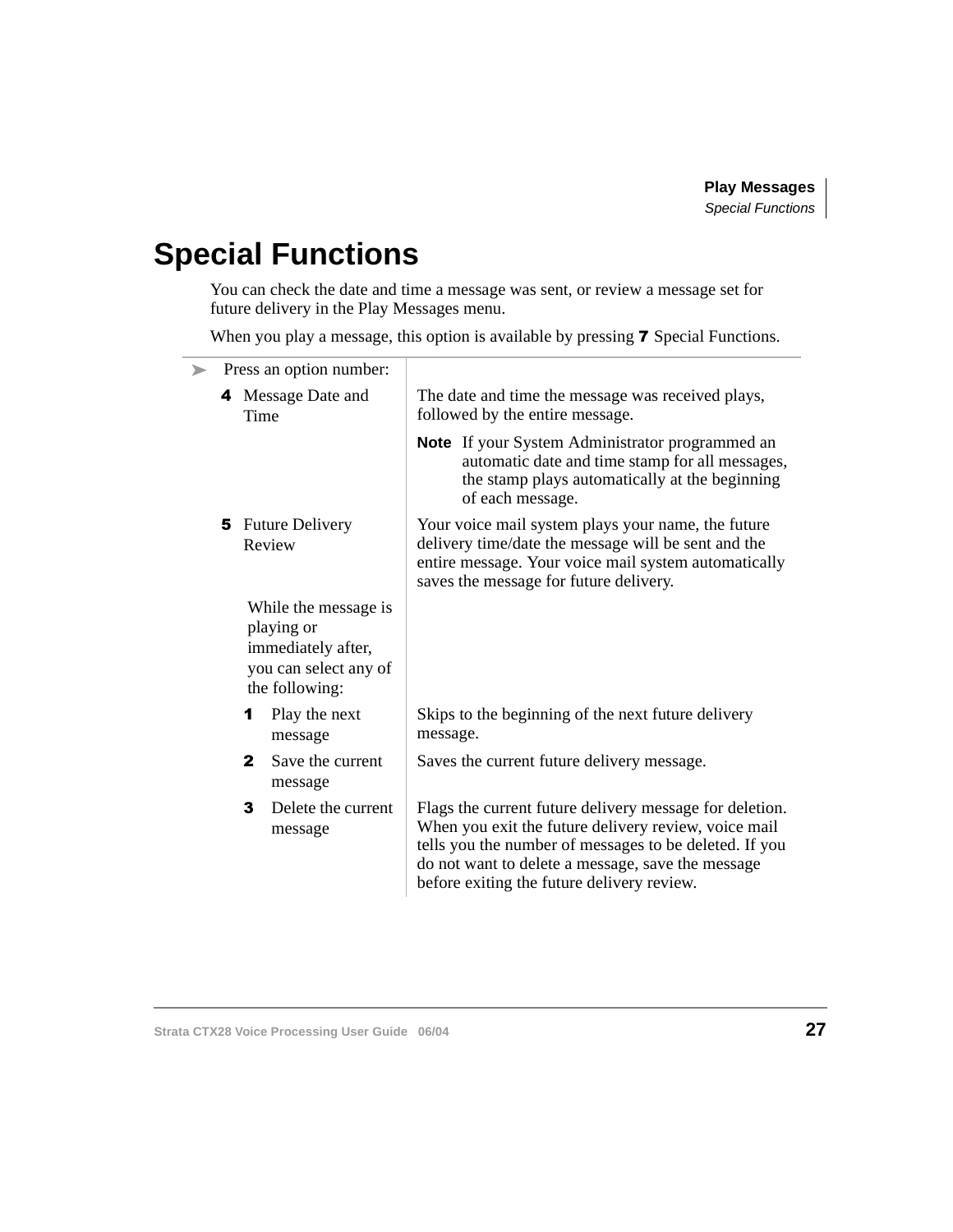<span id="page-39-0"></span>

|   | 9 | Return to the<br><b>Special Functions</b><br>Menu | Your voice mail system tells you the total number of<br>messages that will be deleted when you log out of your<br>mailbox, and then returns to the Special Functions<br>Menu.                                                                                                                                           |                                                                                                                                                                                                                                                                                                                                      |  |
|---|---|---------------------------------------------------|-------------------------------------------------------------------------------------------------------------------------------------------------------------------------------------------------------------------------------------------------------------------------------------------------------------------------|--------------------------------------------------------------------------------------------------------------------------------------------------------------------------------------------------------------------------------------------------------------------------------------------------------------------------------------|--|
|   |   | <b>6</b> Continuous Delete                        | Deletes multiple messages at one time in your New or<br>Saved Message Queue without additional action from<br>you.                                                                                                                                                                                                      |                                                                                                                                                                                                                                                                                                                                      |  |
|   |   |                                                   |                                                                                                                                                                                                                                                                                                                         | <b>Note</b> See the Continuous Play feature on page 28<br>before using Continuous Delete.                                                                                                                                                                                                                                            |  |
|   |   |                                                   |                                                                                                                                                                                                                                                                                                                         | The number of messages deleted is based on a preset<br>length of time (designated in minutes) set on a<br>system-wide basis by your System Administrator.                                                                                                                                                                            |  |
|   |   |                                                   | Important!<br>The deletion starts with the first message<br>in the queue and continues until the<br>preset time has expired. Both heard and<br>unheard messages are deleted. If there<br>are two queues—new and saved—the<br>deletion occurs only in the queue you are<br>in when you press 6 for continuous<br>delete. |                                                                                                                                                                                                                                                                                                                                      |  |
|   |   |                                                   | Ask your System Administrator to verify that you have<br>this option.                                                                                                                                                                                                                                                   |                                                                                                                                                                                                                                                                                                                                      |  |
| 7 |   | New/Saved message<br>queue (toggle)               | This feature operates as a toggle; use it to move back<br>and forth between the New and Saved Message<br>Queues.                                                                                                                                                                                                        |                                                                                                                                                                                                                                                                                                                                      |  |
|   |   | <b>8</b> Continuous Play                          | Plays multiple messages at one time in your New or<br>Saved Message Queue without additional action from<br>you.                                                                                                                                                                                                        |                                                                                                                                                                                                                                                                                                                                      |  |
|   |   |                                                   |                                                                                                                                                                                                                                                                                                                         | The number of messages played is based on a preset<br>length of recorded time (designated in minutes) and<br>therefore varies. (Your System Administrator sets the<br>length of time on a system-wide basis.) The messages<br>played are those whose cumulative time is equal to, or<br>less than, the designated number of minutes. |  |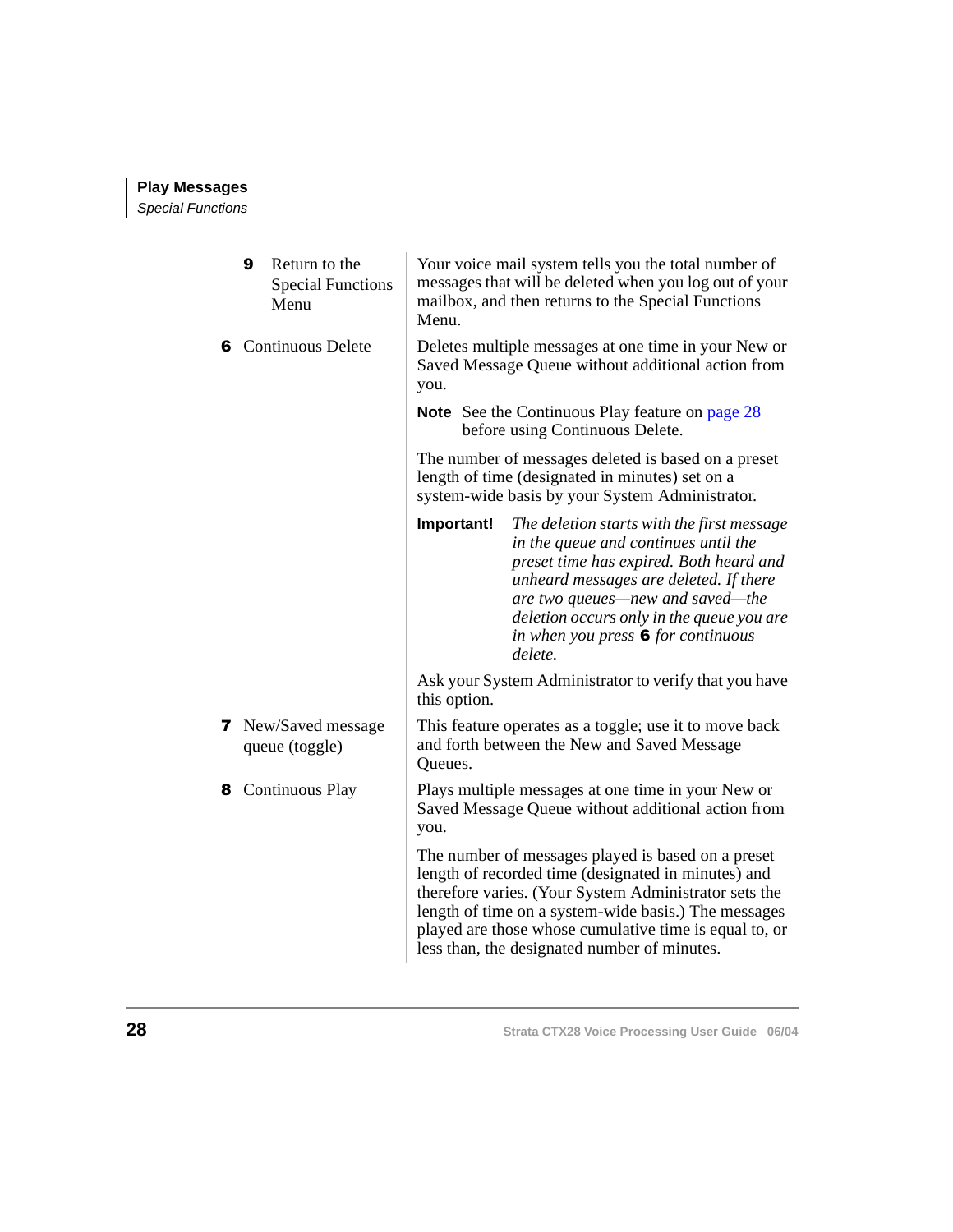|          | The playback starts with the first<br>Important!<br>message in the queue and continues until<br>the preset time has expired. If there are<br>two queues—new and saved—the<br>playback occurs only in the queue you<br>are in when you press $\boldsymbol{8}$ for continuous<br><i>playback.</i> |
|----------|-------------------------------------------------------------------------------------------------------------------------------------------------------------------------------------------------------------------------------------------------------------------------------------------------|
|          | Ask your System Administrator to verify that you have<br>this option.                                                                                                                                                                                                                           |
| previous | Your voice mail system returns to the Play Messages<br>Menu.                                                                                                                                                                                                                                    |

**9** Return to menu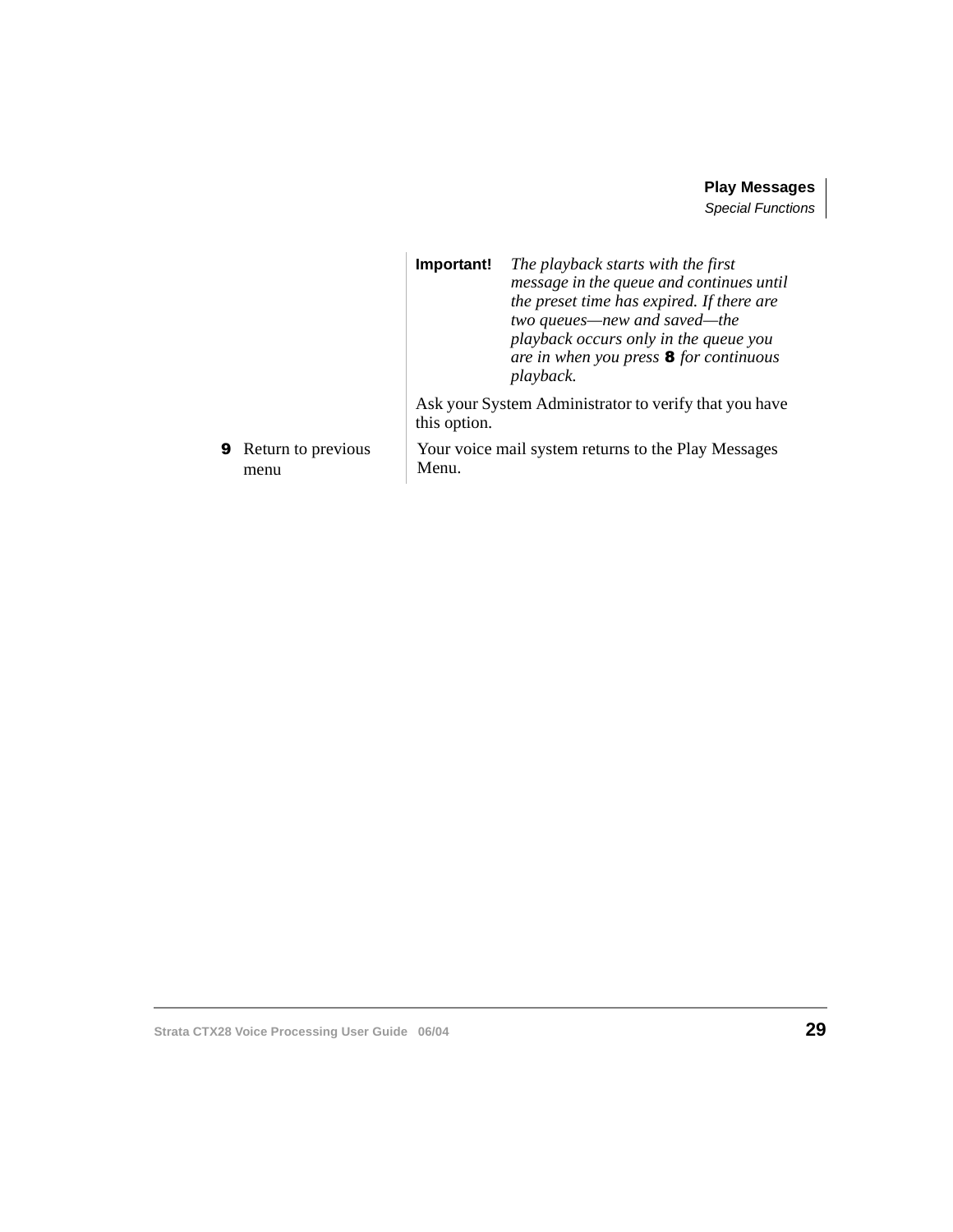#### **Play Messages**

*Special Functions*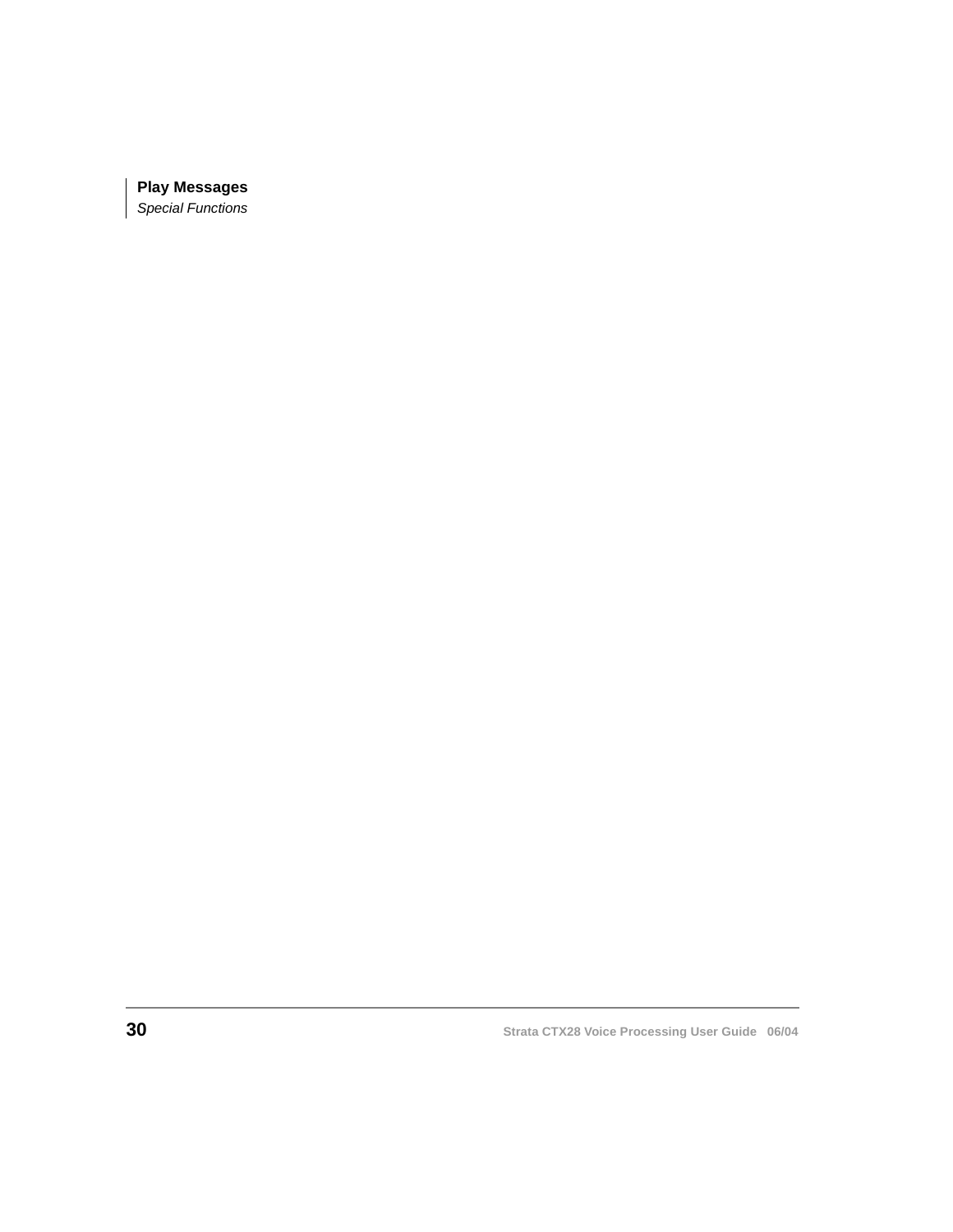From any tone-dialing telephone, you can record and send a message to a user, several users, or to a personal or system distribution list.

This chapter covers:

- **•** Recording controls
- **•** Send a message
- **•** Forward a message
- **•** Reply to the current message
- **•** Special delivery options
- **•** Future delivery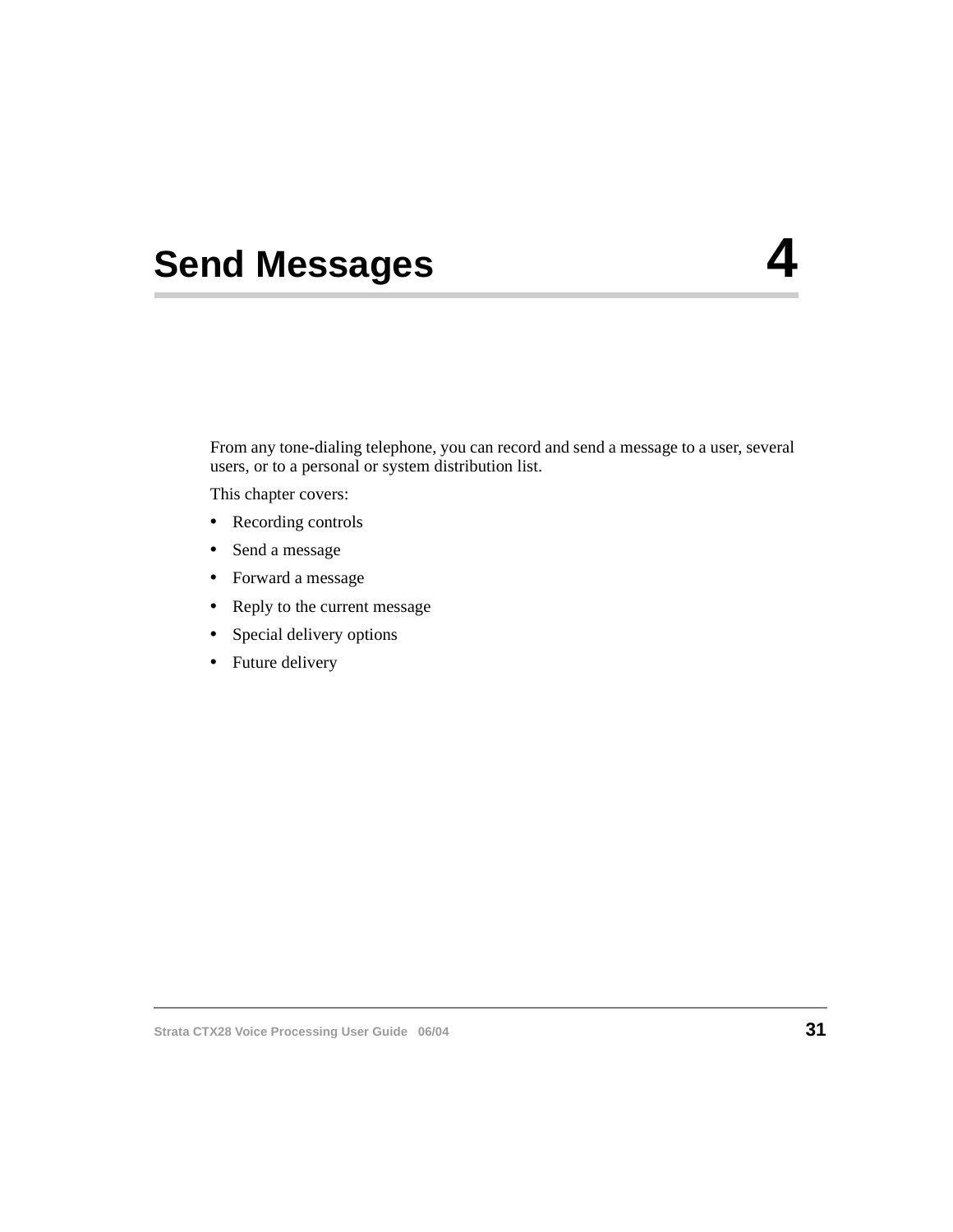# **Recording Controls**

While recording a message, you can pause/resume the recording or end the recording using the following keys (shown below).



#### **Pause/Resume (toggle or 30 seconds)**

At any time while recording messages to another mailbox in the system, you can press **4** to pause for 30 seconds. The message resumes recording as soon as you press **4**. Your voice mail system prompts you with, "Begin recording... (Beep)."

If within the 30 seconds you do not press 4, voice mail restarts another 30-second pause. If during the second 30-second pause you:

- **•** Do not press any key, voice mail assumes you have cancelled the message and returns to the Main Menu.
- Press **#**, your voice mail system returns you to the Send Messages Menu and you can send, review or record over the message.

#### **End Recording**

After recording a message, press  $\#$  to end the recording.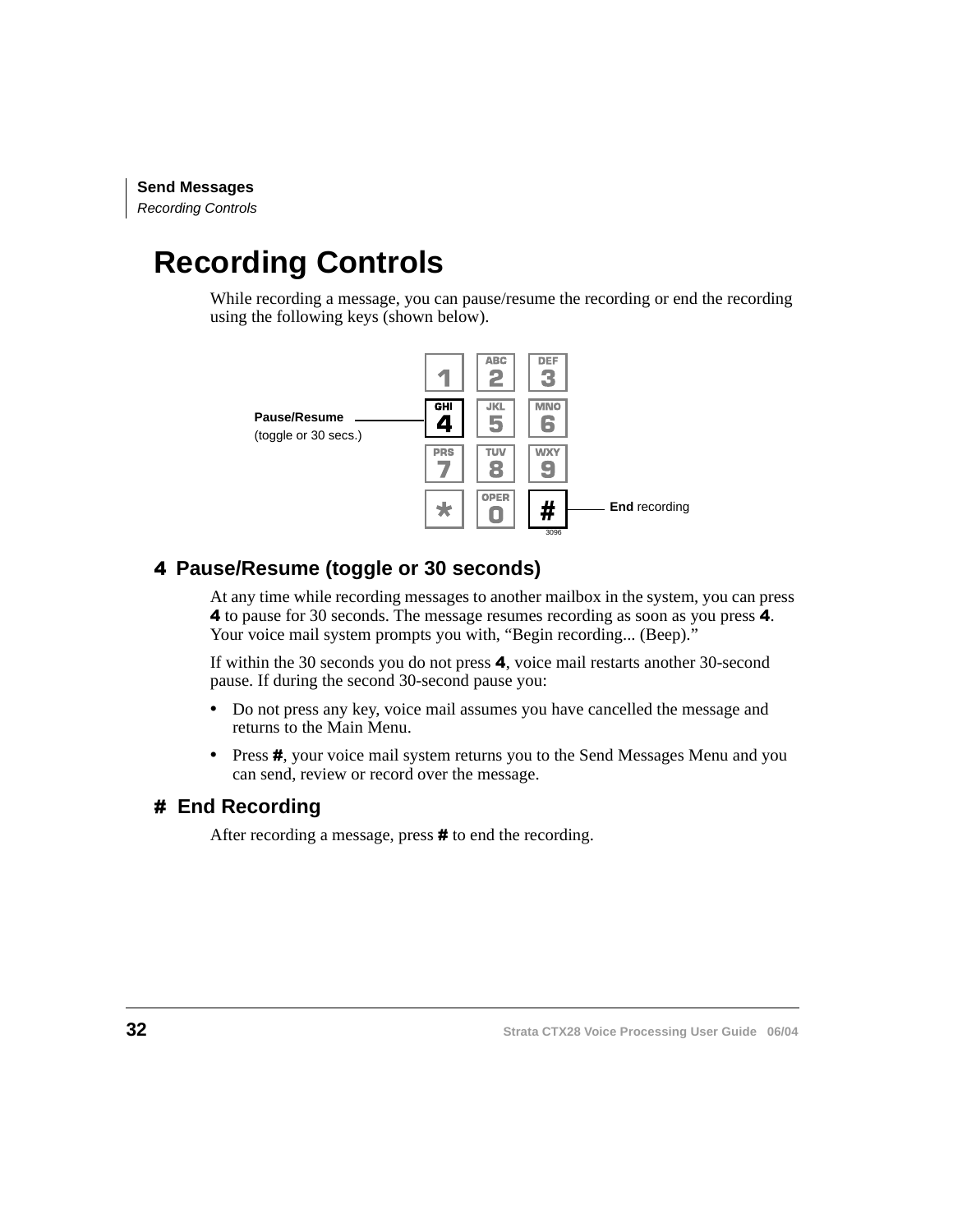## **Send a Message**

Using the Send Messages Menu (shown below), you can record a message and send it to a single mailbox or multiple destinations (e.g., personal or system distribution list), forward a message (with a comment), or reply to a message sent you.

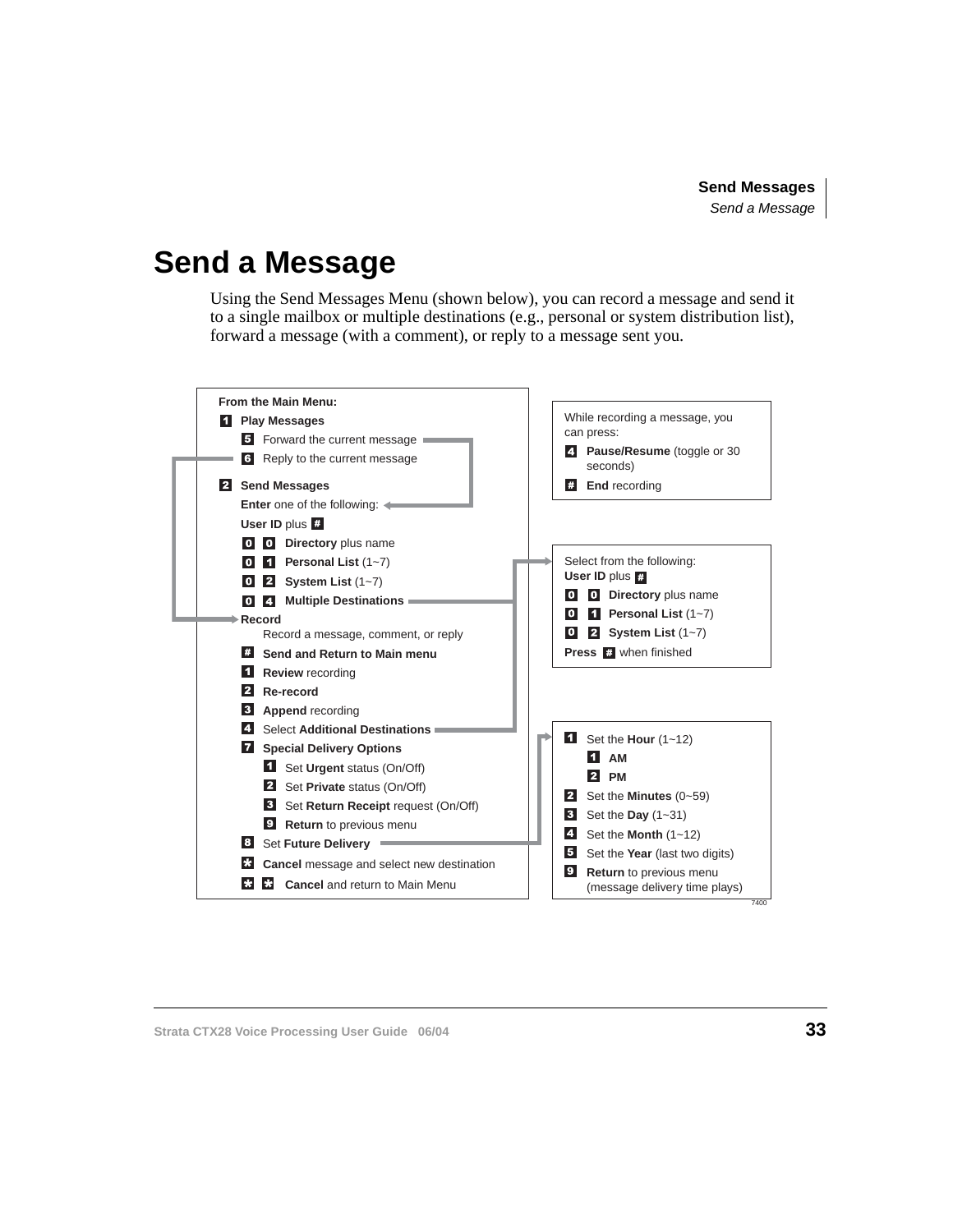<span id="page-45-0"></span> $\overline{\phantom{0}}$ 

| 1. | From the Main Menu,<br>press 2 Send Messages.                              | Your voice mail system prompts you to enter the<br>destination (i.e., User ID, Personal, System List, or<br>Multiple Destinations).                                                                                                         |  |
|----|----------------------------------------------------------------------------|---------------------------------------------------------------------------------------------------------------------------------------------------------------------------------------------------------------------------------------------|--|
| 2. | Enter one of the<br>following destinations:                                | <b>Note</b> A message can be sent to a total of 33<br>destinations, including destinations entered in<br>the 4 Additional Destinations option (see "4"<br>Select Additional Destinations" on page 35). A<br>list counts as one destination. |  |
|    | • User ID and press #.<br>Press # again to record                          | Your voice mail system plays the user's name or User<br>ID for confirmation.                                                                                                                                                                |  |
|    | a message without<br>playing the user's<br>name.                           | <b>Note</b> If your voice mail system is designed with a<br>fixed length number for your User ID, do not<br>press # after entering a User ID. See your<br>System Administrator for specific operation of<br>your system.                    |  |
|    | <b>00</b> Directory<br>$\bullet$                                           | You are prompted to enter the person's name.                                                                                                                                                                                                |  |
|    | Enter the first few<br>letters of the first or<br>last name $(Q=7, Z=9)$ . | Your voice mail system plays the first name that<br>matches the combination of letters you entered.                                                                                                                                         |  |
|    | Press # to select the<br>name as the<br>destination                        |                                                                                                                                                                                                                                             |  |
|    | or $\uparrow$ to hear the next<br>name                                     |                                                                                                                                                                                                                                             |  |
|    | or * to cancel your<br>entry and re-enter.                                 |                                                                                                                                                                                                                                             |  |
|    | <b>01</b> Personal List                                                    | You are prompted for the destination list number.                                                                                                                                                                                           |  |
|    | Enter a list number<br>$(1 - 7)$ .                                         | Your voice mail system plays the list comment or<br>number for confirmation. See "Manage Your Lists" on<br>page 61 to create or revise a destination (distribution)<br>list.                                                                |  |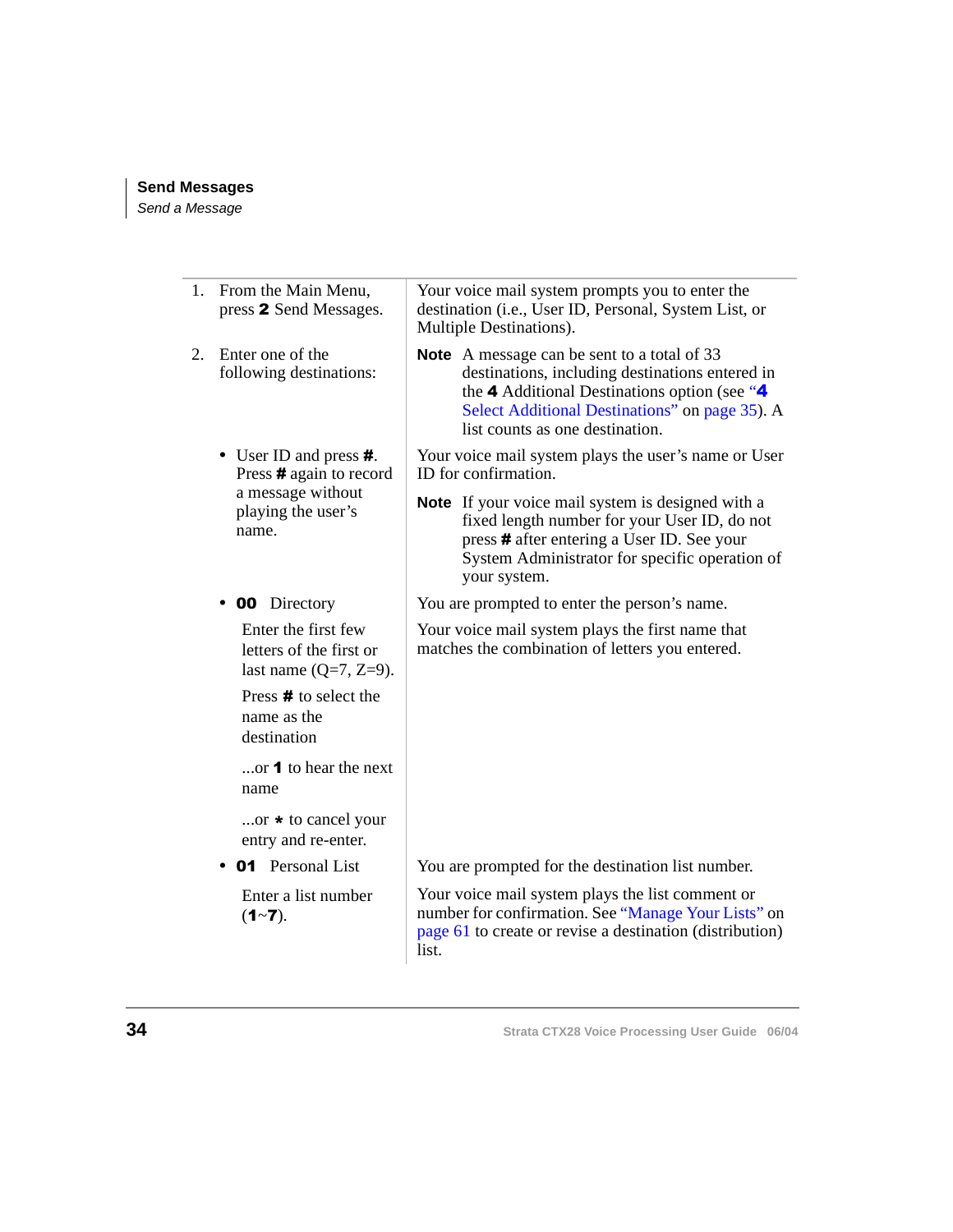<span id="page-46-0"></span>

|    | • 02 System List                                                                                | You are prompted for the destination list number.                                                                                                         |
|----|-------------------------------------------------------------------------------------------------|-----------------------------------------------------------------------------------------------------------------------------------------------------------|
|    | Enter a list number<br>$(1 - 7)$ .                                                              | Your voice mail system plays the list comment or<br>number for confirmation. Ask your System<br>Administrator for more information about System<br>Lists. |
|    | • 04 Multiple<br>Destinations                                                                   | You are prompted for the destinations: <b>User ID, 00</b> ,<br><b>01</b> Personal List and/or <b>02</b> System List.                                      |
| 3. | Record a message after<br>the tone. When finished,<br>press #.                                  |                                                                                                                                                           |
|    | While recording, you can<br>press 4 to pause/resume<br>(toggle or 30 seconds)<br>the recording. |                                                                                                                                                           |
| 4. | Press # again to send the<br>message immediately                                                | Your voice mail system tells you that your message<br>has been sent and returns you to the Main Menu.                                                     |
|    |                                                                                                 | Important!<br>If you press $\#$ to send your message,<br>you cannot use the special recording<br>and sending options.                                     |
|    | or before sending the<br>message, you can use any<br>of the following options:                  |                                                                                                                                                           |
|    | Review recording<br>1                                                                           | The recording plays.                                                                                                                                      |
|    | <b>2</b> Re-record                                                                              | The system prompts you to record at the beep.                                                                                                             |
|    | Press # when done.                                                                              |                                                                                                                                                           |
|    | <b>3</b> Append recording                                                                       | The appended recording plays after the already                                                                                                            |
|    | Press # when done.                                                                              | recorded portion of the message. The system prompts<br>you to record at the beep.                                                                         |
|    | <b>4</b> Select Additional<br>Destinations                                                      | Send the message to additional destinations. Valid<br>entries: User ID, 00, 01 and 02. You cannot enter<br><b>04</b> Multiple Destinations.               |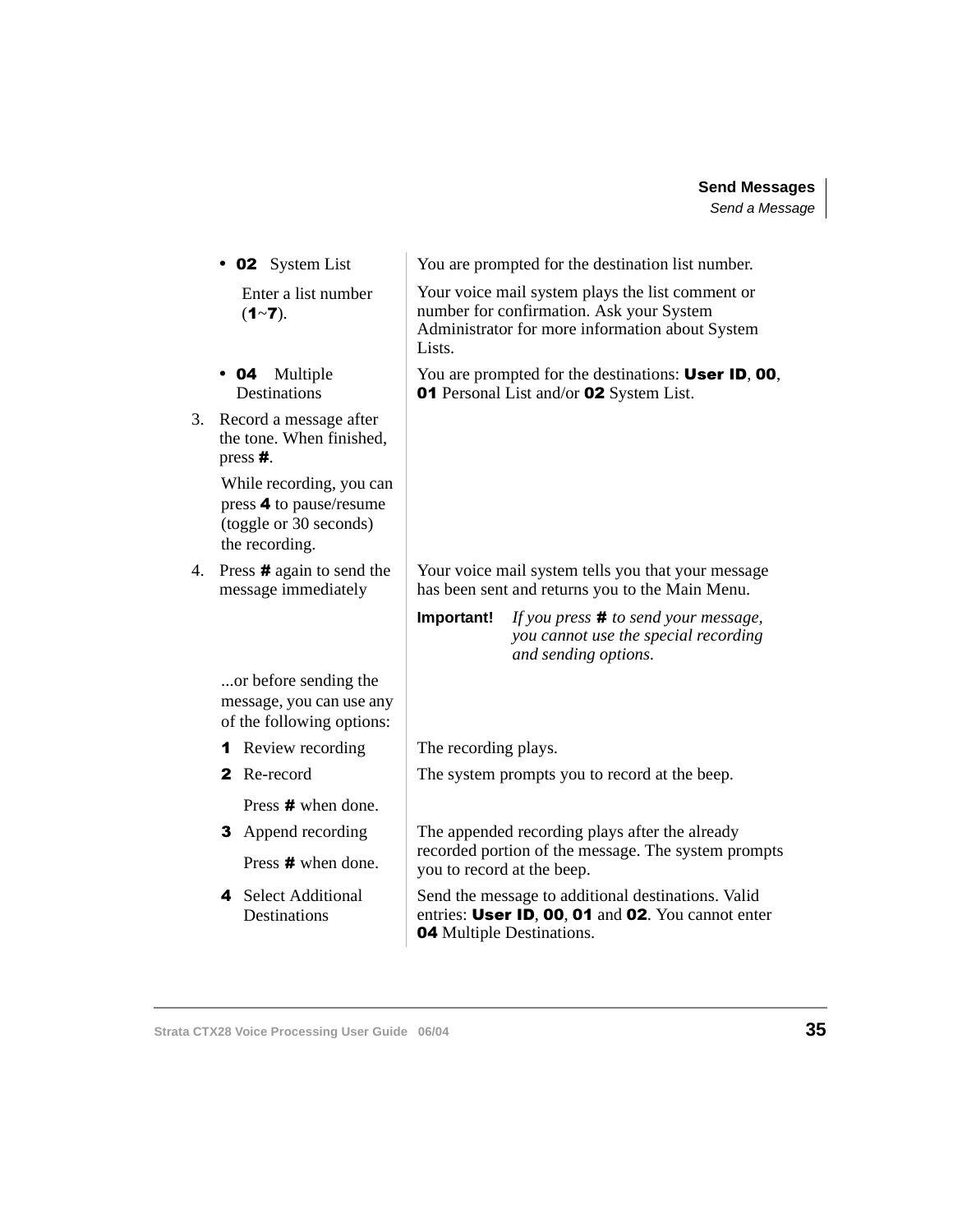#### **Send Messages**

*Send a Message*

|                                                     | <b>Special Delivery</b><br>Options             | You can send a message as urgent, private, or with a<br>return receipt request. The settings can be used in any<br>combination and changed prior to sending the<br>message. |
|-----------------------------------------------------|------------------------------------------------|-----------------------------------------------------------------------------------------------------------------------------------------------------------------------------|
|                                                     |                                                | See "Special Delivery Options" on page 43 for<br>instructions on using this option.                                                                                         |
|                                                     | <b>8</b> Set Future Delivery                   | You can have your message delivered at a future<br>specified time and date. See "Future Delivery" on<br>page 44 for instructions on using this option.                      |
|                                                     | * Cancel message and<br>select new destination | Cancels the message and returns you to Step 2 on page<br>34.                                                                                                                |
| $\star \star$ Cancel and Return to<br>the Main Menu |                                                | Cancels the message and returns you to the Main<br>Menu.                                                                                                                    |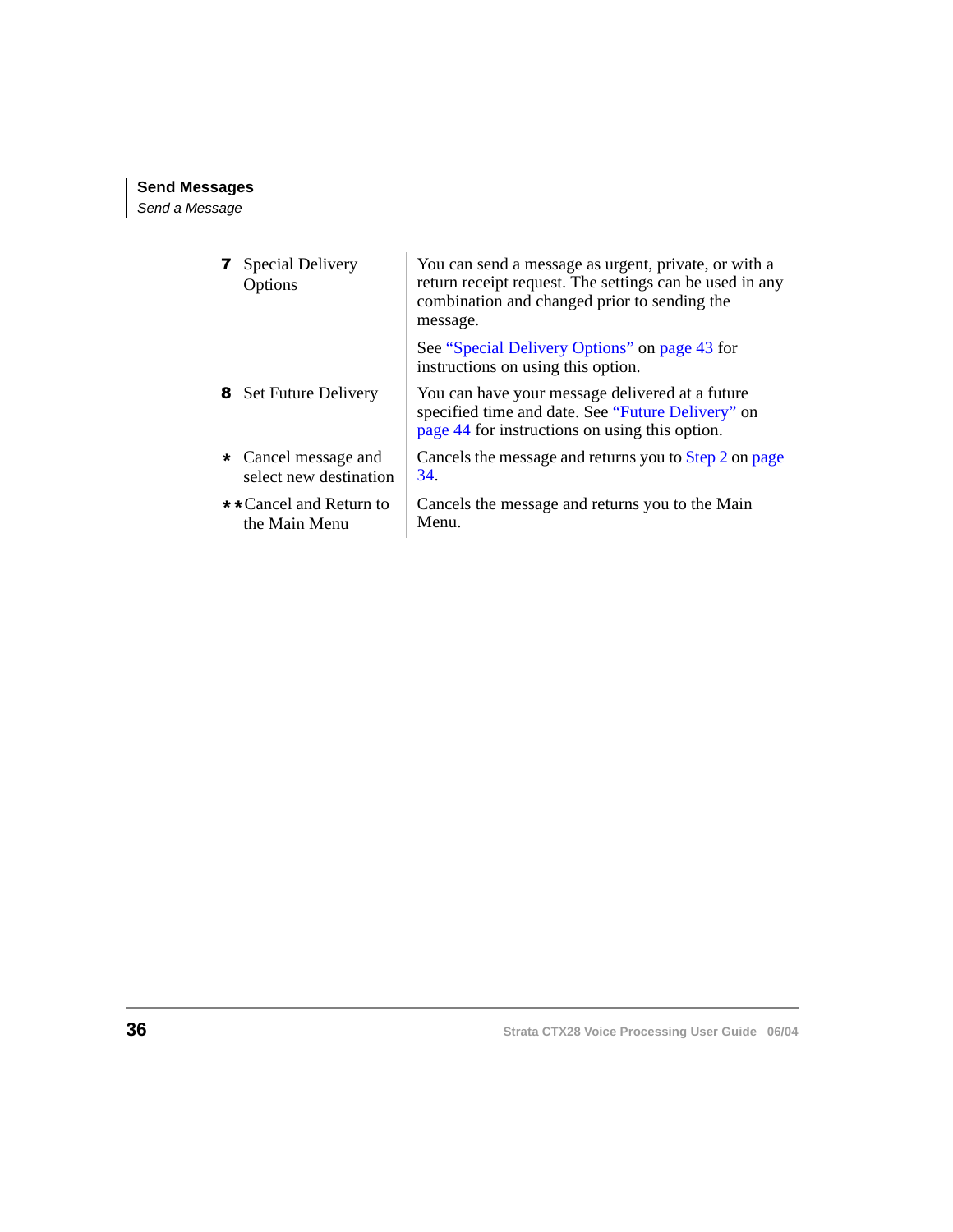### <span id="page-48-0"></span>**Forward a Message**

Any message sent to you can be forwarded to a single destination or a personal or system distribution list. When forwarding a message, recording a message (comment) is optional.

<span id="page-48-1"></span>

|    | 1. From the Play Messages<br>Menu, press 5 Forward<br>the current message.                              | Your voice mail system prompts you to enter the<br>destination (i.e., User ID, Personal, System List or<br>Multiple Destinations).                                                                                                                   |
|----|---------------------------------------------------------------------------------------------------------|------------------------------------------------------------------------------------------------------------------------------------------------------------------------------------------------------------------------------------------------------|
| 2. | Enter one of the<br>following destinations:                                                             | <b>Note</b> A forwarded message can be sent to a total of<br>33 destinations, including destinations entered<br>in the 4 Additional Destinations option (see "4<br>Select Additional Destinations" on page 39). A<br>list counts as one destination. |
|    | User ID and press $\#$ .<br>Press # again to record<br>a message without<br>playing the user's<br>name. | Your voice mail system plays the user's name or User<br>ID for confirmation.                                                                                                                                                                         |
|    |                                                                                                         | <b>Note</b> If your voice mail system is designed with a<br>fixed length number for your User ID, do not<br>press # after entering a User ID. See your<br>System Administrator for specific operation of<br>your system.                             |
|    | <b>00</b> Directory                                                                                     | You are prompted to enter the person's name.                                                                                                                                                                                                         |
|    | Enter the first few<br>letters of the first or<br>last name $(Q = 7,$<br>$Z = 9$ ).                     | Your voice mail system plays the first name that<br>matches the combination of the letters you entered.                                                                                                                                              |
|    | Press # to select the<br>name as the<br>destination                                                     |                                                                                                                                                                                                                                                      |
|    | or <b>1</b> to hear the next<br>name                                                                    |                                                                                                                                                                                                                                                      |
|    | or * to cancel your<br>entry and re-enter.                                                              |                                                                                                                                                                                                                                                      |
|    |                                                                                                         |                                                                                                                                                                                                                                                      |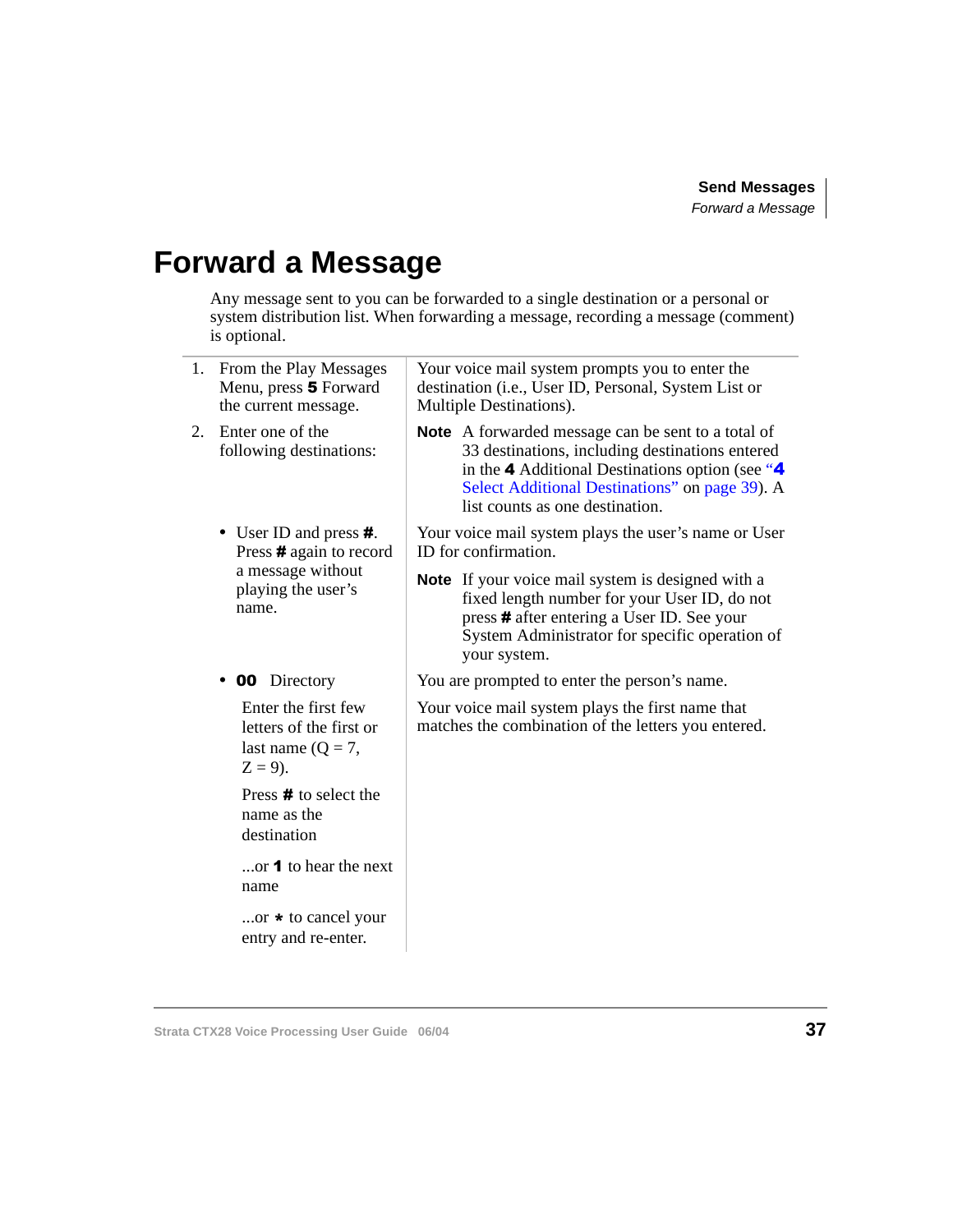| <b>01</b> Personal List                                                                          | You are prompted for the destination list number.                                                                                                                            |
|--------------------------------------------------------------------------------------------------|------------------------------------------------------------------------------------------------------------------------------------------------------------------------------|
| Enter a list number<br>$(1 - 7)$ .                                                               | Your voice mail system plays the list comment or<br>number for confirmation. See "Manage Your Lists" on<br>page 61 to create or revise a destination (distribution)<br>list. |
| <b>02</b> System List<br>$\bullet$                                                               | You are prompted for the destination list number.                                                                                                                            |
| Enter a list number<br>$(1 - 7)$ .                                                               | Your voice mail system plays the list comment or<br>number for confirmation. Ask your System<br>Administrator for more information about System<br>Lists.                    |
| • 04 Multiple<br>Destinations                                                                    | You are prompted for the destinations: User ID, 00,<br>01 Personal List and/or 02 System List.                                                                               |
| (Optional) Record a<br>3.<br>message (comment) after<br>the tone. When finished,<br>press $\#$ . |                                                                                                                                                                              |
| While recording, you can<br>press 4 to pause/resume<br>(toggle or 30 seconds)<br>the recording.  |                                                                                                                                                                              |
| 4. Press $\#$ again to forward<br>the message immediately                                        | Your voice mail system tells you that your message<br>has been forwarded and returns you to the Main<br>Menu.                                                                |
|                                                                                                  | Important!<br>If you press $\#$ to forward your message,<br>you cannot use the special recording<br>and sending options.                                                     |
| or before sending the<br>message, you can use any<br>of the following options:                   |                                                                                                                                                                              |
| <b>1</b> Review recording                                                                        | The forwarding comment plays.                                                                                                                                                |
| <b>2</b> Re-record                                                                               | The system prompts you to record the comment at the                                                                                                                          |
| Press # when done.                                                                               | beep.                                                                                                                                                                        |

í.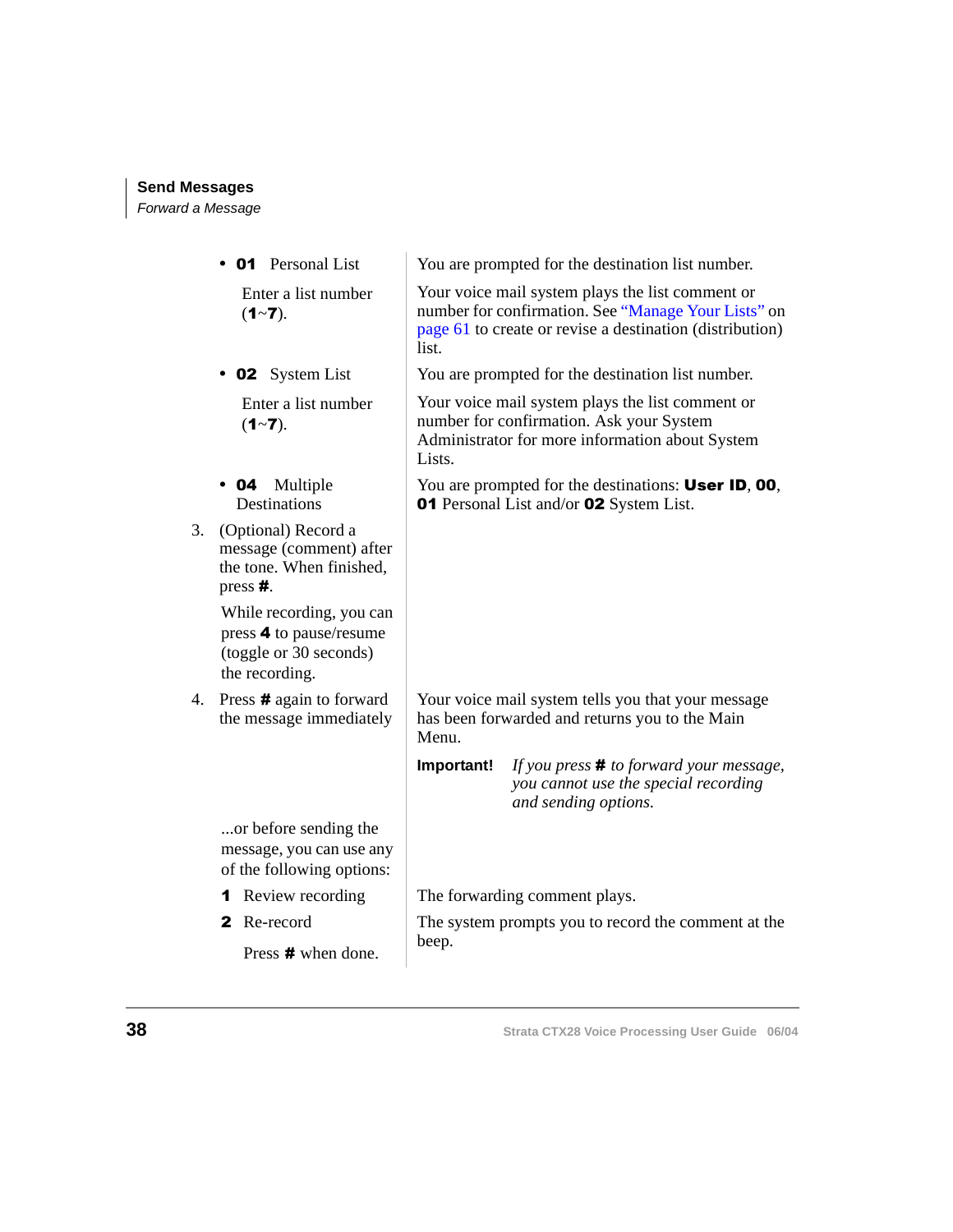<span id="page-50-0"></span>

| 3. | Append recording<br>Press $\#$ when done.           | The appended forwarding comment plays after the<br>already recorded message comment. The system<br>prompts you to record at the beep.                                       |
|----|-----------------------------------------------------|-----------------------------------------------------------------------------------------------------------------------------------------------------------------------------|
|    | <b>4</b> Select Additional<br>Destinations          | Send the forwarded message to additional<br>destinations. Valid entries: User ID, 00, 01 and 02.<br>You cannot enter <b>04</b> Multiple Destinations.                       |
|    | <b>7</b> Special Delivery<br>Options                | You can send a message as urgent, private, or with a<br>return receipt request. The settings can be used in any<br>combination and changed prior to sending the<br>message. |
|    |                                                     | See "Special Delivery Options" on page 43 for<br>instructions on using this option.                                                                                         |
|    | <b>8</b> Set Future Delivery                        | You can have your message delivered at a future<br>specified time and date. See "Future Delivery" on<br>page 44 for instructions on using this option.                      |
|    | * Cancel message and<br>select new destination      | Cancels the message and returns you to Step 2 on page<br>37.                                                                                                                |
|    | $\star \star$ Cancel and Return to<br>the Main Menu | Cancels the message and returns you to the Main<br>Menu.                                                                                                                    |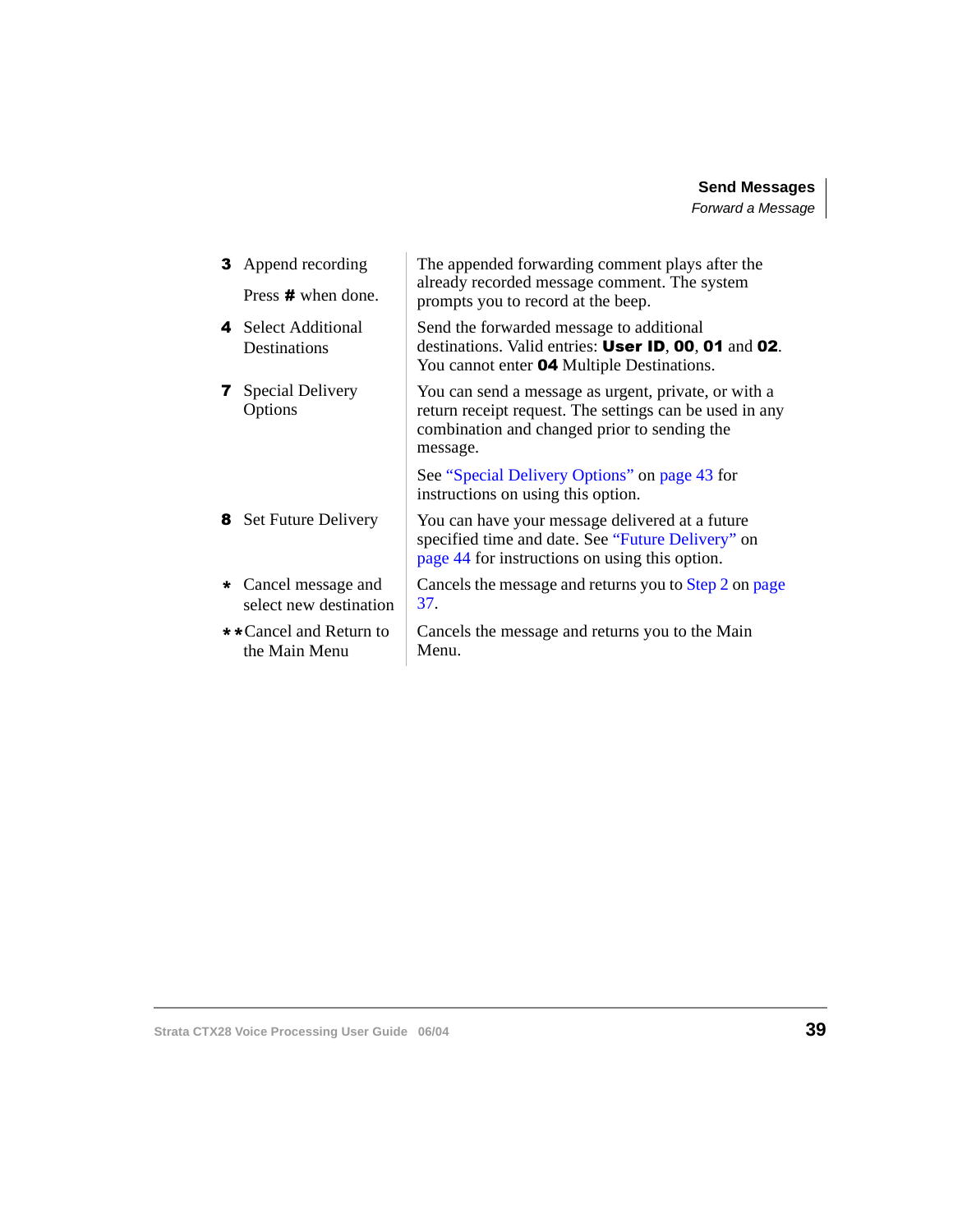# <span id="page-51-0"></span>**Reply to the Current Message**

Your voice mail system lets you reply to a message that you are currently playing. When you reply to a message, you do not have to select the source of the message as a destination since your voice mail system "remembers" it. You can send the reply to additional destinations.

When the originator(s) receives and plays the reply, he/she hears the prompt, "Reply message from [name or User ID]."

**Important!** The Reply feature only works if the original message is sent from a another voice mail user. When a voice mail user that has not logged on to his/her mailbox leaves a message for you, you have to enter a destination to respond.

<span id="page-51-1"></span>

| 1. | From the Play Messages<br>Menu, press 6 Reply to<br>the current message.                        |                                                                                                     | You are prompted to record your reply to the message.                                                |
|----|-------------------------------------------------------------------------------------------------|-----------------------------------------------------------------------------------------------------|------------------------------------------------------------------------------------------------------|
| 2. | Record your reply after<br>the tone. When finished,<br>press $\#$ .                             |                                                                                                     |                                                                                                      |
|    | While recording, you can<br>press 4 to pause/resume<br>(toggle or 30 seconds)<br>the recording. |                                                                                                     |                                                                                                      |
| 3. | Press $\#$ again to send the<br>reply immediately                                               | Your voice mail system tells you that your reply has<br>been sent and returns you to the Main Menu. |                                                                                                      |
|    |                                                                                                 | Important!                                                                                          | If you press $\#$ to send your reply you<br>cannot use the special recording and<br>sending options. |
|    | or before sending the<br>reply, you can use any of<br>the following options:                    |                                                                                                     |                                                                                                      |
|    | Review reply<br>1                                                                               | The recording plays.                                                                                |                                                                                                      |
|    | <b>2</b> Re-record                                                                              | The system prompts you to record your reply at the                                                  |                                                                                                      |
|    | Press $\#$ when done.                                                                           | beep.                                                                                               |                                                                                                      |
|    |                                                                                                 |                                                                                                     |                                                                                                      |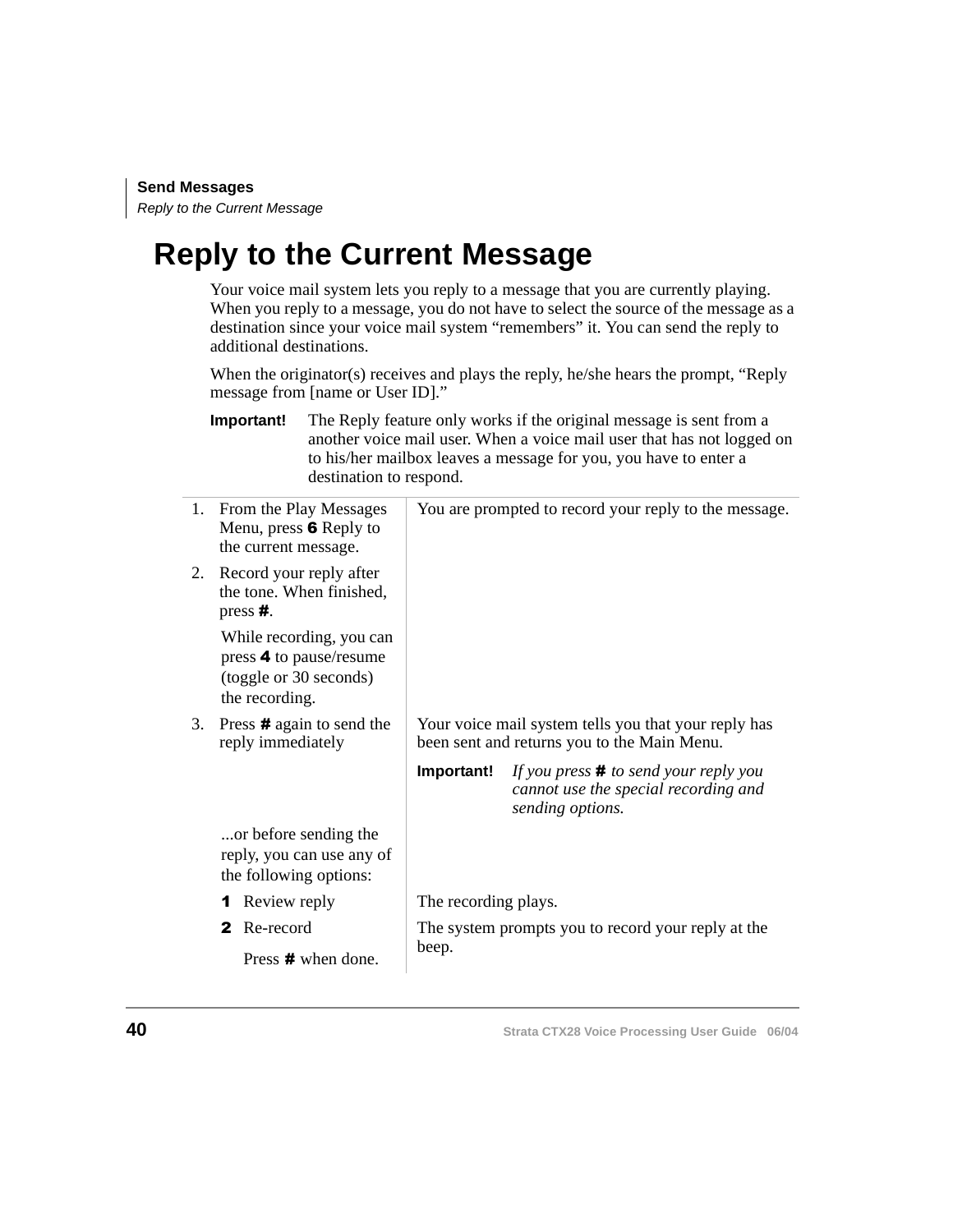- **3** Append reply Press # when done.
- 4 Select Additional **Destinations**

Enter one of the following destinations:

• User ID and press  $\sharp$ . Press  $\sharp$ again to record a reply without playing the user's name.

Enter the first few letters of the first or last name  $(Q = 7)$ ,  $Z = 9$ ).

Press  $#$  to select the name as the destination

...or **1** to hear the next name

 $\ldots$ or  $\star$  to cancel your entry and re-enter.

• **01** Personal List

Enter a list number  $(1 - 7)$ .

The appended reply plays after the already recorded portion. The system prompts you to record at the beep.

Send the message to additional destinations. You may repeat this step as often as necessary.

Your voice mail system plays the user's name or User ID for confirmation.

**Note** If your voice mail system is designed with a fixed length number for your User ID, do not press # after entering a User ID. See your System Administrator for specific operation of your system.

• **00** Directory  $\vert$  You are prompted to enter the person's name.

Your voice mail system plays the first name that matches the combination of the letters you entered.

You are prompted for the destination list number.

Your voice mail system plays the list comment or number for confirmation. [See "Manage Your Lists" on](#page-72-0)  [page 61](#page-72-0) to create or revise a destination (distribution) list.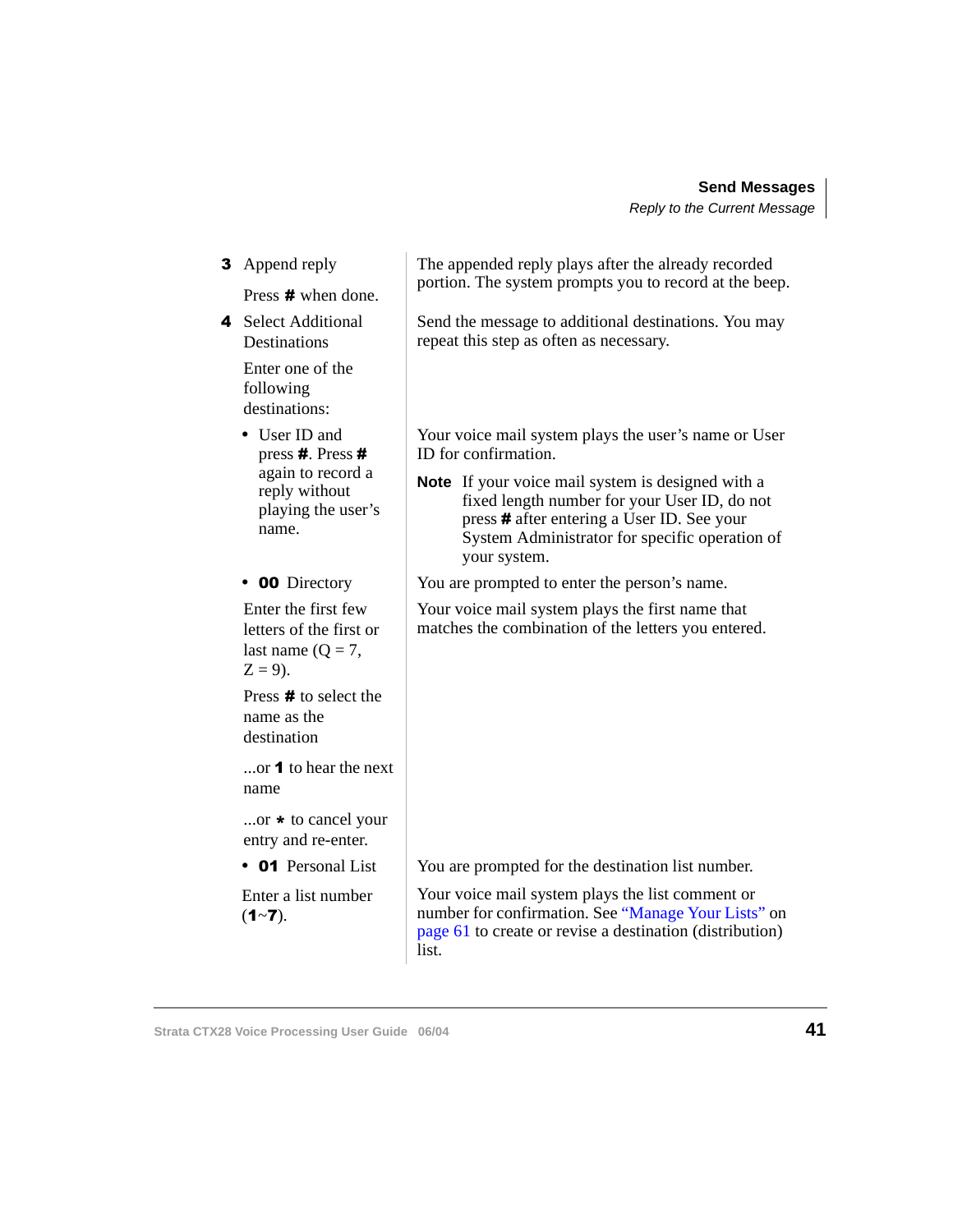|         | • 02 System List                        | You are prompted for the destination list number.                                                                                                                           |
|---------|-----------------------------------------|-----------------------------------------------------------------------------------------------------------------------------------------------------------------------------|
|         | Enter a list number<br>$(1 - 7)$ .      | Your voice mail system plays the list comment or<br>number for confirmation. Ask your System<br>Administrator for more information about System<br>Lists.                   |
| 7       | <b>Special Delivery</b><br>Options      | You can send a message as urgent, private, or with a<br>return receipt request. The settings can be used in any<br>combination and changed prior to sending the<br>message. |
|         |                                         | See "Special Delivery Options" on page 43 for<br>instructions on using this option.                                                                                         |
|         | <b>8</b> Set Future Delivery            | You can have your message delivered at a future<br>specified time and date. See "Future Delivery" on<br>page 44 for instructions on using this option.                      |
| $\star$ | Cancel reply                            | Cancels the reply and returns you to Step 2 on page 40.                                                                                                                     |
|         | **Cancel and Return to<br>the Main Menu | Cancels the message and returns you to the Main<br>Menu.                                                                                                                    |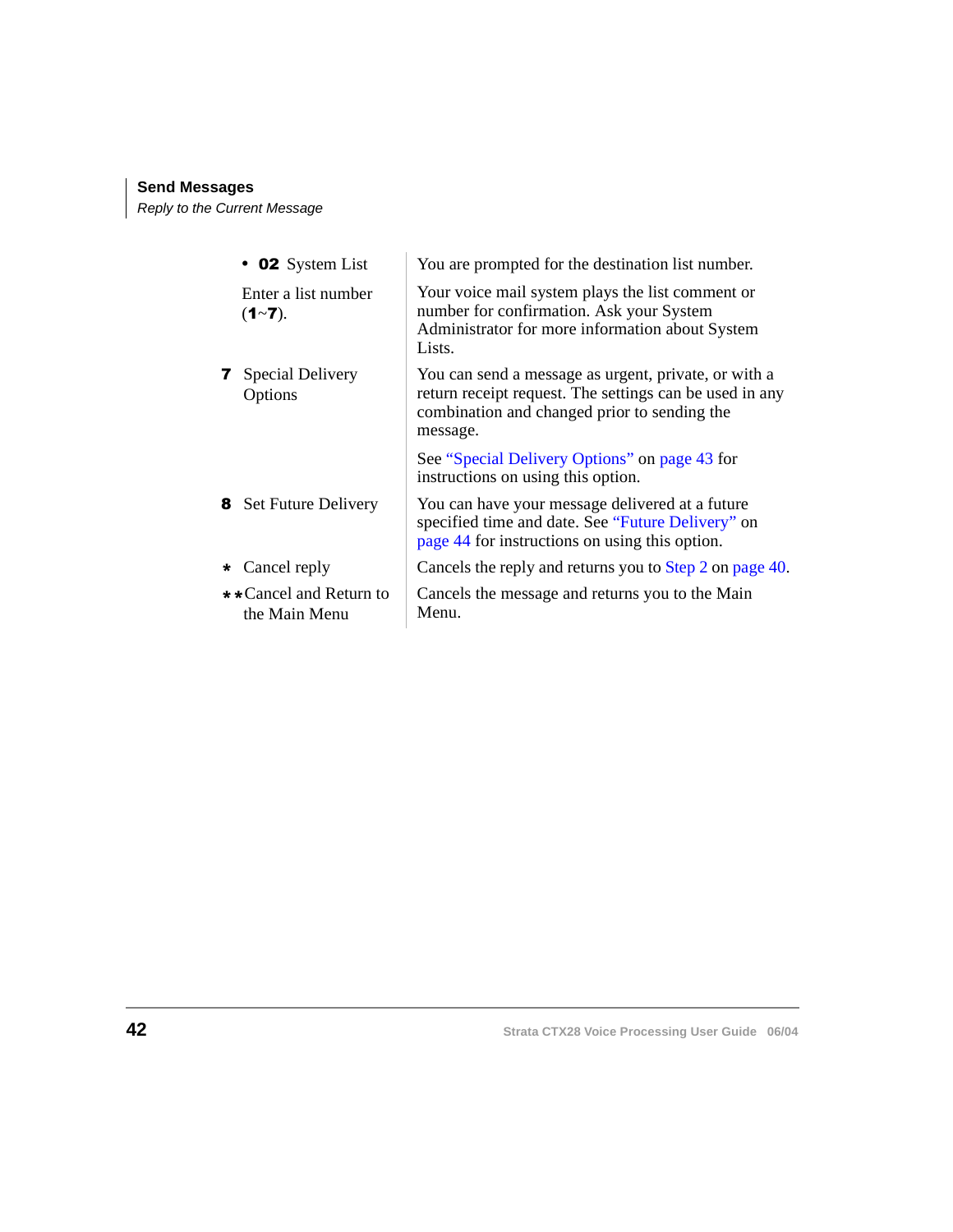# <span id="page-54-0"></span>**Special Delivery Options**

You can send a message as urgent, private, or with a return receipt request. The settings can be used in any combination and changed prior to sending the message.

When you send, forward or reply to a message, this option is available by pressing **7** Special Delivery Options.

|   | Enter an option number:                                                         |                                                                                                                                  |
|---|---------------------------------------------------------------------------------|----------------------------------------------------------------------------------------------------------------------------------|
| 1 | Set Urgent status<br>(toggle)                                                   | Urgent messages play first in the New Message<br>Queue.                                                                          |
|   | To remove the urgent<br>status, press <b>7</b> then <b>1</b><br>again.          |                                                                                                                                  |
|   | <b>2</b> Set Private status<br>(toggle)                                         | Private messages cannot be forwarded.                                                                                            |
|   | To remove the private.<br>status, press 7 then 2<br>again.                      |                                                                                                                                  |
|   | <b>3</b> Set Return Receipt<br>request (toggle)                                 | Your voice mail system notifies you when and by<br>whom the message was received and plays the<br>original message.              |
|   | To remove the return<br>receipt request, press<br><b>7</b> then <b>3</b> again. | <b>Note</b> A message that is only partially heard (for<br>five seconds or longer) sends back a return<br>receipt to the sender. |
| 9 | Return to previous<br>menu                                                      | Your voice mail system returns you to the<br>previous menu.                                                                      |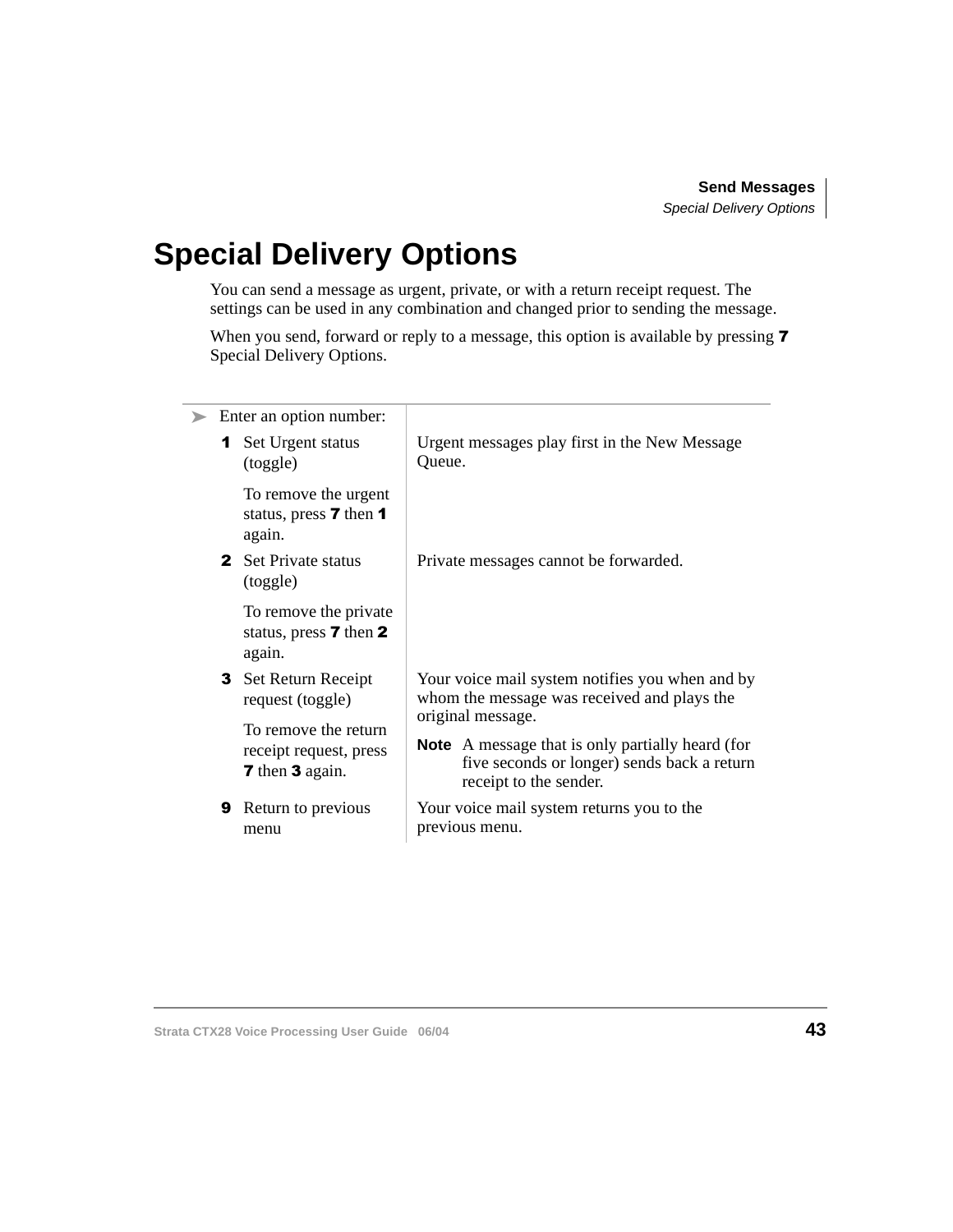# <span id="page-55-0"></span>**Future Delivery**

Your voice mail system can be configured so that your message is delivered at a future specified time and date. After marking the message for future delivery, you can review (play, save, delete) the message at any time before it is sent. See Chapter  $3 -$ Play [Messages](#page-32-1) for instructions on using the Future Delivery Review option.

When you send, forward or reply to a message, this option is available by pressing **8** Set Future Delivery. You can choose any or all of the selections.

| Enter an option number<br>and press #.                    | Each of these settings default to the current<br>time/date. To set a future delivery time, you do not<br>need to enter all the options. For example, if you<br>have recorded a message and want to have it<br>delivered that afternoon at 2:30 PM, you only<br>need to enter the hour (2), select PM and enter the<br>minutes $(30)$ using options 1 and 2. |
|-----------------------------------------------------------|-------------------------------------------------------------------------------------------------------------------------------------------------------------------------------------------------------------------------------------------------------------------------------------------------------------------------------------------------------------|
| <b>1</b> Set Hour $(1 - 12)$<br>AM<br>1<br><b>PM</b><br>2 | Your voice mail system prompts you to select AM<br>or $PM$ .                                                                                                                                                                                                                                                                                                |
| Set Minutes $(0 - 59)$<br>$\mathbf{2}$                    |                                                                                                                                                                                                                                                                                                                                                             |
| Set Day $(1 - 31)$<br>3                                   |                                                                                                                                                                                                                                                                                                                                                             |
| 4<br>Set Month $(1 - 12)$                                 |                                                                                                                                                                                                                                                                                                                                                             |
| 5<br>Set the Year (last two<br>digits)                    | Two-digit numbers under 80 will be set for the<br>next century. For example, enter 59 to set 2059.                                                                                                                                                                                                                                                          |
| Return to previous<br>9<br>menu                           | Your voice mail system plays the message<br>delivery time and date and returns you to the<br>previous menu.                                                                                                                                                                                                                                                 |
|                                                           | <b>Note</b> You can review, continue to send (save), or<br>delete this message using the Future<br>Delivery Review option on the Play<br>Messages Menu. (See Chapter $3 - Play$<br>Messages).                                                                                                                                                               |
|                                                           |                                                                                                                                                                                                                                                                                                                                                             |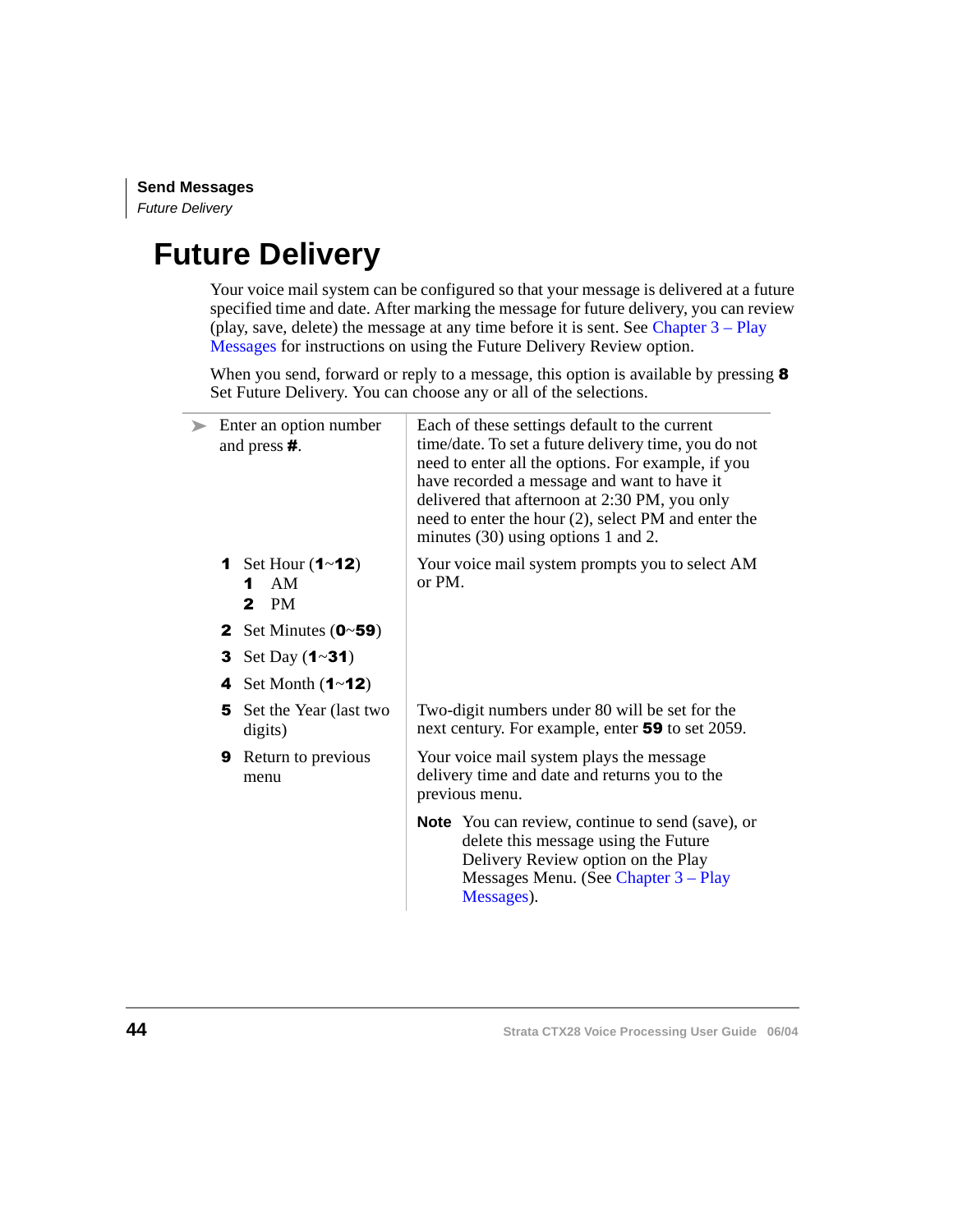Your voice mail system provides special options to customize and manage your mailbox features (menu shown below).

> **From the Main Menu: Manage Mailbox** Change your **Greeting** 2 Change your User Options Manage your **Lists** Manage your **Guest User IDs Return** to Main Menu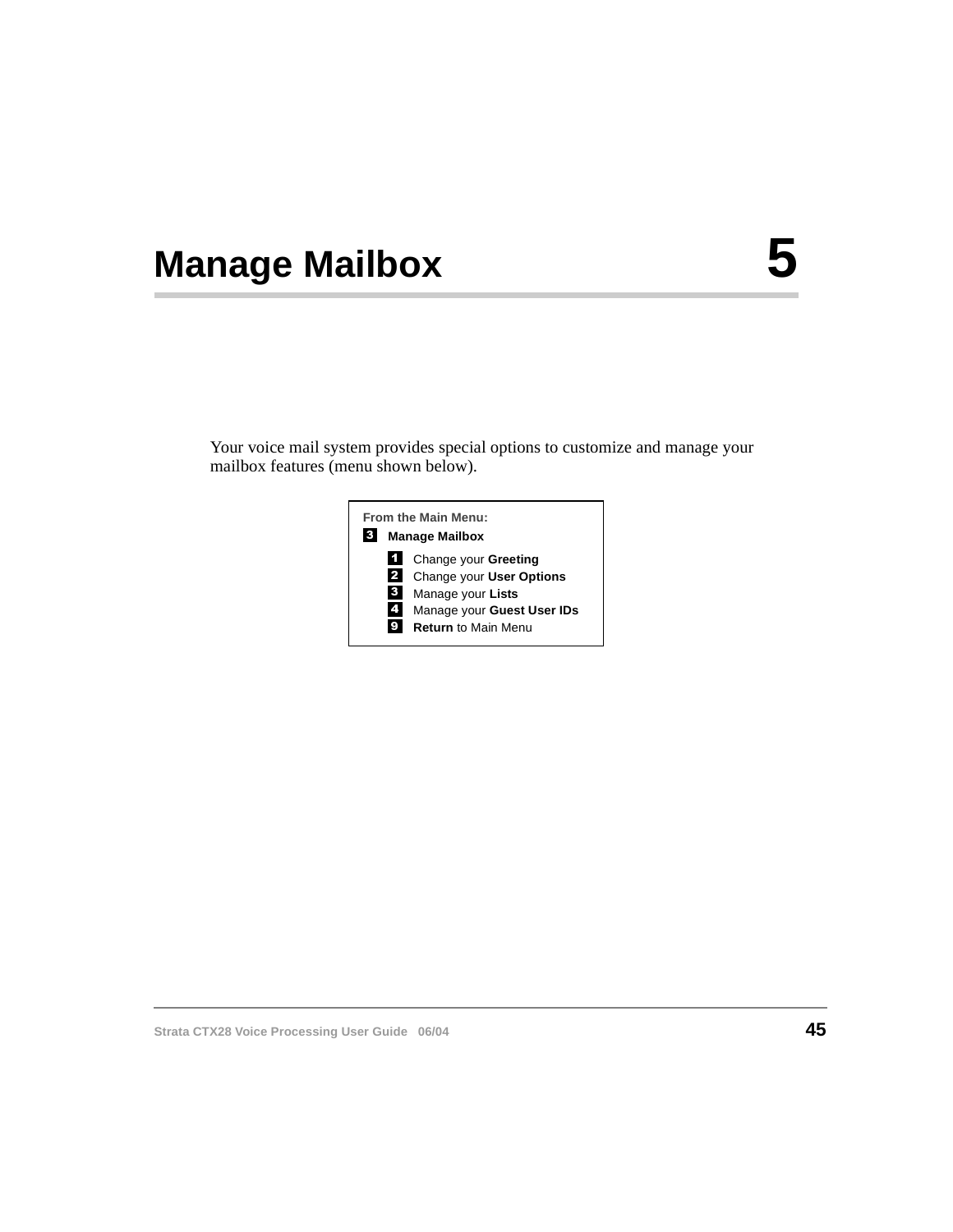# **Change Your Greeting**

You can select either a personal or system greeting to play callers when you do not answer or when your telephone is busy.

This section discusses the three basic greeting controls (menu shown below):

- **•** Create or record over a personal greeting
- Change your greeting selection
- **•** Review a greeting



3608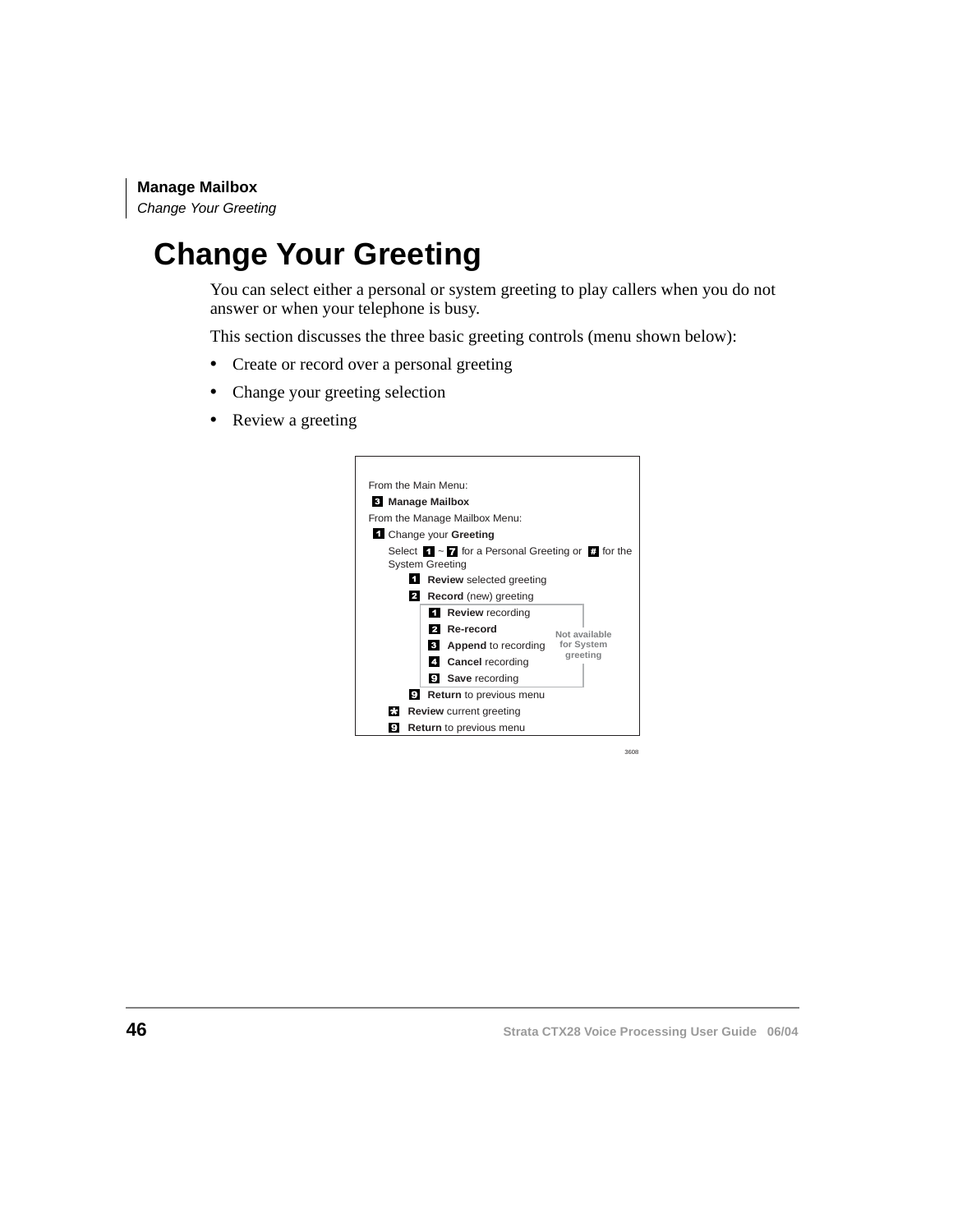#### **Create or Record Over a Personal Greeting**

Personal greetings should be informative and advise callers when you will be available to return their calls or respond to their messages. You can update personal greetings as often as you want. You can store up to seven different recorded greetings from which you can choose as your personal greeting. The System Administrator can also schedule your greetings to play automatically at different times.

<span id="page-58-0"></span>

|    | 1. From the Manage<br>Mailbox Menu, press<br><b>1</b> Change your Greeting. | Your voice mail system prompts with a list of<br>options from the Change your Greeting Menu.                                                                                                                                                                    |
|----|-----------------------------------------------------------------------------|-----------------------------------------------------------------------------------------------------------------------------------------------------------------------------------------------------------------------------------------------------------------|
| 2. | Enter a number from<br>$1 - 7$ .                                            | Your greeting is identified by the number chosen.<br>For example, you can record a general greeting as<br>greeting 1, then record a greeting for holidays as<br>greeting 2. Later, you can choose which one plays.<br>You can re-record a greeting at any time. |
| 3. | Press 2 to record the<br>greeting (speak slowly<br>and clearly).            | The following information should be included in<br>your Personal Greeting:<br>Your name                                                                                                                                                                         |
|    |                                                                             | Company and/or department                                                                                                                                                                                                                                       |
|    |                                                                             | Date                                                                                                                                                                                                                                                            |
|    |                                                                             | Your availability                                                                                                                                                                                                                                               |
|    |                                                                             | Instructions to leave a detailed message.                                                                                                                                                                                                                       |
|    |                                                                             | Call coverage options                                                                                                                                                                                                                                           |
| 4. | Press <b>#</b> when done.                                                   |                                                                                                                                                                                                                                                                 |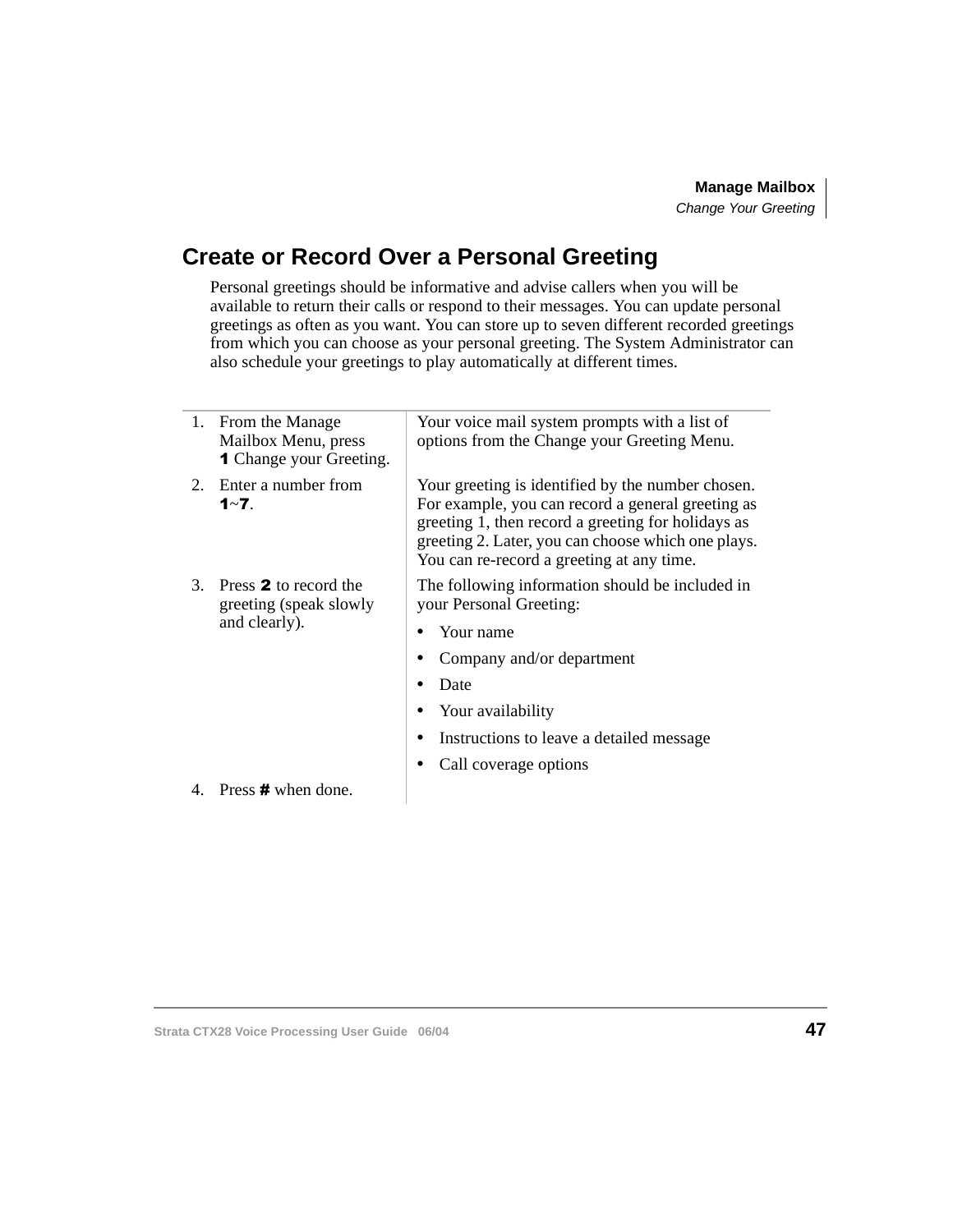| <b>Sample Greeting</b> |                                                  |
|------------------------|--------------------------------------------------|
|                        | "Hi. This is Mary Smith of the Toshiba Marketing |

Department. It is Monday, June 19, and I am in the

|    |                                                           | office today. I am either on the telephone or have<br>stepped away for a few minutes and your call has<br>been forwarded to my voice mailbox. If at the tone<br>you leave a detailed message and a telephone<br>number where I can reach you, I will be happy to<br>return your call." |
|----|-----------------------------------------------------------|----------------------------------------------------------------------------------------------------------------------------------------------------------------------------------------------------------------------------------------------------------------------------------------|
| 5. | (Optional) After<br>recording, you can press:             |                                                                                                                                                                                                                                                                                        |
|    | Review recording<br>1                                     | The complete greeting plays.                                                                                                                                                                                                                                                           |
|    | <b>2</b> Re-record                                        | The system prompts you to record at the beep.                                                                                                                                                                                                                                          |
|    | Press <b>#</b> when done.                                 |                                                                                                                                                                                                                                                                                        |
|    | <b>3</b> Append recording                                 | Appending a greeting enables you to add                                                                                                                                                                                                                                                |
|    | Press # when done.                                        | information to the end of your already recorded<br>greeting. The system prompts you to record at the<br>beep.                                                                                                                                                                          |
|    | 4 Cancel recording                                        | The greeting is canceled. The system returns to<br>the previous menu.                                                                                                                                                                                                                  |
|    | Save recording<br>9                                       | Your voice mail system tells you that greeting<br>(number) has been recorded and returns to the<br>previous menu. Again, you are given the option to<br>review or record over the greeting you have just<br>recorded.                                                                  |
| 6. | Press 9 to return to the<br>previous menu.                | You are given the option to record another<br>greeting.                                                                                                                                                                                                                                |
| 7. | Press 1 and select another<br>greeting number $(1 - 7)$ . |                                                                                                                                                                                                                                                                                        |
| 8. | Repeat Step 3 on page 47.                                 | Important!<br>The last greeting selected or<br>recorded is the greeting that callers<br>hear as your User ID greeting.                                                                                                                                                                 |
| 9. | To return to the Main<br>Menu, press 999.                 | Your voice mail system plays the Main Menu<br>options.                                                                                                                                                                                                                                 |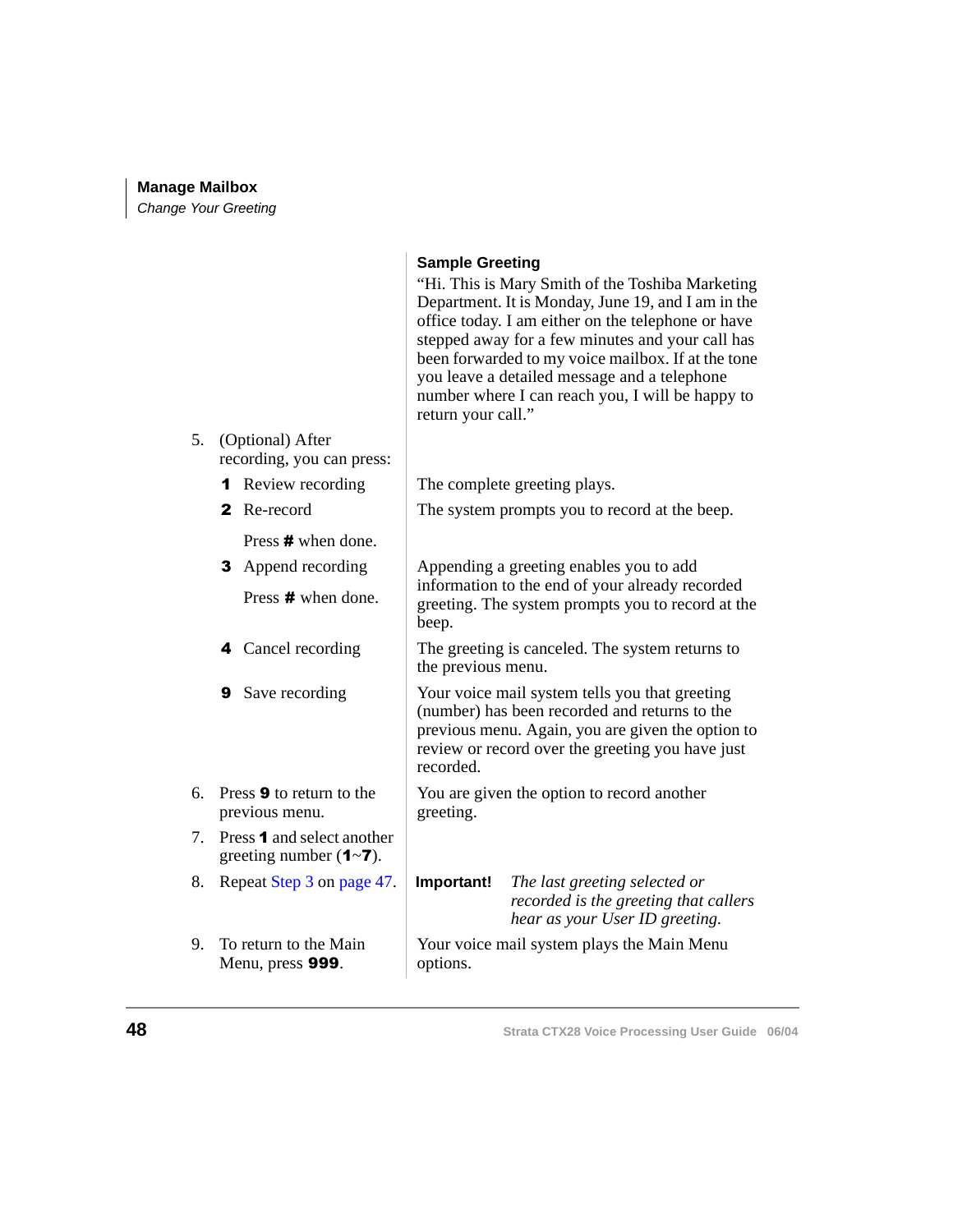### **Change Your Greeting Selection**

| 1. | From the Main Menu,<br>press 3 Manage Mailbox.       | Your voice mail system plays the Manage<br>Mailbox Menu.                                                                                                                                    |
|----|------------------------------------------------------|---------------------------------------------------------------------------------------------------------------------------------------------------------------------------------------------|
| 2. | Press 1 Change your<br>Greeting.                     | Your voice mail system prompts with a list of<br>options from the Change Your Greeting Menu.                                                                                                |
| 3. | Enter a personal greeting<br>number $(1 - 7)$        | Your callers hear the selected greeting when you<br>do not answer or when your telephone is busy.                                                                                           |
|    | or $\#$ to select the<br>system greeting.            | Your callers hear the system greeting when you do<br>not answer or when your telephone is busy.                                                                                             |
|    |                                                      | <b>Note</b> If you have recorded a busy greeting, this<br>greeting does not play when your telephone<br>is busy (see "Create or Record Over Your<br>Busy Greeting" on page 55 for details). |
|    |                                                      | The last greeting selected or<br>Important!<br>recorded is the greeting that callers<br>hear as your User ID greeting.                                                                      |
|    | or $\star$ to review the<br>current greeting.        | The current greeting plays.                                                                                                                                                                 |
| 4. | Press <b>9</b> to return to the<br>previous menu     | Your voice mail system returns to the previous<br>menu.                                                                                                                                     |
|    | or <b>99</b> to return to the<br>Manage Mailbox Menu | You can select another user Manage Mailbox<br>option.                                                                                                                                       |
|    | or <b>999</b> to return to the<br>Main Menu.         | You can select another Main Menu option.                                                                                                                                                    |
|    |                                                      |                                                                                                                                                                                             |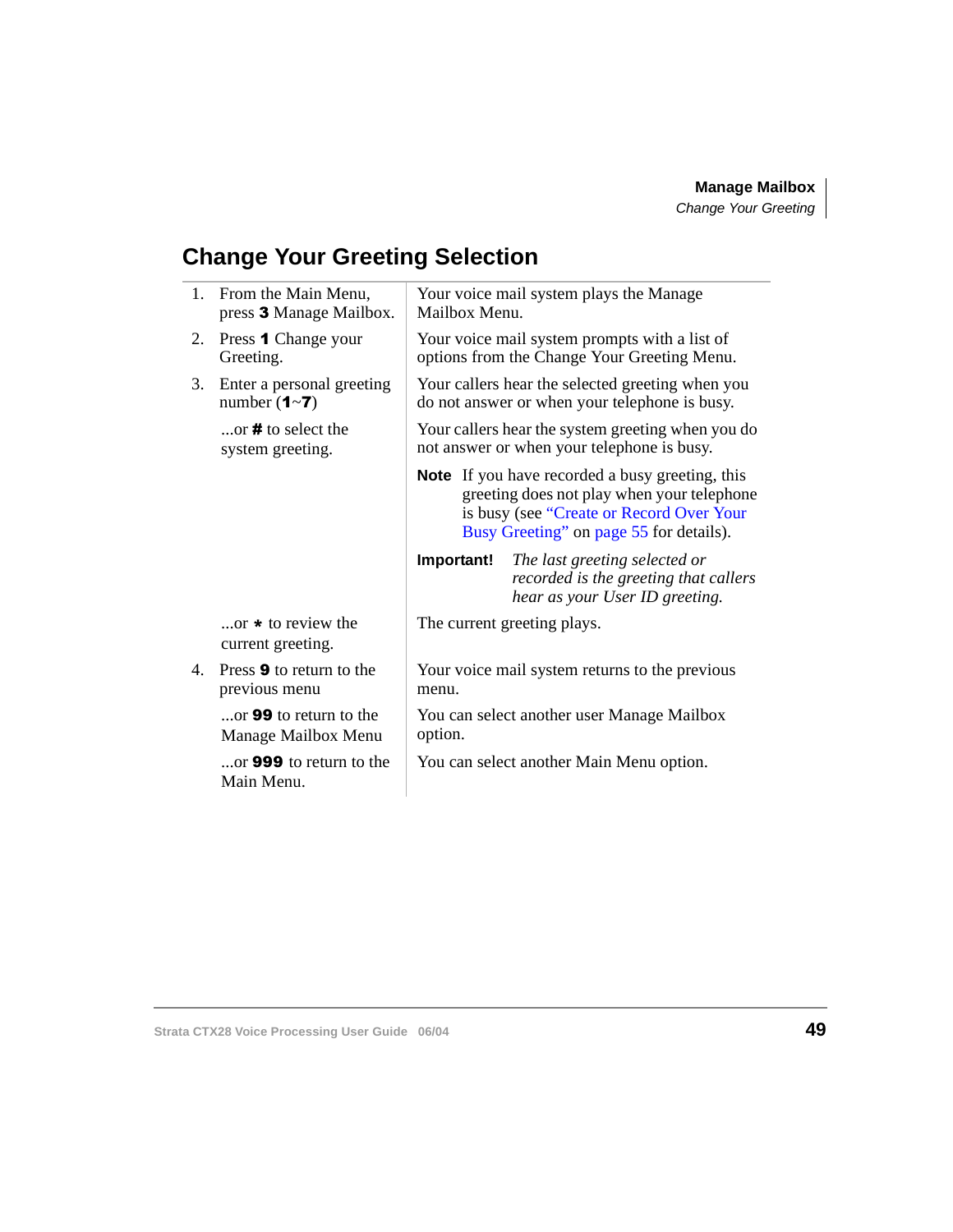### **Review a Greeting**

|             | 1. From the Main Menu,<br>press 3 Manage Mailbox.                                                                                      | Your voice mail system plays the Manage<br>Mailbox Menu.                                                         |
|-------------|----------------------------------------------------------------------------------------------------------------------------------------|------------------------------------------------------------------------------------------------------------------|
| 2.          | Press 1 Change your<br>Greeting.                                                                                                       | Your voice mail system plays a list of options<br>from the Change Your Greeting Menu.                            |
| 3.          | Press $\star$ to review the<br>current greeting                                                                                        | The current greeting plays. Your voice mail<br>system prompts you with the Change Your<br>Greeting Menu options. |
|             |                                                                                                                                        | <b>Note</b> Pressing $*$ does not affect the current<br>greeting selection.                                      |
|             | or enter a number from<br><b>1~7</b> , then press <b>1</b> to<br>review the greeting. Press<br><b>9</b> to return to previous<br>menu. | The greeting plays. Your voice mail system<br>prompts you with the Change Your Greeting<br>Menu options.         |
| $4_{\cdot}$ | Press <b>9</b> to return to the<br>Manage Mailbox Menu                                                                                 | You can select another user Manage Mailbox<br>option.                                                            |
|             | or <b>99</b> to return to the<br>Main Menu.                                                                                            | You can select another Main Menu option.                                                                         |
|             |                                                                                                                                        |                                                                                                                  |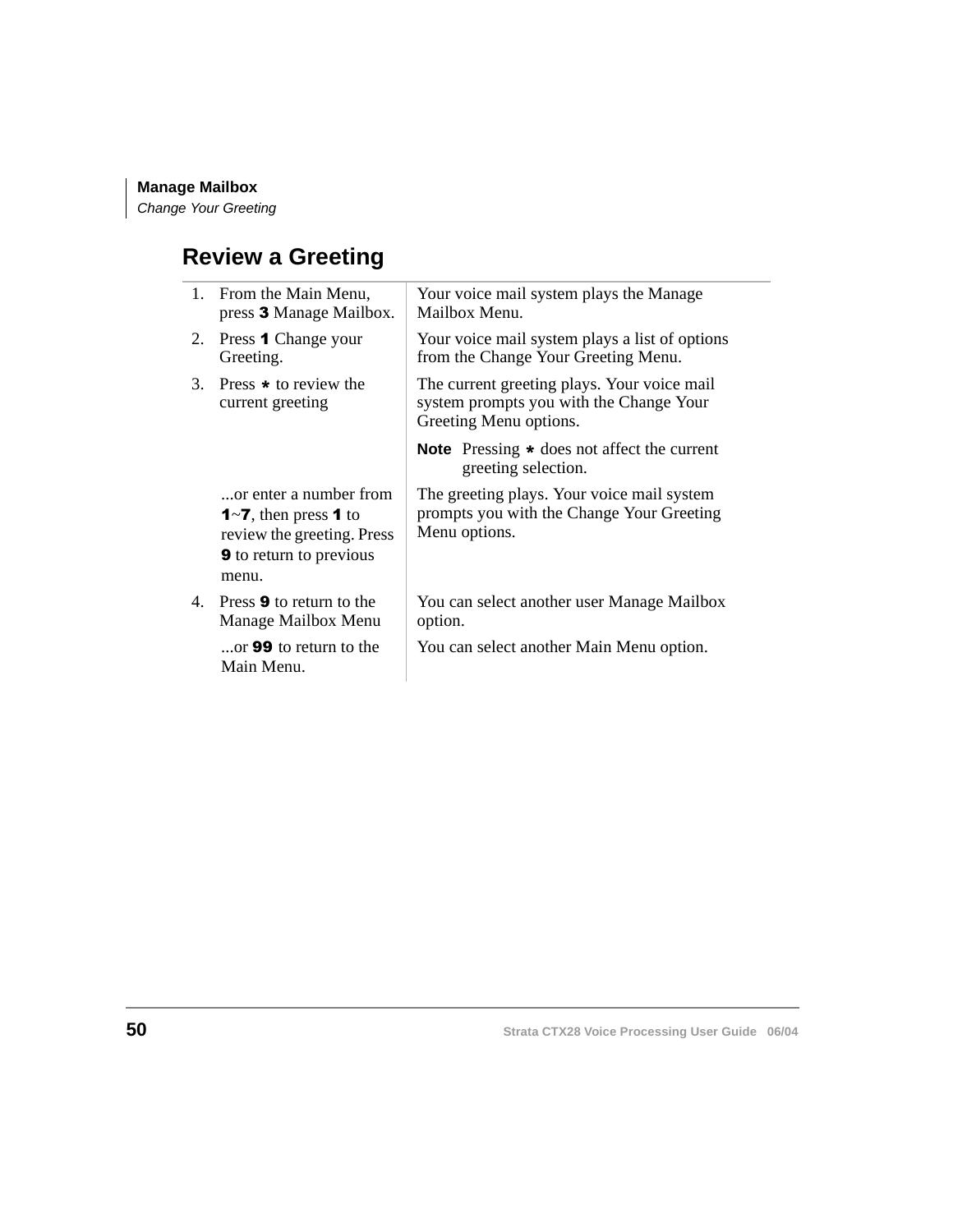### **Change Your User Options**

Your voice mail system provides a number of special options to improve time management and productivity (menu shown below). For example, the DND feature can provide blocks of time for meetings or projects uninterrupted by the ringing of a telephone.



**Important!** If you do not hear all the options for this menu, they may not be configured for your telephone or system. Please ask your System Administrator to verify which user options are available to you.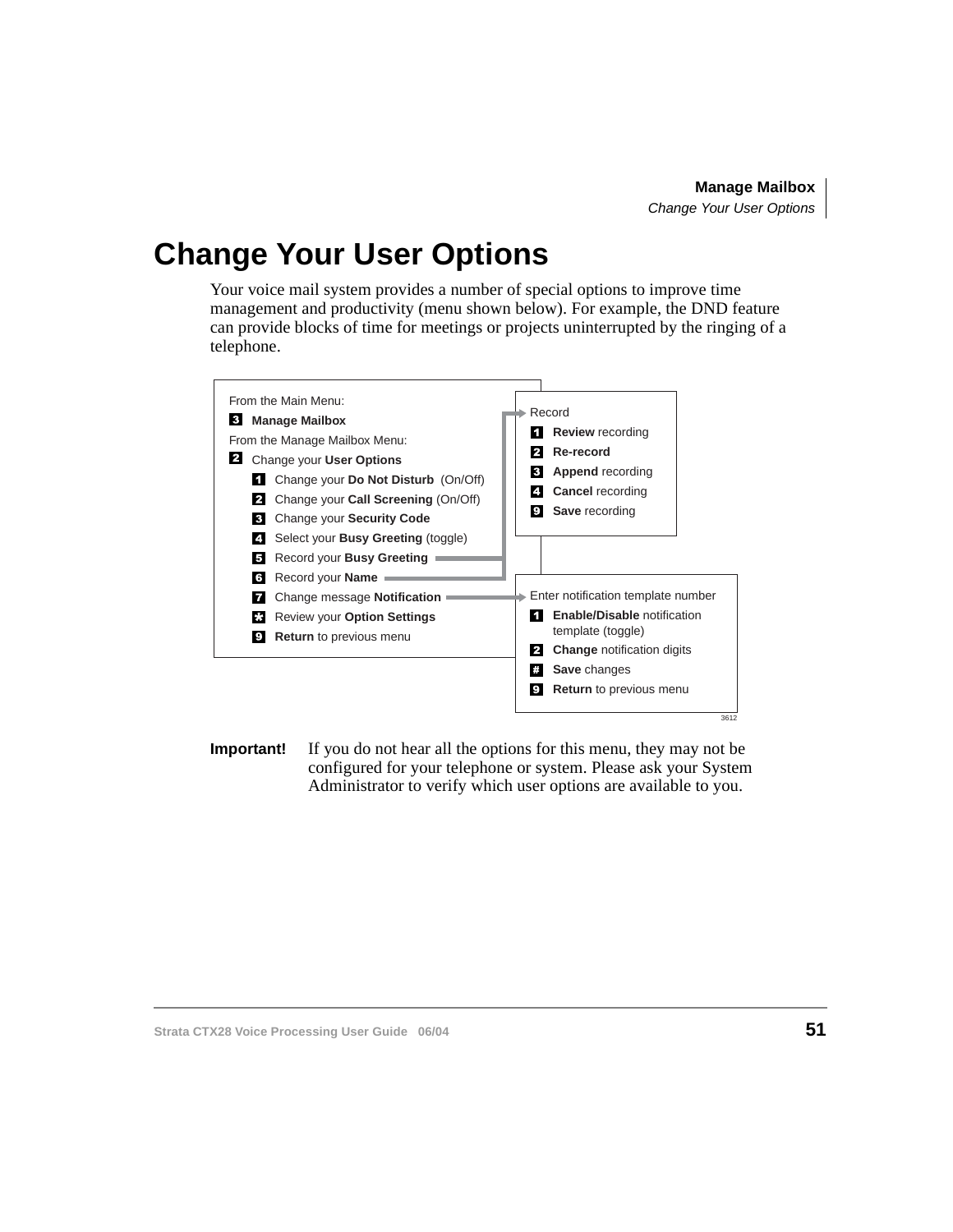### **Change Your Do Not Disturb (DND) Setting**

If you set this feature to on, your voice mail system automatically sends calls to your User ID (mailbox) without first ringing your telephone. The System Administrator can also set this feature to turn on or off automatically at pre-scheduled times and/or days of the week.

|    | 1. From the Main Menu,<br>press <b>3</b> Manage Mailbox.          | Your voice mail system plays the Manage<br>Mailbox Menu.                                                                                                                                                                                                        |
|----|-------------------------------------------------------------------|-----------------------------------------------------------------------------------------------------------------------------------------------------------------------------------------------------------------------------------------------------------------|
| 2. | Press 2 Change your<br>User Options.                              |                                                                                                                                                                                                                                                                 |
|    | 3. Press <b>1</b> Change your Do                                  | A prompt verifies the current status of the feature.                                                                                                                                                                                                            |
|    | Not Disturb (On/Off).                                             | DND on the your voice processing<br>Important!<br>system is different from the DND<br>features for your telephone system.<br>If your telephone comes with a DND<br>button or feature, it works<br>independently from this feature on<br>your voice mail system. |
| 4. | (Optional) Press 1 again<br>to reset the feature, if<br>required. | Pressing 1 toggles the DND feature On and Off.                                                                                                                                                                                                                  |
| 5. | Press <b>9</b> to return to the<br>Manage Mailbox Menu            | You can select another user Manage Mailbox<br>option.                                                                                                                                                                                                           |
|    | or <b>99</b> to return to the<br>Main Menu.                       | You can select another Main Menu option.                                                                                                                                                                                                                        |
|    |                                                                   |                                                                                                                                                                                                                                                                 |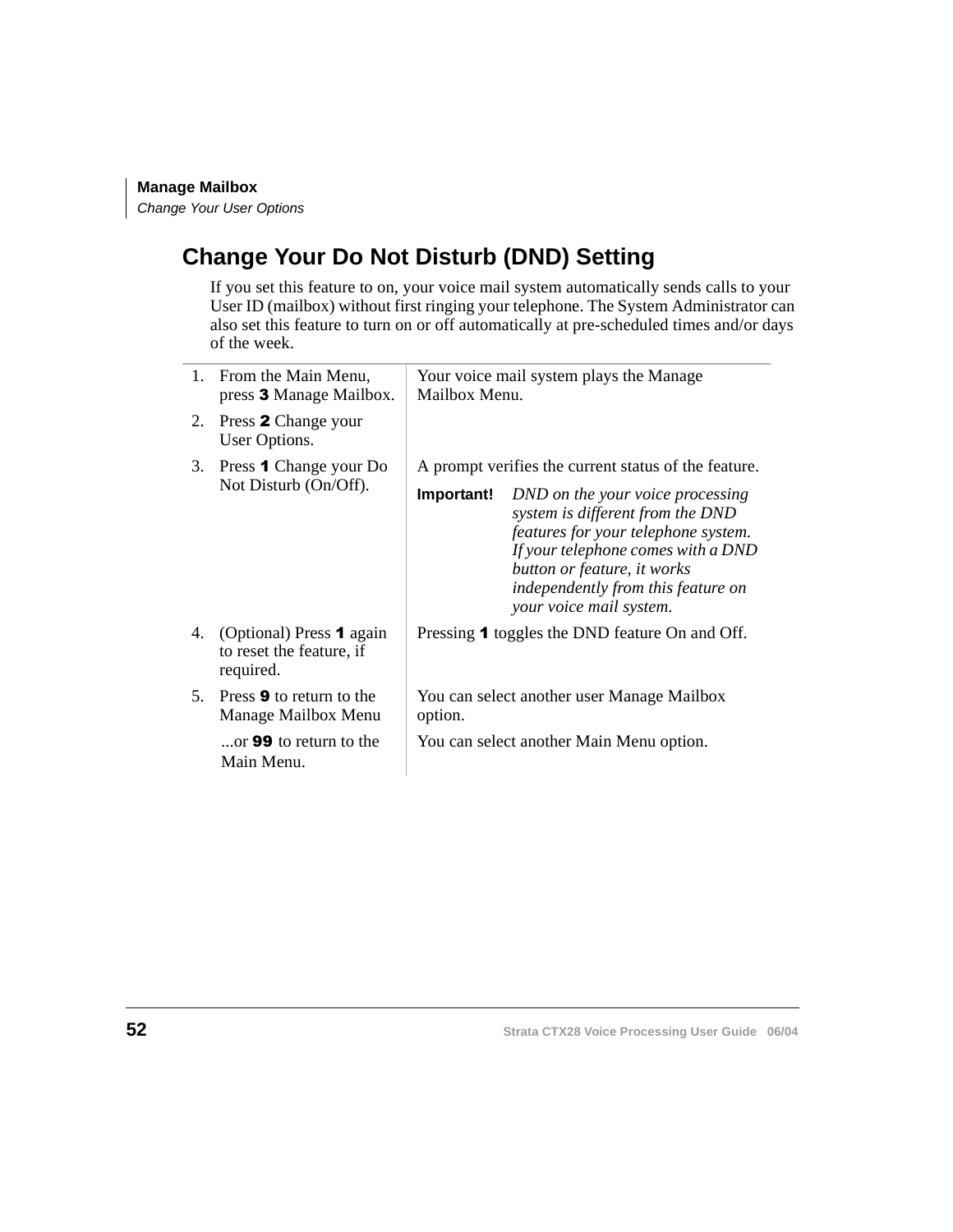#### **Change Your Call Screening Setting**

If you set this feature to on, your voice mail system asks callers for their name and company. Without the caller's knowledge, the system relays that information to you and provides you with special options to handle the call (menu shown below).



The System Administrator can also set this feature to turn on or off automatically at pre-scheduled times and/or days of the week.

| 1. From the Main Menu,<br>press 3 Manage Mailbox.                 | Your voice mail system plays the Manage<br>Mailbox options.  |
|-------------------------------------------------------------------|--------------------------------------------------------------|
| 2. Press <b>2</b> Change your<br>User Options.                    |                                                              |
| Press 2 Change your Call<br>Screening (On/Off).                   | A prompt verifies the current status of the feature.         |
| (Optional) Press 2 again<br>to reset the feature, if<br>required. | Pressing 2 toggles the Call Screening feature On<br>and Off. |
| 5. Press <b>9</b> to return to the<br>Manage Mailbox Menu         | You can select another user Manage Mailbox<br>option.        |
| or <b>99</b> to return to the<br>Main Menu.                       | You can select another Main Menu option.                     |
|                                                                   |                                                              |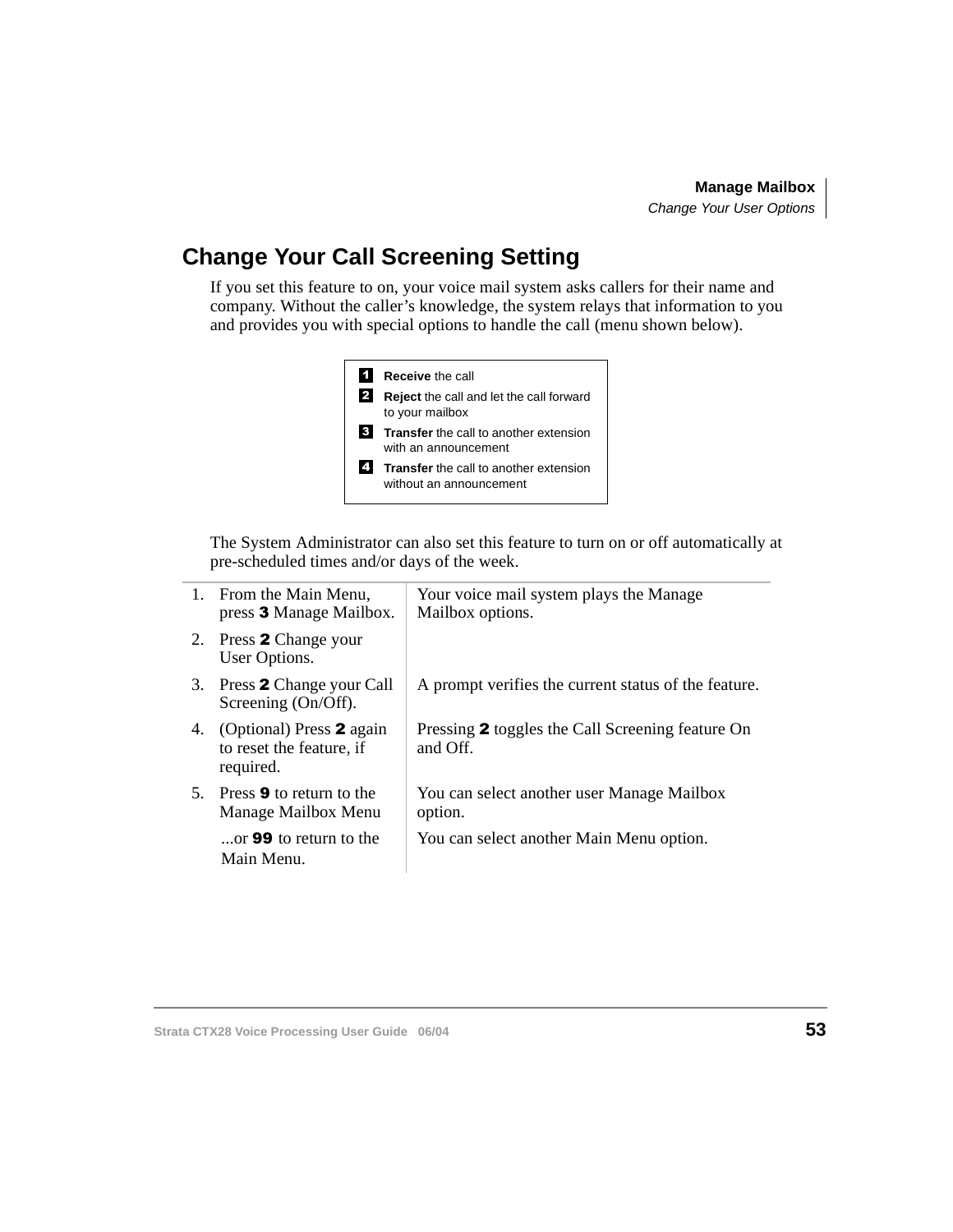### **Change Your Security Code**

Each User ID in the system has a security code. The code must be entered by you in order to "log on" to your User ID mailbox, enabling you to access your messages, settings, greetings, etc.

**Note** You can change your security code as often as you wish to ensure the privacy of your messages and personal greetings.

|    | 1. From the Main Menu,<br>press 3 Manage Mailbox. | Your voice mail system prompts with a list of<br>options from the Manage Mailbox Menu.                                                                                                    |
|----|---------------------------------------------------|-------------------------------------------------------------------------------------------------------------------------------------------------------------------------------------------|
|    | 2. Press <b>2</b> Change your<br>User Options.    | Your voice mail system prompts with a list of<br>options from the Change your User Options<br>Menu.                                                                                       |
| 3. | Press <b>3</b> Change your<br>Security Code.      | Your voice mail system prompts you to enter your<br>new security code.                                                                                                                    |
|    | 4. Enter your new security<br>$code + #.$         | The minimum and maximum number of digits for<br>the security code are determined by your System<br>Administrator. Please ask your System<br>Administrator for confirmation on the number. |
|    |                                                   | Your voice mail system prompts you to re-enter<br>your new security code for verification.                                                                                                |
|    | 5. Re-enter your new<br>security code + $\#$ .    | After entering the security code a second time,<br>your voice mail system announces that your<br>security code has been changed.                                                          |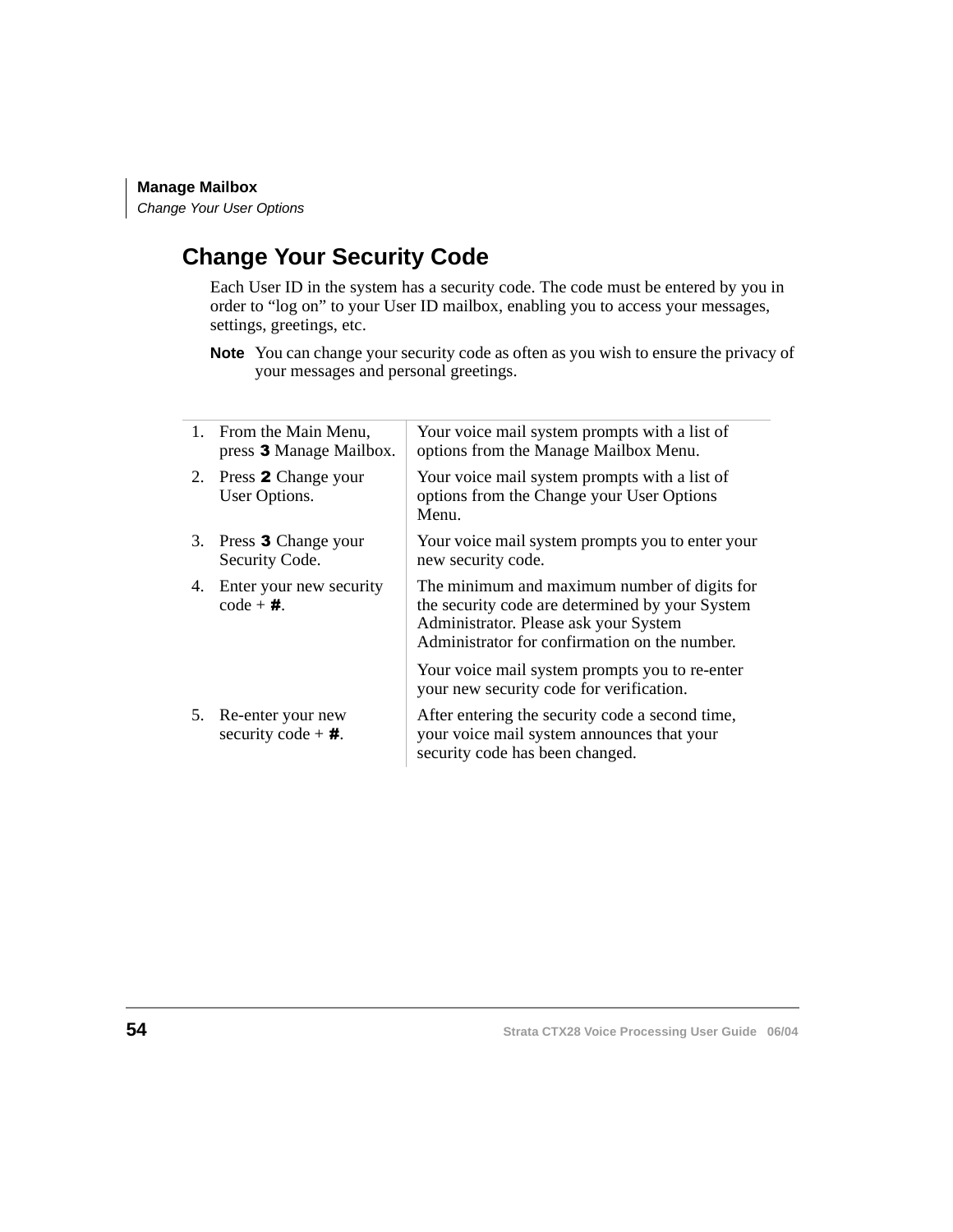#### <span id="page-66-0"></span>**Create or Record Over Your Busy Greeting**

You can record your own custom busy greeting that plays when callers reach your extension and it is busy. While your callers are listening to the busy greeting, they can enter a different User ID, press  $*$  to hold (if configured for your mailbox by the System Administrator), or remain on the line to leave a message.

**Note** Depending on the configuration of your telephone and telephone system, Stratagy may not receive a busy tone when callers reach your extension. If Stratagy doesn't receive a busy tone, your selected personal greeting plays instead.

If a custom greeting is not recorded, the default system busy greeting plays.

| 1. | From the Main Menu,<br>press 3 Manage Mailbox.            | Your voice mail system plays the Manage<br>Mailbox options.                                            |
|----|-----------------------------------------------------------|--------------------------------------------------------------------------------------------------------|
| 2. | Press 2 Change your<br>User Options.                      |                                                                                                        |
| 3. | Press 5 Record your<br>Busy Greeting.                     | Your voice mail system prompts you to record<br>your custom busy greeting.                             |
| 4. | Begin recording at the<br>tone. Press <b>#</b> when done. |                                                                                                        |
| 5. | (Optional) After<br>recording, you can press:             |                                                                                                        |
|    | <b>1</b> Review greeting                                  | The complete greeting plays.                                                                           |
|    | <b>2</b> Re-record                                        | The system prompts you to record at the beep.                                                          |
|    | Press $\#$ when done.                                     |                                                                                                        |
|    | <b>3</b> Append recording                                 | The system prompts you to record at the beep. The                                                      |
|    | Press $\#$ when done.                                     | appended greeting plays after the already recorded<br>portion of the greeting.                         |
|    | 4 Cancel recording                                        | The greeting is canceled. The system returns to<br>the previous menu.                                  |
|    | <b>9</b> Save recording                                   | Your voice mail system tells you that the greeting<br>has been saved and returns to the previous menu. |
|    |                                                           |                                                                                                        |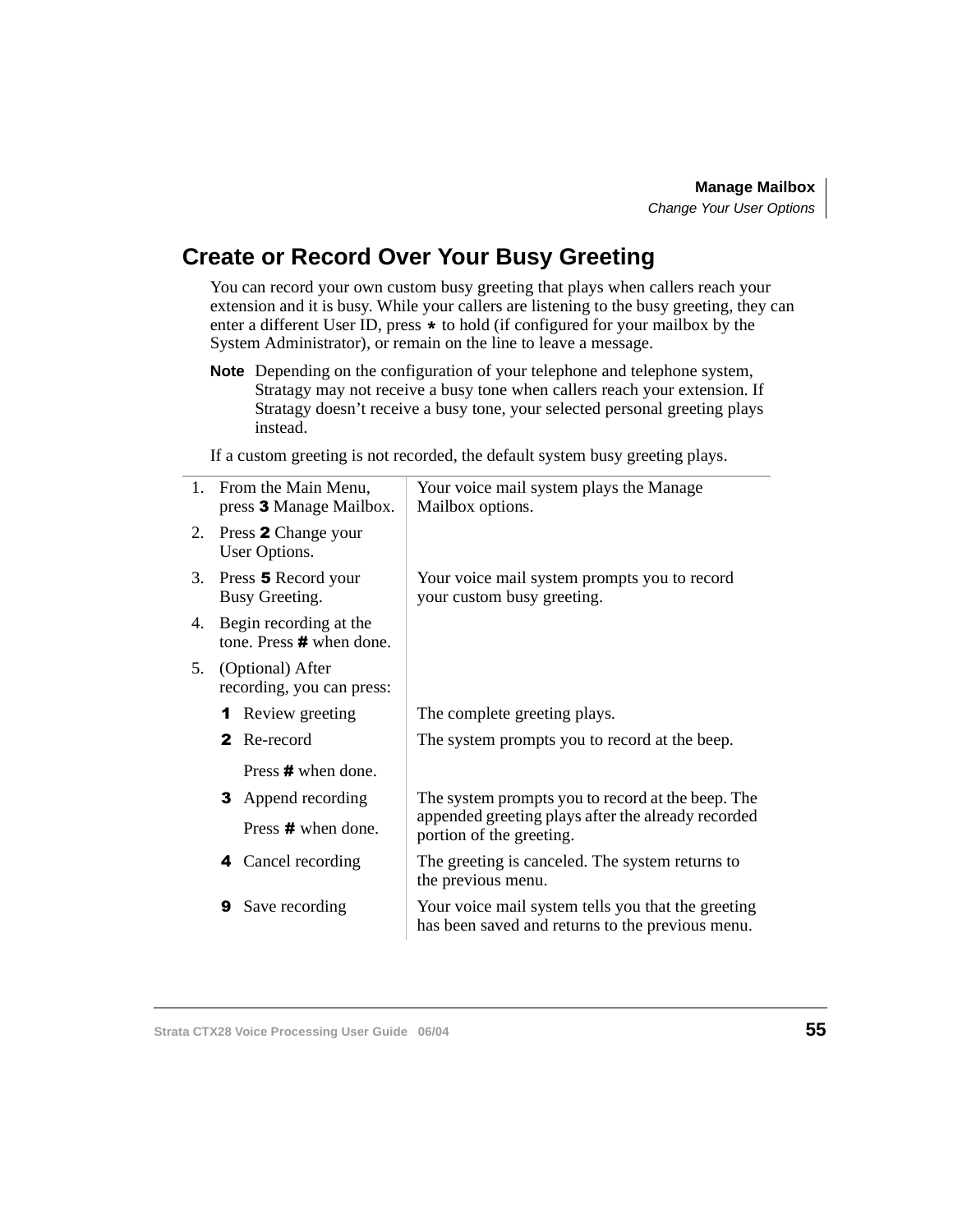| 6. Press <b>9</b> to return to the<br>Manage Mailbox Menu | You can select another user Manage Mailbox<br>option. |
|-----------------------------------------------------------|-------------------------------------------------------|
| or <b>99</b> to return to the<br>Main Menu.               | You can select another Main Menu option.              |

### **Select Your Busy Greeting**

|    | 1. From the Main Menu,<br>press 3 Manage Mailbox.                 | Your voice mail system plays the Manage<br>Mailbox options.                                     |
|----|-------------------------------------------------------------------|-------------------------------------------------------------------------------------------------|
|    | 2. Press <b>2</b> Change your<br>User Options.                    |                                                                                                 |
| 3. | Press 4 Select your Busy<br>Greeting (toggle).                    | A prompt verifies the current status of the feature.                                            |
| 4. | (Optional) Press 4 again<br>to reset the feature, if<br>required. | Pressing 4 toggles between selecting your custom<br>busy greeting and the system busy greeting. |
|    | 5. Press <b>9</b> to return to the<br>Manage Mailbox Menu         | You can select another user Manage Mailbox<br>option.                                           |
|    | or <b>99</b> to return to the<br>Main Menu.                       | You can select another Main Menu option.                                                        |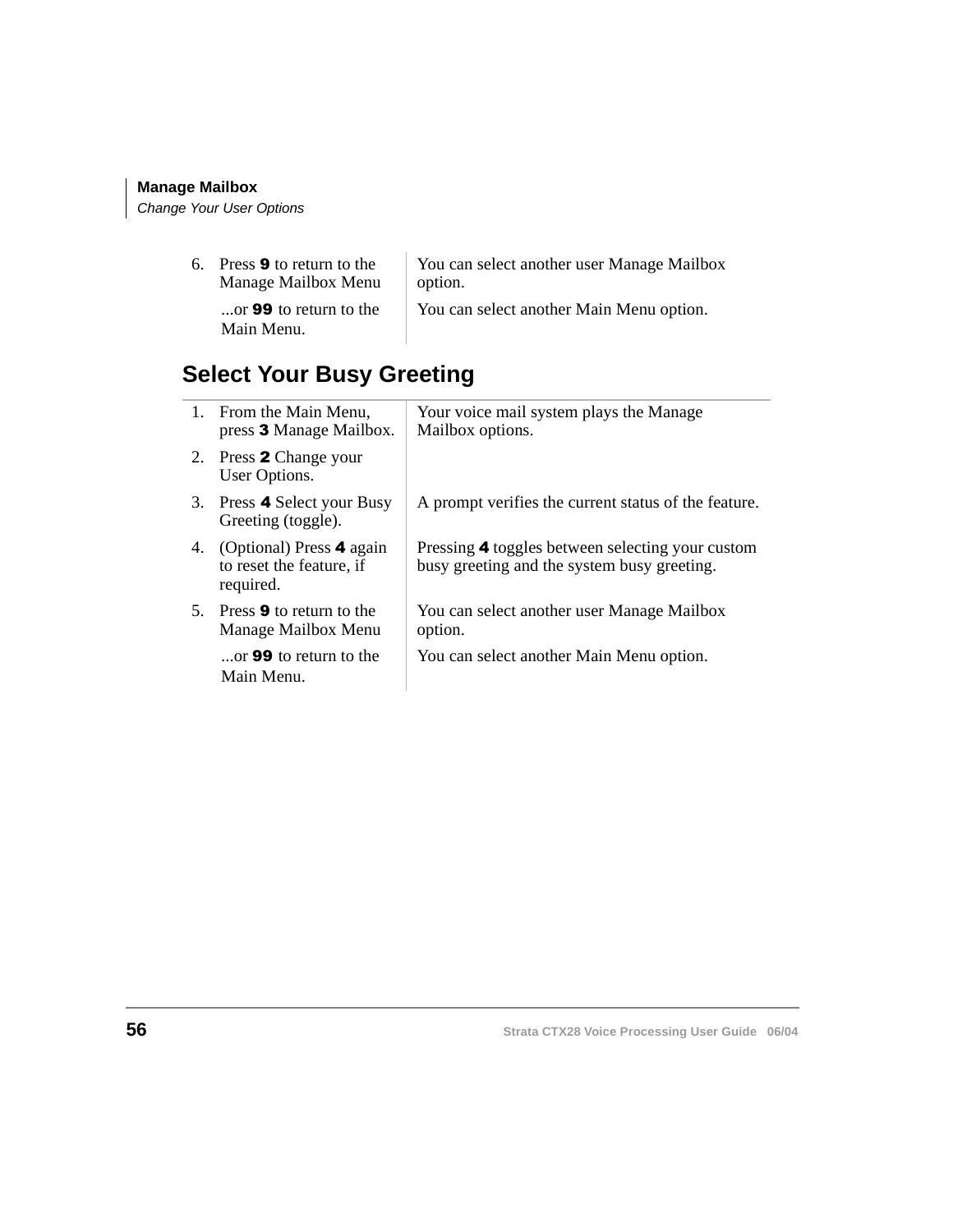### **Record Your Name**

Your name is announced whenever you log onto your mailbox, the directory is accessed, the system greeting is selected, or when a message is sent by another voice mail user.

Your voice mail system prompts you through the entire recording sequence. You can re-record your name at any time simply by repeating these steps.

#### **Notes**

- **•** Your voice mail system may not be configured to play your name when you log on to your mailbox.
- **•** Your system may be programmed such that you need to record your extension as well as your name. Ask your System Administrator for the requirements of your system.

| 1. | From the Manage<br>Mailbox Menu, press<br><b>2</b> Change your User<br>Options.             | Your voice mail system prompts with Change<br>your User Options Menu. |
|----|---------------------------------------------------------------------------------------------|-----------------------------------------------------------------------|
| 2. | Press 6 Record your<br>Name.                                                                | Your voice mail system prompts you to record<br>your name.            |
| 3. | At the tone, state your<br>name slowly and clearly<br>(and your extension, if<br>required). |                                                                       |
|    | Press $\#$ when done.                                                                       |                                                                       |
| 4. | (Optional) After<br>recording, you can press:                                               |                                                                       |
|    | <b>1</b> Review recording                                                                   | Your newly recorded name (and extension) plays.                       |
|    | <b>2</b> Re-record                                                                          | You can re-record your name (and extension) as<br>often as you wish.  |
|    | Press <b>#</b> when done.                                                                   |                                                                       |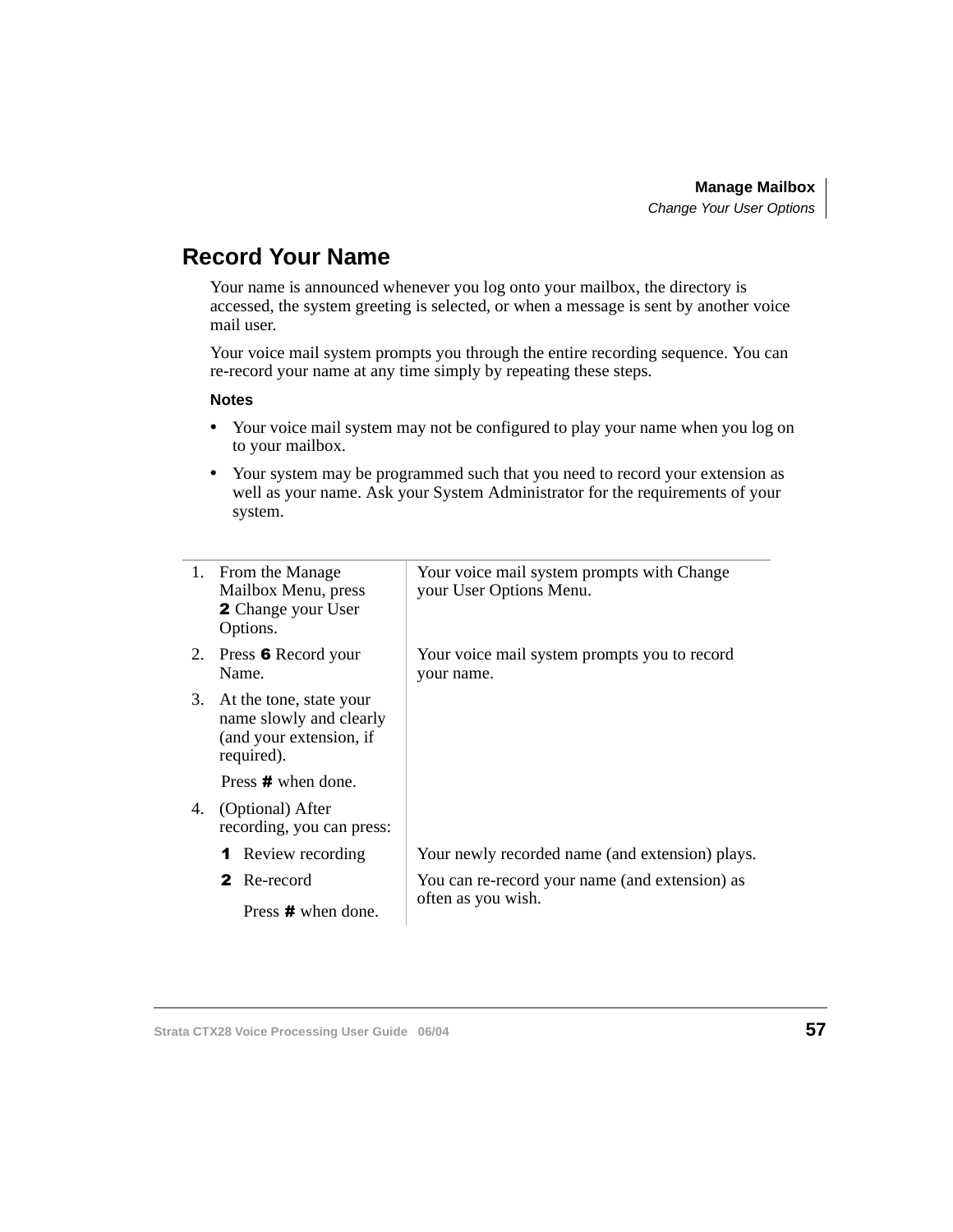| <b>3</b> Append recording<br>Press <b>#</b> when done. | You can add a short comment that plays at the end<br>of the recording (for example, a vacation<br>announcement).         |
|--------------------------------------------------------|--------------------------------------------------------------------------------------------------------------------------|
| 4 Cancel recording                                     | You can cancel your newly recorded name (and<br>extension) and return to the previous menu.                              |
| <b>9</b> Save recording                                | Your voice mail system confirms that your name<br>(and extension) has been recorded and returns to<br>the previous menu. |

#### **Change Your Message Notification**

Your User ID can have up to 10 notification records programmed by the System Administrator with a specific notification method (message waiting lights, pagers, voice, etc.) and the time/day when that notification record applies. The repeat count (how many times the notification is attempted) and interval for retrying the notification is also set.

Once you have turned on the notification record numbers, your voice mail system automatically calls you at the designated number and with the chosen notification method.

Using the Change Message Notification option, you can enable/disable a notification method and/or change the notify phone number.

| 1. From the Main Menu,<br>press <b>3</b> Manage Mailbox. | Your voice mail system plays the Manage<br>Mailbox options. |
|----------------------------------------------------------|-------------------------------------------------------------|
| 2. Press <b>2</b> Change your<br>User Options.           |                                                             |
| 3. Press <b>7</b> Change message<br>Notification.        |                                                             |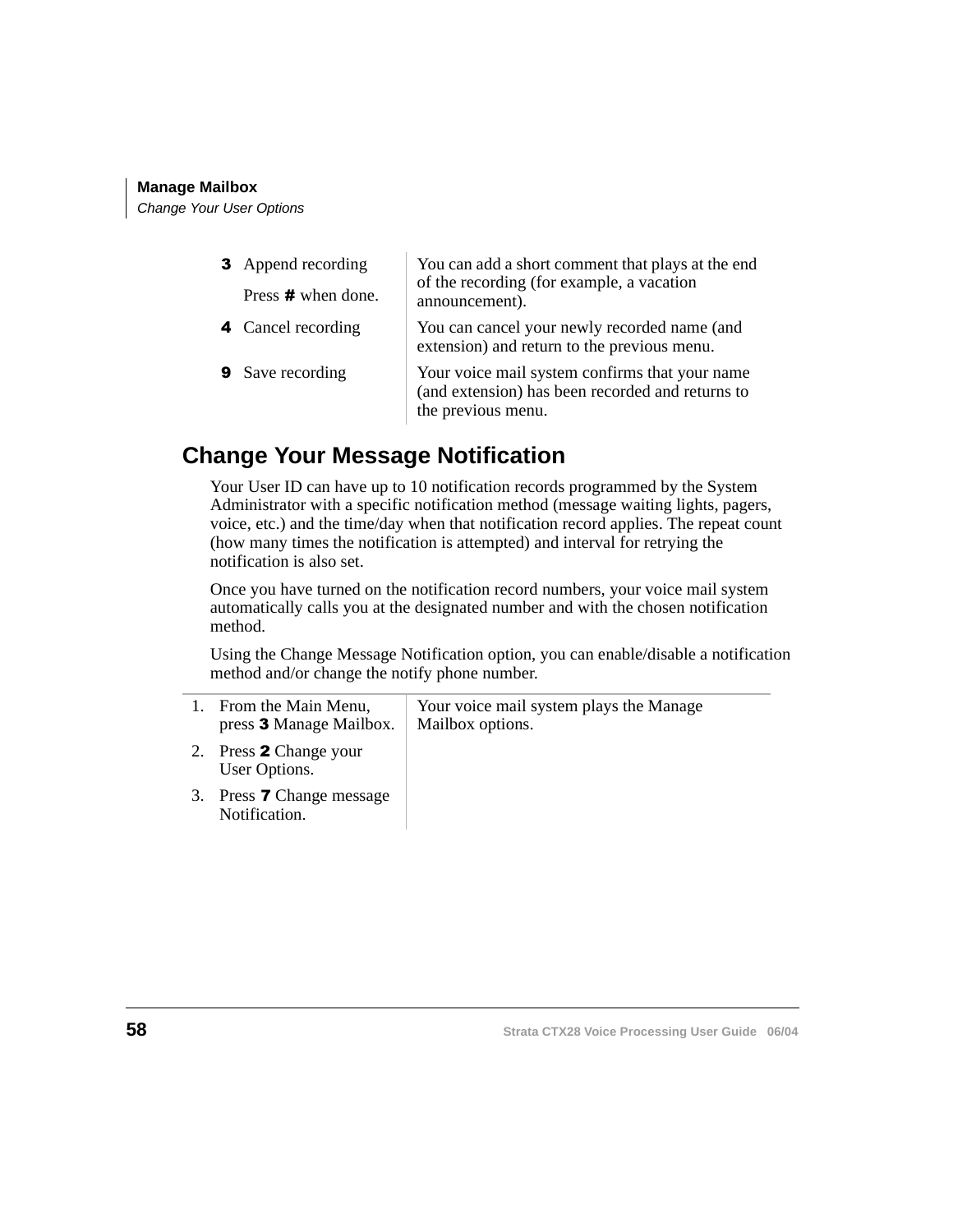| $4_{\cdot}$ | Enter the notification<br>template number $(1 - 10)$ .                                                             | Stratagy confirms the template number, spells the<br>template title, states whether the template is<br>enabled or disabled, and tells you the phone<br>number (if applicable).  |
|-------------|--------------------------------------------------------------------------------------------------------------------|---------------------------------------------------------------------------------------------------------------------------------------------------------------------------------|
|             |                                                                                                                    | <b>Note</b> To select the correct notification template,<br>you need to keep a written record of the<br>template number and function for each<br>template you will be changing. |
| 5.          | Press an option number:                                                                                            |                                                                                                                                                                                 |
|             | Enable/disable<br>1.<br>notification template<br>(toggle)                                                          | Pressing 1 toggles the notification template<br>between Enable and Disable. After pressing 1, a<br>prompt verifies the current status.                                          |
|             | <b>2</b> Change notification<br>digits. Enter the new<br>notification telephone<br>number's digits and<br>press #. | Your voice mail system verifies the telephone<br>number entered.                                                                                                                |
|             | Save changes<br>#                                                                                                  | Your voice mail system tells you that the<br>notification template changes have been saved.<br>Your voice mail system returns to the previous<br>menu.                          |
|             | <b>9</b> Return to previous<br>menu                                                                                | Your voice mail system cancels the change<br>message notification options and returns to the<br>previous menu.                                                                  |
| 6.          | Press <b>9</b> to return to the<br>Manage Mailbox Menu                                                             | You can select another user Manage Mailbox<br>option.                                                                                                                           |
|             | or <b>99</b> to return to the<br>Main Menu.                                                                        | You can select another Main Menu option.                                                                                                                                        |
|             |                                                                                                                    |                                                                                                                                                                                 |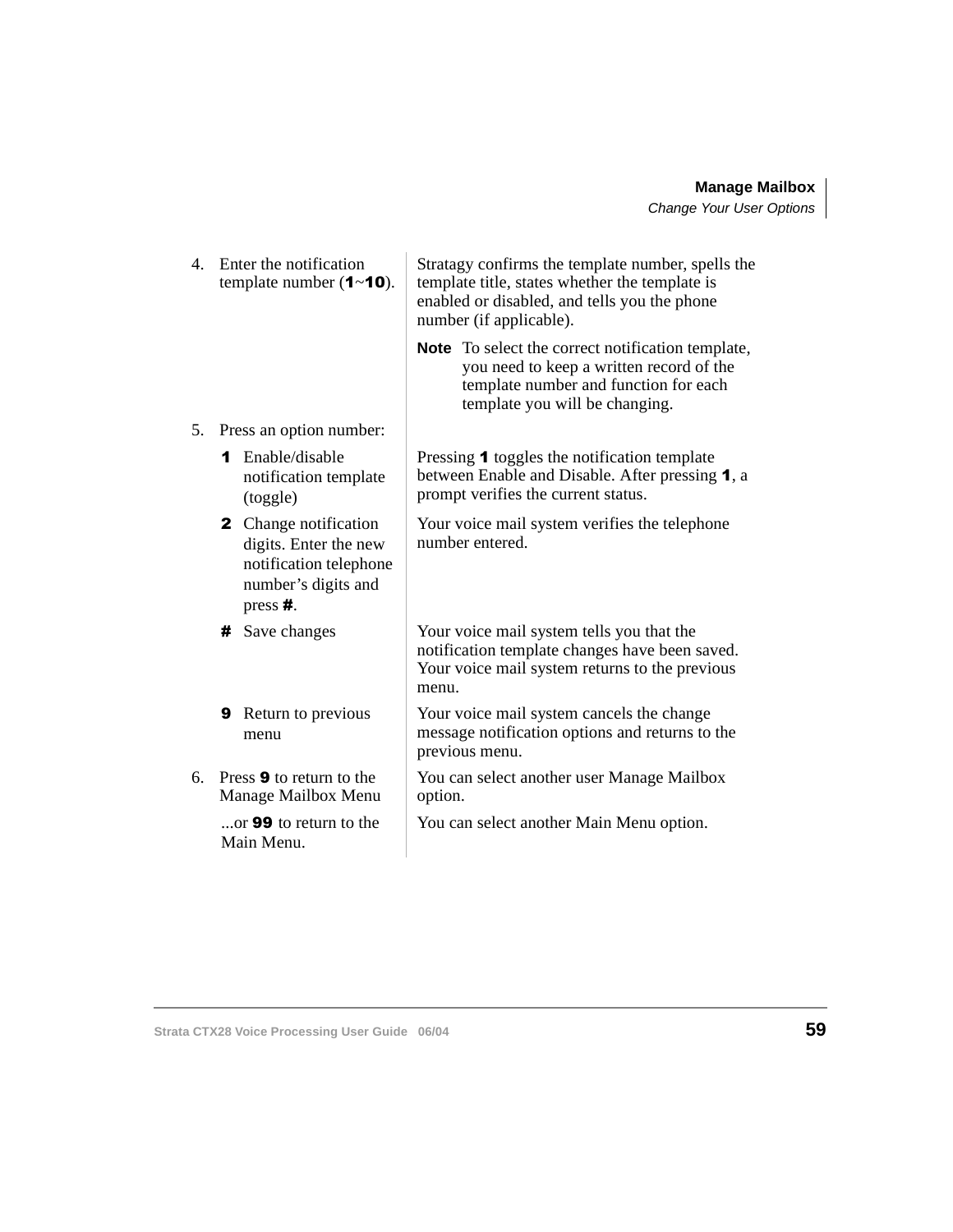### **Review Your Option Settings**

|    | 1. From the Main Menu,<br>press 3 Manage Mailbox.      | Your voice mail system plays the Manage<br>Mailbox options.                                                                                   |
|----|--------------------------------------------------------|-----------------------------------------------------------------------------------------------------------------------------------------------|
|    | 2. Press <b>2</b> Change your<br>User Options.         |                                                                                                                                               |
|    | 3. Press $\star$ to Review your<br>Option Settings.    | Your voice mail system verifies the status of your<br>DND, Call Screening options and plays your<br>selected busy message and name recording. |
| 4. | Press <b>9</b> to return to the<br>Manage Mailbox Menu | You can select another user Manage Mailbox<br>option.                                                                                         |
|    | or <b>99</b> to return to the<br>Main Menu.            | You can select another Main Menu option.                                                                                                      |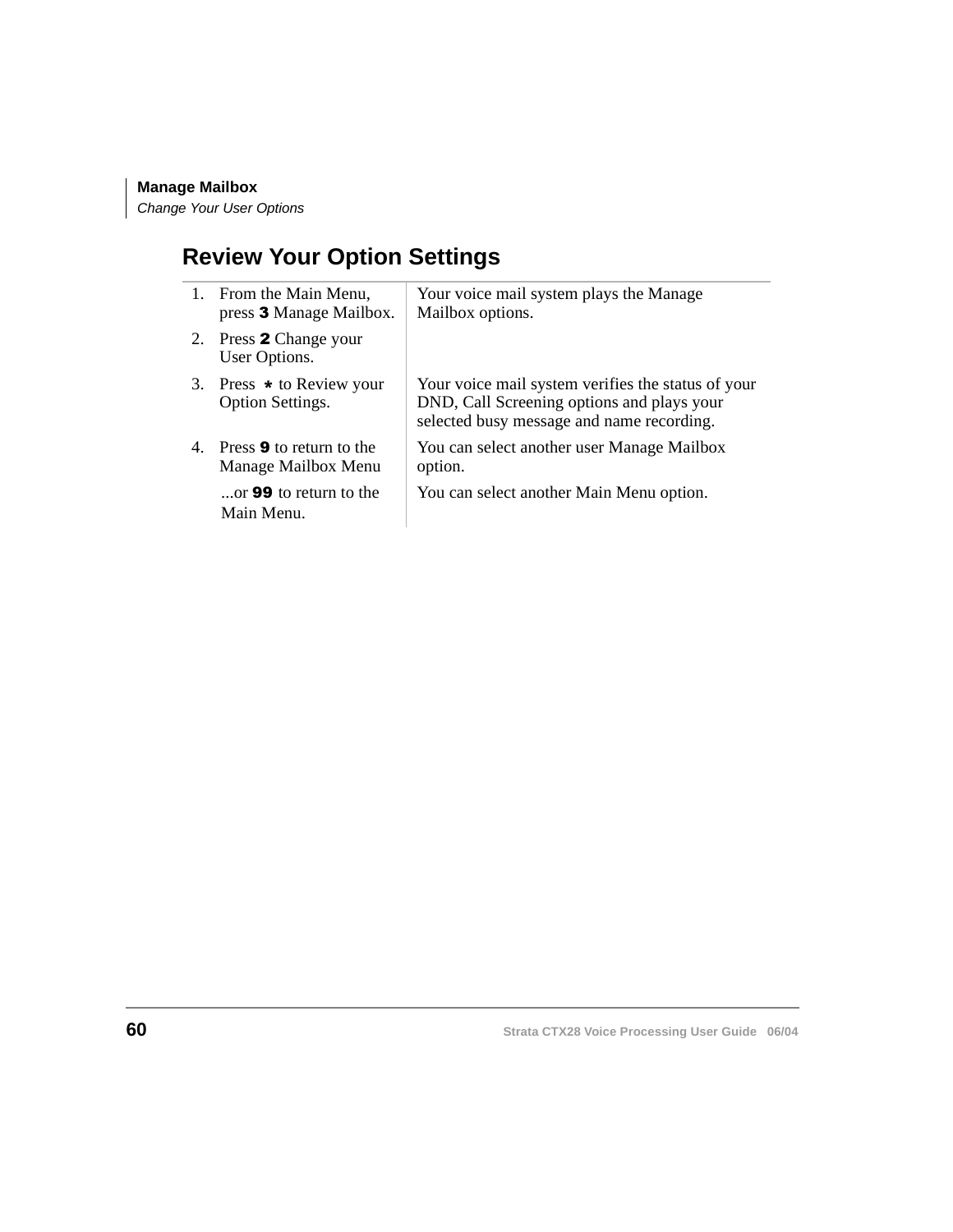# **Manage Your Lists**

<span id="page-72-0"></span>Your voice mail system provides the ability to create and manage up to seven personal distribution lists. The lists consist of the User IDs to which you most frequently send messages.

At the time you create a list, you are given the option of recording a "list comment" that serves as a title or name for the list. The comment plays each time you use the list to confirm that you have chosen the correct distribution list.

From the Manage Your Lists Menu (shown below), you can review the list contents, add and delete User IDs to the list, and record a list comment to help you identify the list.



| 1. | From the Main Menu,<br>press 3 Manage Mailbox. | Your voice mail system plays the Manage<br>Mailbox Menu. |
|----|------------------------------------------------|----------------------------------------------------------|
|    | 2. Press <b>3</b> Manage your<br>Lists.        |                                                          |
|    | 3. Select the desired list<br>number $1 - 7$ . | You are prompted to enter an option.                     |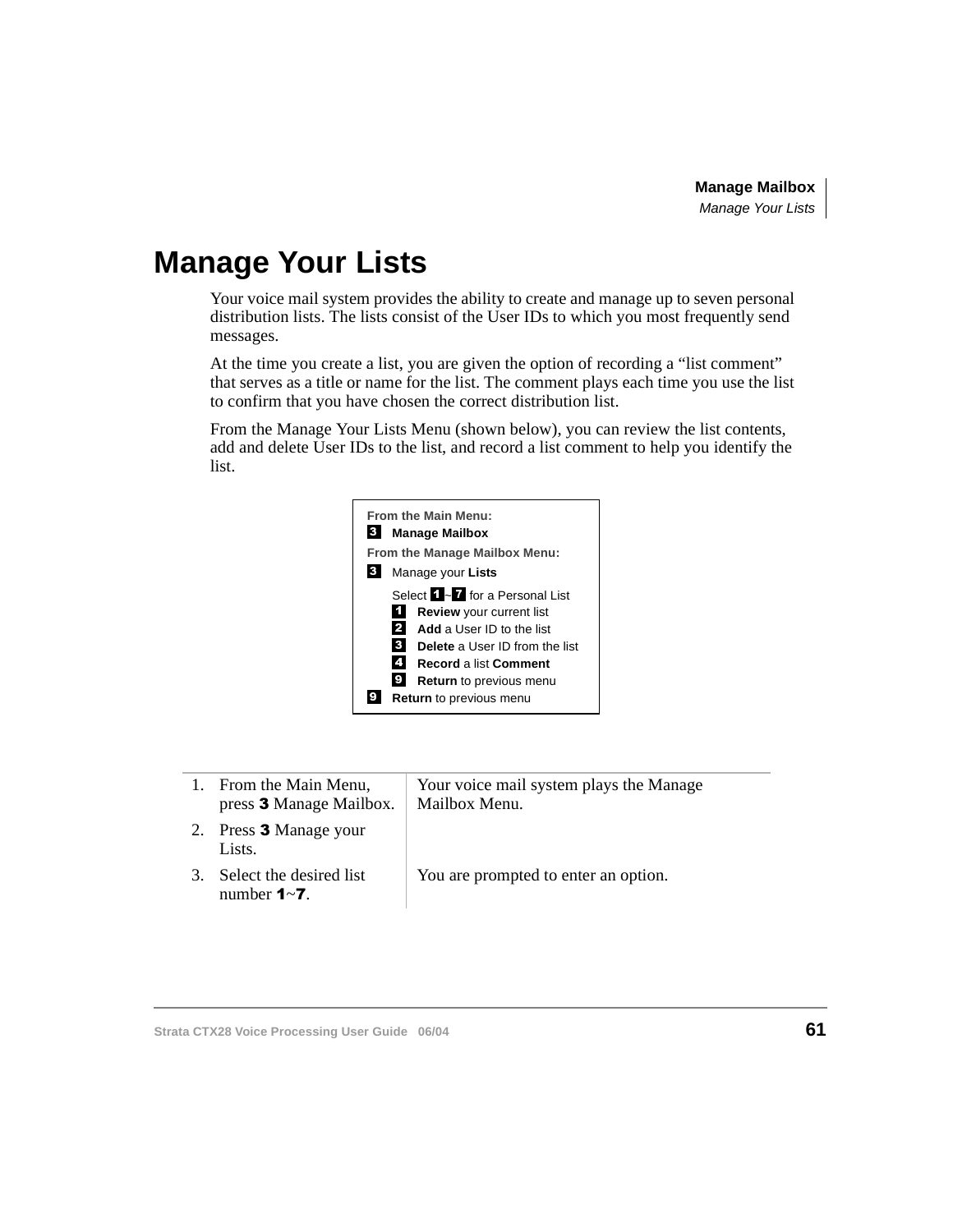#### **Manage Mailbox**

*Manage Your Lists*

| After selecting a list, you<br>4.<br>can press:<br>Review your current<br>1<br>list |                                               |                                                                                                                                                                                                                |
|-------------------------------------------------------------------------------------|-----------------------------------------------|----------------------------------------------------------------------------------------------------------------------------------------------------------------------------------------------------------------|
|                                                                                     |                                               | The system prompts you with the name (and<br>extension) of each User ID on the list.                                                                                                                           |
|                                                                                     | <b>list</b>                                   | Your voice mail system prompts you to enter the<br>User ID.                                                                                                                                                    |
|                                                                                     | Enter the User ID.<br>Press $\#$ when done.   | The name (and extension) plays. You can add<br>additional User IDs as needed.                                                                                                                                  |
| <b>3</b> Delete a User ID from<br>the list                                          |                                               | Your voice mail system prompts you to enter the<br>User $ID$ .                                                                                                                                                 |
|                                                                                     | Enter the User ID.<br>Press $\#$ when done.   | The name (and extension) plays. The system<br>prompts "Deleted."                                                                                                                                               |
|                                                                                     | Comment                                       | When sending a message, the comment plays each<br>time the destination list is selected. Your voice                                                                                                            |
|                                                                                     | Record your<br>comment. Press #<br>when done. | mail system prompts you to record the comment.                                                                                                                                                                 |
|                                                                                     |                                               | Your voice mail system returns to the previous<br>menu.                                                                                                                                                        |
|                                                                                     |                                               | You can select another Manage Mailbox option.                                                                                                                                                                  |
|                                                                                     |                                               | You can select another Main Menu option.                                                                                                                                                                       |
|                                                                                     |                                               | <b>2</b> Add a User ID to the<br>4 Record a list<br>Press <b>9</b> to return to the<br>previous menu<br>$\ldots$ or <b>99</b> to return to the<br>Manage Mailbox Menu<br>or 999 to return to the<br>Main Menu. |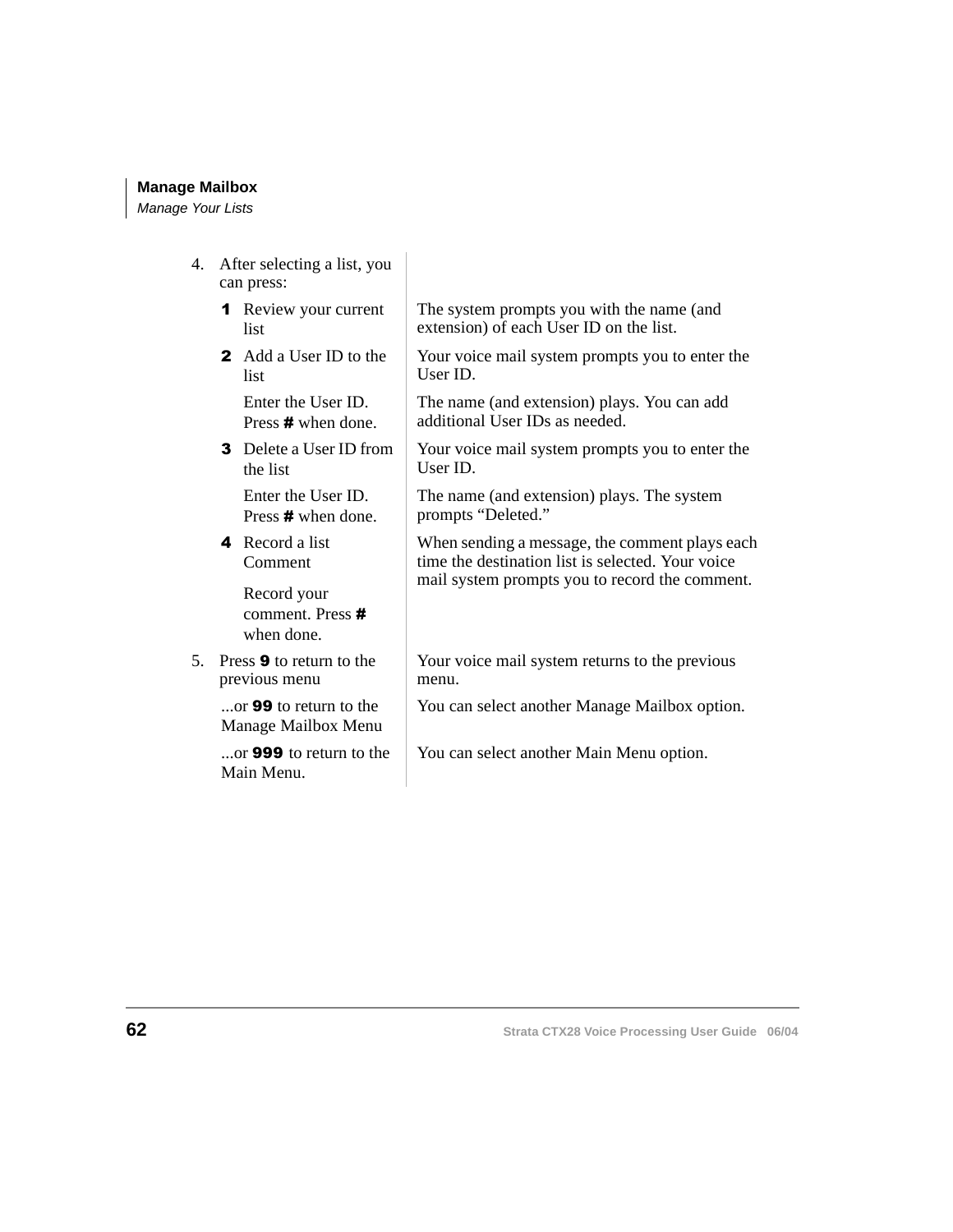# **Manage Guest User IDs**

<span id="page-74-0"></span>Guest User IDs provide limited access to the voice mail system for temporary and project-oriented employees, such as consultants and contractors. Guest users can only send messages to their Host User ID and other guests of their Host User ID.

The Guest User IDs are selected from a system-generated list and assigned on a peruse basis. See your System Administrator for details if you have this feature.

Managing Guest User IDs involves creating and deleting these IDs (menu shown below).

| From the Main Menu:                        |      |  |
|--------------------------------------------|------|--|
| $\vert 3 \vert$<br><b>Manage Mailbox</b>   |      |  |
| From the Manage Mailbox Menu:              |      |  |
| 14<br>Manage Guest Mailboxes               |      |  |
| <b>Create</b> a Guest Mailbox<br>61        |      |  |
| <b>Delete</b> a Guest Mailbox<br>12        |      |  |
| <b>Review your Guest Mailboxes</b><br>13.  |      |  |
| <b>9</b><br><b>Return</b> to previous menu |      |  |
|                                            | 3498 |  |

|    | 1. From the Main Menu,<br>press <b>3</b> Manage Mailbox. | Your voice mail system plays the Manage<br>Mailbox Menu.                                                              |
|----|----------------------------------------------------------|-----------------------------------------------------------------------------------------------------------------------|
|    | 2. Press 4 Manage Guest<br>User IDs.                     | Your voice mail system plays the Manage Guest<br>User IDs Menu.                                                       |
| 3. | Select <i>one</i> of the<br>following:                   |                                                                                                                       |
|    | <b>1</b> Create a Guest User<br>ID                       | The system prompts with a Guest User ID<br>number. Be sure to make a note of the number and<br>the person you assign. |
|    | <b>2</b> Delete a Guest User<br>Ю                        | Your voice mail system prompts you to enter the<br>User ID.                                                           |
|    |                                                          |                                                                                                                       |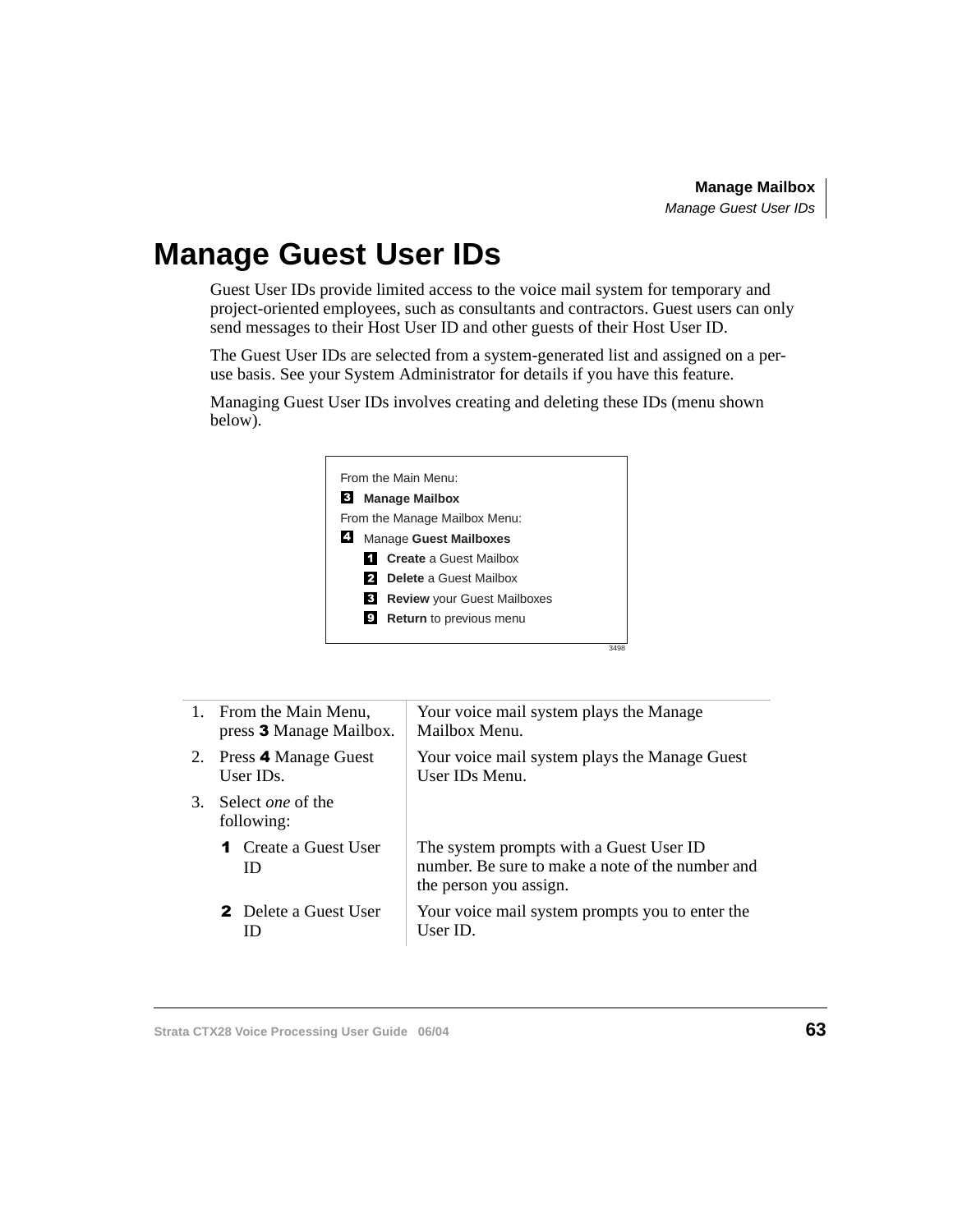|    | Enter the User ID.<br>Press $\#$ when done.            | The system confirms the Guest User ID is deleted.     |
|----|--------------------------------------------------------|-------------------------------------------------------|
|    | <b>3</b> Review your Guest<br>User IDs                 | The system lists your Guest User ID numbers.          |
| 4. | Press <b>9</b> to return to the<br>Manage Mailbox Menu | You can select another user Manage Mailbox<br>option. |
|    | or <b>99</b> to return to the<br>Main Menu.            | You can select another Main Menu option.              |
|    |                                                        |                                                       |

# **Use Guest User IDs**

<span id="page-75-0"></span>Instruct your guest users to call the voice mail system and identify themselves as guest users of your mailbox. Only then can they use voice mail to send, receive, and reply to the messages with your mailbox (Host ID) as a typical voice mail user.

**Note** [See "Access Your Mailbox" on page 14](#page-25-0) for more detailed instructions of the following steps.

|             | 1. Call the voice mail<br>system.            |                                    |                                                                                                                                                  |  |
|-------------|----------------------------------------------|------------------------------------|--------------------------------------------------------------------------------------------------------------------------------------------------|--|
| $2^{\circ}$ | Enter <b>998</b> + #.                        |                                    | <b>Note</b> Check with your System Administrator for<br>the User ID (default <b>998</b> ) configured for<br>your system.                         |  |
| 3.          | Enter the Host User                          | The Host User ID's greeting plays. |                                                                                                                                                  |  |
|             | $ID + H$ .                                   |                                    | <b>Note</b> Your voice mail system uses the<br>combination of the Host User ID and the<br>Guest User ID to identify the caller as your<br>guest. |  |
| 4.          | Enter $\star$ + the Guest User<br>$ID + H$ . |                                    |                                                                                                                                                  |  |
|             | 5. Enter the security<br>$code + #$          |                                    |                                                                                                                                                  |  |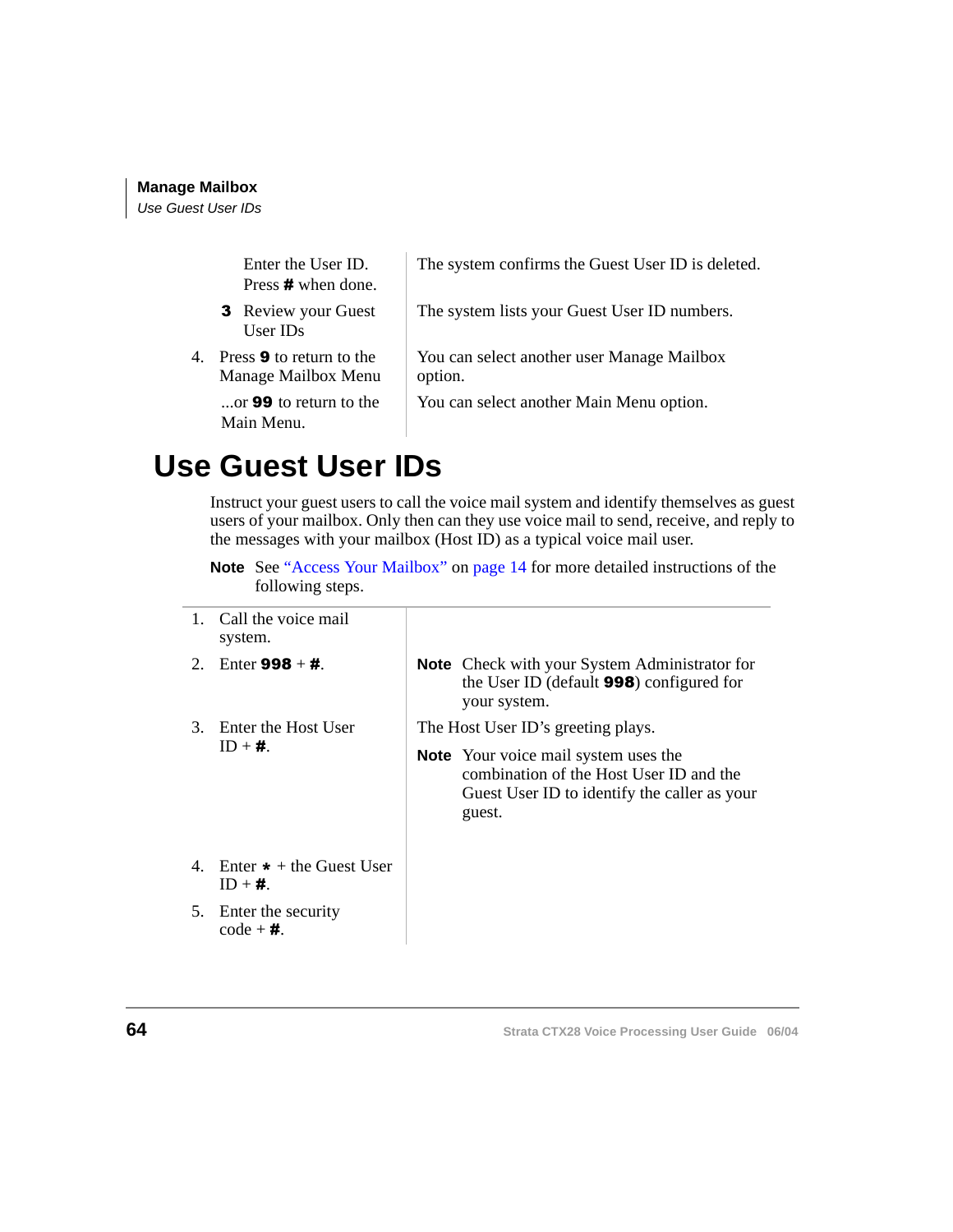This chapter covers the use of your voice mail with the Strata CTX28. Call Forward, Message Waiting, CTX Integration, Direct Transfer to Voice Mail, Voice Mail Conference features, and Call Monitor are all described.

# <span id="page-76-0"></span>**Call Forward**

**Note** See *Strata CTX DKT/IPT Telephone User Guide* for additional information on programming and using this feature on your phone.

There are two types of Call Forwarding: System and Station.

- **•** System Call Forward (which is set in Programming) automatically directs calls to a predefined location, such as Voice Mail.
- **•** Station Call Forward enables you to assign Call Forward destinations for each extension on your phone. Each extension can be independently set for a different Call Forward feature. You can set a flexible button to perform any Call Forward function.

Call Forward must be set prior to receiving the call.

**Note** Station Call Forward takes priority over System Call Forward.

[Table 1 on page 66](#page-77-0) contains the Call Forward Button sequences for performing Call Forward. There are two ways to perform each Call Forward function. One, enter the button sequence as described, or two, program a flexible button to perform the sequence.

#### **To use the Call Forward button sequence**

 Follow the instructions in [Table 1](#page-77-0) below shown under "Button Sequence." Some features require additional input, such as: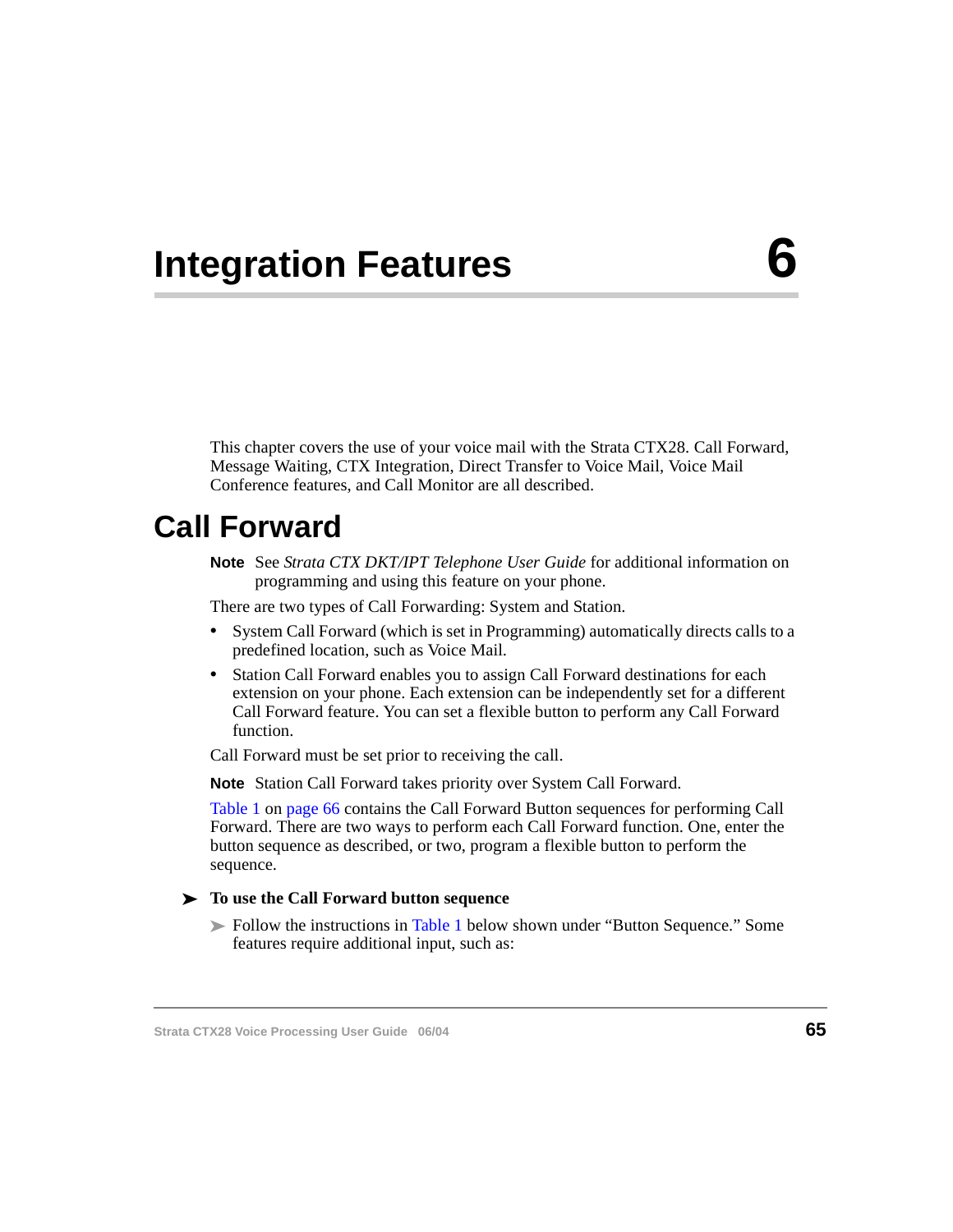- **Destination** If the destination is an outside number, press **#** after entering the destination. The CTX accepts destination numbers of up to 32 digits.
- **Timer** This is a two digit entry representing how long (8 to 160 seconds) your telephone should ring before forwarding the call. If you enter one digit, you must press  $\#$  after entering the single digit.

Also, in the following table, (Tone) means that a confirmation tone plays at that point in the sequence.

| <b>Feature</b>                                                            | <b>Button Sequence</b>                                               |  |  |  |  |
|---------------------------------------------------------------------------|----------------------------------------------------------------------|--|--|--|--|
| <b>Call Forward - Station</b>                                             | <b>Call Forward Any Call (Internal and Incoming Line)</b>            |  |  |  |  |
| All Call                                                                  | Press Extension button + #6011 (Tone) + Destination No. (Tone)       |  |  |  |  |
| Busy                                                                      | Press Extension button + #6021 (Tone) + Dest. No. (Tone)             |  |  |  |  |
| No Answer                                                                 | Press Extension button + #6031 (Tone) + Dest. No. (Tone) + Timer + # |  |  |  |  |
| Busy No Answer                                                            | Press Extension button + $\#6041$ + Dest. No. + Timer + #            |  |  |  |  |
| Cancel                                                                    | Press Extension button + #6051 (Tone)                                |  |  |  |  |
| <b>Call Forward - System</b><br><b>Call Forward - Incoming Line Calls</b> |                                                                      |  |  |  |  |
| All Calls                                                                 | Extension button $+$ #6013 (Tone) + Dest. No. (Tone)                 |  |  |  |  |
| Busy                                                                      | Extension button + $\#6023$ (Tone) + Dest. No. (Tone)                |  |  |  |  |
| No Answer                                                                 | Extension button + $\#6033$ + Dest. No. (Tone) + Timer (Tone) + #    |  |  |  |  |
| <b>Busy No Answer</b>                                                     | Extension button + $\#6043$ + Dest. No. (Tone) + Timer (Tone) + #    |  |  |  |  |
| Cancel<br>Extension button + #6053 (Tone)                                 |                                                                      |  |  |  |  |
| <b>Call Forward - System</b>                                              |                                                                      |  |  |  |  |
| Activate                                                                  | #620 (Tone)                                                          |  |  |  |  |
| Cancel                                                                    | #621 (Tone)                                                          |  |  |  |  |

#### <span id="page-77-0"></span>**Table 1 Call Forward Procedures**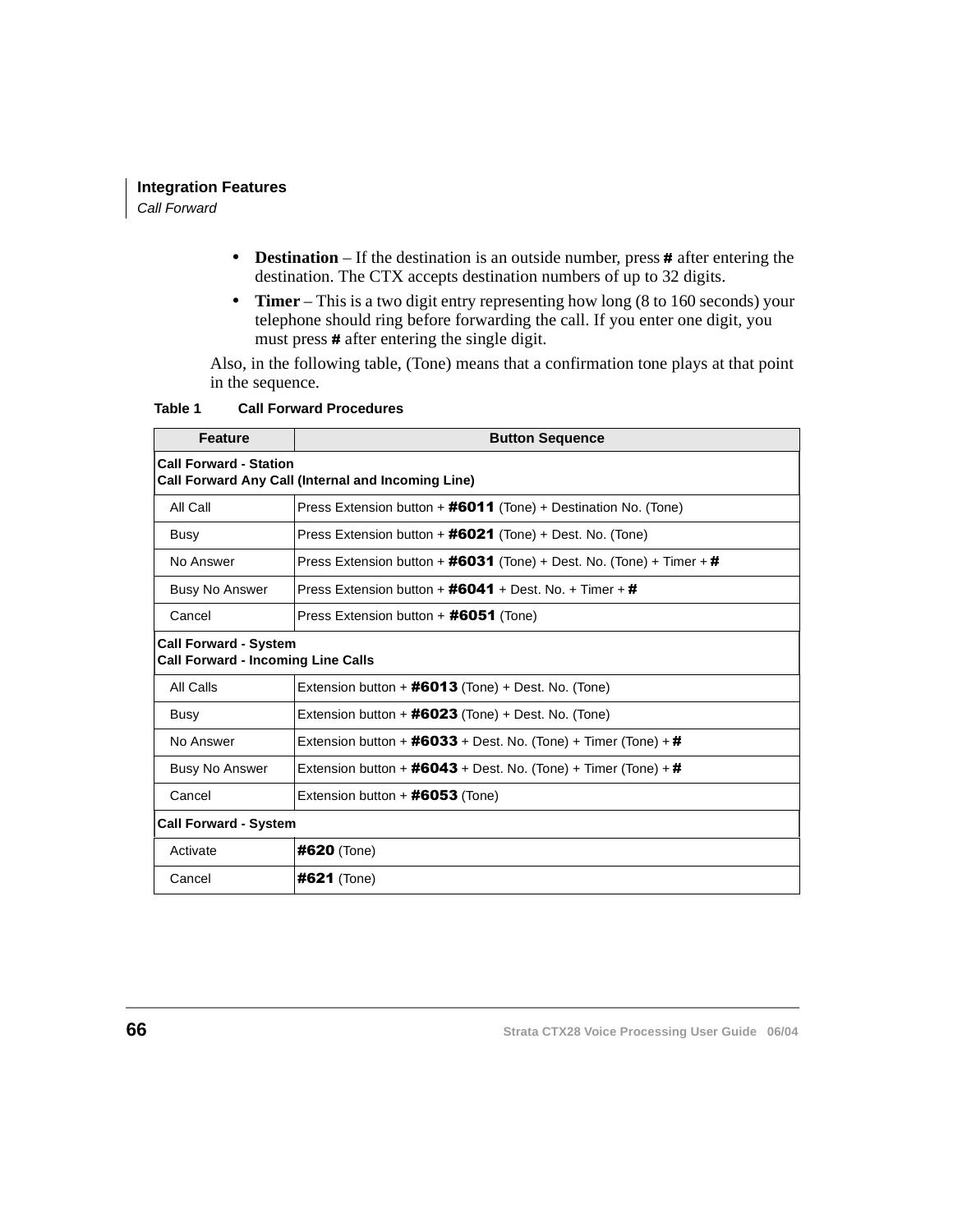# <span id="page-78-0"></span>**Message Waiting**

Use your  $Msg$  LED/button and LCD to see/retrieve message(s).

An extension can receive up to four simultaneous Message Waiting indications and LCD messages. One message is reserved for the Message Center.

Your phone can be programmed to have up to four additional (flexible) Message Waiting buttons/LEDs. Ask if these buttons have been programmed on your phone. If so, substitute them when the **Msg** button/LED is mentioned in the following steps.

## **Responding to a Lit Msg LED**

- <span id="page-78-1"></span>1. On an LCD phone, if you see a "+" press **Scroll** to display additional messages; otherwise, go to Step 2. The "+" indicates additional messages. The LCD can show up to three station messages for your extension and three for each additional (phantom) extension that you may have.
- 2. Press  $Msg$ , then lift the handset. Your phone rings the extension or voice mail device that sent the indication. The LED continues to flash red.
- 3. After answering the message(s), place the handset back on-hook.
- 4. If the Msg LED continues to flash, you have more messages; repeat Steps 1~3 above to retrieve them. Voice mail devices turn off the LED/LCD indications after a short delay, after you checked all messages.
- 5. To manually turn off your Msg LED, press your extension button, then press **#409**. Do this step for each message received.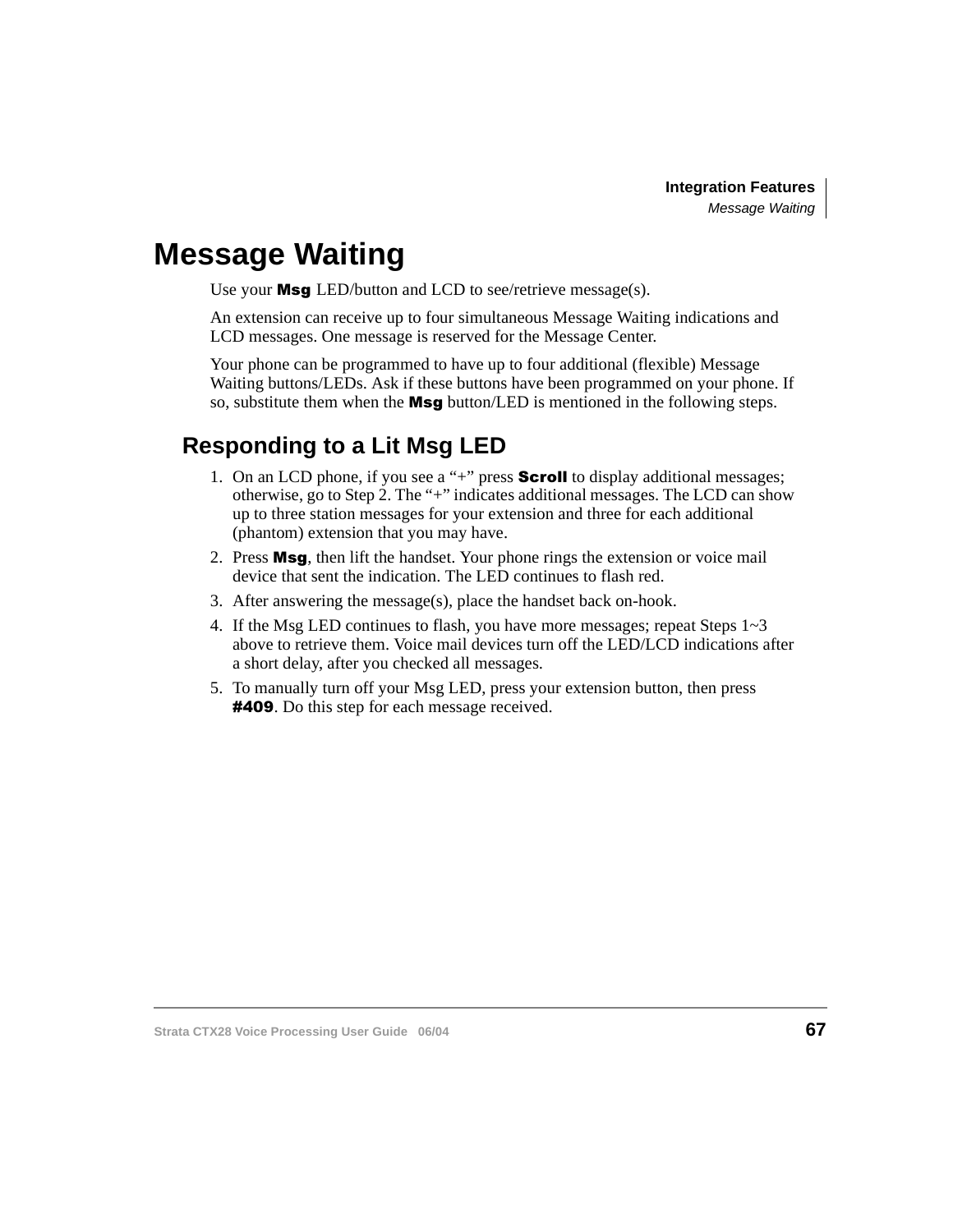## <span id="page-79-1"></span>**Turning On/Off Message Waiting LED on Another Extension**

If you call an extension and it's busy or there is no answer, you can light that extension's Message Waiting LED and enable that extension to call you back.

- 1. Dial an internal extension. You hear busy tone or there's no answer.
- 2. Press Msg or 7. The Msg LED flashes red on the called phone. At your phone, the Msg LED lights steady red and the LCD shows the station number where you set a Message Waiting light.
- 3. Press Spkr. Your Msg LED turns Off. The Msg LED on the called telephone flashes until the called party presses the flashing  $Msg$  button - which calls you back.
- 4. To turn Off a Message LED that you have set on another extension, press  $\#64$  plus the extension number that has the message light set. Then hang up to release your telephone.

# <span id="page-79-0"></span>**CTX Integration**

If your company's Toshiba Strata CTX phone system has the Proprietary Integration with your voice mail enabled, you have two additional features at your disposal—Soft Key Control of Voice Mail and Call Record to Voice Mail. If you cannot access these features, check with your System Administrator.

## **Soft Key Control of Voice Mail**

<span id="page-79-2"></span>If you have a Strata 3000-series digital phone equipped with a Liquid Crystal Display (LCD), many standard functions of the voice mail system can be displayed on the digital telephone LCD and operated by Soft Keys. Feature prompting makes voice mail functions easy to use via visual displays on the telephone in place of listening to voice prompts over the handset, although the voice prompts still play when soft keys are used.

**Note** For general information on using Soft Keys on your phone, please see the *Strata CTX DKT/IPT Telephone User Guide*.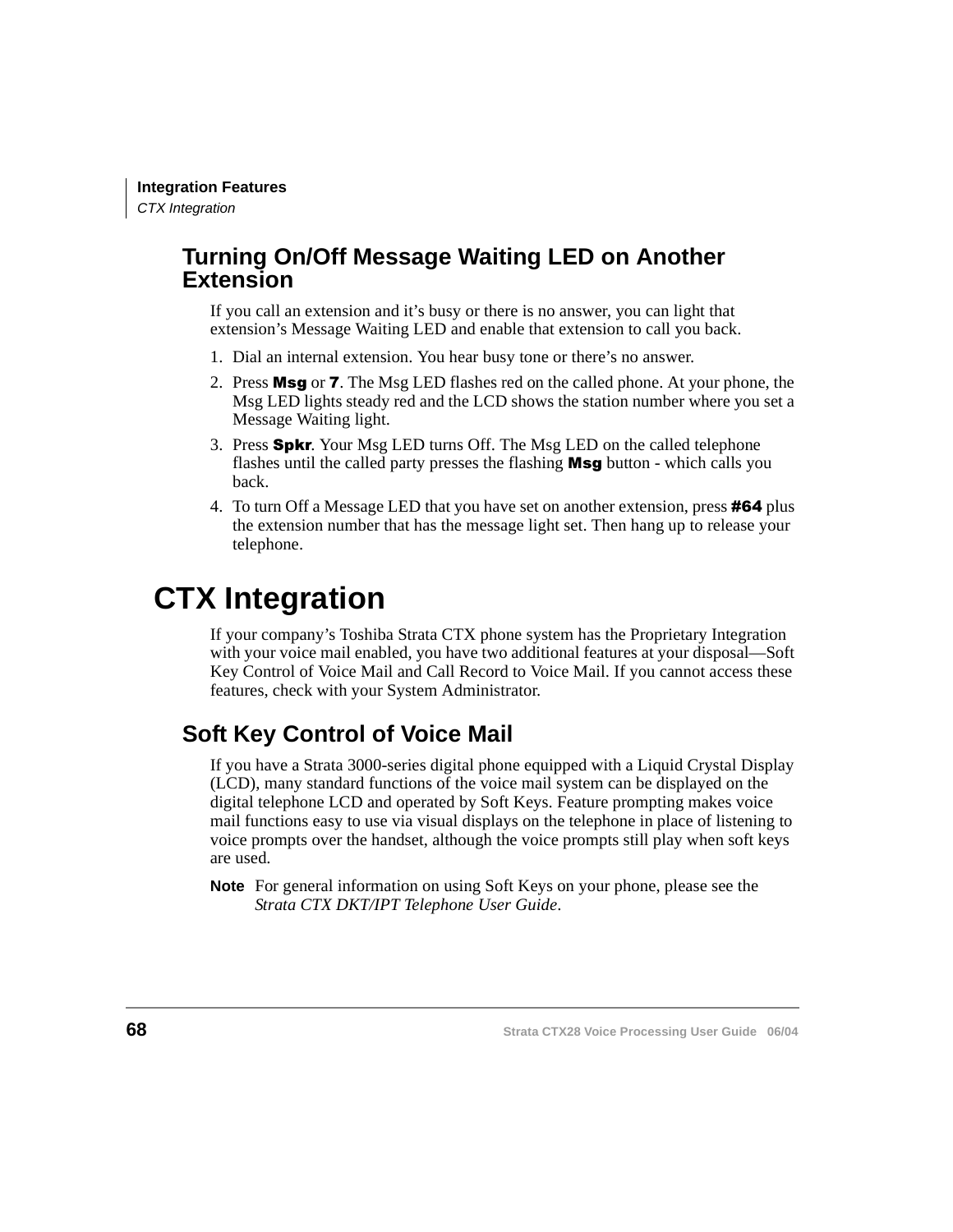When your telephone is idle, and a message arrives for an extension on your phone, the Msg LED is activated for the appropriate extension and updates the LCD with this display (shown right). If urgent messages are in the extension's mailbox, the SAVED display is replaced with the number of URGENT messages.

Once connected to your voice mailbox, the LCD displays the Main Menu options (shown at right). See [Table 2 on page 70](#page-81-0) below for a list of Main Menu soft keys.

You are then able to perform many of the standard voice mail functions using the Soft Keys on your phone (Play Messages menu example shown at right). See [Table 3 on page 70](#page-81-1) for a list of Soft Keys.

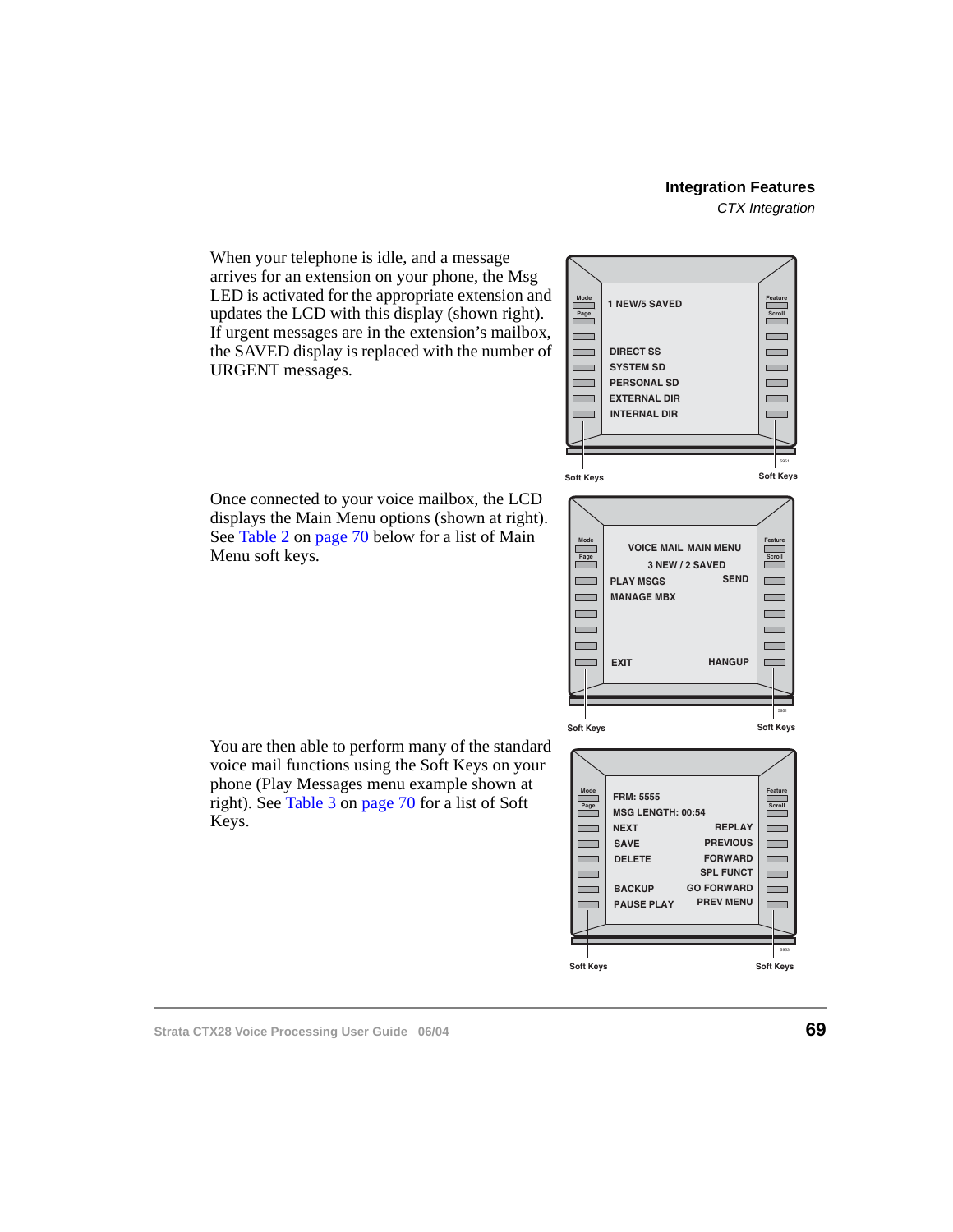*CTX Integration*

#### <span id="page-81-0"></span>**Table 2 Voice Mail Main Menu Soft Keys for CTX Digital Telephones**

| <b>DKT 3014 SDL</b> | <b>DKT 3007 SD</b><br><b>DKT 3010 SD</b><br><b>DKT 3020 SD</b> | <b>DKT 2010 SD</b><br><b>DKT 2020 SD</b> | <b>Voice Mail Functions</b> |
|---------------------|----------------------------------------------------------------|------------------------------------------|-----------------------------|
| <b>PLAY MSGS</b>    | <b>PLAY</b>                                                    | <b>PLAY</b>                              | Play Messages               |
| <b>SEND</b>         | <b>SEND</b>                                                    | <b>SEND</b>                              | Send Messages               |
| MANAGE MBX          | <b>MGMT</b>                                                    | <b>MGMT</b>                              | Manage Mailbox              |
| <b>EXIT</b>         |                                                                | <b>EXIT</b>                              | Exit Mailbox                |
| <b>HANGUP</b>       | QUIT                                                           | QUIT                                     | Disconnect from GVMU        |

#### <span id="page-81-1"></span>**Table 3 Voice Mail Soft Keys for CTX Digital Telephones**

| <b>DKT 3014 SDL</b> | <b>DKT 3007 SD</b><br><b>DKT 3010 SD</b><br><b>DKT 3020 SD</b> | <b>DKT 2010 SD</b><br><b>DKT 2020 SD</b> | <b>Voice Mail Functions</b>                  |
|---------------------|----------------------------------------------------------------|------------------------------------------|----------------------------------------------|
| ADD                 | <b>ADD</b>                                                     | ADD                                      | Create a Guest Mailbox                       |
| ADD DESTS           |                                                                | <b>ADD</b>                               | <b>Additional Destinations</b>               |
| ADD MBX             | <b>ADD</b>                                                     | <b>ADD</b>                               | Add a mailbox to the list                    |
| AM                  | AM                                                             | AM                                       | AM                                           |
| <b>APPEND</b>       | <b>APPD</b>                                                    | <b>APPD</b>                              | Append recording                             |
| <b>BSY GRT REC</b>  |                                                                | <b>RECB</b>                              | <b>Record Busy Greeting</b>                  |
| <b>BUSY GREET</b>   |                                                                | <b>RGRT</b>                              | Select Busy Greeting (toggle)                |
| <b>CALL SCREEN</b>  | <b>SCRN</b>                                                    | <b>SCRN</b>                              | Change Call Screening (On/Off)               |
| CANCEL              |                                                                | <b>CRTN</b>                              | Cancel recording                             |
| <b>CANCEL MSG</b>   | <b>CANC</b>                                                    | <b>CANC</b>                              | Cancel message and select new<br>destination |
| <b>CHANGE</b>       | <b>CHNO</b>                                                    | <b>CHNO</b>                              | Change notification digits                   |
| <b>CHG GREETING</b> | <b>GRT</b>                                                     | <b>GRT</b>                               | <b>Change Greeting</b>                       |
| <b>CONT DELETE</b>  | <b>CDEL</b>                                                    | <b>CDEL</b>                              | <b>Continuous Delete</b>                     |
| <b>CONT PLAY</b>    |                                                                | <b>CPLY</b>                              | Continuous Play                              |
| DATE & TIME         | <b>DATE</b>                                                    | <b>DATE</b>                              | Message Date and Time                        |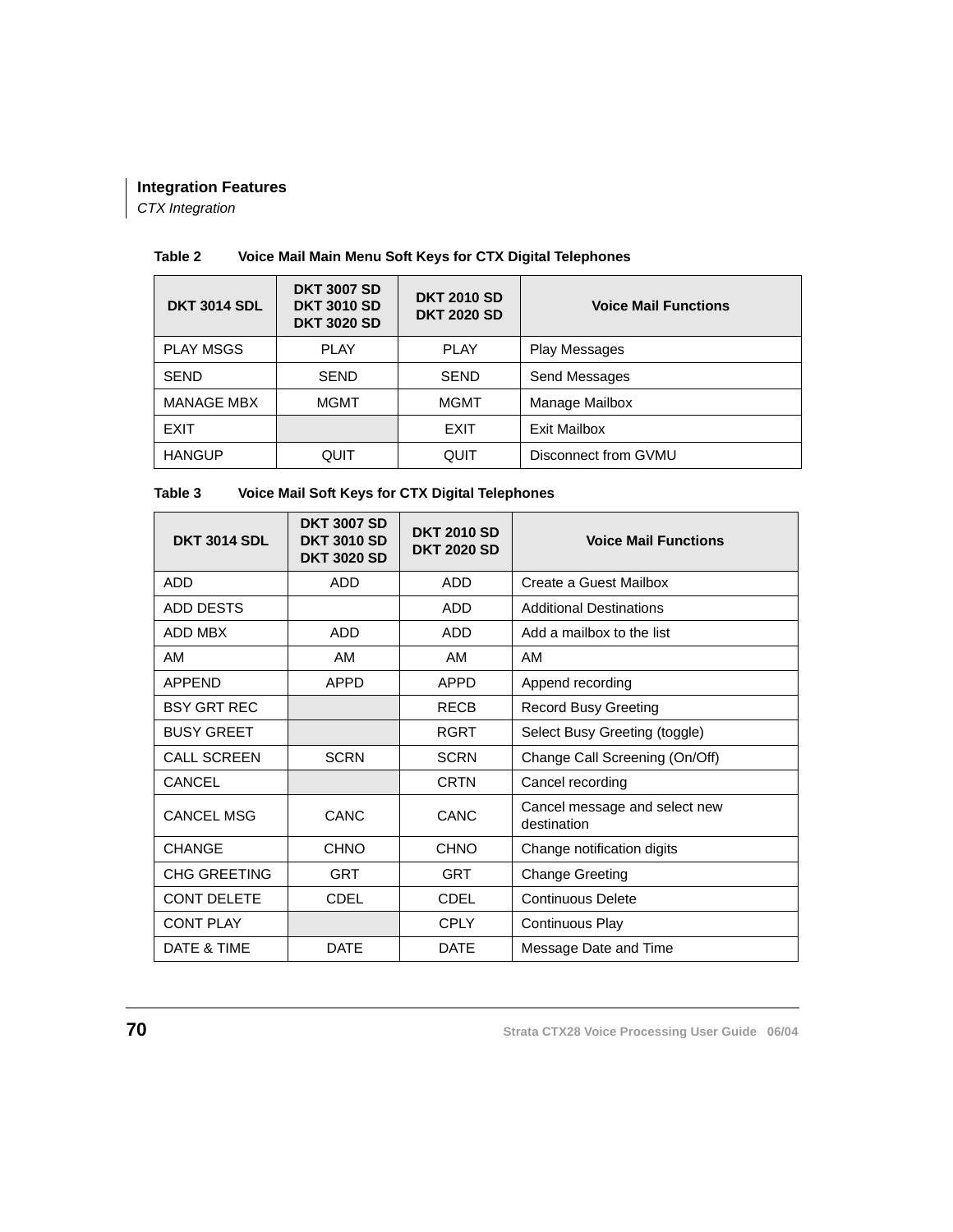*CTX Integration*

#### **Table 3 Voice Mail Soft Keys for CTX Digital Telephones** *(continued)*

| <b>DKT 3014 SDL</b> | <b>DKT 3007 SD</b><br><b>DKT 3010 SD</b><br><b>DKT 3020 SD</b> | <b>DKT 2010 SD</b><br><b>DKT 2020 SD</b> | <b>Voice Mail Functions</b>                                         |
|---------------------|----------------------------------------------------------------|------------------------------------------|---------------------------------------------------------------------|
| <b>DELETE</b>       | DEL                                                            | <b>DEL</b>                               | Delete the message/guest mailbox                                    |
| <b>DELETE MBX</b>   | DEL                                                            | DEL                                      | Delete a mailbox from the personal<br>distribution list             |
| <b>DELETE MSG</b>   | <b>DMSG</b>                                                    | <b>DMSG</b>                              | Delete message (Future Delivery Review)                             |
| <b>DIRECTORY</b>    | <b>DIR</b>                                                     | <b>DIR</b>                               | Directory plus name                                                 |
| DND                 | <b>DND</b>                                                     | <b>DND</b>                               | Change Do Not Disturb (On/Off)                                      |
| <b>ENABLE</b>       | <b>EDNO</b>                                                    | <b>EDNO</b>                              | Enable/Disable:<br>Notification template (toggle)<br>Automatic copy |
| <b>FORWARD</b>      | <b>FWD</b>                                                     | <b>FWD</b>                               | Forward the current message                                         |
| <b>FUTURE DLVR</b>  |                                                                | <b>FUTR</b>                              | Set Future Delivery, Future Delivery<br>Review                      |
| <b>GO FORWARD</b>   |                                                                |                                          | Go forward (advance)                                                |
| <b>GUEST MBXES</b>  |                                                                | <b>GST</b>                               | <b>Manage Guest Mailboxes</b>                                       |
| <b>MARK PRIVAT</b>  | <b>PRV</b>                                                     | <b>PRV</b>                               | Set Private status (On/Off)                                         |
| <b>MARK URGENT</b>  | URG                                                            | URG                                      | Set Urgent status (On/Off)                                          |
| <b>MSG NOTIFY</b>   |                                                                | <b>NOTE</b>                              | Change message Notification                                         |
| <b>MULTI ENTRY</b>  | <b>MULT</b>                                                    | <b>MULT</b>                              | <b>Multiple Destinations</b>                                        |
| <b>NAME RECORD</b>  |                                                                | <b>NAME</b>                              | Record your Name                                                    |
| <b>NEXT</b>         | <b>NEXT</b>                                                    | <b>NEXT</b>                              | Play next message                                                   |
| <b>NEXT MSG</b>     | NMSG                                                           | <b>NMSG</b>                              | Play next message (Future Delivery<br>Review)                       |
| NO.                 | <b>NO</b>                                                      | <b>NO</b>                                | <b>Continuous Delete</b>                                            |
| <b>PAUSE</b>        | <b>PAUS</b>                                                    | <b>PAUS</b>                              | Pause recording                                                     |
| PER DST LST         | <b>LIST</b>                                                    | <b>LIST</b>                              | Manage Personal Distribution Lists                                  |
| PERSNL LIST         | <b>LIST</b>                                                    | <b>LIST</b>                              | Personal distribution list (1~7)                                    |
| PM                  | <b>PM</b>                                                      | <b>PM</b>                                | <b>PM</b>                                                           |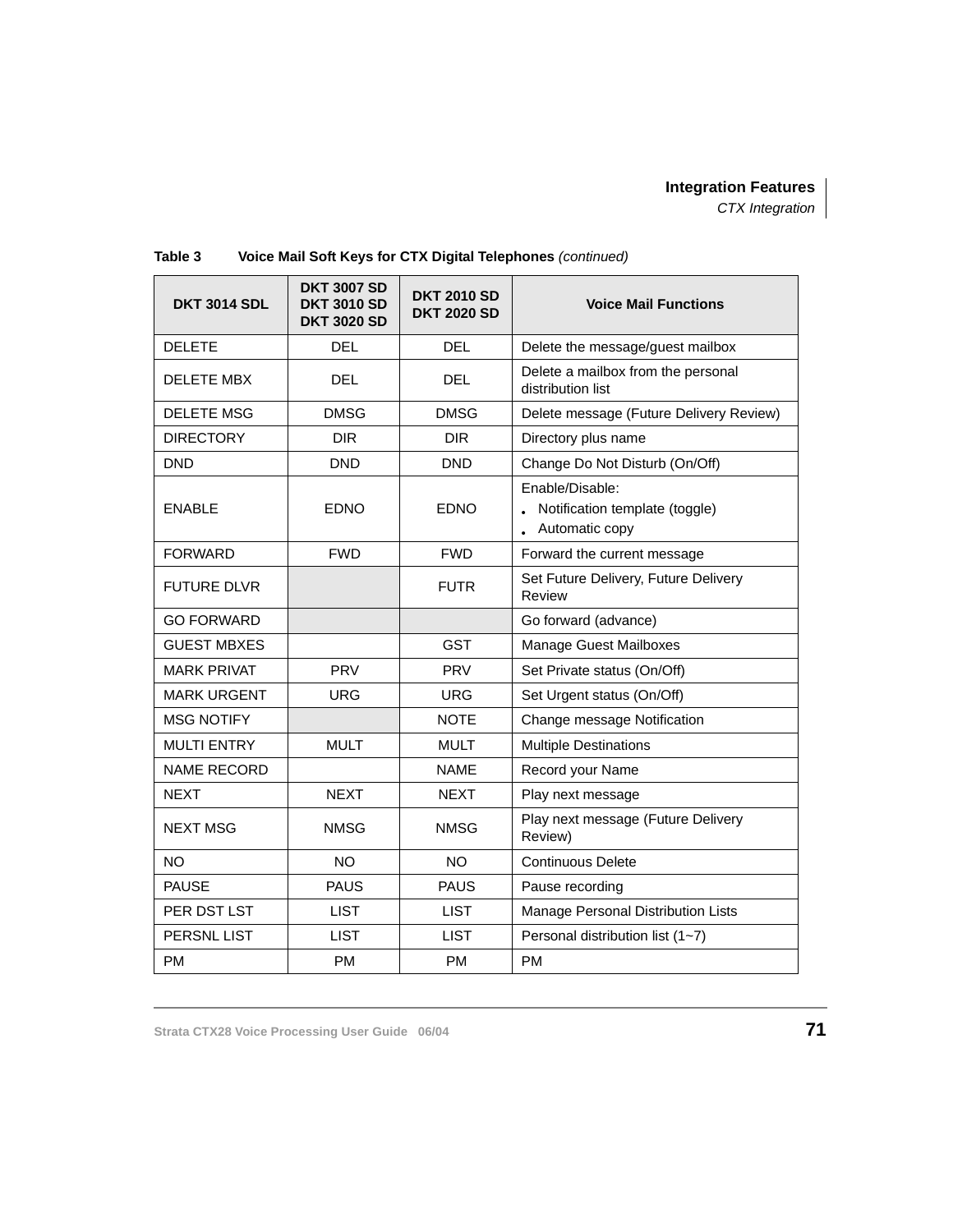*CTX Integration*

#### **Table 3 Voice Mail Soft Keys for CTX Digital Telephones** *(continued)*

| <b>DKT 3014 SDL</b> | <b>DKT 3007 SD</b><br><b>DKT 3010 SD</b><br><b>DKT 3020 SD</b> | <b>DKT 2010 SD</b><br><b>DKT 2020 SD</b> | <b>Voice Mail Functions</b>           |
|---------------------|----------------------------------------------------------------|------------------------------------------|---------------------------------------|
| <b>PREVIOUS</b>     |                                                                | <b>PREV</b>                              | Play the Previous message             |
| <b>PREV MENU</b>    | PREV                                                           | MENU/PREV                                | Return to previous menu               |
| <b>REC COMMENT</b>  | <b>COMM</b>                                                    | <b>COMM</b>                              | Record a list Comment                 |
| <b>RECORD</b>       | <b>REC</b>                                                     | <b>REC</b>                               | Record                                |
| <b>REPLAY</b>       |                                                                | <b>RMSG</b>                              | Replay current message                |
| <b>REPLY</b>        | <b>REPL</b>                                                    | <b>REPL</b>                              | Reply to the current message          |
| <b>RE RECORD</b>    | <b>RREC</b>                                                    | <b>RREC</b>                              | Re-record                             |
| <b>RETRN RECPT</b>  | <b>RTRC</b>                                                    | <b>RTRC</b>                              | Set Return Receipt request (On/Off)   |
| <b>REVIEW</b>       | <b>REVW</b>                                                    | <b>REVW</b>                              | Review recording/guest mailboxes      |
| <b>REVIEW LIST</b>  | <b>REVW</b>                                                    | <b>REVW</b>                              | Review current list                   |
| <b>REV OPTIONS</b>  |                                                                | <b>ROPT</b>                              | <b>Review Option Settings</b>         |
| <b>SAVE</b>         | <b>SAVE</b>                                                    | <b>SAVE</b>                              | Save the message/recording/changes    |
| <b>SAVE MSG</b>     | <b>SMSG</b>                                                    | <b>SMSG</b>                              | Save message (Future Delivery Review) |
| <b>SECURTY COD</b>  | CODE                                                           | CODE                                     | <b>Change Security Code</b>           |
| <b>SEND MSG</b>     | <b>SEND</b>                                                    | <b>SEND</b>                              | Send and Return to Main menu          |
| <b>SET DAY</b>      | <b>DAY</b>                                                     | <b>DAY</b>                               | Set the Day $(1-31)$                  |
| <b>SET HOUR</b>     | <b>HOUR</b>                                                    | <b>HOUR</b>                              | Set the Hour (1~12)                   |
| <b>SET MINUTES</b>  | <b>MIN</b>                                                     | <b>MIN</b>                               | Set the Minutes (0~59)                |
| <b>SET MONTH</b>    | <b>MTH</b>                                                     | <b>MTH</b>                               | Set up Month $(1-12)$                 |
| <b>SET YEAR</b>     | <b>YEAR</b>                                                    | <b>YEAR</b>                              | Set up Year (last two digits)         |
| <b>SPCL FUNCT</b>   | <b>SPCL</b>                                                    | <b>SPCL</b>                              | <b>Special Functions</b>              |
| <b>SPCIAL SEND</b>  | <b>SPCL</b>                                                    | <b>SPCL</b>                              | Special Delivery Options              |
| <b>STOP</b>         | <b>STOP</b>                                                    | <b>STOP</b>                              | End recording                         |
| <b>USER OPTNS</b>   | <b>OPTN</b>                                                    | <b>OPTN</b>                              | <b>Change User Options</b>            |
| <b>YES</b>          | <b>YES</b>                                                     | <b>YES</b>                               | <b>Continuous Delete</b>              |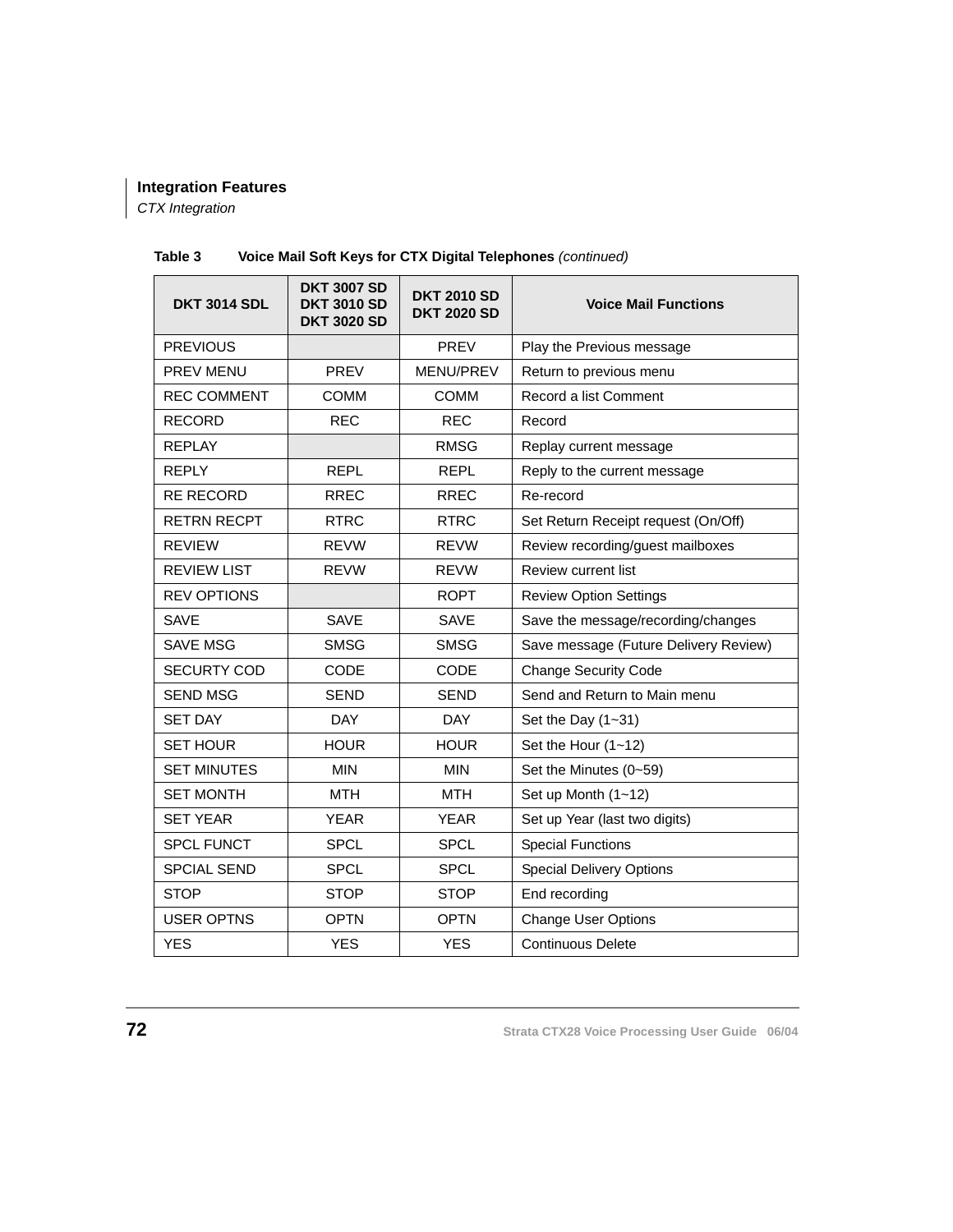## **Call Record to Voice Mail**

<span id="page-84-0"></span>While on an active call, a station user can record the conversation and store it in a voice mailbox. Recordings can also be paused or restarted. Depending upon your System Administrator, you are given either a manual method of recording that allows you to designate the mailbox where the recording will be sent or an auto method that automatically sends the recording to a predefined mailbox that is assigned to the phone you are using. This may be your personal mailbox.

**Note** Ask your System Administrator which method you need to use when recording a call.

This feature requires the presence of a **Record** and a **PS/RES** (Pause/Resume) button on your telephone. Feature codes are not available.

**Important!** Voice mailboxes have a definable limit on the length one message can be. If you plan on doing lengthy recordings using this feature, see your System Administrator so your message recording time can be properly defined.

#### **To record a call**

1. With a call in progress, press **Record**.

If you are using the *auto method*, the Record LED flashes rapidly and there is approximately a one second interval (in extreme busy conditions, up to five seconds) before the recording starts and the Record LED changes to the in-use interval flash rate. You are now recording. Continue to Step 3.

...or if you are using the *manual method*, the Record LED flashes green rapidly. Continue to Step 2.

2. (Manual method only) If you want to record the call to the predefined mailbox associated with the phone you are using, press  $\#$ . The Record LED flashes rapidly and there is approximately a one second interval (in extreme busy conditions, up to five seconds) before the recording starts and the Record LED changes to the in-use interval flash rate. You are now recording.

...or if you want to record this call to another mailbox, enter the mailbox number (usually the extension number). Finish by pressing  $\#$ . The Record LED flashes rapidly and there is approximately a one second interval (in extreme busy conditions, up to five seconds) before the recording starts and the Record LED changes to the in-use interval flash rate. You are now recording.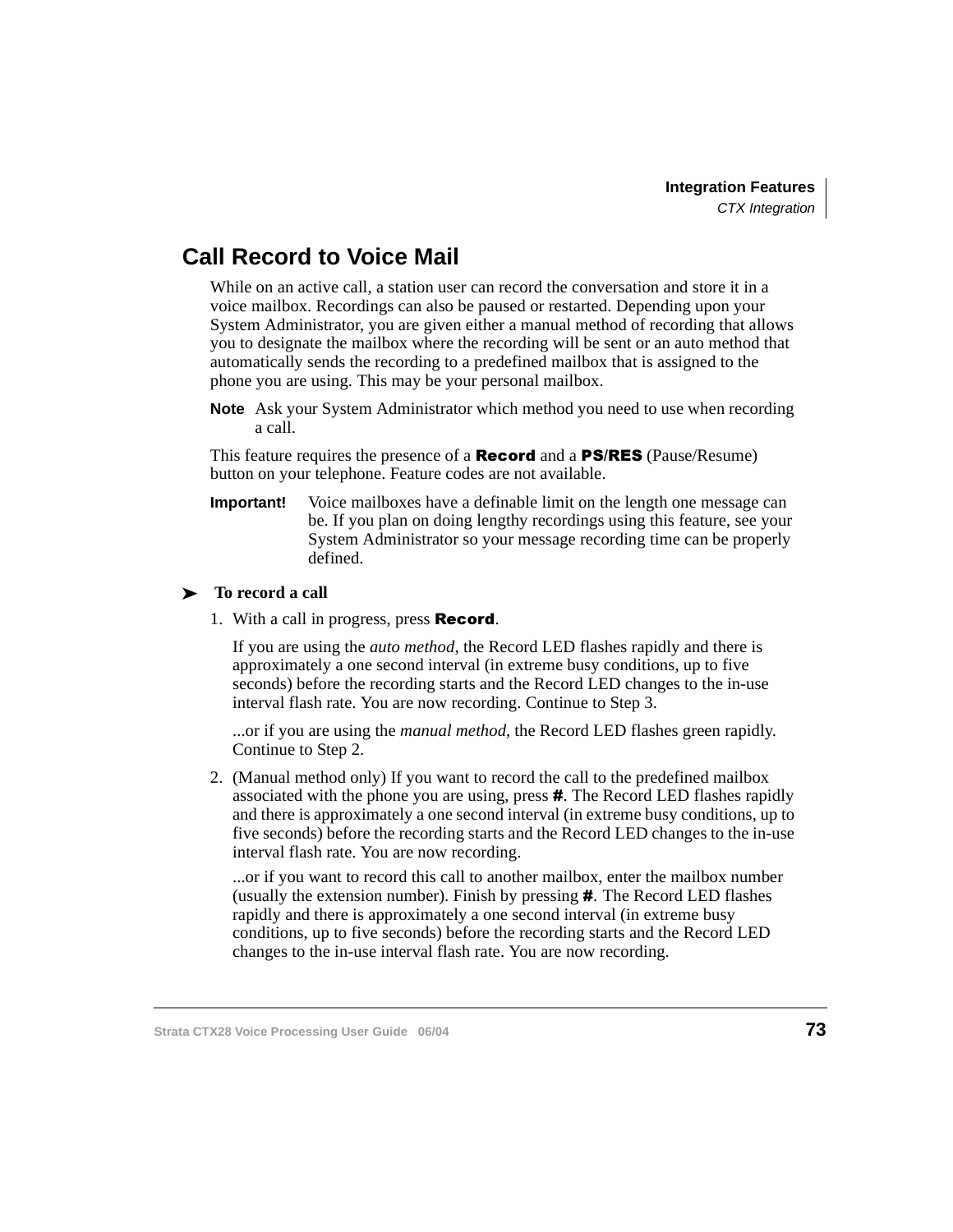3. To stop recording, press **Record**. The LED turns off and the recording stops. To resume recording at this point, you need to begin a new recording, see Step 1 on previous page.

#### **Pause/Resume Recording**

You can pause the recording while continuing the conversation by pressing **PS/RES**. The PS/RES LED flashes red. Your conversation is no longer being recorded.

<span id="page-85-0"></span>To resume recording as part of the same message, press the **PS/RES** button again. You can pause and resume indefinitely throughout the conversation. The only limit may be a message length imposed by the voice mail system.

# **Direct Transfer to Voice Mailbox**

An internal user on the Strata CTX can transfer a call directly to another person's voice mailbox without waiting for the call to forward from the called party's telephone. The voice mailbox does not even need to be associated with an active telephone in the Strata CTX.

Direct Transfer to Voice Mail simplifies getting a call for a busy or absent employee to his/her mailbox. It eliminates the need for the caller to enter the desired mailbox number after being connected to the voice mail system.

#### **To transfer a call directly to Voice Mail (VM)**

- 1. While on a call, press **Cnf/Trn**. You hear feature dial tone.
- 2. Press Direct Transfer to VM or enter #407. You hear entry tone.
- 3. Enter the VM mailbox number (usually the same as the extension number), then press **#**. The call transfers immediately and your extension becomes idle. The transferred party hears the greeting associated with the specified mailbox and can then leave a message.

<span id="page-85-1"></span>**Note** See *Strata CTX DKT/IPT Telephone User Guide* for information on programming this feature on your phone.

# **Voice Mail Conference**

Voice Mail ports may be included in conference calls. This enables all members of the conference to listen to and play voice mail messages.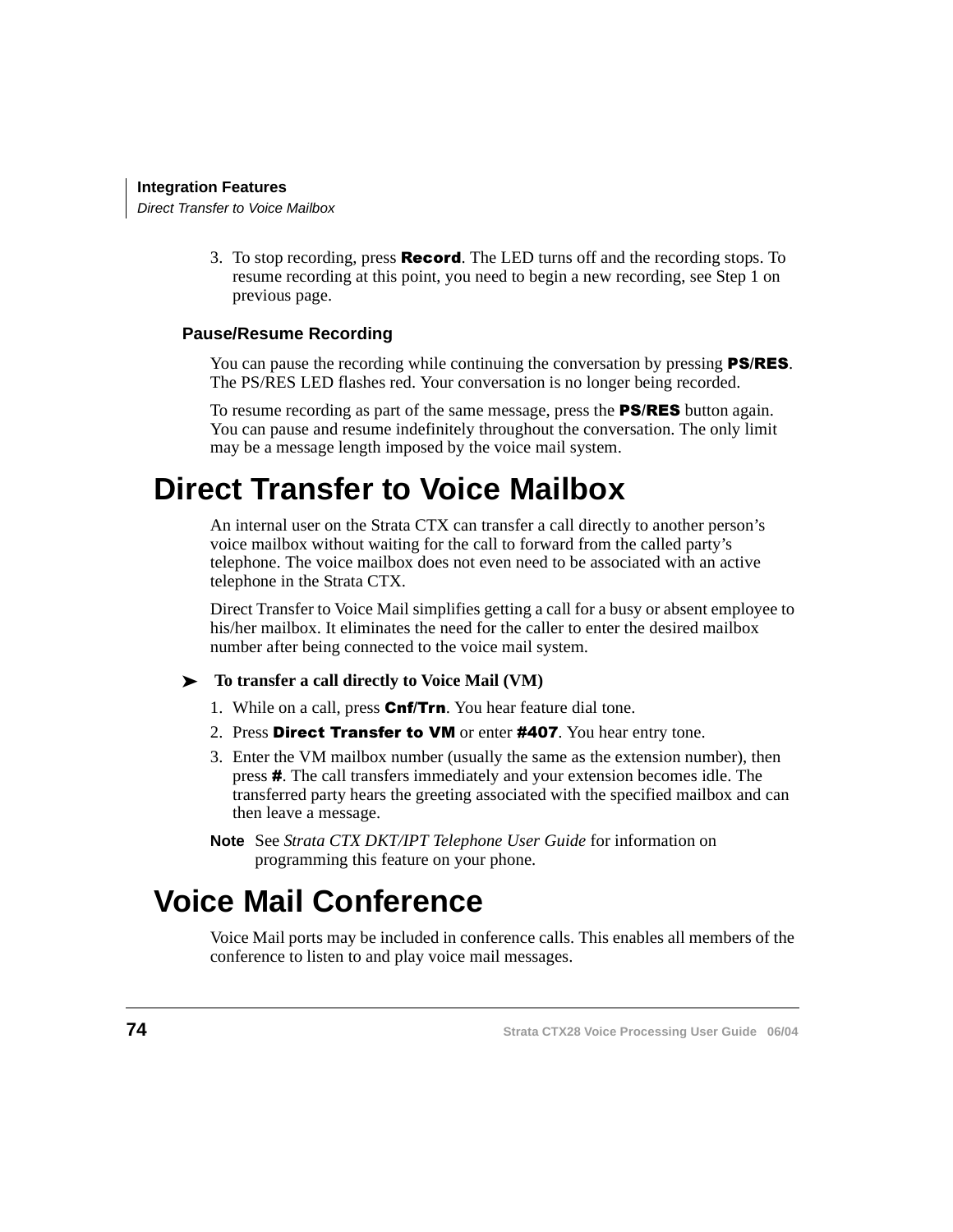# **Call Monitor**

<span id="page-86-0"></span>Using the flexible **Call Monitor** button on your telephone, you can listen to the message a caller is recording in your voice mailbox. You can also answer the call and talk to the caller anytime during the message recording.

#### **To enable Call Monitor on your telephone**

- 1. While on hook, press the idle **Call Monitor** button. The button's LED flashes red.
- 2. Enter your voice mail password (maximum of 16 digits; numbers 0~9).
- 3. Press  $\#$ . The password displays with  $\star$ . The LCD now displays "Call Monitor" Enabled" briefly and then displays the original information. The Call Monitor LED turns solid red indicating that the feature is enabled.

#### **To disable Call Monitor on your telephone**

With the Call Monitor LED solid red, press **Call Monitor**. The Call Monitor LED turns off.

#### **To monitor a call using Call Monitor**

A flashing red Call Monitor LED indicates that a message is being recorded in voice mail.

Using the speakerphone or handset, press **Call Monitor**. The Call Monitor LED lights green. You can hear the caller leaving the message, but the caller cannot hear you. The LCD displays "Monitoring Voice Mail."

#### **To answer the call during the message recording**

 $\triangleright$  To talk to the caller during the recording, press **Call Monitor**. The recording stops and the LED turns solid red. The LCD display indicates the extension or line to which you are connected.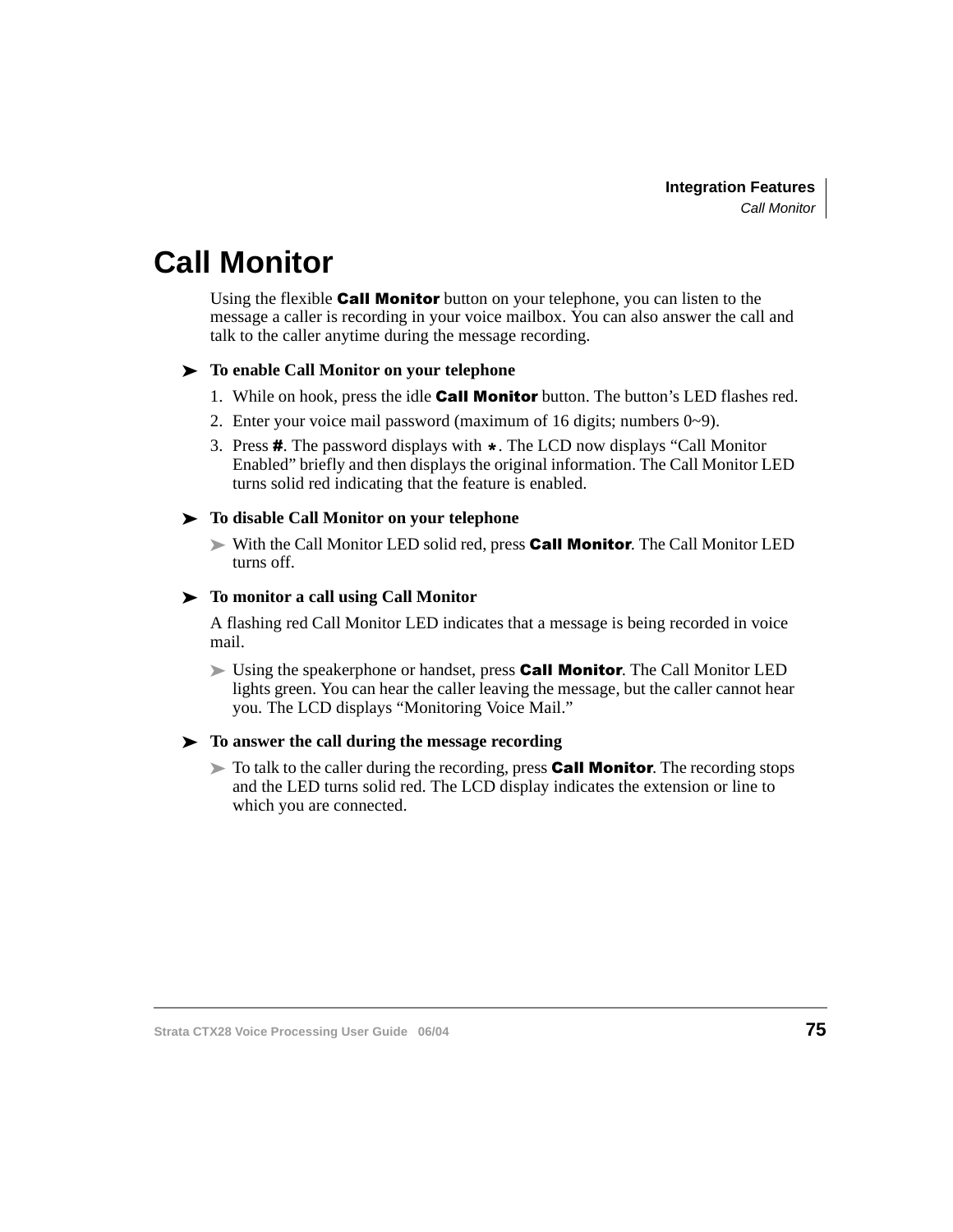*Call Monitor*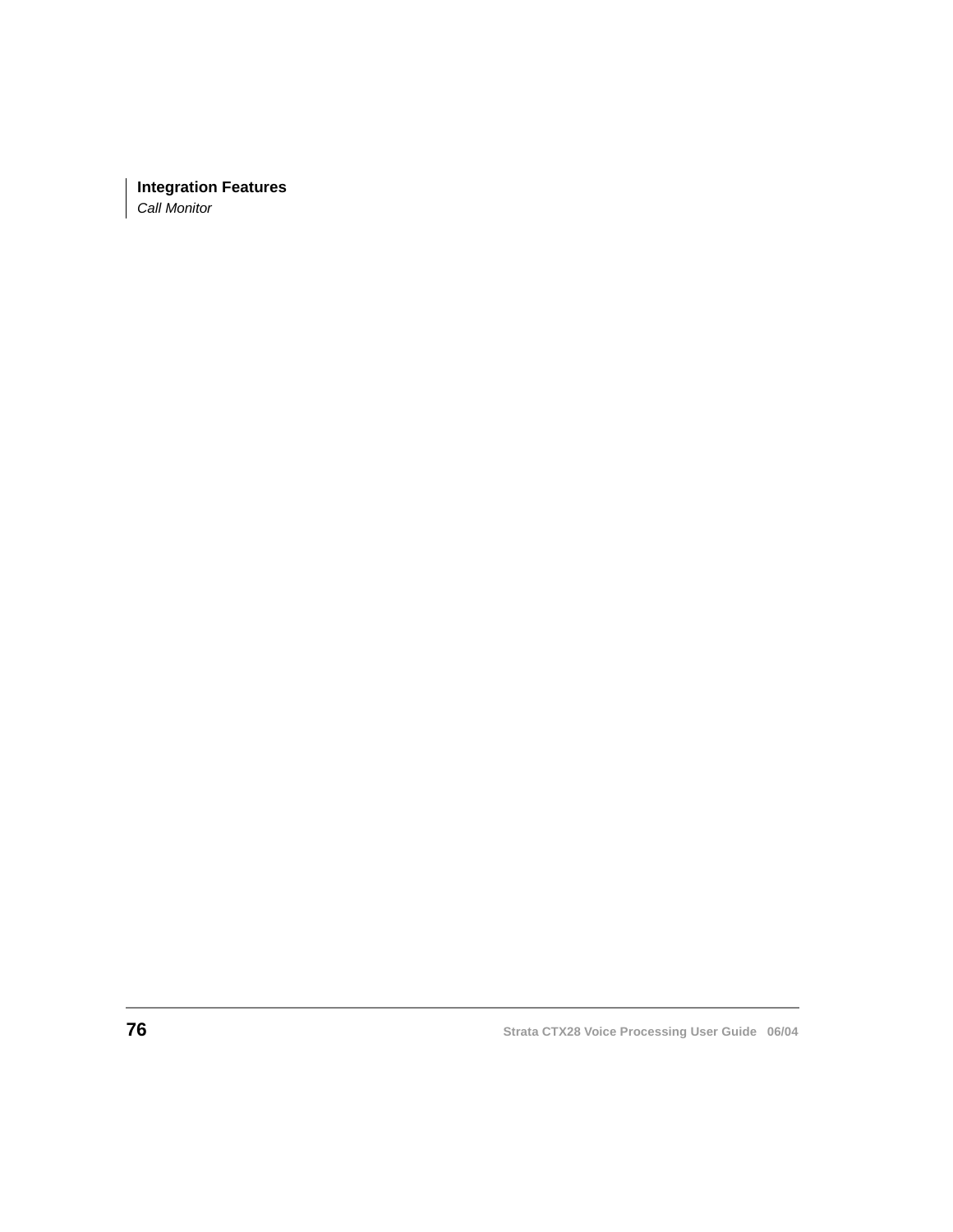# **Glossary**

This glossary defines frequently-used voice processing system features and functions.

| Term                  | <b>Definition</b>                                                                                                                                                                                                                                                                                                                                            |
|-----------------------|--------------------------------------------------------------------------------------------------------------------------------------------------------------------------------------------------------------------------------------------------------------------------------------------------------------------------------------------------------------|
| <b>Busy Greeting</b>  | You can select your custom busy or the system busy greeting<br>for callers to hear when your telephone is busy. If you do not<br>record your custom busy greeting, the system busy greeting<br>automatically plays.                                                                                                                                          |
| <b>Call Record</b>    | You can record a live call into your mailbox from your Strata<br>CTX telephone.                                                                                                                                                                                                                                                                              |
| <b>Call Screening</b> | Call Screening operates in on/off mode. When on, your voice<br>mail system asks callers for their name and company. Without<br>the caller's knowledge, the system relays that information to<br>you. You can decide to receive the call, let the call forward to<br>your mailbox, or transfer the call to another extension with or<br>without announcement. |
| Caller                | Someone who calls into the voice mail system. A caller can<br>obtain information, leave a message for someone, and/or<br>provide information.                                                                                                                                                                                                                |
| <b>Called Party</b>   | The telephone user the caller reached. See "User."                                                                                                                                                                                                                                                                                                           |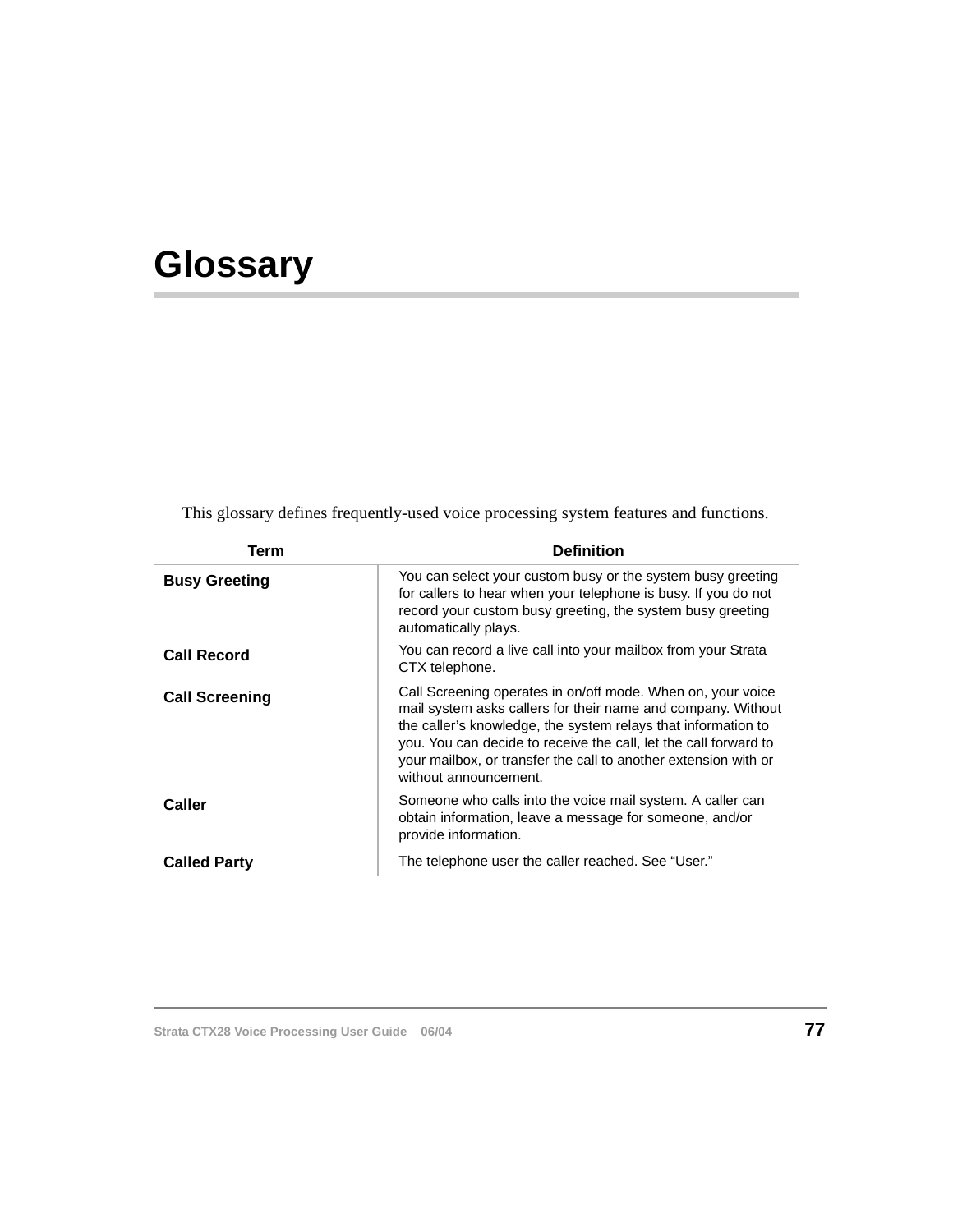#### **Glossary**

*Directory ~ New Message Queue*

| <b>Term</b>                | <b>Definition</b>                                                                                                                                                                                                                                                                                                                      |
|----------------------------|----------------------------------------------------------------------------------------------------------------------------------------------------------------------------------------------------------------------------------------------------------------------------------------------------------------------------------------|
| <b>Directory</b>           | A caller enters digits corresponding to the first few letters of a<br>user's name and your voice mail system plays the recorded<br>name (and optionally extension) that matches the entered<br>digits. Your voice mail system offers the caller the option of<br>selecting the name and being transferred or hearing the next<br>name. |
| Do Not Disturb (DND)       | Do Not Disturb operates in on/off mode. When on, your voice<br>mail system automatically sends calls to your User ID (mailbox)<br>without ringing your telephone first.                                                                                                                                                                |
| <b>DTMF</b>                | Dual Tone Multi-frequency.                                                                                                                                                                                                                                                                                                             |
| FIFO (First In, First Out) | Messages play in either FIFO or LIFO order. FIFO plays<br>messages from oldest to newest.                                                                                                                                                                                                                                              |
| <b>Future Delivery</b>     | With future delivery, you can arrange for your message to be<br>delivered at a specific time and date in the future. Once you<br>send the message, you can use the Play Messages-Future<br>Delivery Review option to review, continue to send, or delete<br>the message.                                                               |
| <b>Guest User ID</b>       | Guest User IDs provide limited access to the voice mail system<br>for temporary and project-oriented employees, such as<br>consultants and contractors. Guest users can only send<br>messages to their Host User ID and other guests of their Host<br>User ID.                                                                         |
| LIFO (Last In, First Out)  | Messages play in either LIFO or FIFO order. LIFO plays<br>messages from newest to oldest.                                                                                                                                                                                                                                              |
| Mailbox (User ID)          | See User ID.                                                                                                                                                                                                                                                                                                                           |
| <b>Name Recording</b>      | Your name (and optionally, extension) recording is used for the<br>directory, system greeting, and User ID.                                                                                                                                                                                                                            |
| <b>New Message Queue</b>   | There are two message queues: new and saved. The new<br>message queue contains unheard and partially heard<br>messages. When playing new messages, urgent messages<br>always play first.                                                                                                                                               |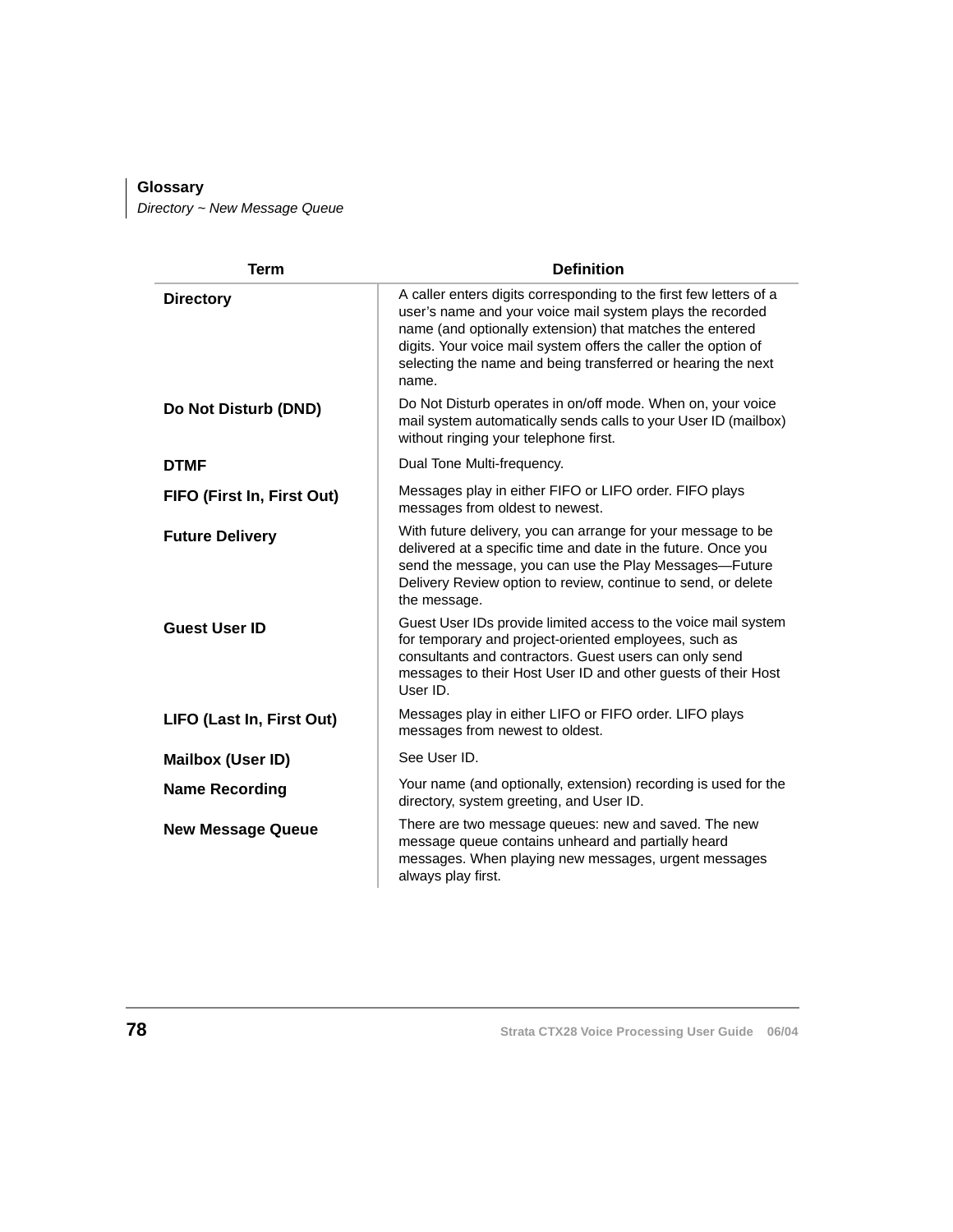| <b>Term</b>                 | <b>Definition</b>                                                                                                                                                                                                                                                                                                             |
|-----------------------------|-------------------------------------------------------------------------------------------------------------------------------------------------------------------------------------------------------------------------------------------------------------------------------------------------------------------------------|
| <b>Personal Greetings</b>   | You may record up to seven personal greetings that are played<br>for callers when you are unavailable. Although only one<br>greeting can be in effect at any one time, you can switch<br>between the greetings by entering the greeting number, or pre-<br>schedule different greetings to play at a certain time and/or day. |
|                             | Greetings can be reviewed or re-recorded. You can also select<br>the default system greeting.                                                                                                                                                                                                                                 |
| <b>Personal List</b>        | You can create/modify up to seven personal destination<br>(distribution) lists of User IDs and record a list comment for<br>identification. When sending messages, you can select a User<br>ID, personal list, system list, and/or the directory as the<br>destination.                                                       |
| <b>Private Messages</b>     | You can mark a message "private," meaning the message<br>cannot be forwarded by the recipient to another user. The<br>recipient is told the message has the Private attribute set when<br>listening to his/her messages.                                                                                                      |
| <b>Return Receipt</b>       | When sending, forwarding, or replying to a message, you can<br>request a return receipt. Your voice mail system notifies you<br>when and by whom the message was received. The recipient is<br>not notified that receipt verification was requested and cannot<br>circumvent the procedure.                                   |
| <b>Saved Message Queue</b>  | There are two message queues: new and saved. The saved<br>message queue contains messages that you saved or that<br>were automatically saved by the system. Messages flagged to<br>be saved are moved to the saved message queue after you<br>have logged out of your mailbox.                                                |
| <b>Security Code</b>        | Each User ID in the system has a security code. You must enter<br>your security code to access your mailbox. The security code<br>ensures the privacy of your messages, personal greetings, etc.                                                                                                                              |
| <b>System Administrator</b> | The representative in your company responsible for configuring<br>the voice mail system and your mailbox to suit you and your<br>companies needs.                                                                                                                                                                             |
| <b>System Greeting</b>      | Pre-recorded greeting that adds your recorded name (and<br>extension, if required): "Please leave a message for (name)."<br>Can be used by any user on the voice mail system. Based on<br>your selection, callers hear the system greeting or a personal<br>greeting.                                                         |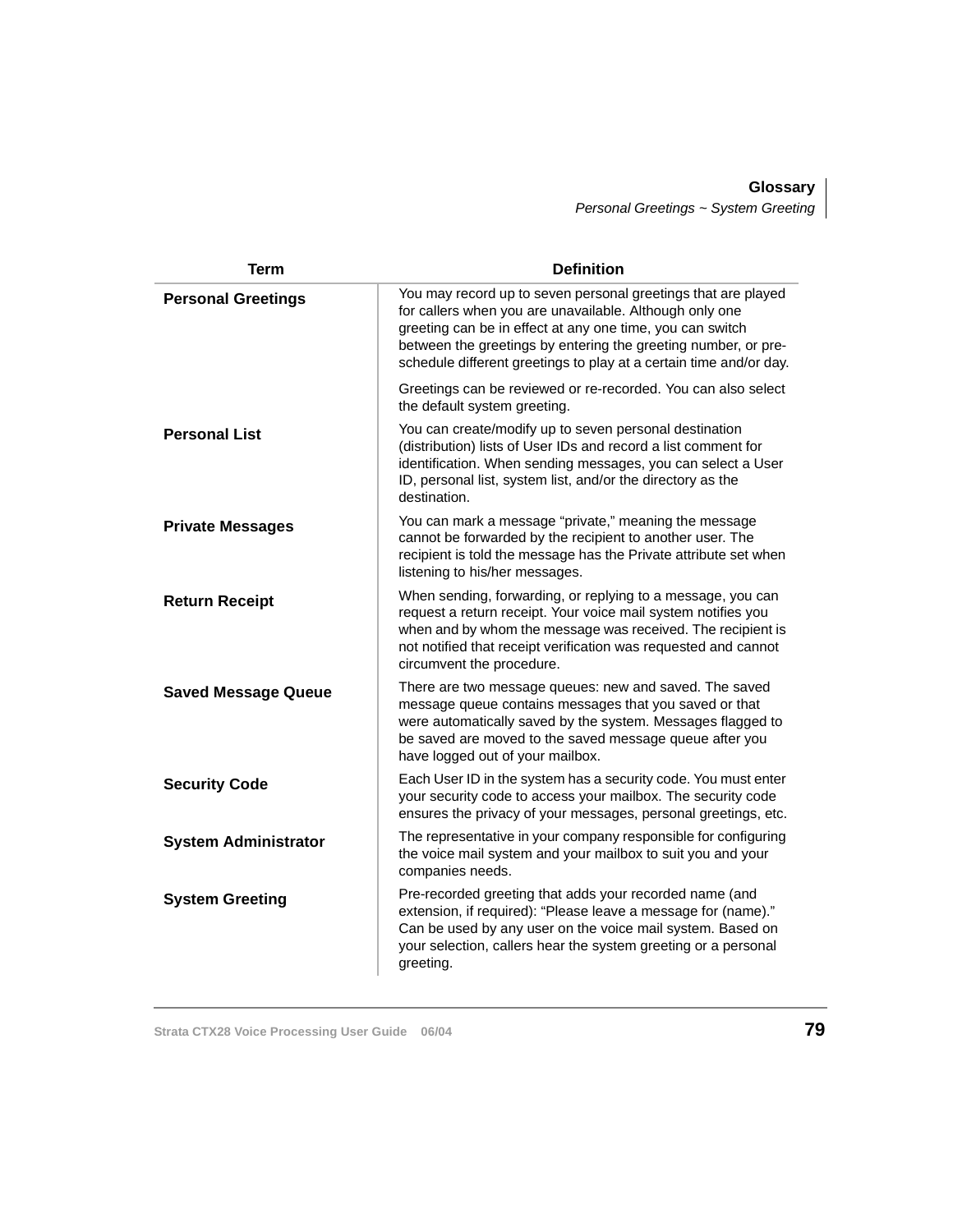#### **Glossary**

*System List ~ User Notification*

| Term                          | <b>Definition</b>                                                                                                                                                                                                                                                                                                                                     |
|-------------------------------|-------------------------------------------------------------------------------------------------------------------------------------------------------------------------------------------------------------------------------------------------------------------------------------------------------------------------------------------------------|
| <b>System List</b>            | Destination (distribution) list of User IDs created and<br>maintained by the System Administrator. Any user on the voice<br>mail system can use the list. When sending messages, you can<br>choose a User ID, personal list, system list, and/or the directory<br>as the destination.                                                                 |
| <b>Tone-dialing Telephone</b> | DTMF push-button tone dialing telephone.                                                                                                                                                                                                                                                                                                              |
| <b>Urgent Messages</b>        | Messages are marked Urgent by the sender and by default, are<br>played first, followed by all other messages. The System<br>Administrator can set a notification record to use pager<br>notification exclusively whenever Urgent messages are<br>received.                                                                                            |
| User                          | Subscriber of the mailbox, also known as a mailbox user. A<br>user has access to one or more User IDs in the system by<br>knowing the security codes. Once a user accesses his/her User<br>ID, he/she can play back messages, delete those messages,<br>send them to other User IDs, etc.                                                             |
| User ID/User ID Mailboxes     | Number for the mailbox user, also known as a voice mailbox.                                                                                                                                                                                                                                                                                           |
|                               | A user mailbox records messages from callers. A user<br>periodically checks the mailbox for messages, etc., or a variety<br>of automatic notification methods can be employed. There is<br>generally one mailbox for each extension, although several<br>mailboxes can share a single extension when multiple users<br>share the same telephone line. |
| <b>User Notification</b>      | Each User ID can have up to 10 notification records set by the<br>System Administrator to automatically call and notify you of<br>messages. You can enable/disable the notify method for each<br>of these records or change the notification telephone number.                                                                                        |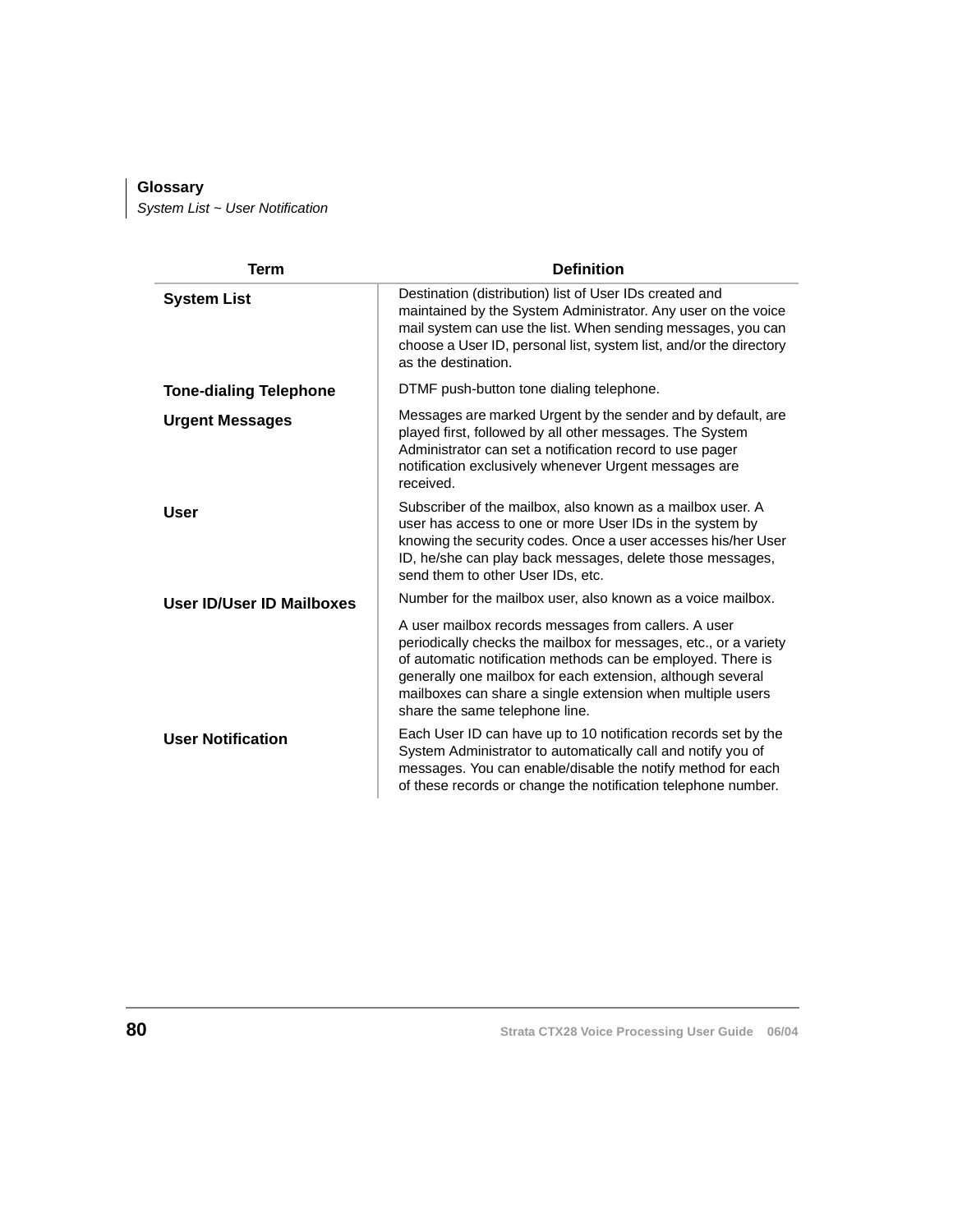# **Index**

## **A**

about this guide conventions, [vi](#page-9-0) organization, [v](#page-8-0) related documents/media, [vii](#page-10-0) access your mailbox, [14](#page-25-1)

### **B**

basic functions delete, [26](#page-37-0) forward, [26](#page-37-1) play, [25](#page-36-0) replay current message, [26](#page-37-2) reply, [26](#page-37-3) save, [25](#page-36-1) busy greeting, [7](#page-18-0) record, [55](#page-66-0) select, [56](#page-67-0) buttons extension, [vi](#page-9-1)

### **C**

call forward system, [65](#page-76-0) call monitor button, [75](#page-86-0) call record, [73](#page-84-0) call screening, [53](#page-64-0) change security code, [18](#page-29-0) your greeting, [46](#page-57-0) your user options, [51](#page-62-0) continuous delete, [28](#page-39-0) play, [28](#page-39-1) CTX Integration, [68](#page-79-0)

### **D**

destination additional users, [35,](#page-46-0) [39](#page-50-0), [41](#page-52-0) directory, [10](#page-21-0), [34](#page-45-0), [37,](#page-48-0) [41](#page-52-1) multiple destinations, [35](#page-46-1) personal list, [9](#page-20-0), [34,](#page-45-1) [38](#page-49-0), [41](#page-52-2) system list, [10,](#page-21-1) [35,](#page-46-2) [38,](#page-49-1) [42](#page-53-0) user ID, [34,](#page-45-2) [37](#page-48-1), [41](#page-52-3) direct transfer to voice mailbox, [74](#page-85-0) directory, [34](#page-45-0), [37](#page-48-0), [41](#page-52-1) distribution lists, [9,](#page-20-0) [10](#page-21-1) do not disturb, [52](#page-63-0)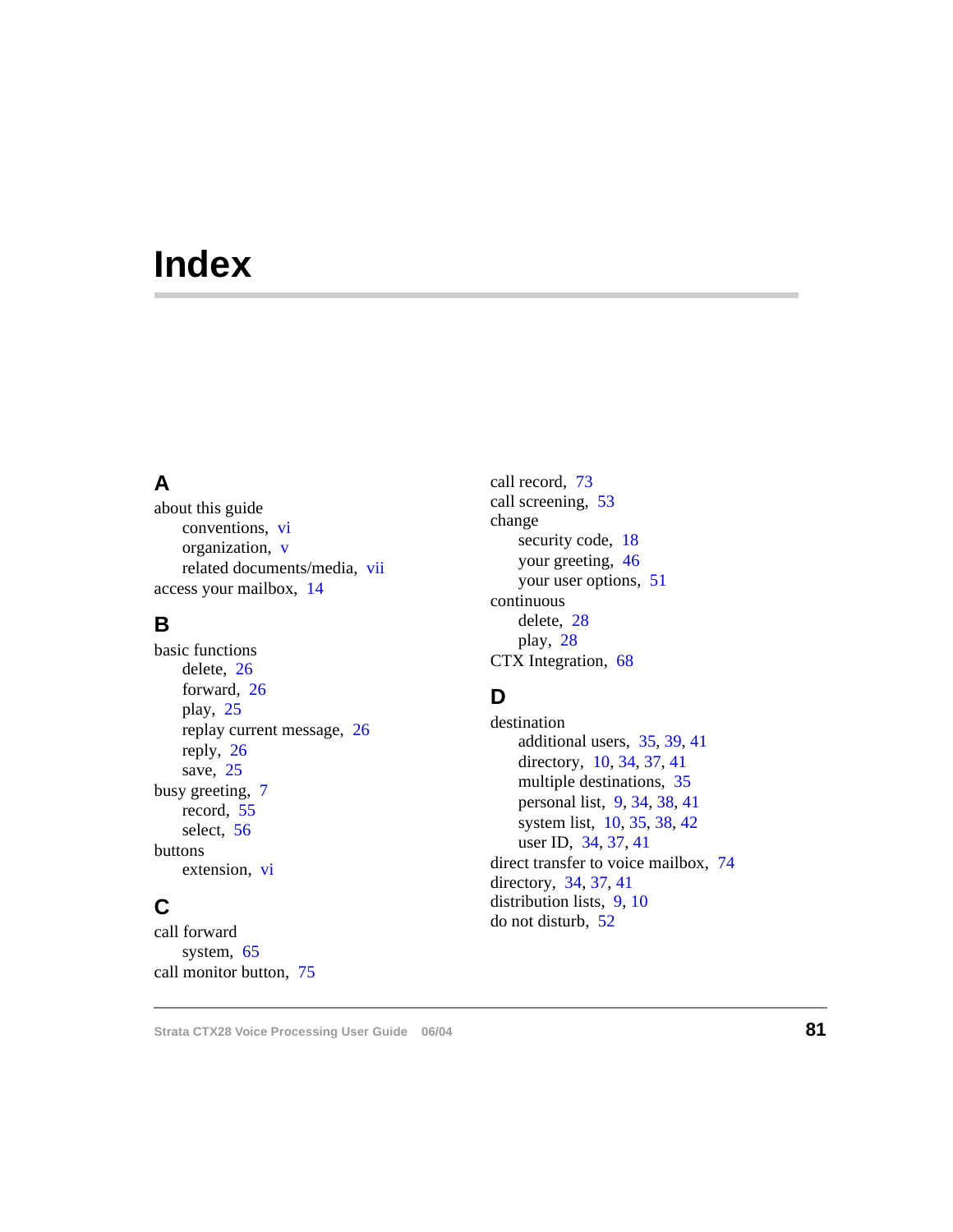#### **Index**

*E ~ M*

## **E**

exit mailbox, [19](#page-30-0) extension number, [vi](#page-9-1)

## **F**

FIFO, [5](#page-16-0) forward message, [6,](#page-17-0) [26](#page-37-1), [37](#page-48-2) future delivery, [8](#page-19-0) review, [27](#page-38-0) setting, [44](#page-55-0)

### **G**

getting started, [13](#page-24-0) greeting busy, [7,](#page-18-0) [55](#page-66-0), [56](#page-67-0) change, [46](#page-57-0) personal, [7](#page-18-1) change your selection, [49](#page-60-0) create, [47](#page-58-0) record over, [47](#page-58-0) review greeting, [50](#page-61-0) sample, [17](#page-28-0), [48](#page-59-0) system, [7](#page-18-2) guest user IDs manage, [63](#page-74-0) use, [64](#page-75-0)

### **L**

LIFO, [5](#page-16-0) lists manage, [61](#page-72-0) personal distribution, [34,](#page-45-1) [38](#page-49-0), [41](#page-52-2) system distribution, [35](#page-46-2), [38,](#page-49-1) [42](#page-53-0)

#### **M**

mailbox access, [14](#page-25-1) exit, [19](#page-30-0) manage options, [45](#page-56-0) personalize, [4](#page-15-0) security code, [18](#page-29-0) manage guest user IDs, [63](#page-74-0) lists, [61](#page-72-0) mailbox, [45](#page-56-0) menu change your user options, [51](#page-62-1) greeting, [46](#page-57-1) main, [3](#page-14-0) manage mailbox, [45](#page-56-1) play messages, [24](#page-35-0) send messages, [33](#page-44-0) message waiting, [67](#page-78-0) message waiting light on, [68](#page-79-1) on another telephone, [68](#page-79-1) messages additional destinations, [35,](#page-46-0) [39,](#page-50-0) [41](#page-52-0) append, [35](#page-46-3) continuous delete, [28](#page-39-0) continuous play, [28](#page-39-1) control back up (rewind), 23 go forward (advance), [23](#page-34-0) pause/resume, [23](#page-34-1), [38,](#page-49-2) [40](#page-51-0) play next, [23](#page-34-2) play previous, [23](#page-34-3) volume, [23](#page-34-4) date and time, [27](#page-38-1)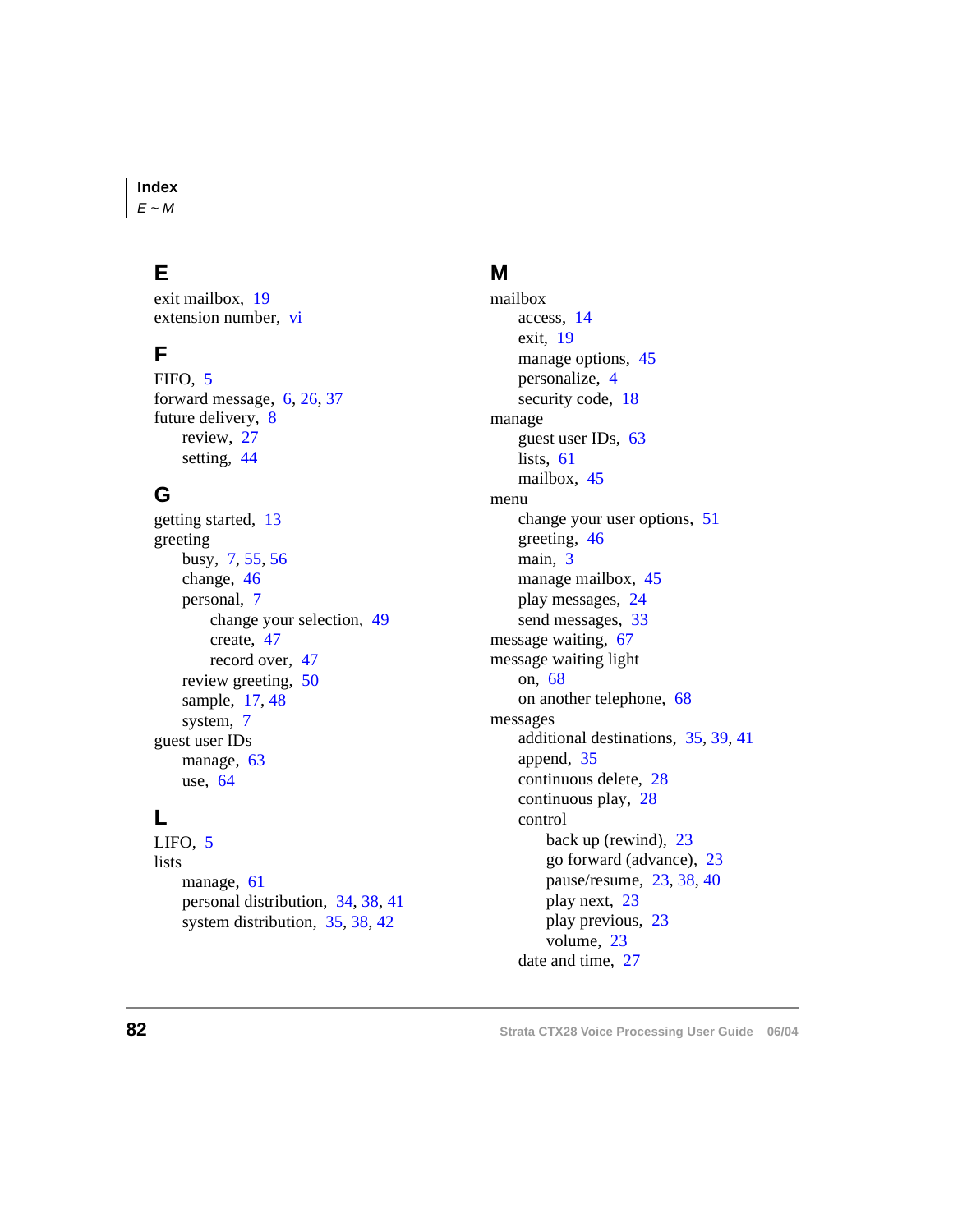**Index** *N ~ R*

destination, [9](#page-20-1) forward, [6,](#page-17-0) [26](#page-37-1), [37](#page-48-2) future delivery, [8,](#page-19-0) [27](#page-38-0), [44](#page-55-0) new message queue, [4](#page-15-1), [28](#page-39-2) notification, [58](#page-69-0) play, [21](#page-32-0) private, [8](#page-19-1), [43](#page-54-0) queues, [4](#page-15-2) reply, [6](#page-17-1), [26,](#page-37-3) [40](#page-51-1) re-record, [35](#page-46-4) return receipt request, [8](#page-19-2), [43](#page-54-1) review recording, [35](#page-46-5) saved message queue, [5,](#page-16-1) [28](#page-39-2) send, [31](#page-42-0) special delivery options, [8](#page-19-3) types, [6](#page-17-2) urgent, [8,](#page-19-4) [43](#page-54-2) Msg button/LED, [67](#page-78-1) multiple destinations, [35](#page-46-1)

# **N**

name recording, [16](#page-27-0) new/saved messages, [4](#page-15-1), [28](#page-39-2) notification, [58](#page-69-0)

### **P**

pause/resume playback, [23,](#page-34-1) [25,](#page-36-2) [38,](#page-49-2) [40](#page-51-0) pause/resume recording, [32,](#page-43-0) [35](#page-46-6) personal distribution list, [34](#page-45-1), [38,](#page-49-0) [41](#page-52-2) greeting, [7](#page-18-1) change your selection, [49](#page-60-0) create, [47](#page-58-0) record over, [47](#page-58-0)

play messages, [21,](#page-32-0) [24](#page-35-0) special functions, [27](#page-38-2) playback back up (rewind), 23 continuous delete, [28](#page-39-0) continuous play, [28](#page-39-1) go forward (advance), [23](#page-34-0) next message, [23](#page-34-2) pause/resume, [23](#page-34-1), [25,](#page-36-2) [38](#page-49-2), [40](#page-51-0) previous message, [23](#page-34-3) replay, [26](#page-37-2) volume, [23](#page-34-4) playback controls, [22](#page-33-0) private messages, [8,](#page-19-1) [43](#page-54-0)

## **Q**

queues, [4](#page-15-1), [28](#page-39-3)

### **R**

record busy greeting, [55](#page-66-0) controls, [32](#page-43-1) messages append comment, [39](#page-50-1) recording, [35](#page-46-3) reply, [41](#page-52-4) re-record comment, [38](#page-49-3) message, [35](#page-46-4) reply, [40](#page-51-2) review comment, [38](#page-49-4) recording, [35](#page-46-5) reply, [40](#page-51-3)